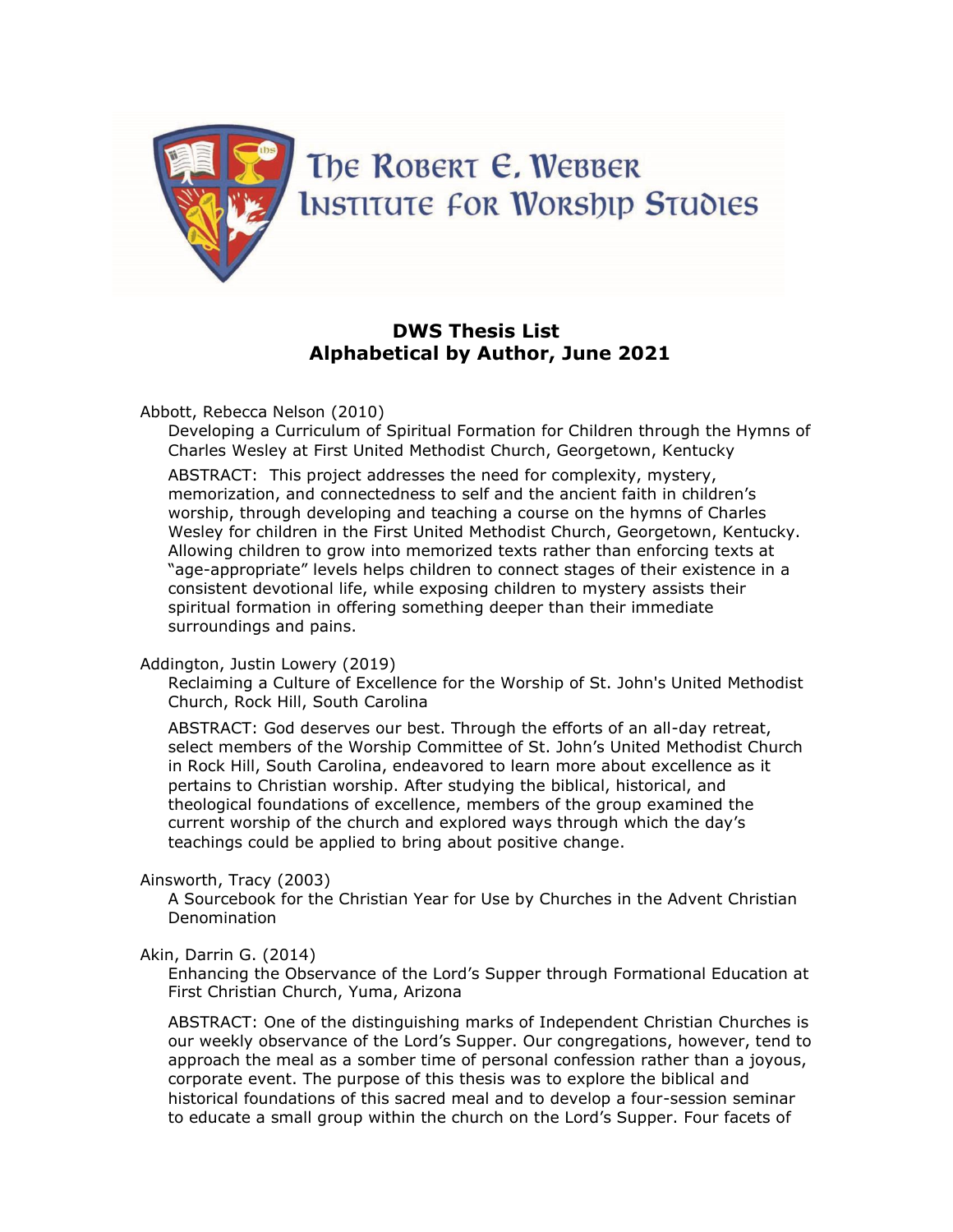the meal were introduced to the seminar participants: remembrance, thanksgiving, communion, and the eschatological significance of the meal.

## Albrecht, Tamara M. (2013)

Developing Conflict Resolution Skills For Church Musicians in Greater Atlanta, **Georgia** 

ABSTRACT: This thesis develops a course of study to equip church musicians in Greater Atlanta, Georgia, with conflict resolution skills. Conflict between clergy and church musicians has occurred since the early church. While degreed church musicians are academically and artistically trained to serve as worship leaders, too often they do not command the same respect, status, authority or support as ordained ministers. Lack of conflict resolution training leaves church musicians vulnerable when conflict and abusive situations occur. The thesis project presents biblical, historical, contemplative, and

social-scientific models for training church musicians to effectively respond before, during, and after conflict situations.

### Alford, M. Christopher (2002)

Worship, the Church and Contemporary Culture: A Core Course for Master's Students at the Institute for Worship Studies, Florida Campus

ABSTRACT: Monumental change is occurring in worship across our country as we leave the modern era behind and move forward into the unknown element called "postmodern." The modern, with its emphasis on intellect and word, is slowly but surely being overrun by the postmodern, with its emphasis on experience and symbol. Like the collision of two great landmasses, there will be friction and some earthquakes—perhaps even some fire—but in the end, the steady push of the "new" will make its mark and change the landscape forever. Perhaps the "new" is not so new after all. Many postmodern worshipers, especially youth, are turning for inspiration to the pattern and language of the ancient church. There they are rediscovering classic Christianity and learning to draw strength and spirituality from a deep, satisfying well of time-tested truth and tradition. I am convinced that many of the postmodern world's thirsts can be marvelously and even uniquely quenched there. This thesis and supporting curriculum advances the idea that the postmodern world has much in common with the world of the first century church. A series of five lectures, together with a number of "Outside the Box" activities and audio-visual supplements, exposes master's level students to paradigm thinking, the problems with modernity, a basic understanding of postmodernism, and directions for both worship and the church in a postmodern world.

Allen, Bradford J. (2011)

Enriching Our Experience at the Table of the Lord in Holly Springs Baptist Church, Inman, South Carolina

ABSTRACT: This thesis and supporting material documents the need for Southern Baptists to consider the rich experience that is found within the observance of the Lord's Supper. Instead of treating the observance as an appendage, three distinct Lord's Supper observances were developed to lead the worshipper into a more enriching Eucharistic service. By enhancing this element of our worship it is hoped that personal spiritual renewal and regeneration might occur within our congregations.

Allen, Edith (2004)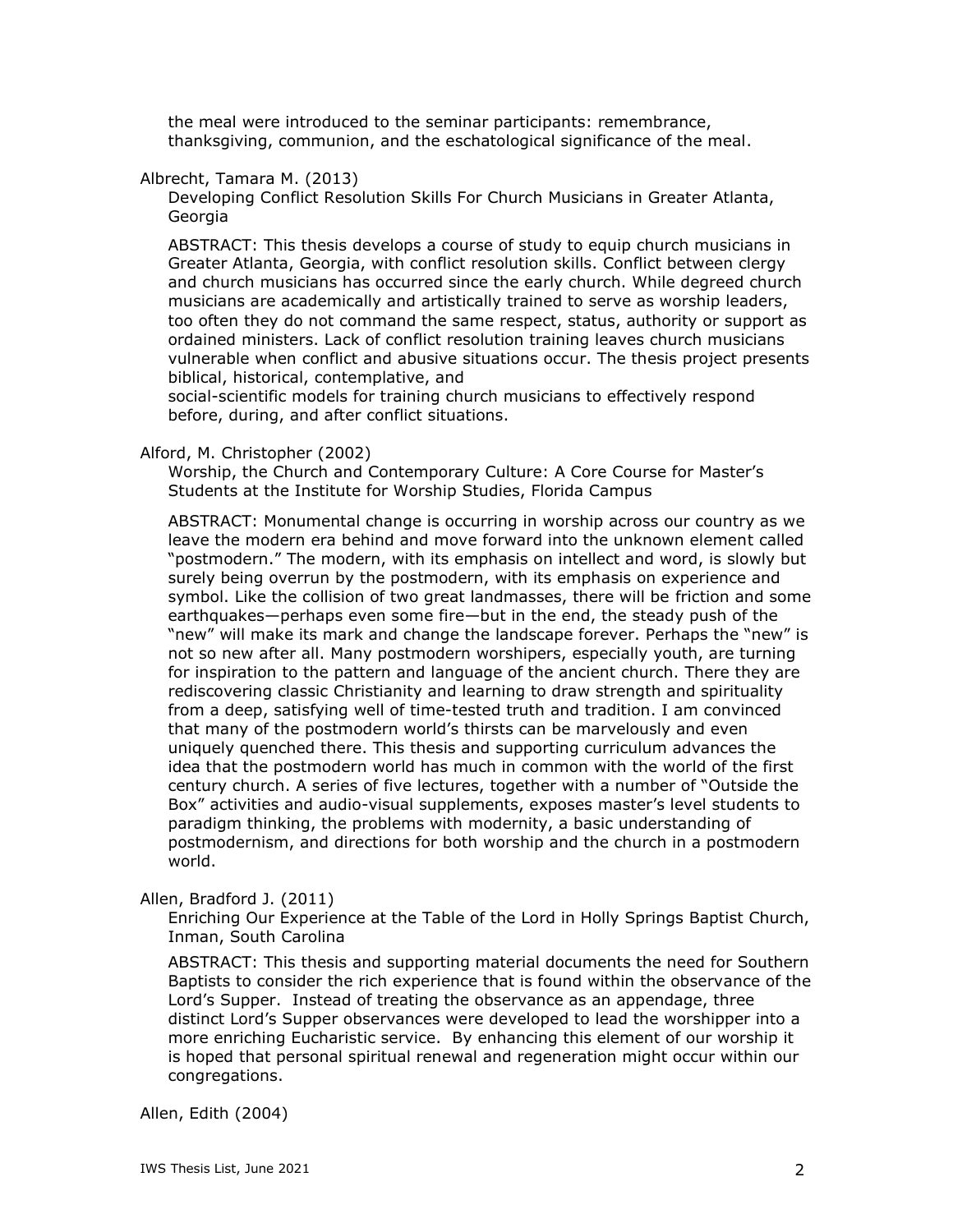Remembering and Living Our Baptism: Implications for Spiritual Formation in the Members of First Church of the Nazarene, Kankakee, Illinois

## Allen, Rashard W. (2018)

Strengthening Communal Prayer at Hempfield United Methodist Church

ABSTRACT: This thesis focused on strengthening communal prayer at Hempfield United Methodist Church. Through an exploration of the theological, biblical, and historical foundations of communal prayer, the author sought to demonstrate that communal prayer is essential for the relationship between God and God's people. In order to strengthen communal prayer at Hempfield UMC, a four-week course was taught on communal prayer. The students demonstrated a significant change in their understanding, attitudes, and behaviors regarding communal prayer than before the class. Hempfield UMC plans to hold monthly Concerts of Prayer to continue strengthening the congregation's communal prayer life.

#### Allen, Sterling M. (2010)

Developing a Better Understanding of the *Ordo Salutis* through the Lyrical Theology of Charles Wesley at A&M United Methodist Church, College Station, Texas

ABSTRACT: The purpose of this thesis was to develop a study course, at A&M UMC, that offered an understanding of the Order of Salvation through the lyrical theology of Charles Wesley in order to facilitate better participation in the process of sanctification, working toward Christian perfection. This was accomplished by a series of classes dealing with the *Ordo Salutis* as defined in the hymns of Charles Wesley. The study concluded with a Eucharistic hymn service utilizing the Wesley hymns studied during the series of classes.

### Allred, Jeffrey A. (2016)

Servant Leadership in the Sanctuary Choir of Vineville Baptist Church, Macon, Georgia

ABSTRACT: Humility and servitude characterize the personal stance of servant leaders. The formational understanding of servant leadership is eschewed by not only our modern, Western civilization, but has been disdained by cultures dating to antiquity. This thesis traces the historical, formational understanding of servant leadership as demonstrated by Moses and Jesus, and connects it to believers' baptismal vows and opportunities to demonstrable humility and servitude.

#### Altizer, James L. (2008)

Developing a Worship Leading Practicum for Master of Arts in Worship Leadership Students at Azusa Pacific University

ABSTRACT: The training of worship leaders is a relatively recent field of University study. While some are satisfied to be a "lead worshiper," I believe that the Church desperately needs well trained "worship leaders." Worship leading is a pastoral role, and involves a synergy of skills, knowledge and heart that combine to become something much greater than the parts. Effective worship leadership requires an intricate combination of knowledge, wisdom, passion and skill. This thesis and skills-oriented video-practicum advance the study and development of how to educate and produce well-prepared worship leaders.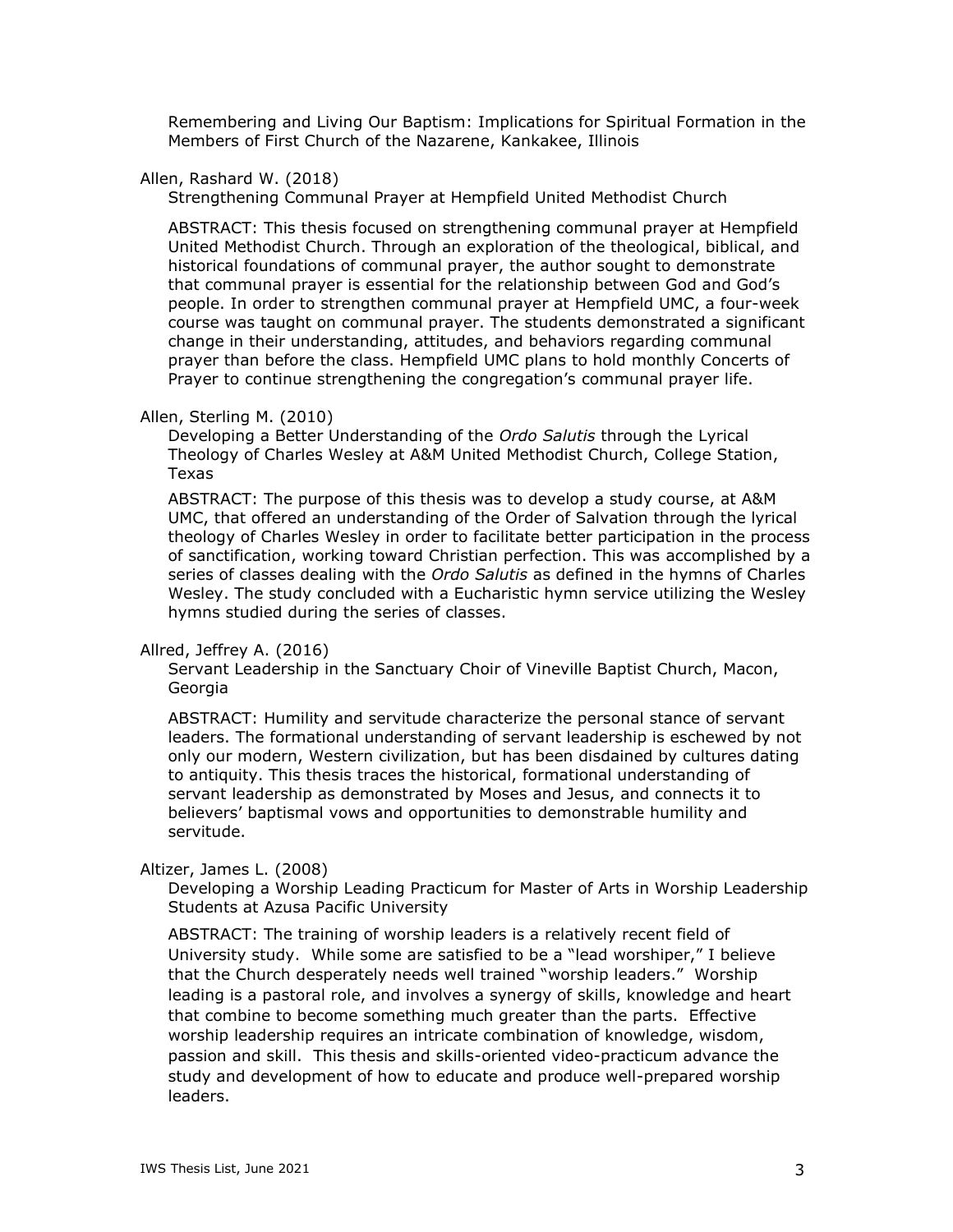Anderson, Jeanne Marie Mullins (2019)

Reforming Baptismal Spirituality at Fredericksburg Baptist Church, Fredericksburg, Virginia

ABSTRACT: Historically, Fredericksburg Baptist Church has nurtured primarily active spiritual types because the biblical truth that God desires transformative relationships has been under-narrated and without intentional support or nurture. The purpose of this project was to educate the ministerial staff toward their realizing, initiating, and nurturing the God-oriented, God-engaged transformative relationships God desires. For reforming baptismal spirituality before, during, and after baptism, participants created a normative baptismal script from the frame of the overarching biblical story, based on the triune God's covenant love, and the church's covenant for facilitating lifelong, personally-transformative relationships with God supported by participation in the church.

### Anderson, Lindel M. (2013)

Developing a "Foundations of Christian Worship" Course at Indiana Bible College

ABSTRACT: The thesis and project develop a foundational course of study that explores the subject of Christian worship for Indiana Bible College in Indianapolis, Indiana. The research revealed a great need and a tremendous interest at Indiana Bible College for a college course presenting the biblical, historical, and theological aspects of worship. The desired outcome was to develop a course of study that will enhance the understanding of Christian worship, equip the students to make coherent choices when planning worship, and to value the fundamental principles of worship study and practice.

## Anderson, Warren J. (2010)

Broadening the Congregational Singing Experiences for Students at Judson University, Elgin, Illinois

ABSTRACT: American Christian college students sing a lot of contemporary worship music and, often, little else when they worship, but those same students are frequently described by sociologists as being open to new ideas and full of the wonder of experimentation. My project set out to determine whether there could exist any intersection of those two ideas once they were juxtaposed. Would today's students be open to unfamiliar congregational-singing genres? To provide an answer, in the spring of 2008, I introduced, through a series of themeinformed chapel services, five different congregational-singing styles to the students of Judson University, Elgin, Illinois.

### Arant, Perry Todd (2016)

Exploring the Dialogical Nature of Scripture Reading in Worship at Apex United Methodist Church in Apex, North Carolina

ABSTRACT: The lay readers at Apex United Methodist Church lacked an understanding of how the reading of Scripture in worship serves as part of a dialogue between God and his people. The majority of lay readers believed that Scripture reading served as a preliminary action to the sermon and failed to realize how Scripture helps to initiate the divine-human conversation in worship. To address this issue, a series of classes were created to teach lay readers how they bring forth God's word to the congregation. A workshop was also held for lay readers to practice their newly-learned skills in reading Scripture.

Arant, Wilma A. (2012)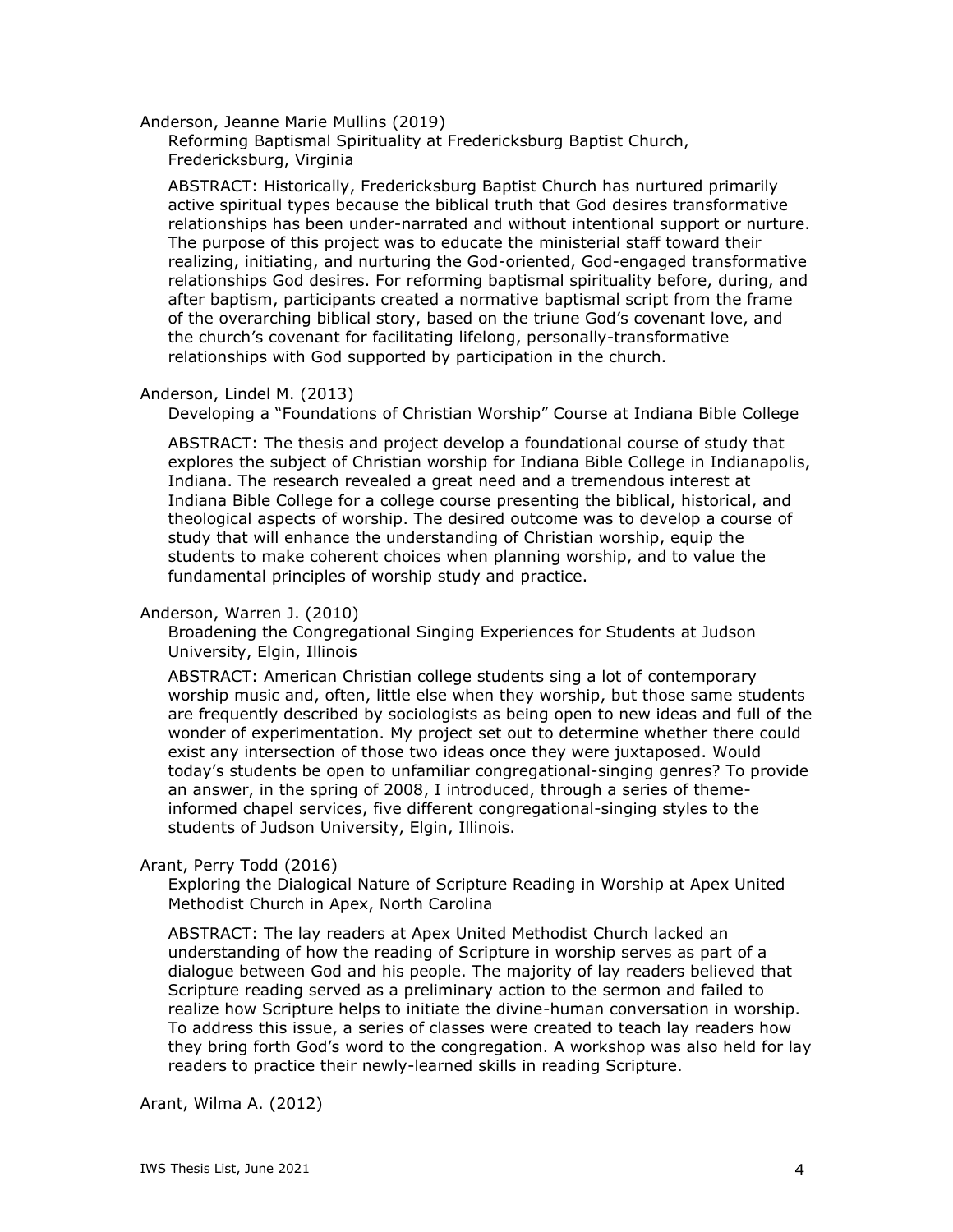Discipling an Ecumenical Study Group in the Christian Year on the Campus of First Baptist Church in West Monroe, Louisiana

ABSTRACT: My doctoral thesis project seeks to enlighten those who preach, teach, and seek personal knowledge of the Christian Year regardless of denominational affiliation. This task is successfully accomplished through the authoring of a market-worthy Christian Year worktext and then presenting selected activities to an ecumenical study group at a one-day event on the campus of the First Baptist Church of West Monroe, Louisiana. Five hours of lecture and hands-on instruction are coordinated to lead the focal group toward a Christo-centric spirituality through exploration of the Christian Year.

#### Argot, Beth Ann (2016)

Developing a Spiritual Formation Curriculum in the Worship Arts and Media Program at Life Pacific College, San Dimas, CA

ABSTRACT: This thesis explores integrative knowing and loving God, knowing self, and deliberative spiritual formation as the foundation for a theocentric life that will form strong leaders of Worship Arts. This study explores both the biblical, historical, theological, and philosophical basis for knowing as well as sociological and psychological tendencies of artists that interfere with spiritual formation. The resulting project, a college-level spiritual formation workshop, examined how artists could see and relate to God more deeply, see themselves as God sees them, and begin to see and challenge their embedded theology by creating and enacting a deliberative approach to spiritual formation.

### Armentrout, Stanley H. (2011)

Developing the Ministry of the Worship Choir at Broadmoor Baptist Church, Shreveport, Louisiana

ABSTRACT: The purpose of this thesis was to show growth in the worship leadership capability of an adult church choir through the use of a thesis project study aimed at encouraging spiritual growth and deepening foundational understanding of worship through song. Growth in these areas was based on three different means of testing. The thesis project was implemented over a sixweek period and included six thirty-minute instructional sessions, six weeks of customized devotions, and practical tips for more effective worship leadership provided by a choir leadership team. The project concepts implemented for this project could be used elsewhere.

#### Asche, Richard D. (2016)

Developing a Culture of Transmission of God's Story at Emmaus Church Community

ABSTRACT: At Emmaus Church Community, parents lacked resources to communicate the whole story of God, and how it is experienced in weekly worship gatherings, to their children. Because of this challenge, children were illequipped to participate fully as members of the gathered community. The purpose of this thesis was to develop the biblical, historical and theological foundations of a culture of transmission of story. The thesis project took the form of an eight week course for parents and children and thematically consistent children ministry curriculum. The course explored biblical theology of worship and the major elements of worship gatherings at ECC.

Auen, Corey (2017)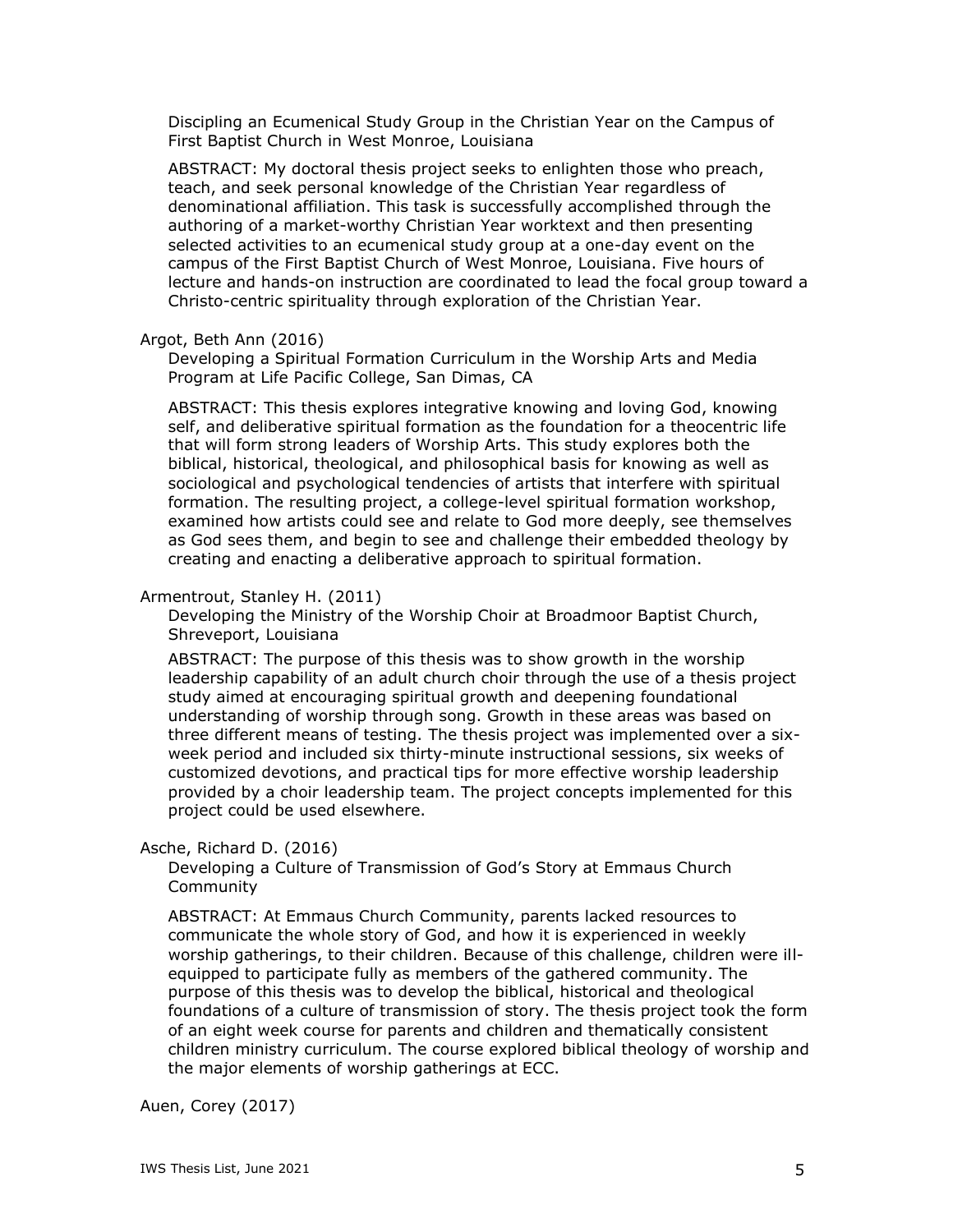Implementing a Modified Daily Office in a Non-Denominational Small Group Setting in Lynchburg, Virginia

## Austin, Calvin D. (2011)

Implementing Intergenerational Corporate Worship in Oak Park Baptist Church of Gainesville, Florida

ABSTRACT: Longer lives and rapid technological advancements have intensified generational conflicts. In the USA, generations are coexisting that have significantly different communications preferences (print, broadcast, and digital), each of which impacts how life in community is viewed, expressed, and experienced. Generational conflicts have also affected the gathered worshiping community. Like huge tectonic plates, the collision of generations has erupted into "worship wars." Sadly, like tectonic divergence boundaries, some generations are missing in many congregations as well. This thesis advances the idea that intergenerational worship is prescribed in Scripture and, therefore, should be pursued and practiced. A series of four intergenerational worship services and teachings, utilizing a planning team and congregational evaluations, exposed our church to postmodern approaches to worship that included all three communications preferences and involved all generations in worship.

### Autry, Clyde Otis, III (2015)

Initiating a Recovery of the Manifestations of the Spirit in Worship According to First Corinthians Twelve through Fourteen at Heritage Bible College, Dunn, North Carolina

ABSTRACT: A major tenant of worship renewal is full participation by all the gathered worshipers. The Pentecostal tradition has held that, according to 1 Corinthians  $12 - 14$ , one way this tenant is realized is through the nine manifestations of the Spirit. But in recent years such phenomena in Pentecostal worship have declined significantly. This project endeavors at a Pentecostal college, in chapel worship and a small group, to initiate a recovery of the Spirit's manifestations. As the biblical, theological, and historical premises of such practices are explored, new insights into God's activity in worship emerge.

## Averett, Joan H. (2017)

Developing a Deeper Understanding of the Incarnation through Religious Icons at Memorial United Methodist Church, Fernandina Beach, Florida

ABSTRACT: This thesis was written to help worshippers at Memorial United Methodist Church, Fernandina Beach, Florida grow in their awareness of the incarnation using religious icons. Research was conducted through teaching and by studying the results of prayer with icons at home and in worship. Biblical support for the project was provided in Genesis 1:26-27, Exodus 25:8-22, and Colossians 3:9-16. Historical study focused on writings on the incarnation. Research addressed theological commonalities between Eastern Orthodoxy and Methodism.

## Bacheller, Craig L. (2015)

Deepening Eucharistic Spirituality in the Foursquare Church of Fort Myers, Florida

ABSTRACT: The crisis facing Eucharistic spirituality is the desupernaturalization of the Eucharistic table. Today's secular and materialistic society celebrates the individual more than God. Worship models lead participants in event-driven worship. Many modern worshipers have a limited understanding of the source of true spirituality, which is found only in the Trinitarian mystery, and not through a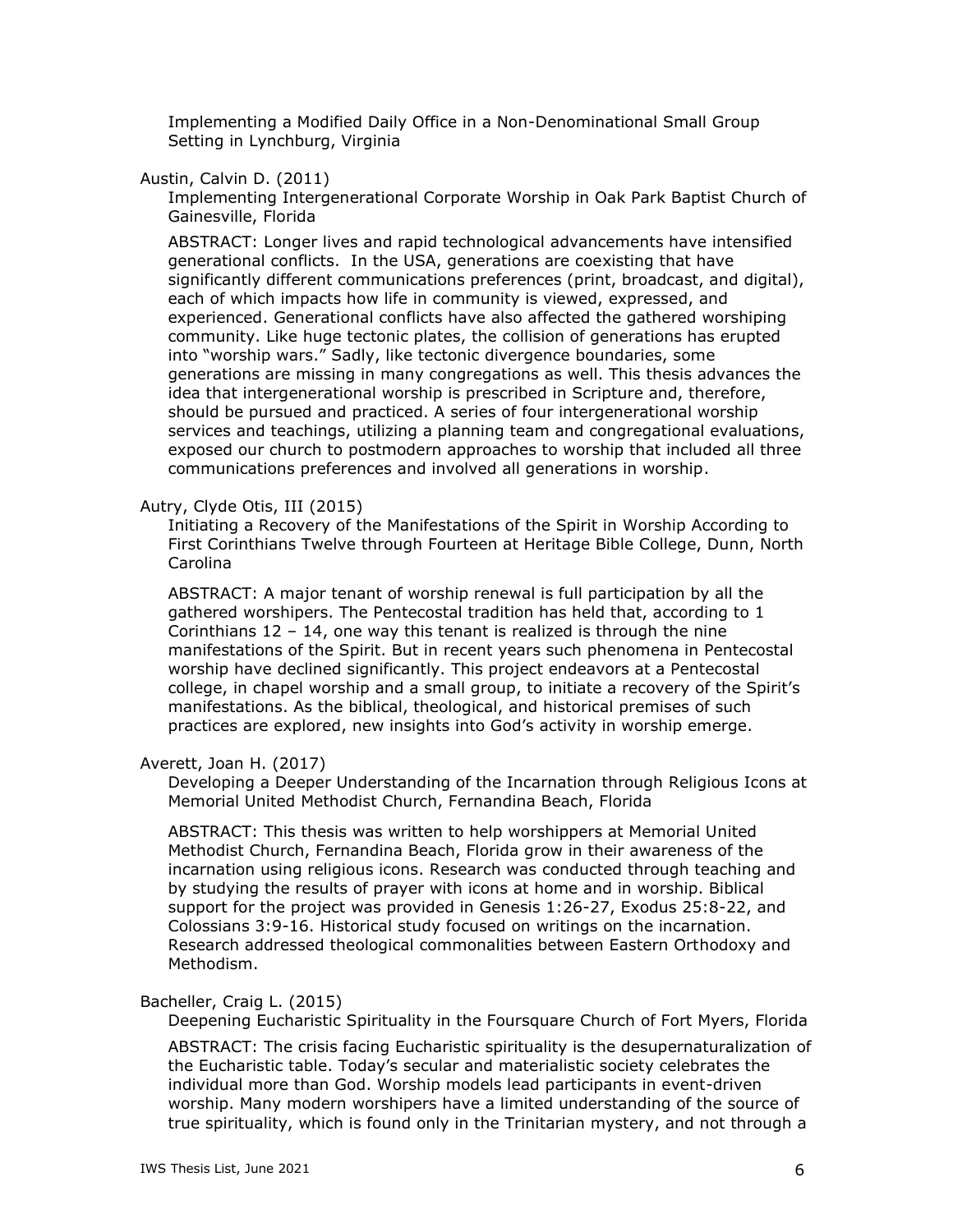narcissistic journey into God. This thesis promotes the view that true spirituality emanates from the Trinitarian mystery through theotic union, and contends that the Eucharist discloses the understanding of union with Christ in a way which deepens spirituality.

Backens, Daniel V. (2017)

Implementing Confession of Sin in Corporate Worship at New Life Church, Virginia Beach, Virginia

Baker, Meg L. (2020)

Developing an Understanding of God's Desire for Intimacy Within the Community of St. Paul's United Methodist Church, Kensington, Maryland

ABSTRACT: This project endeavored to educate believers regarding the scriptural, historical, and theological support for the biblical truth that God desires intimacy with his people. Through a series of sessions, the project charted a path for believers to engage more intentionally in their personal relationship with God throughout daily living. Its purpose was to promote the understanding that intimacy with God is available to us now.

#### Bales, David Richard (2021)

Embracing Unity and Diversity in Worship at First United Methodist Church in Carrollton, Texas

ABSTRACT: There is a constant tension in Christian worship—a perpetual search to define the right way to worship. For some, orthodoxy implies a form of worship that is defined by Scripture and understood through inherited tradition. For others, more immediate pragmatic and evangelistic concerns determine appropriate practice. This thesis presents an approach to the tension of upholding the ideal of unity in worship while, at the same time, embracing diverse expression. The thesis suggests worship leaders resist the tendency to allow unity to collapse into prescribed uniformity and proposes a biblical, theological, and historical foundation for presence and persistence of diversity in worship.

## Baltaeff, Diane S. (2017)

Enhancing the Foundations of Christian Spirituality Course at Eastern University, Harrisburg, Pennsylvania

ABSTRACT: One of the ways God defines acceptable worship throughout Scripture includes caring for the poor. Caring for the poor is not an auxiliary or optional activity of following Christ; it is a central and inseparable expression of worship. The purpose of this thesis project was to enhance the Foundations of Christian Spirituality course at Eastern University by including a focus on the relationship between caring for the poor and worship. Students were guided to explore caring for the poor as an expression of worship to our triune God motivated by and in response to God's love, compassion, and gospel.

#### Barmer, Greg C. (2002)

Designing Worship that Brings the Healing of Divine Forgiveness to First Baptist Church, Washington, NC

ABSTRACT: The focus of this thesis is the element of divine forgiveness in the worship of First Baptist Church, Washington, NC. It is the premise of the thesis that we have not experienced in an on-going pattern worship that allows God's forgiving and healing power to move among the congregation and that in receiving God's forgiveness we also find restoration and healing for much of the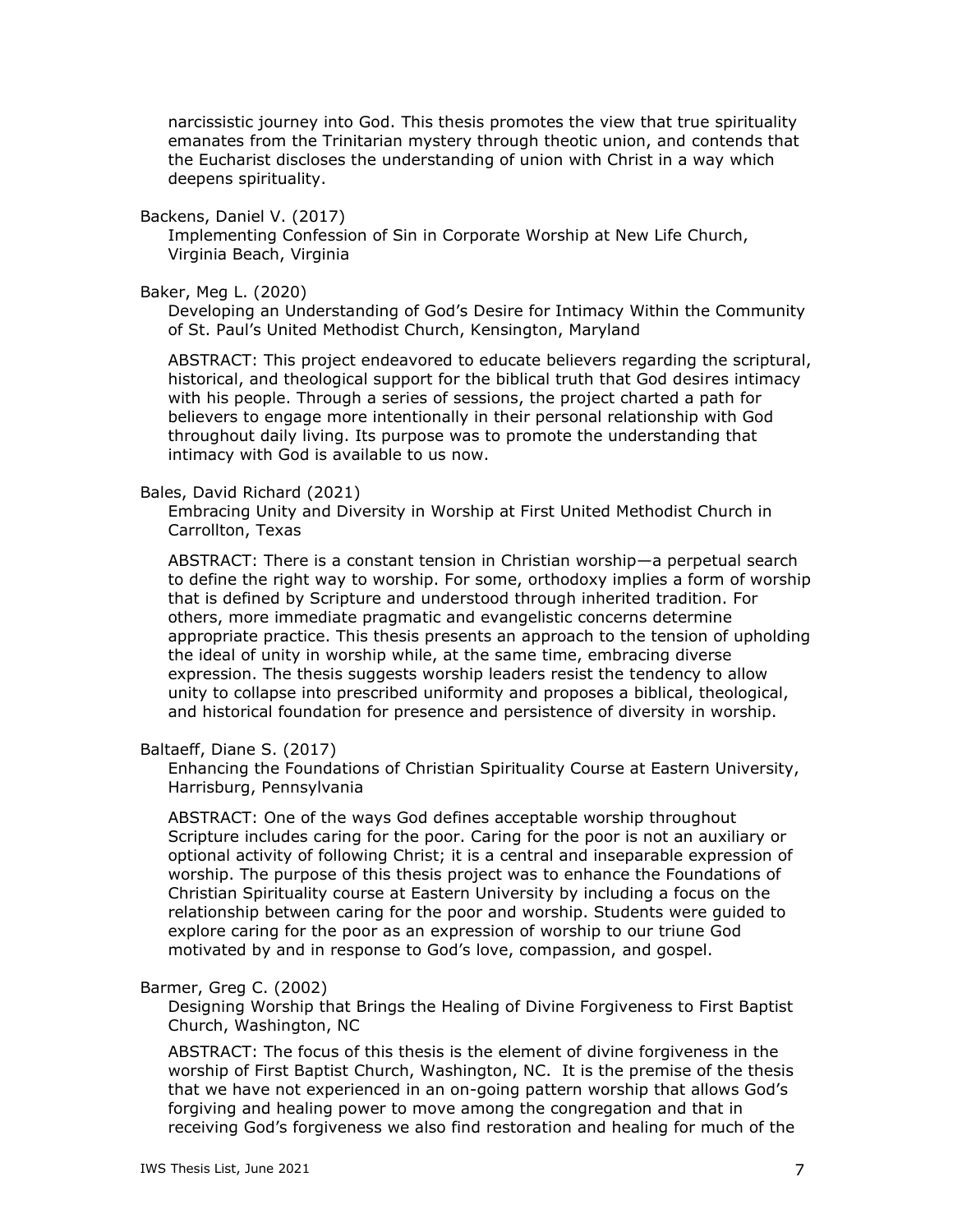brokenness of our lives. I address this weakness and seek to find avenues in worship through which to allow the congregation an encounter with the supernatural cleansing and forgiveness of God.

### Barnes, Leslie P. (2017)

Implementing Spiritual Transformation through the Youth Excellence Performing Arts Workshop in Akron, Ohio

ABSTRACT: Ongoing spiritual transformation should be an observable component of every Christian's core spiritual identity. This project used worship arts rituals to implement spiritual transformation at a performing arts workshop. The concern was that the students might not know their relationship with God should resonate in every facet of life and the spiritual formation experienced would still be available to them once they left workshop. This project demonstrated ways in which worship arts rituals are transforming. The project provided youth of the greater Akron, Ohio area with applicable tools to assist in continual spiritual formation that will prove evident in their daily lives.

### Barrick, Don W. (2008)

Building Authentic Christian Community at First Baptist Church of the Woodlands, Texas through the Use of the Ancient Agape Feast

ABSTRACT: The church is rightly called the "body of Christ," and yet many churches struggle with issues of community. Historically, Baptists are known for their independent spirit and autonomy. This independence has led to isolationism and disunity within the body of Christ. Through this project I set out to discover how the first-century church might inform and help the twenty-first-century church be the body of Christ that God intended for us to be. Twenty-seven Deacon Hosts were trained to lead a community building event based on an ancient Agape Feast in which over three-hundred church members participated.

### Bell, Douglas G., Jr. (2017)

A Pilot Project for Recapturing a Trinitarian Focus in the Worship Life of First Baptist Church, Tempe, Arizona

ABSTRACT: As human beings, we were created to interact with the Divine. In the incarnation of Christ, part of the veil that obscured our view of the Creator was removed and the three persons of the Godhead were revealed. This project was intended to show the benefit of recapturing a Trinitarian focus within the worship services at First Baptist Church of Tempe by leading a sample group of the congregation in reflecting on the

#### Bellows, Margaret (2004)

Enhancing the Understanding of Divine Healing for the Order of Saint Luke the Physician Chapter at Indian River City United Methodist Church in Titusville, Florida through a Study of the Healing Concepts Found in the Book of Psalms

ABSTRACT: The problem addressed in this thesis is that the Order of Saint Luke the Physician limits its study of biblical healing to the twenty-six New Testament occurrences as performed by Jesus. Biblical healing took place long before Jesus' incarnation. Further, to have a broader, biblically unified approach to the subject, study materials should also include an examination of the concept in the Old Testament of healing. To remedy this problem I wrote a course of study for the Order of Saint Luke the Physician chapter at Indian River City United Methodist Church in Titusville, Florida. The course explored some of the healing concepts found in the Book of Psalms. Walter Brueggemann's classification was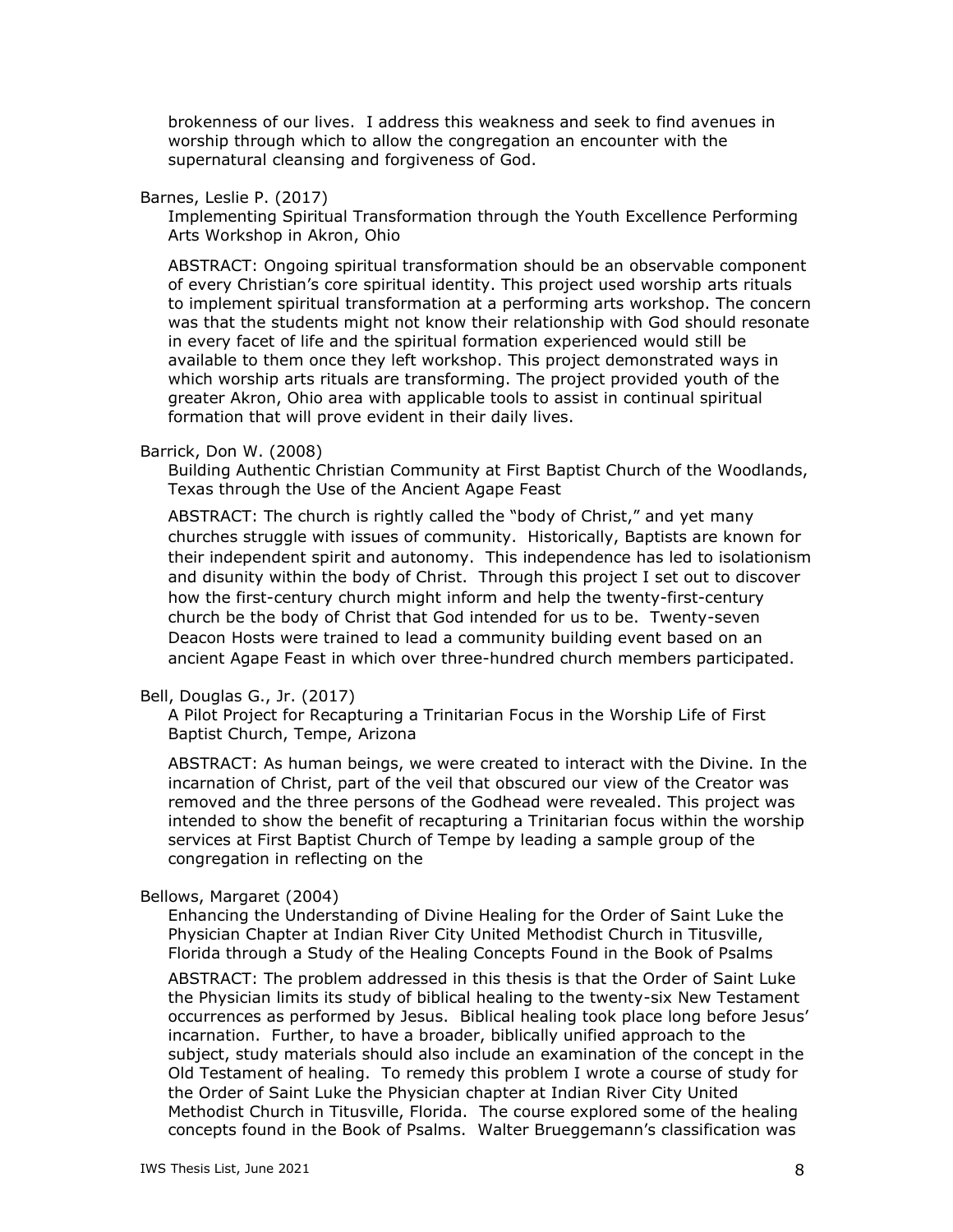utilized in the study. The course concluded with a two-day healing seminar and service which was open to all members of the congregation regardless of membership in the chapter of The Order of Saint Luke the Physician. This thesis and its supporting documents also record and evaluate the effectiveness of both the course and the two-day seminar.

### Bennett, Patrick J. (2008)

Designing and Implementing a Philosophy of Worship Arts Ministry for Cyprus Ridge Presbyterian Church, Winter Haven, Florida

ABSTRACT: This thesis/project was intended to develop a worship philosophy for Cypress Ridge Presbyterian Church of Winter Haven, Florida. The resulting worship handbook was then used as a guide for the worship ministry of the church. As this project took form, however, it became increasingly evident that Cypress Ridge was dealing with worship style issues. As a result, this project not only laid a foundation for worship ministry at Cyprus Ridge, but also offered suggestions to bring the congregation and elders back to a biblical understanding of worship and community.

### Bennett, Richard Scott (2015)

Participation in Corporate Worship Gatherings at the Campuses of Mount Paran North Church of God at Marietta and Canton, Georgia

ABSTRACT: The purpose of this project was to see the impact of informed emphasis on worship as the activity of the entire community, and the subsequent effects of this emphasis on the planning and implementing of corporate worship gatherings at the campuses of Mount Paran North Church of God. The training program focused on informing worship leaders as prompters in the worship gathering rather than performers, and on informing the congregation as active participants rather than passive observers. Additionally, worship-planning teams were provided tools and resources for planning gatherings that promote maximum congregational participation.

#### Benson, Meghan A. (2020)

Turn to God: Discovering Reorientation Through Study of the Psalms at Living Savior Lutheran Church, Fairfax Station, Virginia

ABSTRACT: This project explores the biblical, theological, and historical foundations supporting the biblical truth that God's people reorient themselves to him. Relying heavily on Walter Brueggemann's methodology for classifying the psalms according to orientation, disorientation, and reorientation, an intervention was designed to assist participant's use of the psalms as a vehicle for reorienting one's self to God. As a result of the intervention, participants reported an increased appreciation of the psalms as a means to reorient to God, an increased comfort and acceptance in expressing emotions to God, and an increased appreciation of the relevancy of the psalter in their daily lives.

### Berg-Desrosiers, Joy (2019)

Developing Understanding of and Participation in the Missional Calling of Ascension Lutheran Church, Edmonton, Alberta, Canada

ABSTRACT: Writers and theologians have addressed issues of declining numbers in the Church today with promotion of programs and attention to style. This thesis looks at the foundation of thought necessary to dialogue about a different way of thinking about membership in the Church and mission. By reflecting on God's nature, the Church's identity, and the call into being a missional people,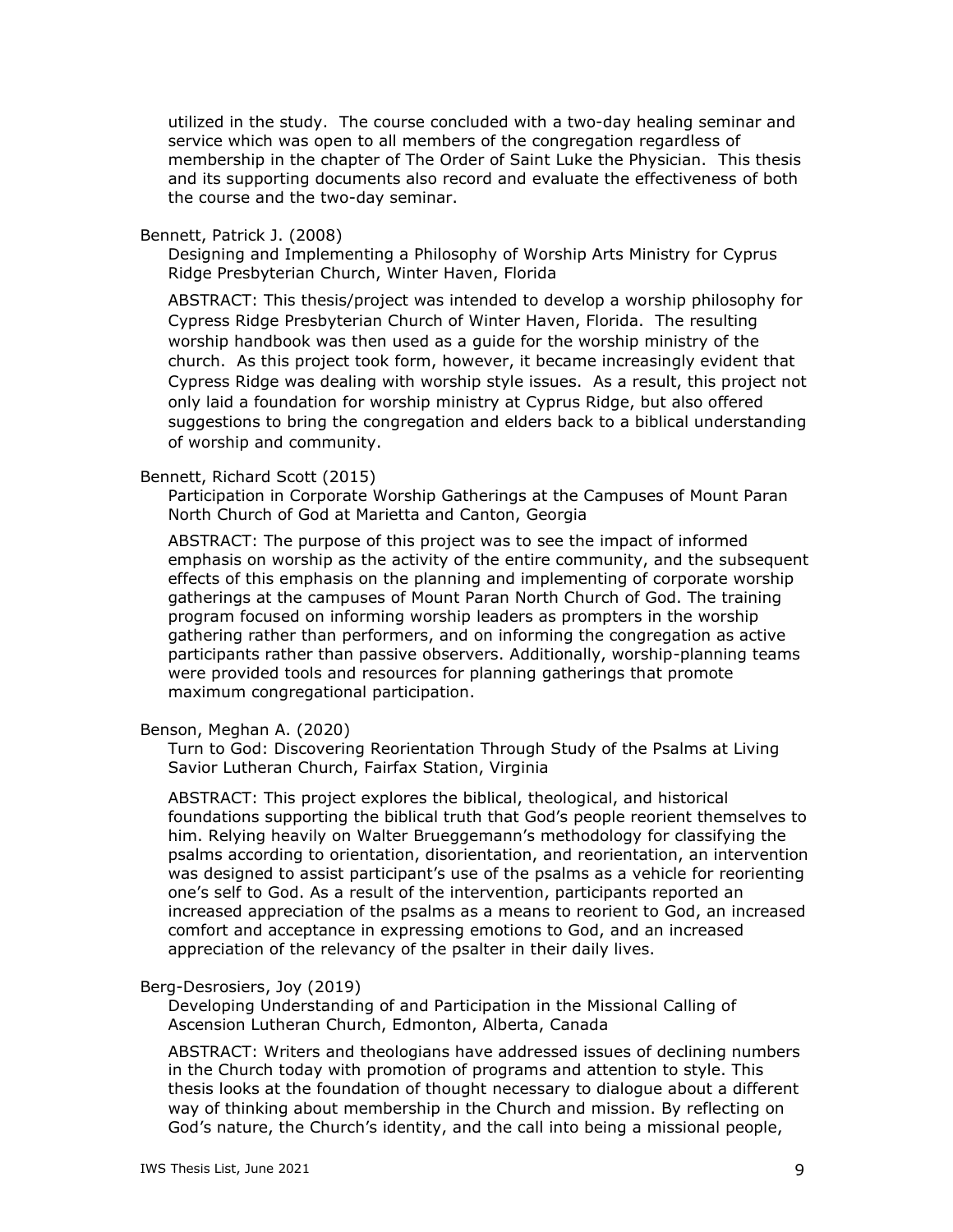the Church's discussion will be focused instead on a gracious God as the initiator of a call for the beloved children of God to be God's hands and feet in the world.

## Berry, Robert C., III (2016)

Practicing Ancient Liturgical Acts in Ministries of Healing at the Wakefield Baptist Church in Wakefield, Rhode Island

ABSTRACT: This dissertation and project demonstrates that, through the use of several sacramental acts in liturgies of healing, we may participate in Christ's work of redemption, reconciliation, and restoration of all creation. Through liturgies of healing God reaffirms his covenantal promises and engages those who suffer in acts that place them in touch with the Great Story of God's redemption at work in their lives. While some liturgical acts are commonplace to Christians whose faith was formed through sacrament-based liturgies, this project introduced practices to those within a Free-Church tradition for whom such acts may be foreign, or even unwelcome.

#### Betters, Charles L. (2007)

A Guide to Help Families Discover Their Unique Missional Calling Through the Practice of Family Worship at Glasgow Reformed Presbyterian Church, Bear, DE

ABSTRACT: Many churches are struggling to lead their people toward radical missional living and, all the while, the art of regular family worship seems to have been lost. Historically, especially in the Presbyterian Church, parents were expected to lead their households as "little churches" with the intentional practice of prayer, reading and exegeting the word of God, and singing. This thesis explores the impact of family worship on missional living and the spiritual formation of the home. Through a biblical, historical, theological, and sociological survey, this thesis advocates family worship as a means for families to be equipped spiritually to discover their unique role in accomplishing the *missio Dei*.

#### Beyer, Nancy W. (2010)

Enhancing Assembly Singing at Messiah Community Church, ELCA, Denver, Colorado

ABSTRACT: My thesis project enhanced assembly singing at Messiah Community Church, ELCA by way of teaching sessions. Those sessions focused on the biblical, theological and historical foundations of assembly singing. Additional attention was given to Martin Luther's contributions to assembly singing and to the selection of worship hymns and songs. The sessions also explored the meaning of selected song texts. The use of standard assessment tools helped measure the effectiveness of teaching and the increased understanding of the participants. The project has led to a significant improvement in Messiah's assembly singing.

### Biggers-Dotson, Arlicia Minette (2018)

Developing the Understanding that Worhip Includes Singing at Memorial Missionary Baptist Church, Evansville, Indiana

ABSTRACT: This thesis is an exploration of singing as it relates to the definition of Christian communal worship. The tradition of congregational singing is well rooted in a biblical, historical, and theological foundation and should be a vital piece of the Christian worship structure. The project centered around incorporating congregational singing into the order of worship at Memorial Missionary Baptist Church in Evansville, IN. The highlight of the project's design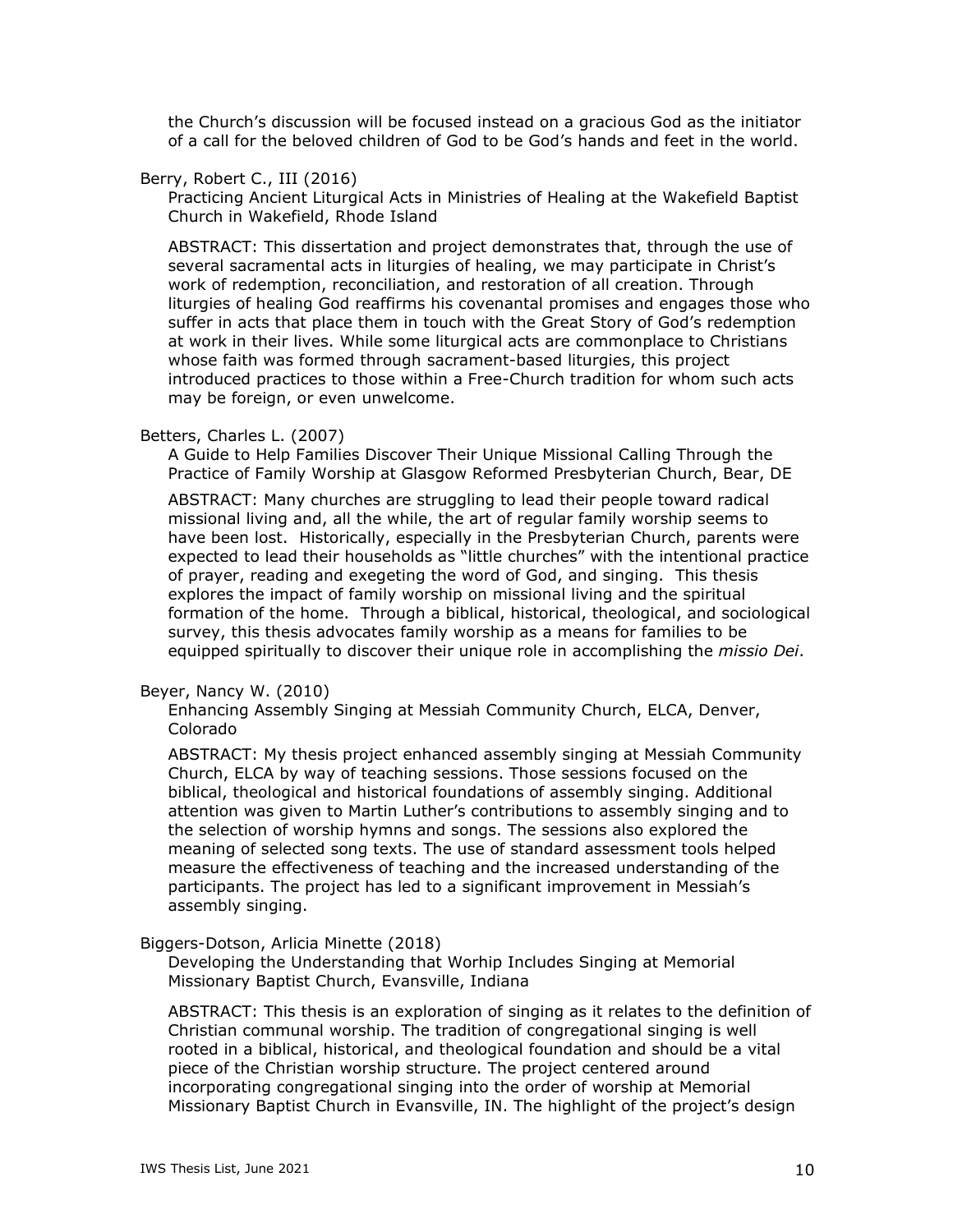featured four weeks of instruction on congregational singing in communal worship.

## Blasdel, Stephen D. (2003)

Introducing Participatory Worship and Evangelism Through a Postmodern Christmas Musical at First Evangelical Free Church, Wichita, Kansas

ABSTRACT: The primary purpose of this project was to present a Christmas musical to introduce participatory worship on the part of the congregation of First Evangelical Free Church. Several other purposes were involved. The musical was to have a ministry to postmoderns and also to reinforce the concept that evangelism and worship are not exclusive of each other, but that effective evangelism can come from the worship of God's people. The musical was created with these ideas in mind. Surveys, feedback cards, and discussion groups were used to gather anecdotal evidence and to evaluate the effectiveness of the process and the musical.

## Blesse, Frederick E. (2019)

Fostering Unity in Diversity through the Development of Worship Planning Teams at Auberry Community Church, Auberry, California

God created and delights in diversity. Jesus' prayer in John 17 for the believers' unity was that it would reflect the unity and diversity of his relationship with the Father. The local church provides the environment to begin practicing unity, as individual Christians—uniquely gifted—together display the miracle of God's grace by serving one another and reflecting in their relationships the kingdom of God. My thesis project was developed to explore the divine prerogative of unity in the church's diversity, to see how it informs the way we believe, speak, live and worship.

## Blough, Janie N. (2014)

A Pilot Program for Building up Community Through Congregational Song at the Châtenay Mennonite Church in France

ABSTRACT: Congregational singing is a powerful agent for worship and transforming Christian communities. Choosing songs that glorify God, transmit central biblical motifs, and edify the congregation requires worship leaders to draw upon both theological knowledge and practical skills. This dissertation describes the development of a program for leaders of the Châtenay Mennonite church to enhance their understanding of the nature of the church in an Anabaptist perspective. The church is presented as the called, covenantal people of God, an ecclesiology that becomes a hermeneutical guide for song selections that reflect congregational diversity in line with Anabaptist core convictions. This project was tested in the Châtenay congregation in view of wider implementation in other French churches.

## Bobbitt, Kayleen J. (2016)

Exploring Incarnational Living at Grace Bible College, Wyoming, Michigan

ABSTRACT: This thesis and the accompanying curriculum propose the idea that the primary act of worship in the life of a Christian must be daily incarnational living as expressed in self-surrender to God and self-giving service to others. A unit of study, constituting seven instructional sessions with a culminating ministry event, introduces college students engaged in worship and ministry studies to the biblical, historical, theological, and practical foundations of incarnational living as expressed in the living sacrifice imagery of Romans 12.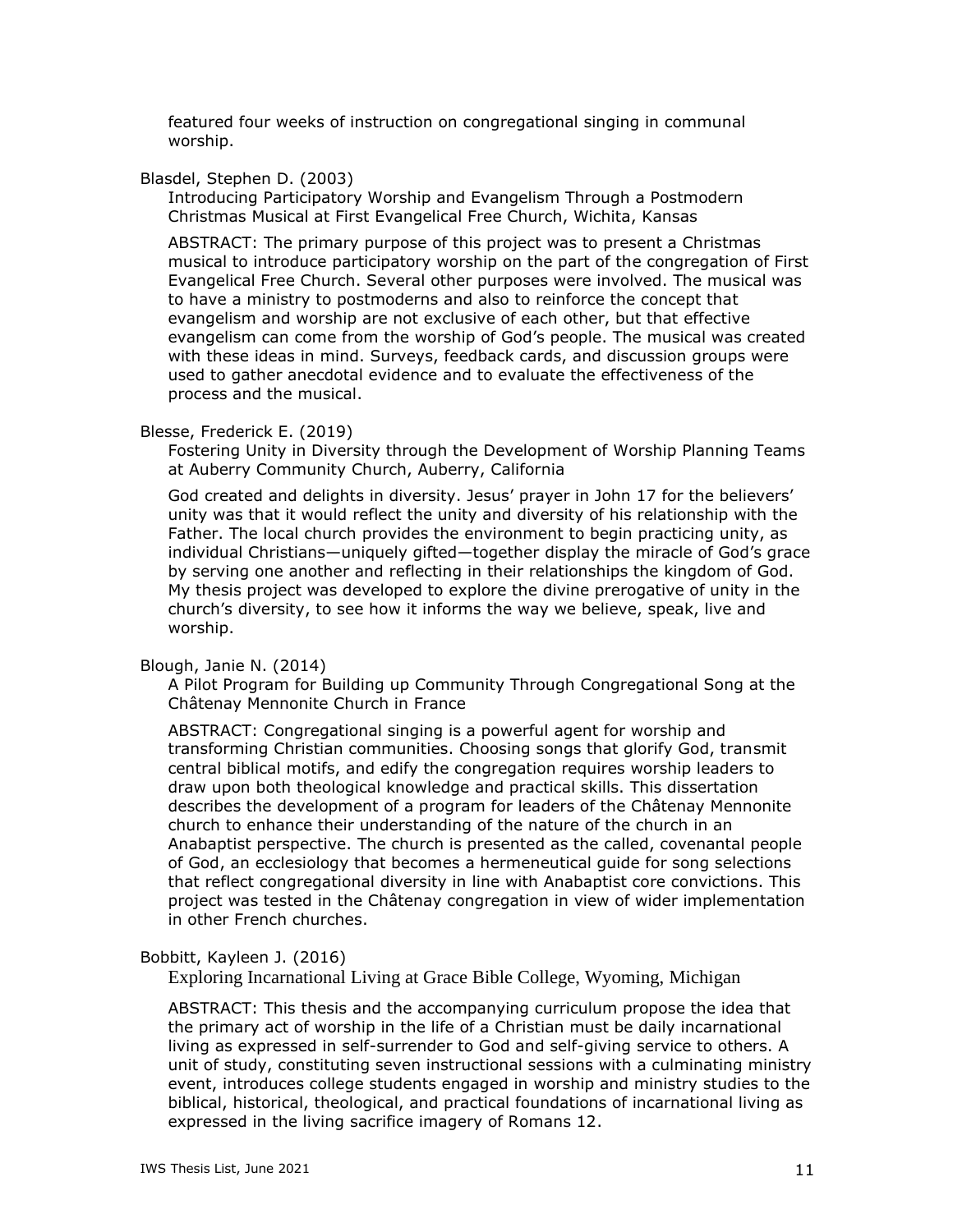### Bogdan, Przemyslaw M. (2015)

Developing a Seminar on Christ-Centered Preaching for Evangelical Pastors in Poland

ABSTRACT: The purpose of this project was to offer training to Polish ministers and pastors of Evangelical Free Churches in the area of Christ-centered preaching. The project explores the biblical, historical and theological foundations of Christ-centered preaching and interpretation of Scriptures. The findings of this project were shared with the Polish evangelical community. Created as a one-day seminar for pastors and church leaders, the program proved to be applicable to charismatic as well as evangelical churches.

### Bolger, Eric W. (2002)

Journey into Intercession at Harvest Evangelical Free Church, Branson, MO

ABSTRACT: The *Journey Into Intercession* surveys biblical passages that deal with the topic of intercessory prayer, defined as prayer for others. It does so in the form of a devotional work, with 37 daily readings from the Old Testament and 35 from the New Testament. Each daily reading is followed by a summary of the passage, a reflection on its significance for intercessory prayer, and a practical exercise designed to help the reader apply key concepts taught in the passage. An introduction that describes the key aspects of intercessory prayer that the reader will encounter precedes the daily readings.

#### Bolkema, Anthony M. (2020)

Enhancing the Missional Sending at First Reformed Church of South Holland, Illinois

ABSTRACT: This project was designed to enhance the missional sending at First Reformed Church of South Holland, Illinois. Drawing from the biblical witness, historical tradition, and theological reflection of the church, this thesis focused on the sending nature of our Trinitarian God and the extension of this sending as it is embodied in the ministry and worshiping life of First Reformed Church. Throughout three workshops, participants' missional imaginations were enlivened as they explored the nexus between worship and mission and were reminded that God sends out his people.

#### Bomar, Stephen Thomas (2015)

Enhancing the Observance of Communion through Education at North Fresno Mennonite Brethren Church Fresno, California

ABSTRACT: This thesis was written to deepen the congregational observance of the Lord's Supper at North Fresno Mennonite Brethren Church, Fresno California. Research focused on incorporating the temporal aspects of past, present, and future into a Lord's Supper liturgy. Biblical support for the project was provided through the exegetical study of Deuteronomy 6:4-9, Luke 24:13-35, and Philippians 2:1-18. Project implementation included four small-group training sessions that met for the purpose of planning and leading a Lord's Supper service. Pre- and post-tests were given to measure the changes. Qualitative and quantitative analyses are provided. Appendices provide a Lord's Supper liturgy.

### Bond, Lori A. (2018)

Implementing the Psalms of Lament into the Worship Services at Life Stream Church, Allendale, Michigan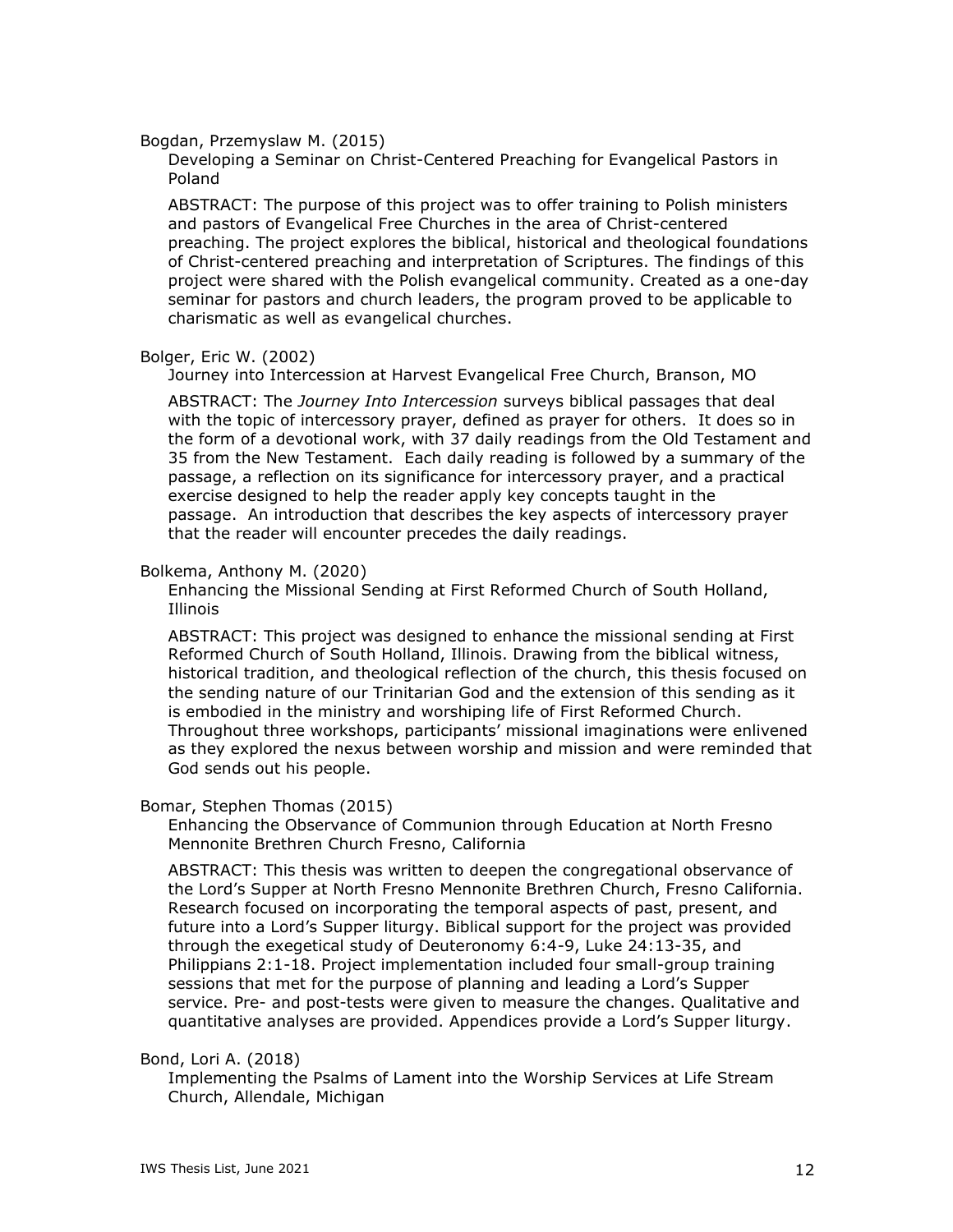ABSTRACT: My thesis project was intended to gain an understanding of the value of lament and find ways in which the Psalms of lament could be implemented into the worship services at Life Stream Church. The passages from the Psalms hold excellent examples of being honest with God. In this honesty, God invites his people to bring their laments to him, presenting both our sufferings and our hopes. My thesis utilized the creative arts as an outlet to bring the Psalms of lament into the weekly worship services of Life Stream.

## Borchert, Timothy W. (2008)

Utilizing Multimedia in the Celebration of the Lord's Supper at First Baptist Church of Oak Ridge, Tennessee

ABSTRACT: This thesis and supporting materials demonstrate the understanding that God uses the visual cultural language of every society to influence the worshiping lives of his people. Incorporating today's multimedia technology into the Eucharistic worship service for our church is one way of enhancing the visual aspect of our traditional Baptist service. Four separate services were developed, each utilizing a different style of projected multimedia allowing God's word to be heard both audibly and visually.

### Borecki, Linda S. (2005)

Learning in the RITE Context: Contextualizing Worship Leadership Training for an Online Course of the Lutheran Church - Missouri Synod

ABSTRACT: "Learning in the RITE Context" proposed, defended, and implemented a revised online course of pastoral liturgy for the Leadership Advancement Process (LAP) program of the Lutheran Church – Missouri Synod. It was hypothesized that students of varying Lutheran liturgical traditions and varied expectations of future worship leadership roles would benefit from a course of study contextualized to students' circumstances and needs and contextualized to the computer medium. The research suggests that employing a unifying theological liturgical premise, or Golden Thread, and teaching for enduring understanding via computer delivery is a faithful way and a good way to encourage discernment, resourcefulness, and a pastoral heart in students' own worship and worship ministries. As worship contexts become more varied, worship leaders for themselves and for their particular faith community can yet articulate and facilitate worship that is "Christian" and "Lutheran" – seeing and practicing a truth and unity that is deeper than the uniformity of external rites.

### McNeely-Bouie, Barbara E. (2016)

Encouraging Spiritual Formation Through Scripture Meditation in Choral Music at Edward Waters College, Jacksonville, Florida

ABSTRACT: Along life's spiritual journey, spiritual formation ensues. Spiritual formation is inevitable. Circumstances exist that evoke spiritual formation to materialize. Believers encounter three seasons of life: orientation, disorientation, and reorientation, which challenge our faith in and focus on God. The research project's seven one-hour workshops were developed to encourage college choir members about Scripture meditation and its effects on spiritual formation. Additionally, the project examines the biblical, theological, and historical foundations of Scripture meditation. Research has found that believers are happier and live longer when Scripture meditation exists as a primary part of their everyday lives.

Bradford, James W., II (2016)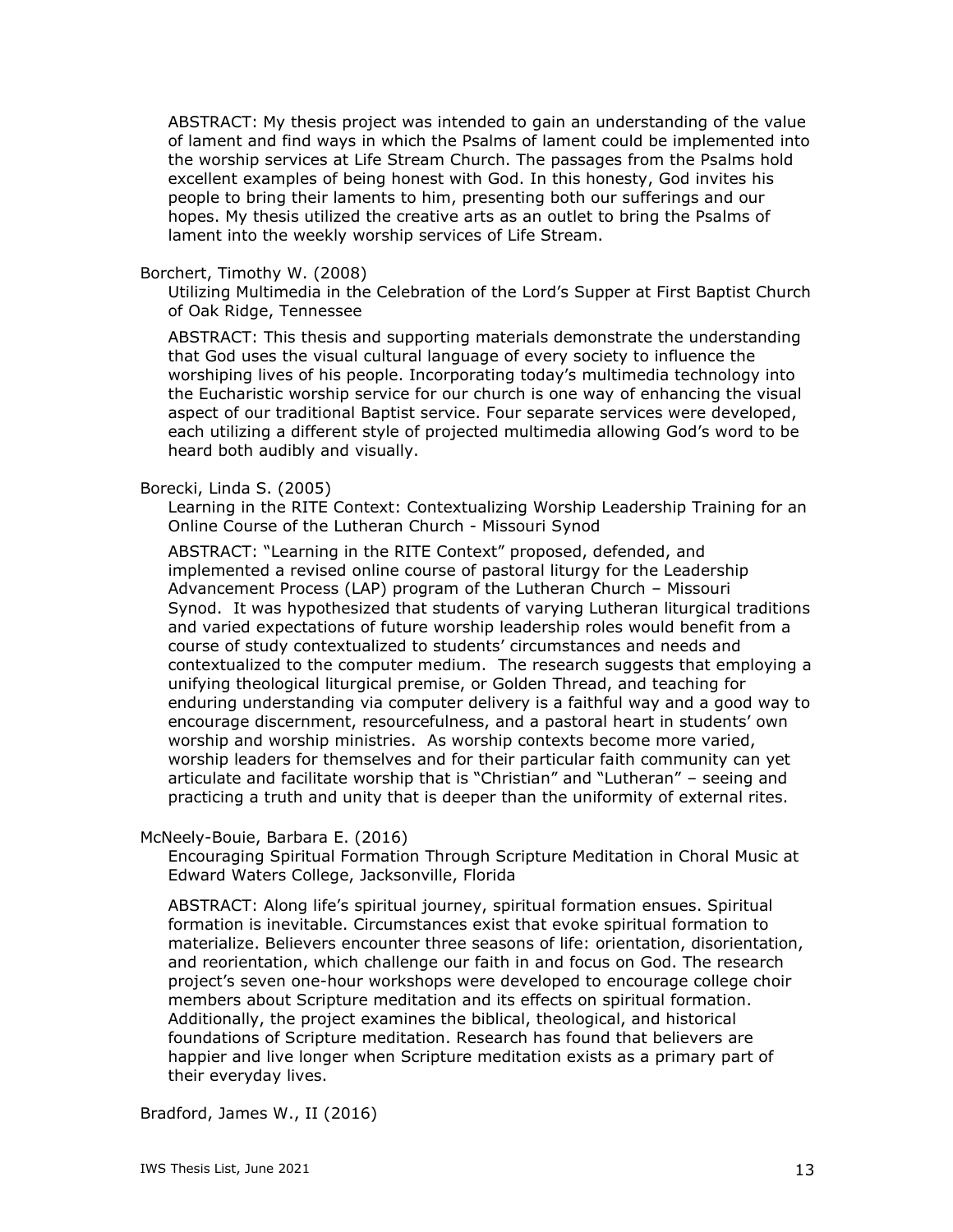Developing a Worship Model for the Ministry and Administrative Teams of Shalimar United Methodist Church Shalimar, Florida

ABSTRACT: This project was designed to assist Shalimar United Methodist Church in enhancing the connection between its vital worship life and its vibrant ministry life. A pilot group of the church staff and two lay leaders studied the church's vision and mission statements relating the biblical, historical, and theological foundations of worship and ministry. This study culminated in the creation of a worship model designed for the ministry and administrative teams of the church. This worship model allows for a deepened understanding that worship is in response to the Lord's revelation and is the foundation for a missional life through the faith community.

#### Brath, Walter J. (2018)

Enhancing the Significance of The Lord's Supper for Worship Arts Students at Grace College and Seminary in Winona Lake, Indiana

ABSTRACT: The Lord's Supper has been the cornerstone of the church's response in worship as the place where she is shaped by the gospel week after week, offering herself as a living sacrifice to God, and being nourished by the Living Word, Jesus Christ. Many Christ followers from an Evangelical, Free-church tradition do not have the opportunity to respond to God's revelation in their liturgy at the Table week after week. This thesis explores the biblical, historical, and theological significance of the Lord's Supper for worship arts students at Grace College and Seminary in Winona Lake, IN.

### Bray, David K. (2006)

A Study in the Theology of Anamnetic Prayer Grounded in the Old and New Testaments and Exemplified in the Anaphorae of the Ancient Church: Developed for Messiah Lutheran Church, Cincinnati, Ohio

ABSTRACT: Christ's anamnetic command demands that the church remember Jesus during Holy Communion by: proclaiming Jesus as the Hebrew Messiah and Son of the living God, recounting Jesus' redemptive actions, rehearsing the nature and terms of the New Covenant relationship, providing divine authorization to the memorial meal, specifying the benefits of Christ's redemptive sacrifice, offering the anamnetic pledge given by Christ back to God as a reminder, declaring the unifying power and sovereignty of Christ's work and Lordship, petitioning Christ to issue the promised benefits, explaining the meaning of the memorial rite and its relationship to Christ's sacrificial work, magnifying God's name and actualizing his purposes on earth.

### Brewer, Christopher K. (2008)

Implementing an Online Communion Service in the Four Fold Pattern for Brewer Christian College

ABSTRACT: The Internet is here to stay. The World Wide Web has influenced every area of life, from commerce to family to the church. This thesis explores the potential of the Internet in the area of corporate worship. Using the online chapel program of Brewer Christian College as a backdrop, this thesis examines what it means to be a community via the Internet, what it biblically and historically means to celebrate communion, implements, and then measures the success of an online communion service.

Brisco, Alan E. (2010)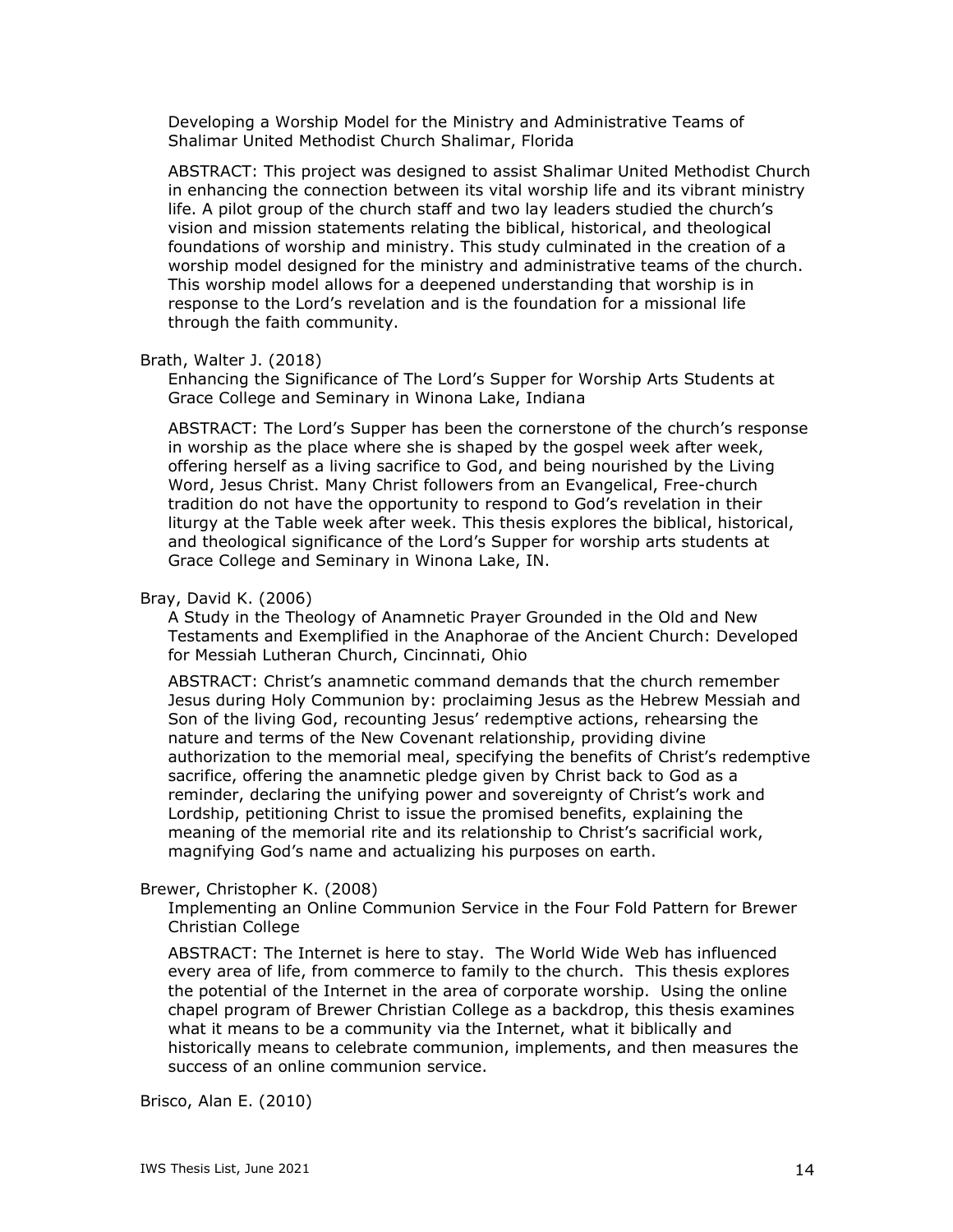Developing and Evaluating a Process for Change in the Context of Worship at Yorkminster Park Baptist Church, Toronto

Abstract: My project centered on developing and evaluating a change process model for use at Yorkminster Park Baptist Church in Toronto, Ontario. I introduced two Ancient-Future Worship services which were unfamiliar to the church and significantly different from its traditions. I formed and instructed a Change Process Group to assist with structured conversations among church members and to facilitate pre-project and post-project surveys. As the two new worship services generated dynamics of change that had the potential to generate conflicts, I developed my change process model to facilitate the change in ways that nurtured the church community.

#### Brooks, Steven D. (2012)

Implementing a Resource Guide For The Christian Year At Cypress Church, Cypress, California

ABSTRACT: This thesis centers on a lack of understanding by an Evangelical Free Church of America congregation concerning the observance of the Christian Year and the positive impact such an observance can have on a worshiping community. An overview of major components of the Christian Year was presented in lecture and educational meeting formats. The utilization of a resource guide developed by the author assisted in providing worship opportunities throughout Holy Week, thus enhancing the corporate worship experiences of the congregation and encouraging spiritual formation to occur in the lives of the worshipers.

#### Brown, David B. (2007)

Developing a Spiritual Formation Mentoring Program for Baptized Believers at First Christian Church, Morristown, Tennessee

ABSTRACT: First Christian Church in Morristown, Tennessee desired to equip baptized believers for greater service in the life of the church. A spiritual formation mentoring program was developed and implemented in the fall of 2006 with the primary goal of equipping baptized believers for greater service in the life of First Christian. This thesis, along with teaching materials and questionnaires, examines what effects a mentoring program can have in the life of a local congregation.

#### Brown, Dewey E., Jr. (2017)

Developing a Discipline of Regular Prayer as Connection to God at St. Marys' Episcopal Church, Dade City, Florida

ABSTRACT: This project was completed to educate St. Mary's parishioners regarding the scriptural and historical basis for connecting to God through regular prayer. It was completed to guide believers toward a basic theological premise that connecting to God through regular prayer, both private and corporate, has been and remains a key aspect of the Church's faith journey.

### Brown, Jarrod H. (2008)

Renewing Baptism through Spiritual Formation and Liturgy at Watson Memorial United Methodist Church, Chatham, Virginia

ABSTRACT: Baptism is the ancient rite and Methodist sacrament of becoming a part of the Church. In the Church today, where baptism is considered little more than a symbol, baptismal renewal becomes a way of recovering the early Methodist doctrine of baptism as a "means of grace" in the life of the Christian.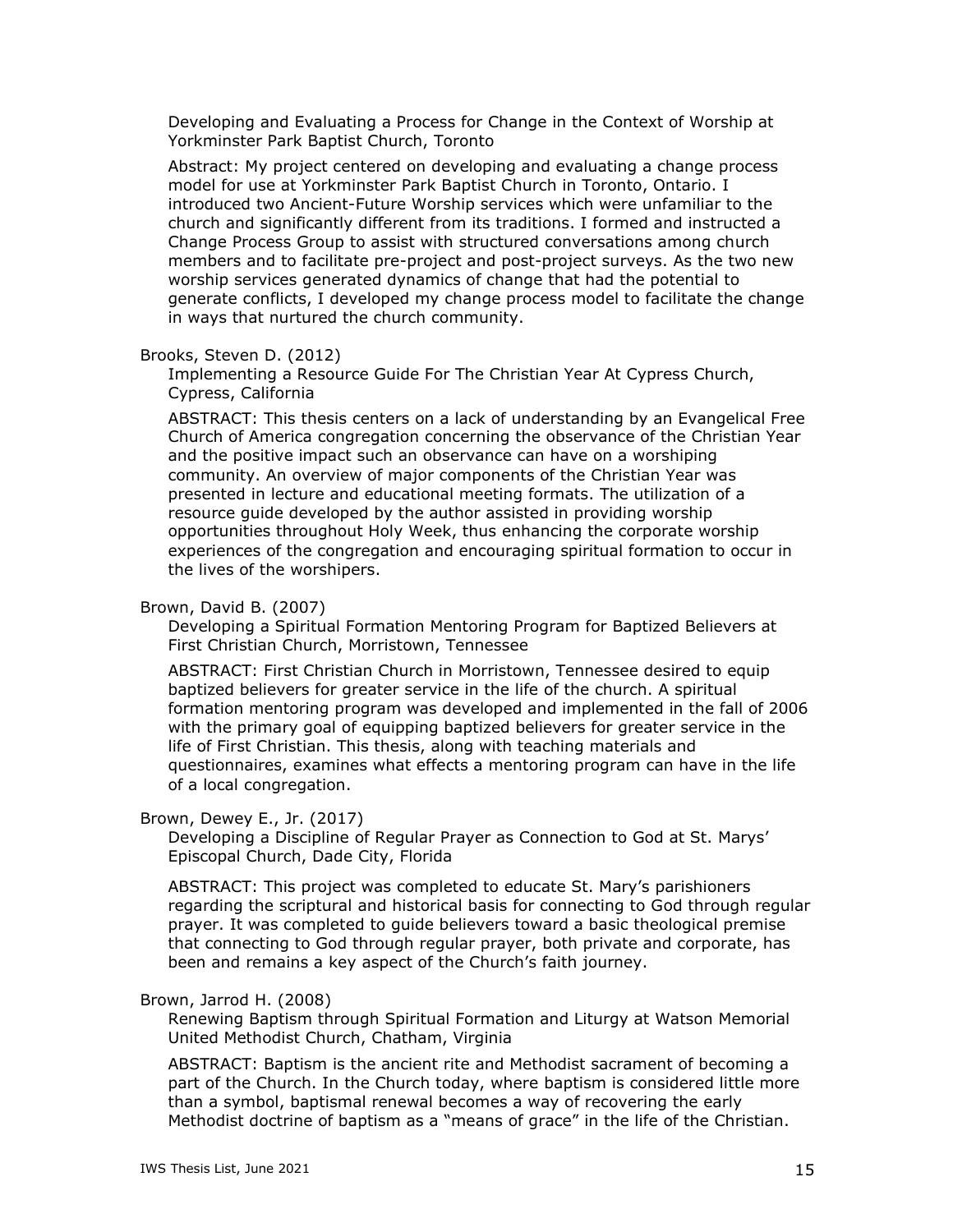This thesis advances the idea that using the liturgy of baptismal renewal as a basis for spiritual formation education in the Sunday school format can help United Methodist believers to refocus their faith, find unity, membership, and identity in Christ, and utilize their gifts to win the world to Christ.

## Brown, Lonnie A. (2013)

Developing and Implementing a Unified Covenant Ecclesiology for the Membership of the First Baptist Church of Gaithersburg, Maryland

ABSTRACT: This project sought to develop, implement and evaluate a course addressing the biblical, historical, theological and contextual dimensions of the biblical covenant idea at the First Baptist Church of Gaithersburg (FBCG), Maryland. The course was implemented within the FBCG Vision Community, a group charged to discern God's will for our future. It sought to 1) improve participants' understanding and practice of the biblical covenant concept, 2) establish covenant as the unifying factor between God and God's people, 3) establish covenant as the unifying factor for the church as a people, and 4) contextualize baptismal practice in relation to biblical covenant.

## Brown, Marcus W. (2014)

Enhancing the Understanding of Worship Through a Course on Revelation and Response for Grace Baptist Church, Woodbridge, Virginia

ABSTRACT: This thesis presents the development and implementation of a seminar course on the cycles of revelation and response found in Christian worship. The seminars are presented from the perspective of a Southern Baptist tradition and emphasize the application of Jesus' Greatest Commandment to congregational worship. Forty-one different attendees, from ages fourteen to seventy-nine, participated in the eight-hour seminar. Participants met during four two-hour sessions during consecutive Sunday afternoons. Each session included follow-up email questionnaires and participants completed initial and postseminar assessments. These evaluations documented the participants' changes in attitudes and opinions toward worship as they occurred over the four-week period.

Brunelle, Norman L., Jr. (2002)

Equipping the Congregation to Symbolic Awareness and Understanding of Resident Architecture and Christian Symbols at Trinity United Methodist Church, Opelika, AL

## Bull, Connie L. (2010)

Implementing a Holistic Blessing of Children at First Baptist Church of Gatlinburg, Tennessee

ABSTRACT: Some Protestants often reject any form of liturgical blessing as "Catholic." This project examined the biblical heritage of blessing—especially the blessing of children— within a local Baptist congregation. Blessing is defined within the scope of this project as Christ-centered, Trinitarian, both tactile and verbal, unrelated to another rite, and carried out by laity, not solely clergy. Biblical examples of blessing are explored in conversation with contemporary perspectives in child theology. Ten distinct meanings of blessing are discussed from focal passages in Genesis, Deuteronomy, the Gospels, and the Epistles. Participants evaluated the relationship of blessing to the concept of belonging.

Bunnell, John Howard (2006)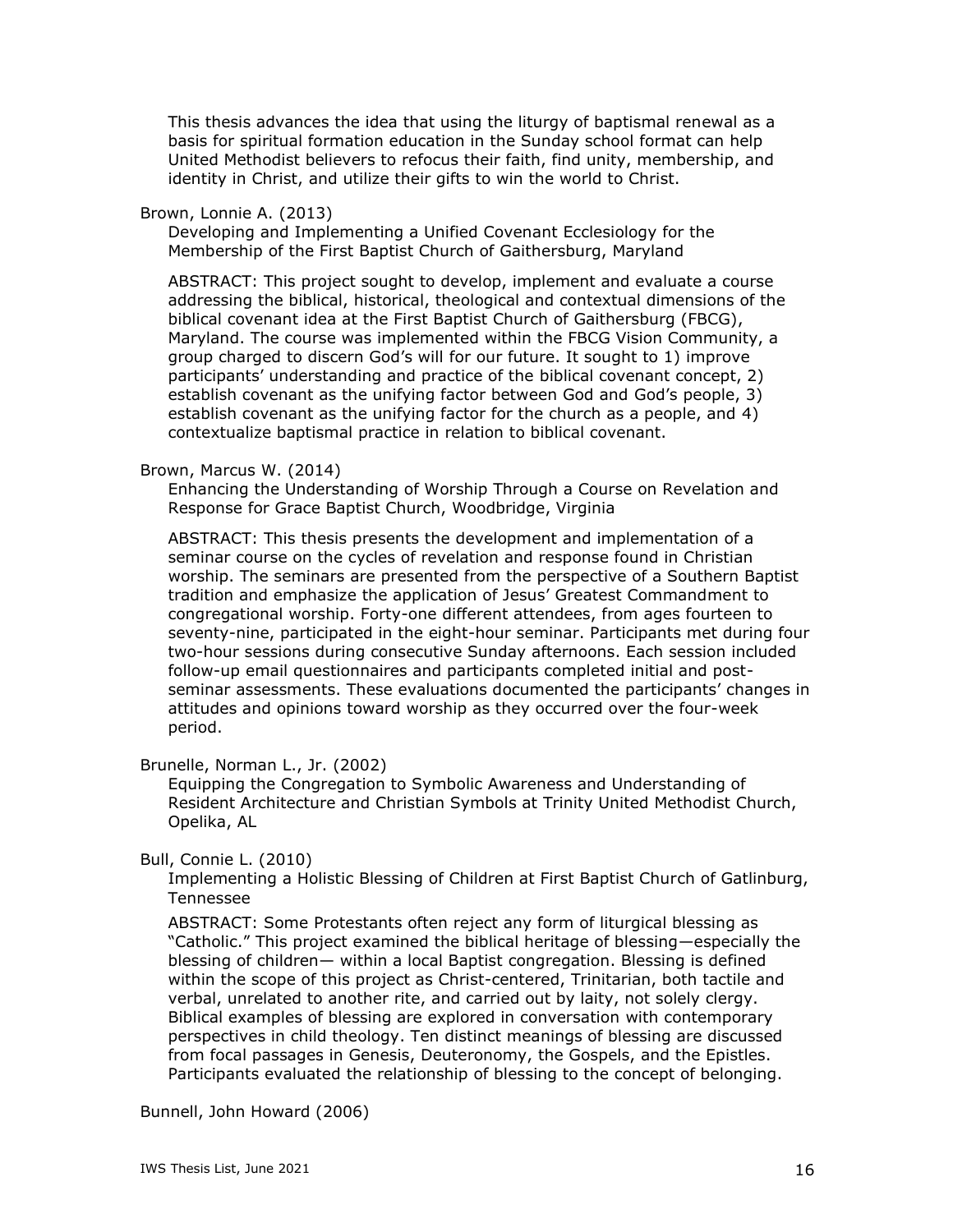An Open-ended Database Guide to Assist Ministers of Music and Vocal Soloists to Select Solos that will Match and Enhance the Lectionary Readings During the Easter Cycle (Year "A")

ABSTRACT: This project reviews the significance of oral music in the history of worship from pre-Hebrew music through today. It also contains a database unifying vocal solos with lectionary readings for the Sundays of the Easter Cycle. The purpose is to assist church musicians in selecting solos that complement the scripture readings. The database of scripture readings and vocal solos are categorized by style, range and difficulty and are housed on a website, enabling a computer search anytime. The database allows submission of additional titles and can be expanded with other cycles of the Church Year.

## Burkett, Philip L. (2009)

A Pilot Project in Four-fold Convergent Worship at College Park Church, Huntington, Indiana

ABSTRACT: College Park Church, located in Huntington, IN, is faced with a good problem. The church needs to expand and start a third worship service to add to its existing Traditional and Contemporary services. A second good problem is: How can College Park design a worship expression that meets the needs of a relatively large group of Huntington University students without a church "home away from home?" I proposed that we implement four-fold worship as our third service. This pilot project was implemented in order to present four-fold worship to College Park young adults and gauge their reaction.

## Burnett, Mark T. (2021)

Developing an Understanding of Worship as Revelation and Response at Lawrenceville First Baptist Church, Lawrenceville, Georgia

ABSTRACT: This thesis explores how understanding worship as revelation and response impacts members of Lawrenceville First Baptist Church (LFBC) as they approach corporate worship. Action research methods were employed with LFBC members to ascertain changes in perspectives and growth in understanding of biblical and historic worship practice within the framework of a relational theology. The project was meant to help members of LFBC gain understanding of the essence of worship as a dialogical meeting between God and God's people, a truth reflected in biblical and historic liturgical practice and which needs recapturing among Southern Baptists today.

## Burns, Robert K. (2013)

Reclaiming the Telling of the Biblical Story Through Scripture Presentation at Crestwood Presbyterian Church, Richmond, VA

ABSTRACT: In a world where public Scripture reading is at times performed in a flat, inexpressive manner, the purpose of this project was to train congregation members to present Scripture with expression and creativity appropriate to the particular biblical text, and then to execute such presentations in Sunday worship. The project explores the biblical, theological and historical foundations for public Scripture reading as well as the dynamics that impact the effective oral presentation of the Scriptures. Six sessions of classroom instruction and eight Sundays of Scripture presentations in worship constituted the project.

Burns, Thomas (2003)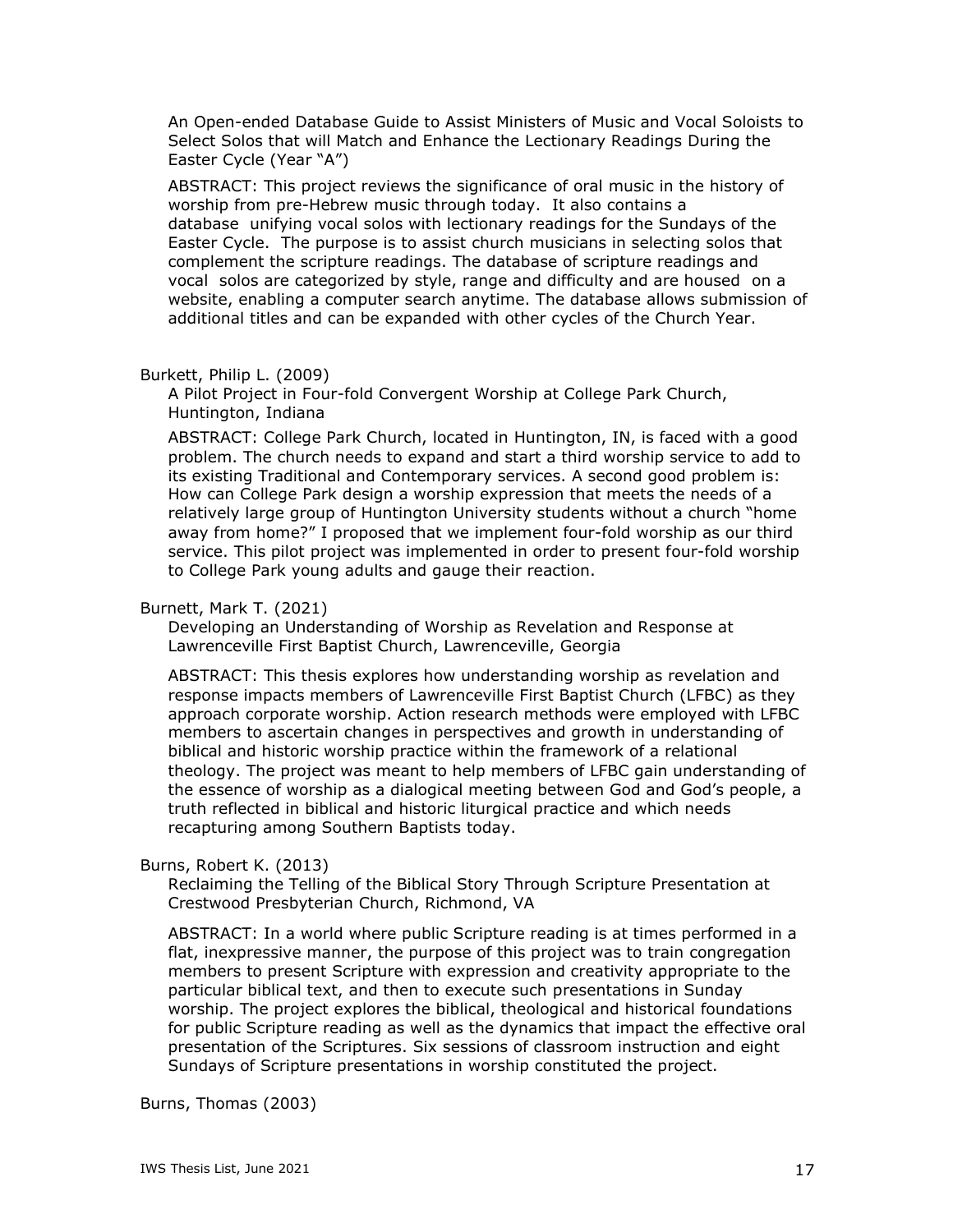Developing a Worship Preparation Curriculum for Worship Leaders and Congregants at Fairview Baptist Church, Greer, South Carolina

## Buxton, Erik L. (2014)

Establishing a Course on the Biblical, Historical and Theological Foundations of Christian Worship at the Mount Pisgah Christian School

ABSTRACT: This thesis presents the development and implementation of an Introduction to Christian Worship class for high school students at a Christian preparatory school affiliated with the United Methodist Church. The sessions presented biblical, historical and theological perspectives on worship to discover the significance Christian worship has in the everyday life of a Christ follower. Twenty-five attendees, from ages fourteen to eighteen, participated in the sessions. Participants met for ten fifty-minute sessions. Each session included a reflection questionnaire. Students also completed pre-class and post-class inventories. These evaluations documented the understanding gained by students.

### Byerly, James (2003)

The Development of an Advanced Course in Worship Studies for Boise Bible College

## Cameron, Virginia W. (2005)

Developing a Collection of Charles Wesley's *Hymns on the Lord's Supper* for the Church of the Nazarene

#### Capezza, Rick A. (2009)

Reorienting Baptismal Piety to the Sacramentalist Tradition through Devotional Enrichment at Christ the King Anglican Church, Spokane, Washington

ABSTRACT: The purpose of this thesis project was to enhance the biblical, historical, theological, and liturgical understanding of baptism and reorient baptismal piety to the sacramentalist tradition at Christ the King Anglican in Spokane, Washington. This project was implemented as an individual baptismal guide for members to work through at an individual pace over the course of five weeks. Standard assessment methodologies employed helped demonstrate that members came to a greater understanding of the sacramentalist position on baptism, and increased their baptismal piety in the sacramentalist tradition.

## Carlin, Steven R., Jr. (2021)

Incorporating Profession of Faith in Corporate Worship at New Life Church, Virginia Beach, Virginia

ABSTRACT: This thesis establishes a biblical, sociological, historical, and theological foundation for the theological truth that professed faith sustains communal identity. In the spirit of worship renewal, the thesis project applied this stated truth to New Life Church, a non-denominational church led by a team of pastors and directors sharing an Evangelical-Pentecostal theology. The project aimed to introduce New Life's pastoral team to the value of faith professions in corporate worship. This thesis includes a description of New Life's ministry context, research supporting the theological truth, an overview of the project's implementation, an assessment of the data, and personal conclusions.

## Carpenter, Karen Kay (2006)

The Christian Sacraments: Covenantal Origins, Presence and Community as Experienced in the First Presbyterian Church, Brookline, Massachusetts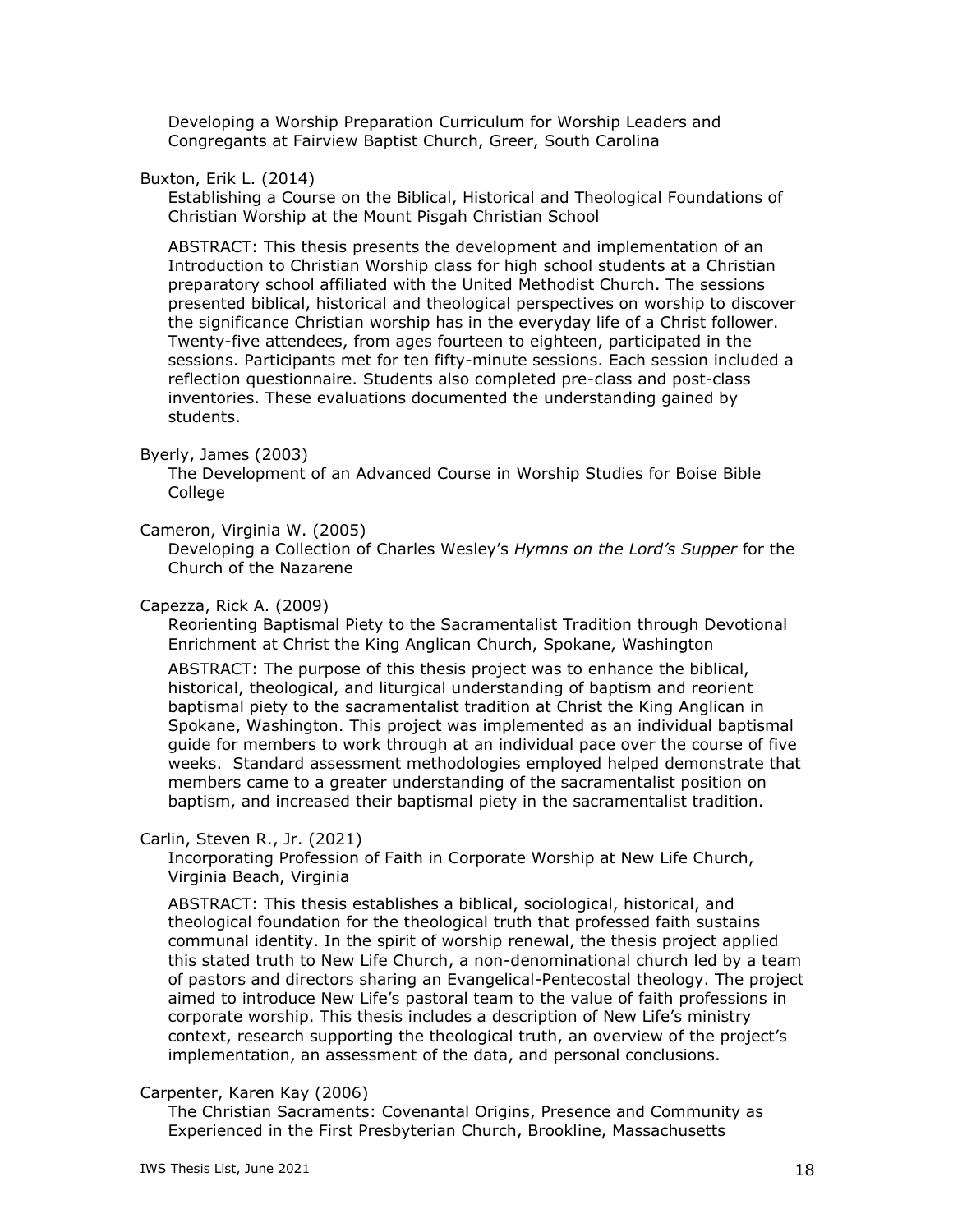Carter, Michael L. (2013)

Enhancing an Understanding of the Christian Year as a Way of Telling God's Story in Worship at First Baptist Church of Vero Beach, Florida

ABSTRACT: The Christian Year tells God's Story of redemption through Jesus Christ. For nearly one hundred years, First Baptist Church of Vero Beach, Florida, has told unconnected parts of the Story in its worship services. Believing that First Baptist Church is ready for, and will benefit from telling the whole gospel Story through an enhanced understanding and a greater utilization of the Christian Year, this action research thesis, employing a five-session retreat and a Musical Service, studied the Christian Calendar and its rhythm in proclaiming God's Story.

Castle, Suzanne M. (2011)

Discerning the Role of the Ministerial Artist for the Search Worship Gathering, Fort Worth, Texas

ABSTRACT: In our midst it seems that many artists worshipping today seem to lack an awareness that art is a ministry. Using scriptures spanning the Old Testament, Apocrypha, Gospels and Revelation, the author details a community of faith's journey into art as incarnational ministry. Included is a peek into the worship life of artisans and an invitation for the reader to join a conversation of reclaiming arts as a representative mechanism to define incarnation, and how progressive Christians can claim a call towards more inclusive art in worship space.

## Castro, Christian A. (2014)

Developing a Course to Expand the Understanding and Appreciation of Christian Worship at Elohim's Fold Church in Doral, Florida

ABSTRACT: Worship is vital to the life of the local church. Her theology of worship prescribes the manner in which she expresses core beliefs, contributing profoundly to the spiritual formation of her people. Local church leaders should endeavor to educate her members in the area of worship studies, safeguarding a communal understanding of worship that is grounded solidly in biblical, theological, and historical foundations. This research project in worship education in the form of a six-week seminar was designed for a local Spanish-speaking church community; it aimed at expanding members' understanding, appreciation, and spiritual formation in Christian worship.

Chan, Eva Lap Yi (2019)

Cultivating Bodily Worship with Dancers at D.O.G.-Power Dance Ministry, Hong Kong

ABSTRACT: God's presence is embodied non-verbally through body, liturgy, and aesthetics, which allows believers to not only engage God in Scriptures, but also encounter God through body movements and senses. This thesis aimed to cultivate bodily worship with dancers, and develop a biblical, historical, and theological foundation of the embodiment of God's presence in non-verbal means. The foundation provides inspiration for the planning of bodily worship, which can allow people to rediscover the nature of their bodies, which are created to worship and experience the presence of God.

Chan, Hon Mei (2021)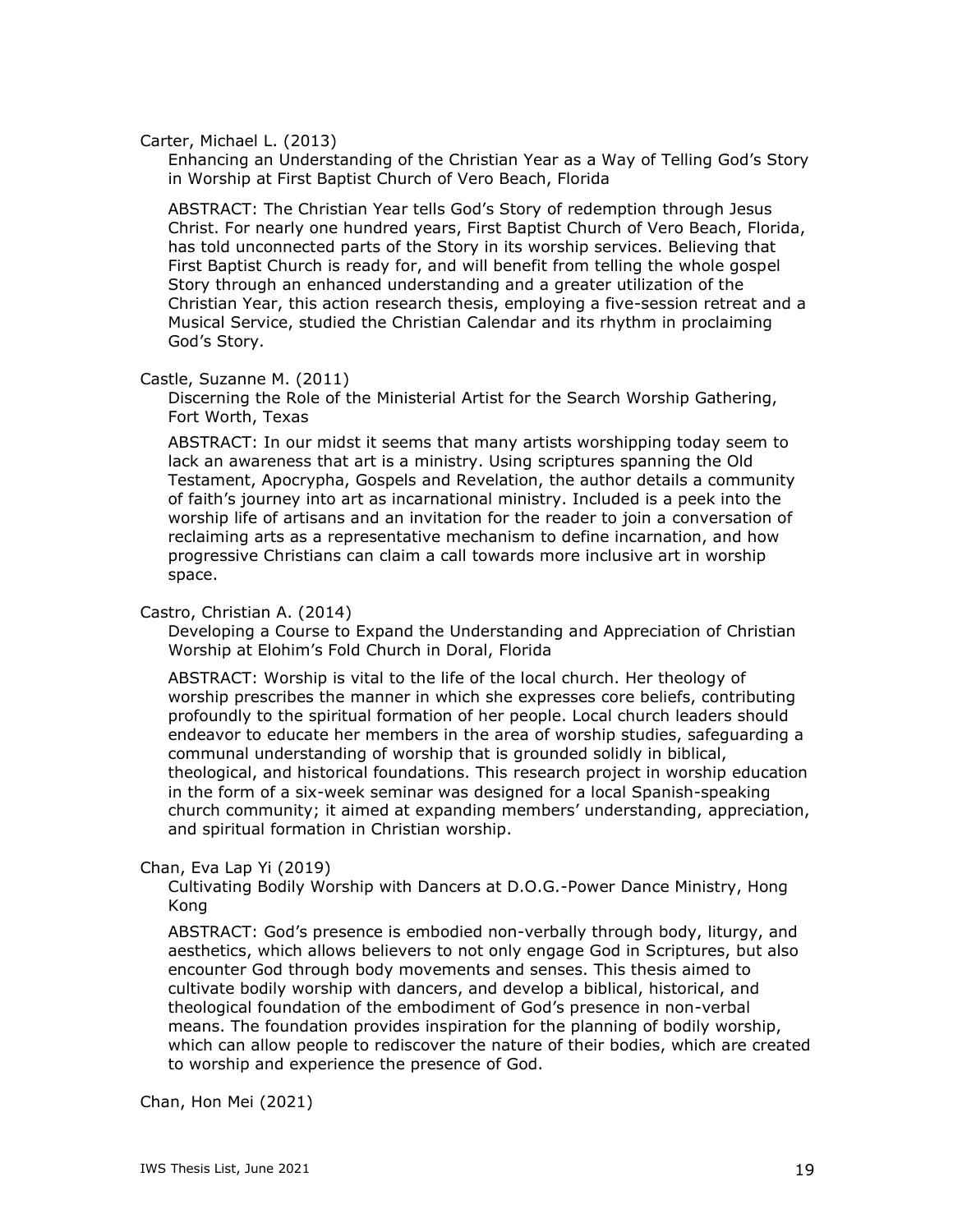Enhancing an Understanding of Revelation and Response at The Mandarin Congregation, Chinese Church in London, The United Kingdom

ABSTRACT: The stories of divine revelation and human response fill the Scripture. God reveals and his people respond is an essential theological truth in worship. The Mandarin Congregation of the Chinese Church in London, the United Kingdom, however, lacked an understanding of the dialogical nature of worship and regular responses to God in the Sunday service. This thesis examines the biblical, historical, and theological significance of the claim that God reveals and his people respond. As a result, the thesis project enhanced the service leaders' understanding of worship as a dialogue and enriched their spirituality and worship ministry.

Chan, Philip H. (2005)

Music and Worship: A Textbook for Music and Worship Offered by the Hong Kong Baptist Theological Seminary

### Chang, Sean (Sunny) W. (2017)

Introducing the Christian Year to Tidewater Korean Baptist Church, Virginia Beach, Virginia

ABSTRACT: This thesis explores the importance of remembering God's saving narrative by means of the Christian Year. The tradition of the Christian Year is grounded in biblical, historical, and theological foundations. My project focused on integrating the practice of the Christian Year into the worship life of Tidewater Korean Baptist Church. The design of the project featured a five-session seminar on the Christian Year. Participants in the seminar engaged in discussion about the components and the benefits of the Christian Year, culminating in a discussion of what components they desired to implement for the upcoming Cycle of Life, Lent-Easter-Pentecost cycle.

### Charter, Vernon (2011)

Embracing a Diverse Hymnody for Community Chapel Services at Prairie Bible Institute, Three Hills, Alberta

ABSTRACT: Paul's teaching in Colossians 3:16 and Ephesians 5:19-22 provides a theological framework for understanding the place of hymns in corporate worship. The systematic use of hymns in the weekly community chapel services at Prairie Bible Institute, Three Hills, Alberta, provided an opportunity to test, in a worship setting, the conviction that historic hymns are a valuable resource for enriching and renewing corporate worship at PBI. Feedback from worship teams and members of the chapel congregation, confirmed this conviction, as worship leaders expanded their ability to evaluate and choose worship songs, and the congregation was enriched and edified in their worship.

### Chau, Kai Ton (2011)

Developing a Pastoral Heart for Volunteer Worship Music Leaders at Scarborough Baptist Church, Toronto, Ontario, Canada

ABSTRACT: Jesus has exemplified the characteristics of a Good Shepherd—one who leads, ministers to, and cares for his flock. Likewise, worship leaders should develop a pastoral heart toward ministry and people, particularly those who serve alongside of the congregation. Supported by biblical, theological and historical research, seven sessions of teaching and discussion were designed to help volunteer worship music leaders to develop a pastoral mindset as servantleaders, to serve the people, and to love the flock. The project concluded with a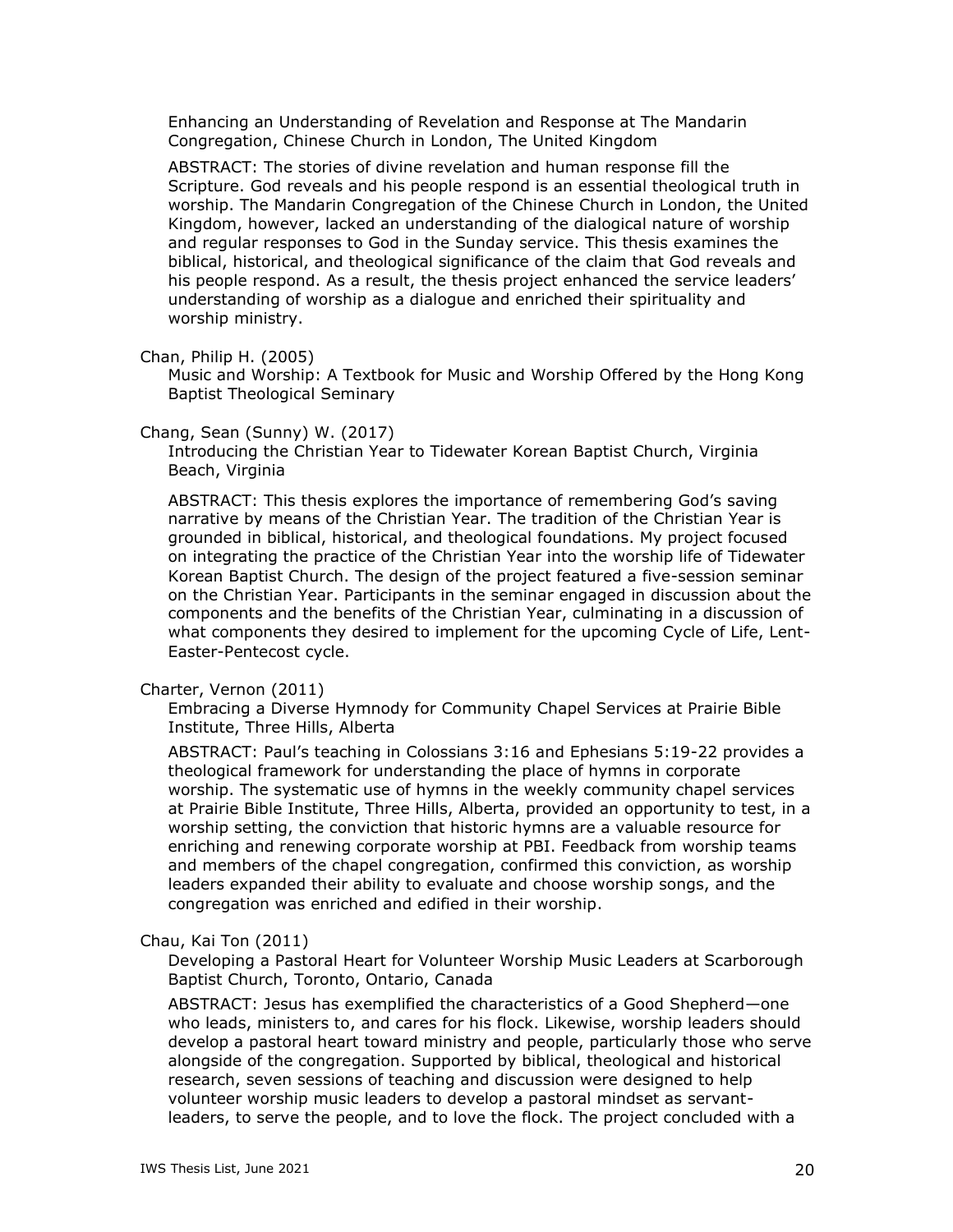personal action plan that serves as a guide and reminder for the project participants.

Chism, David, M. (2013)

Developing a Christocentric Worship Revival for the Congregation of Friendship Baptist Church of Columbus, Mississippi

ABSTRACT: This work catalogues a ministry project held at Friendship Baptist Church, a small Southern Baptist congregation in Columbus, Mississippi. Friendship's model for worship was archetypical of what liturgical historian Lester Ruth has called the "personal story," meaning that their worship content was principally individualistic and anthropocentric. This thesis explores the biblical, historical, and theological foundations necessary to plan, implement, and assess a Christocentric model of worship based on the cosmic story of the eternal Christ. Special attention is given to the concepts of baptism, incarnation, atonement, and Communion as they relate to worship in an evangelical, low church setting.

#### Choi, Ho Heung Cazaria (2020)

Re-Envisioning Intercessory Prayer in Worship at Shaukeiwan Swatow Baptist Church, Hong Kong

ABSTRACT: Intercessory prayer is a response to God's desire and his calling to the church to be priestly intercessors in the world. By adopting a biblically, and theologically grounded approach, this research project developed a class on key foundations of intercessory prayer specifically designed for pastors and layleaders, which took the form of a four-module workshop. Through understanding the biblical truth that God desires our intercessions, the goal of the sessions was for the participants to better envision how these solid foundations are conducive to leading intercession in Christian worship so that both congregational engagement and their spiritual growth can be enhanced.

## Chow, Perry Kwan Sin (2007)

A Worship Training Course for Cantonese-Speaking Worship Leaders at the Boston Chinese Evangelical Church, Massachusetts

ABSTRACT: Worship is the highlight of a Christian's devotional life. A good worship experience helps people to know God and helps them to be willing to live a life that pleases God. Worship leaders play an important role in influencing our congregation's worship experience. Therefore, training worship leaders should be the highest priority in any training program within the church. Unfortunately, there is no worship training course available at Boston Chinese Evangelical Church at present. This thesis project has resulted in a worship training course of six two-hour sessions for Cantonese-speaking worship leaders of BCEC, to give them a fuller understanding of worship, and to prepare them to lead worship more effectively.

#### Chu, I-Hsi Danny (2011)

A Worship Training Course for Home Group Leaders at the Atlanta Chinese Christian Church North, Johns Creek, Georgia

ABSTRACT: Worship is the primary reason we come together as the body of Christ each week. ACCCN was built on the foundation of home groups. Home group leaders play an important role in influencing our congregation's worship experience. Therefore, training home group leaders should be the highest priority. My thesis project has resulted in a training course of six sessions for home group leaders of ACCCN, to give them a fuller understanding of Christian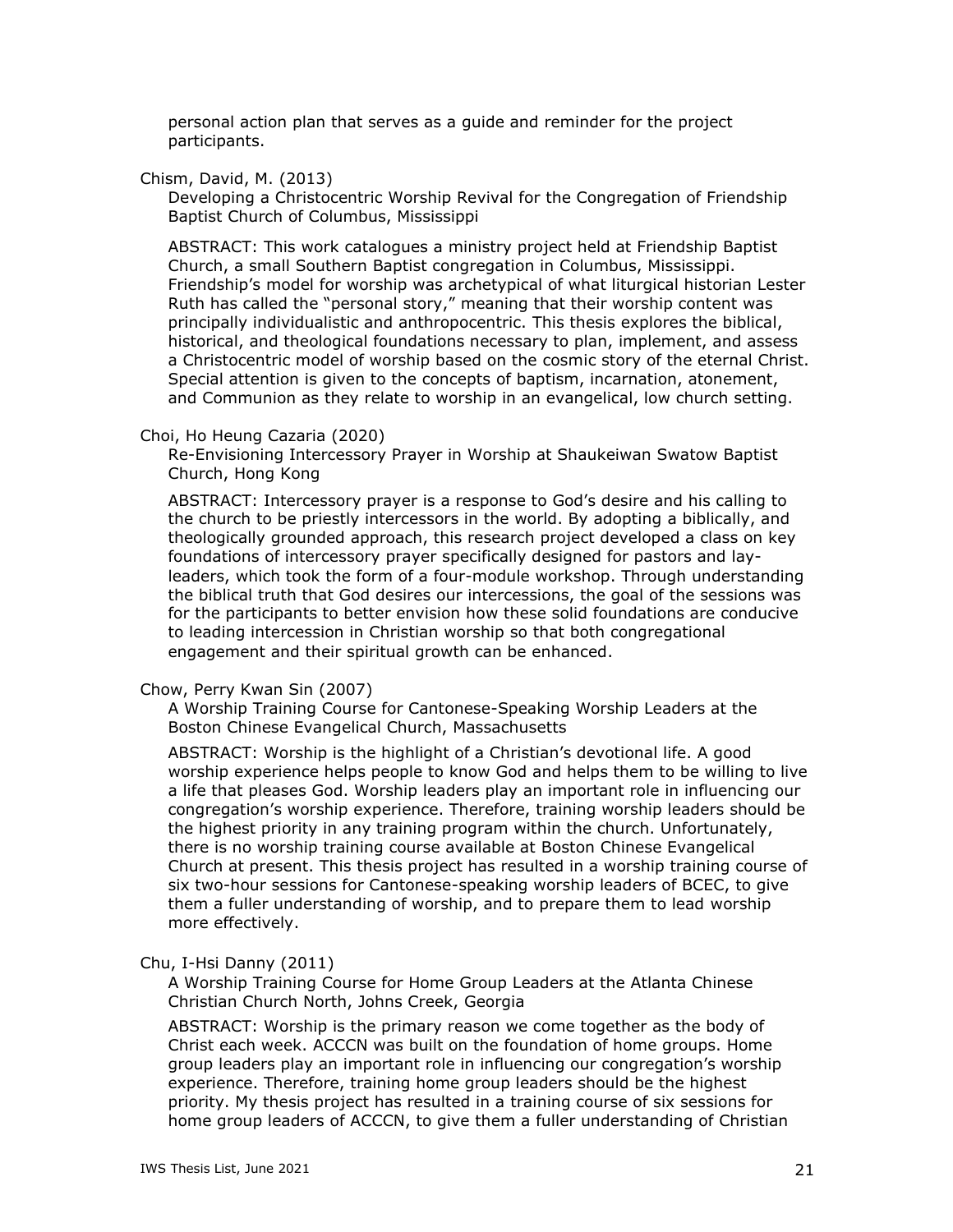worship, to prepare them to lead worship more effectively in home group settings, and to equip them to help the congregation develop an appropriate approach toward corporate worship.

### Chuang, Esther Shin (2019)

The Beautiful Mosaic: Introducing Multicultural Worship to First Baptist Church of Park Ridge, Illinois

ABSTRACT: When all the nations are called to worship God, they are to worship him wholeheartedly using their cultural gifts. Thus, when all the nations are worshiping God together, the ideal is for multicultural worship to happen. Through multicultural worship, the church extends hospitality to all cultures, celebrates all cultures, and experiences the God of all nations. This thesis project demonstrated how the church could be equipped in moving toward God's vision of a multicultural worshiping community.

#### Chuk Tsz Kwan (2021)

Developing a Training Course for Scripture Readers at Kai Tak Peace Evangelical Church, Hong Kong, China

ABSTRACT: This project researched the biblical, historical, and theological foundations of Scripture reading in worship and designed a class to teach lay leaders of Kai Tak Peace Evangelical Church of Hong Kong to have a deeper understanding of the role of Scripture in worship and help them embrace the importance of Scripture reading in worship. Exploring public reading skills also empowered the lay leaders to apply their public reading skills in worship and make for effective communication to the congregation.

### Clark, Paul B., Jr. (2009)

A Pilot Project for Renewing Worship through Congregational Singing at the First Baptist Church of Nashville, Tennessee

ABSTRACT: Congregational singing is one activity practiced consistently in Baptist worship that invites all worshipers to participate verbally and actively in the liturgy. A truncated view of congregational singing may be serving anthropocentric values rather than theocentric worship. This thesis seeks to provide assistance for pastors and musicians whose churches would benefit from a more vital participation in worship through congregational singing. The study addresses these issues as observed at the First Baptist Church of Nashville, Tennessee, which served as a pilot project for the process believed to hold potential as applicable to other Baptist churches.

## Clary, Donovan Brooks E. (2009)

Designing a New Worship Gathering for Young Adults in Downtown Hickory, North Carolina

### Clayton, Jennifer Harris (2015)

Creating and Implementing a Children's Worship Curriculum at Elfinwild Presbyterian Church, Glenshaw, Pennsylvania

ABSTRACT: The education of children in matters of faith and the actions used to express that faith in worship have been a hallmark of God's people since the giving of the Law in the Old Testament, when God commanded the people to teach his ways to their children at all times. Home, work and church are all meant to be places in which children learned about God, their identity as children of God, and the actions that God's people use to express that relationship. This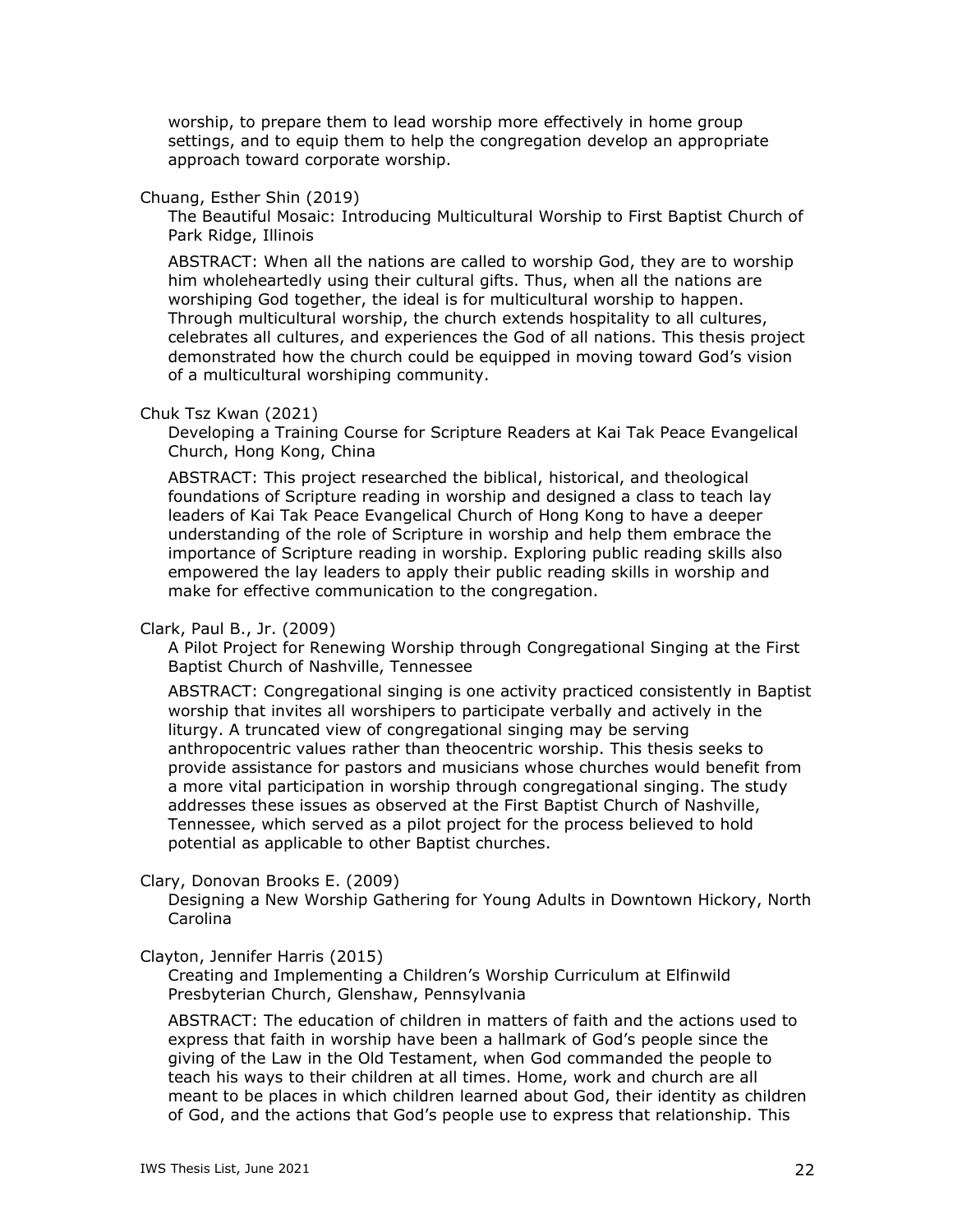action research project addressed worship education for children by focusing on a specific area of need at Elfinwild Presbyterian Church: the lack of an educational bridge for children between Children's Church and the adult worship services. Supported by the biblical foundations of worship education, the theological identity of the Reformed faith, historical practices and sociological research, a curriculum was created, implemented and evaluated to intervene in this worship context.

## Coleman, Jeffrey L. (2018)

Implementing Justice-Oriented Intercessory Prayer at Sugar Hill United Methodist Church, Sugar Hill, Georgia

ABSTRACT: God's people are called to a life of holiness. Christian holiness is expressed through active ethical engagement and faithful liturgical participation. As worship and justice come together in fervent intercession the church is uniquely positioned to love God and love neighbor through word and deed. Building on the biblical, historical, and theological foundation that worship and justice are bound together this project intervention at Sugar Hill United Methodist Church focused on learning how to renew intercessory prayer with a concentration on justice-related issues thereby positioning God's people to be holy intercessors and Kingdom peacemakers.

## Coleman, Jessica A. (2016)

Enhancing the Ministry of the Word by Developing a Lectionary-Based Bible Study at Faith Community Church of the Nazarene, St. Johns, Florida

ABSTRACT: This thesis addressed the limited and narrow role of Scripture in the liturgy at Faith Community Church of the Nazarene. Its purpose was to enhance the Ministry of the Word by nourishing the memory of the community in the gospel and in the celebration of God's mighty acts in history—God's story through a time of instruction and reflection, culminating in a lectionary-based Bible study at FCC Nazarene, St. Johns, Florida.

## Collins, David D. (2011)

Expanding the Understanding of Worship Leadership at North Central University, Minneapolis, Minnesota

ABSTRACT: Worship and worship leadership at North Central University are understood within the context of music and sermon-driven worship. When students, staff, administration and faculty say "worship," what they mean is the praise and worship music that is presented in the chapel services each day classes are in session.

This thesis and the accompanying teaching implementation are an attempt to increase the understanding of worship and worship leadership for the student body, the faculty and administration, and, most importantly, those students preparing to be worship leaders in churches and other ministry opportunities.

## Congdon, Judy A. (2013)

Exploring the Role of the Organ in Christian Worship Through a Course at Houghton College, Houghton, NY

ABSTRACT: At a moment in history when the pipe organ is judged by some as irrelevant for the music of Christian worship, the purpose of this project was to educate organ students in the story of the organ music's development, a history deeply intertwined with the practice of Christian liturgy. The project explores the fourfold service of Word and Table and the Christian Year as these relate to a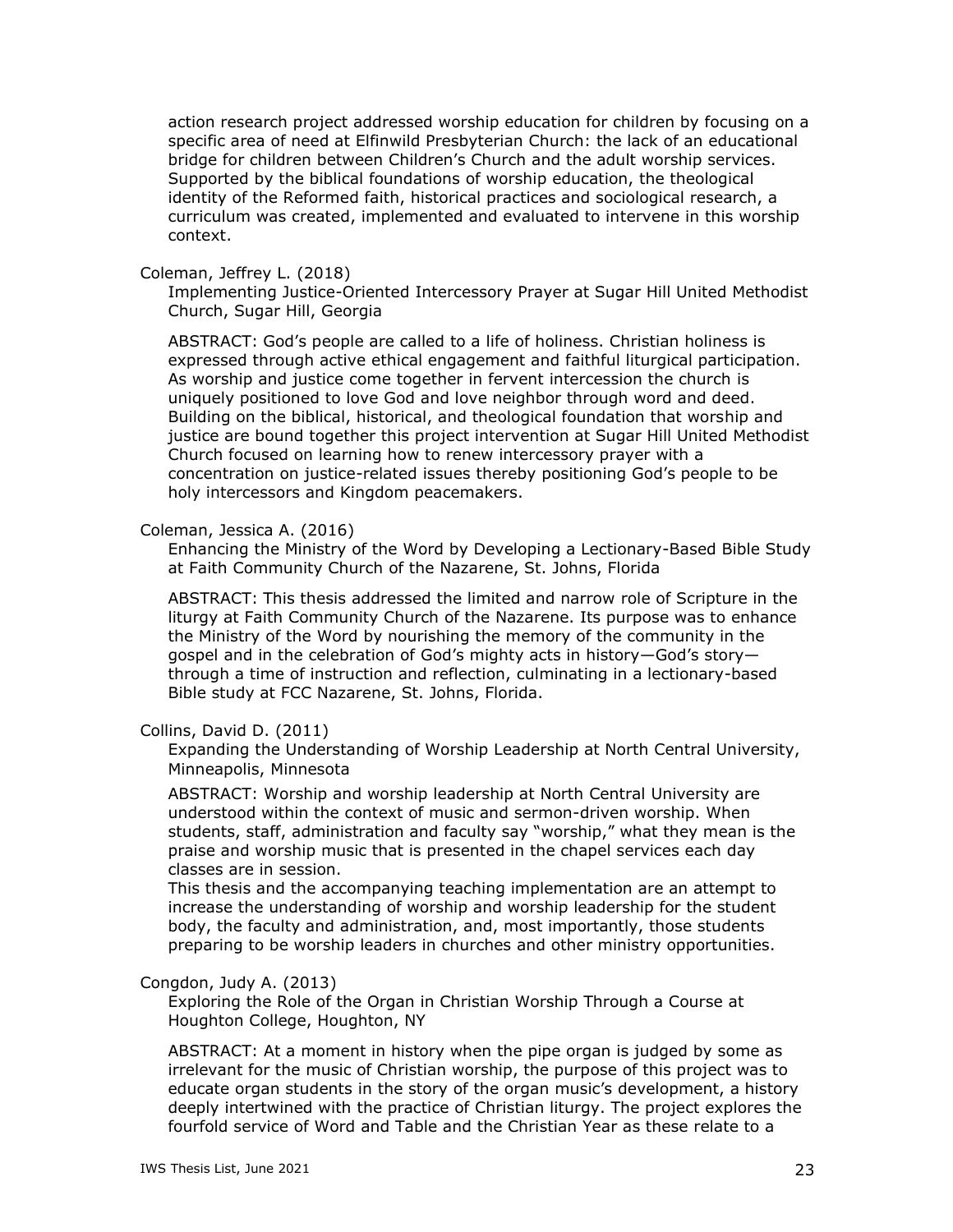wealth of organ music in Western Europe from the tenth century to the present. Nine weeks of classroom instruction, along with assignments suited to the main topics, constituted the project.

## Cook, David Christopher (2011)

Developing a Plan for Spiritual Renewal Using the Arts at Rancho Bernardo Community Presbyterian Church, San Diego, California

ABSTRACT: This action research study developed an art-focused theological statement collaborating with the Senior Pastor at Rancho Bernardo Community Presbyterian Church, San Diego, California. The statement guided the content of four classes. Data was collected from a group of parish arts leaders. The weekly classes were coordinated with daily art-based devotional activities. Individuals' responses were recorded in Reflective Journals. The theological statement was assessed for its effectiveness as an agent of spiritual transformation. Anecdotal evidence was triangulated with Likert scale self-assessments. The results of the classes were critically evaluated with recommendations for future research in developing the church's sacred arts program.

## Cooke, Dennis Lee, Jr. (2009)

Using the Four Spiritual Types to Enhance Worship Participation at Asbury United Methodist Church, Lafayette, LA

ABSTRACT: This project attempts to help members of Asbury United Methodist Church in Lafayette, LA experience God more completely as they worship together. Our plan was an intervention that encompassed six class sessions of 70 people that dealt with discovering their spiritual typology and engaged them in our worship planning process. We divided the large group in two parts and had one group plan worship while the other group evaluated the effectiveness of our planning. Our goal was to enhance their experience of God or their connection to God in worship.

### Cooper, Alan D. (2011)

Designing an Ancient-Future Worship Model for the Church of Christ, Midlothian, Texas

ABSTRACT: The thesis examines a pilot project to develop an alternative, contemporary worship service for a Stone-Campbell Church of Christ in North Texas. Instead of employing a modern evangelical praise model to reverse a numerical decline in the church's membership, the foundation of this new service uniquely melds the Ancient-Future fourfold worship pattern of the early church— Gathering, Word, Table and Sending—with the Restoration Movement's "Five Acts of Worship"—Singing, Prayer, Preaching, Communion and Giving.

### Crabtree, Debra J. (2010)

Exploring a Biblical Theology of Worship to Enhance Participation at West Chester Church of the Nazarene, West Chester, Ohio

ABSTRACT: Of great importance and concern in churches today is the issue of passivity in worship among members of the congregation. Our culture has bent us toward a narcissistic, entertainment paradigm, and the effect on worship in our churches has been devastating. In an effort to address the issue of passivity in worship for my congregation, I developed a seminar based on The Great Commandment from Mark 12:29-34. This thesis and seminar curriculum asserts that worship is a response to God in Christ and that our response must be full and complete, engaging heart, soul, mind, and strength.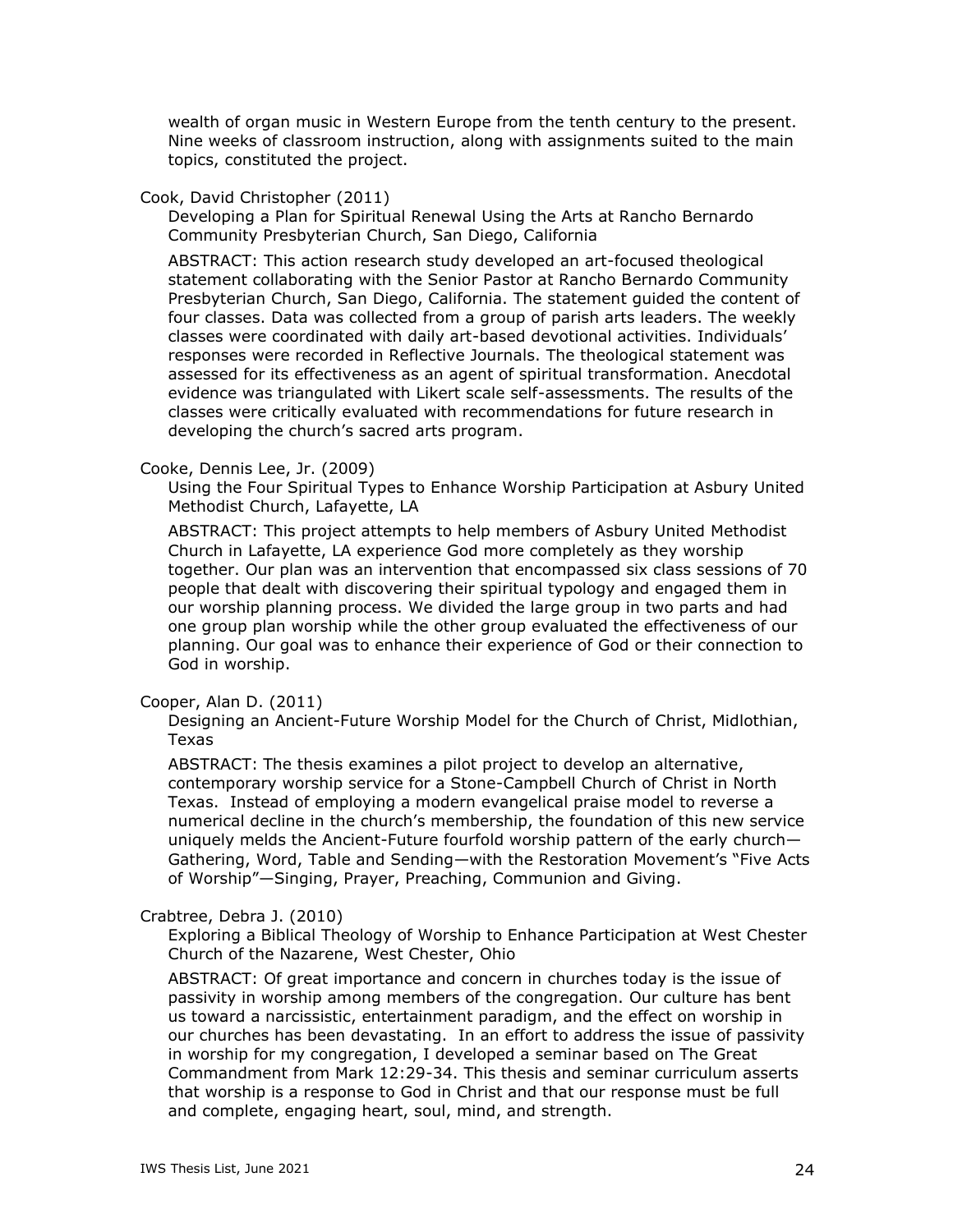### Cromwell, Michael R. (2011)

Employing the Creative Use of Psalms at Hillside United Methodist Church, Woodstock, Georgia

ABSTRACT: My primary concern of the current worship services at Hillside UMC is the absence of God's voice through Scripture. In an effort to rectify this problem, I have devised a four-part solution to increase the amount of Scripture used in our worship services through the utilization of the book of Psalms while maintaining the ancient tradition of the use of Psalms in corporate worship. I employed the use of Psalms through an eight-week creative presentation of the Psalms, a three-week sermon series, a daily devotional to accompany the threeweek sermon series, and a four-week, pastor-led Bible study on the book of Psalms.

#### Cummings, Richard W. (2014)

Developing the Course "Biblical, Historical and Theological Reflection in Visual Art" at the College of the Ozarks, Point Lookout, Missouri

ABSTRACT: This doctoral thesis addresses the lack of evident biblical, historical and theological foundations in evangelical art majors at College of the Ozarks. The intervention, which manifested as an undergraduate course, is described and evaluated. Biblical exploration includes the image of God in humanity, Adam's creativity in naming the animals and the fabrication of the tabernacle by sinful humans. The historical impact on Protestant attitudes towards visual art is explored through Calvin's theological paradigm. Theological exploration includes the holistic nature of the image of God in humanity and a discussion of Trinitarian worship as applied to the practice of visual art.

#### Cummings, William (2004)

Designing Blended Services of Worship for North Park Evangelical Presbyterian Church, Pittsburgh, Pennsylvania

#### Cruice, Gregory M. (2018)

Exploring Spiritual Formation through the Lord's Supper at Mandarin Presbyterian Church of Jacksonville, Florida

ABSTRACT: When believers in Jesus Christ celebrate the Lord's Supper, do the gathered participants realize what God seeks to accomplish through the sacrament? In this thesis, the Lord's Supper was explored as a form of spiritual formation and focused on the premise that God offers spiritual formation and shaping for believers whenever the sacrament is celebrated. A teaching model was tested with a small group of members at Mandarin Presbyterian Church of Jacksonville, Florida. The evaluative results indicate that there is a potential need for creating similar teaching resources for any congregation that celebrates the Lord's Supper.

### Davis, William H. (2007)

Creating a Climate for Intergenerational Worship at Thomasville Road Baptist Church, Tallahassee, Florida

ABSTRACT: Intergenerational worship has biblical basis, historical precedent, theological validity, sociological implications and ministerial value. We will explore whether the worship practices of today's church are counter-cultural in combating ageism. We will challenge chronological and stylistic models for segregation of worship groups. We will examine worship-related attitudes of TRBC members, determining whether exposure to intergenerational worship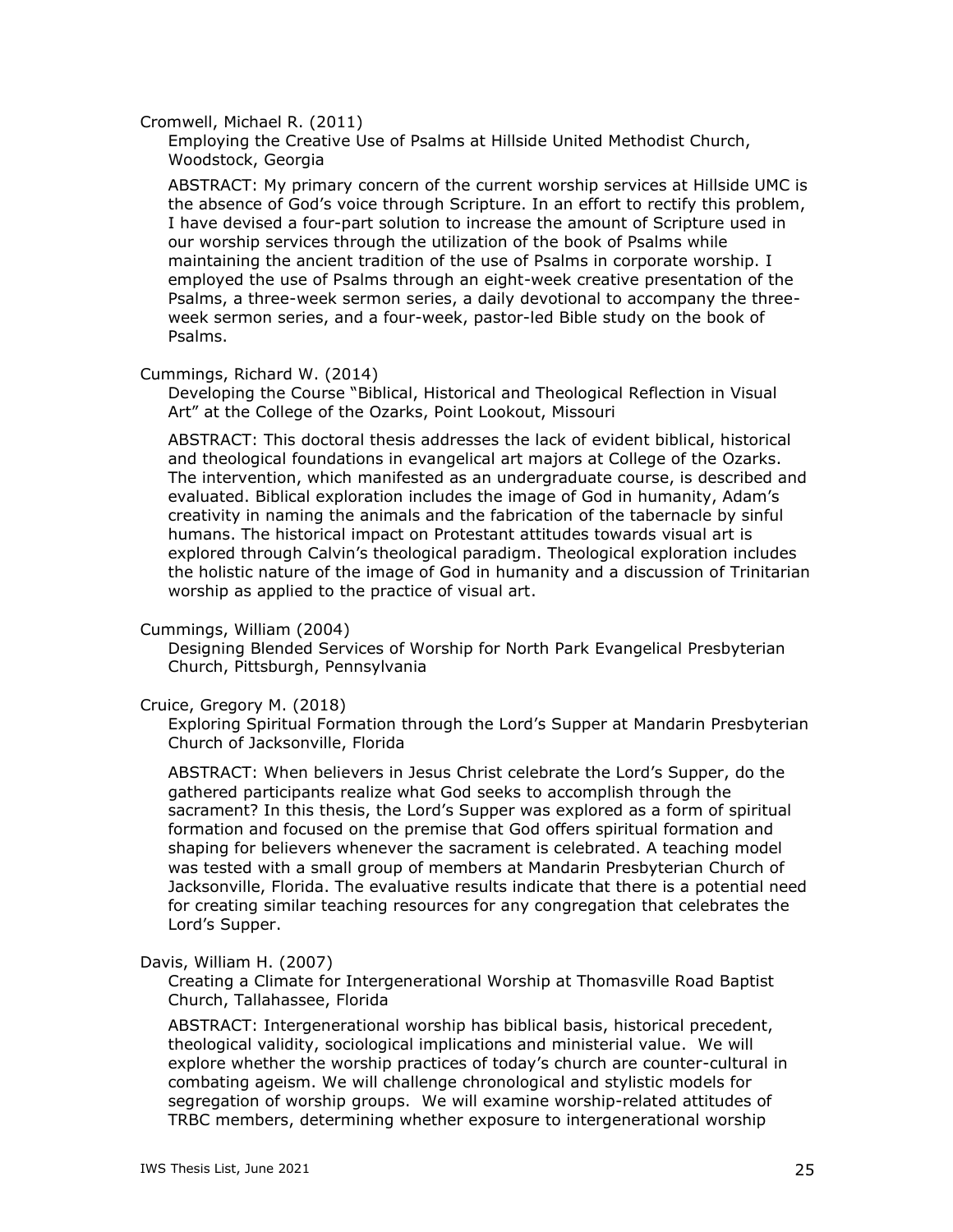through study, planning, and participation in intergenerational worship experiences is an effective catalyst for attitudinal change. We will prayerfully consider the extent to which intergenerational worship should be employed in the future of worship at Thomasville Road Baptist Church.

## Davison, Donald Mark (2011)

A Course on Words Associated with Holy Communion for the Worship Leadership of St. John's Anglican Church of Uganda, Kamwokya

ABSTRACT: This thesis describes the research, implementation and evaluation of a course on the words, terms and concepts associated with Holy Communion. The course was offered in the month of July 2009 to the worship leadership of St. John's Anglican Church of Uganda in Kampala. The goal of the course was to increase the knowledge of the worship leadership of St. John's with respect to Holy Communion, to deepen their worship experience and to equip them is their own worship leadership responsibilities.

## Dennis, Jerry Michael (2010)

Recovering Wesleyan Practices of the Lord's Supper through the Eucharistic Hymns of Charles Wesley at Christ Wesleyan Church, Milton, PA

ABSTRACT: This thesis project seeks to recover the richness of the Lord's Supper through the use of selected hymns from the Wesleys' collection, Hymns on the Lord's Supper. Specifically I sought to recapture the Trinitarian language, the sense of community, and the concept of anamnesis in our experience of partaking Holy Communion. From this project, I pray that our congregation will experience renewed joy, connection, and anticipation in their journey of faith.

### De Young, Karen Suzanne (2019)

Developing a Servant Leadership Teaching Curriculum for the Grove Collective at Northwest Christian University, Eugene, Oregon

ABSTRACT: Serving is not extraneous to biblical leadership but is at the heart of it. As leadership is often misunderstood in culture, God's highest purpose and countercultural calling is for humanity to serve. God's paradoxical power embodies humility, and empowers the community to mutually serve God, and others, in relationship. This thesis presents the countercultural roles of power, humility, and community, attesting to God's priorities for serving in leadership. Subsequently, this project brings to light a story of a group of college students who have communicated a desire to deepen their understanding of what it means to serve in leadership.

## Diffenderfer, Christian (2008)

Building a Foundation for Sacramental Spirituality and Mission in a New Anglican Congregation in Falcon, Colorado

ABSTRACT: This thesis and supporting mystagogical sermons and curriculum draw upon models from Scripture, the ancient catechumenate, and Anglican liturgical theology to create an evangelistically vibrant new Anglican community that shares the love of Christ as a natural extension of its worship and community life. Using intergenerational formative and instructional activities, members are led to understand their sacramental worship as a transformational encounter of the triune God, through his word and at his table, and empowered to live the new life of their baptism into Christ by active participation in his mission.

## Dirksen, Dale B. H. (2003)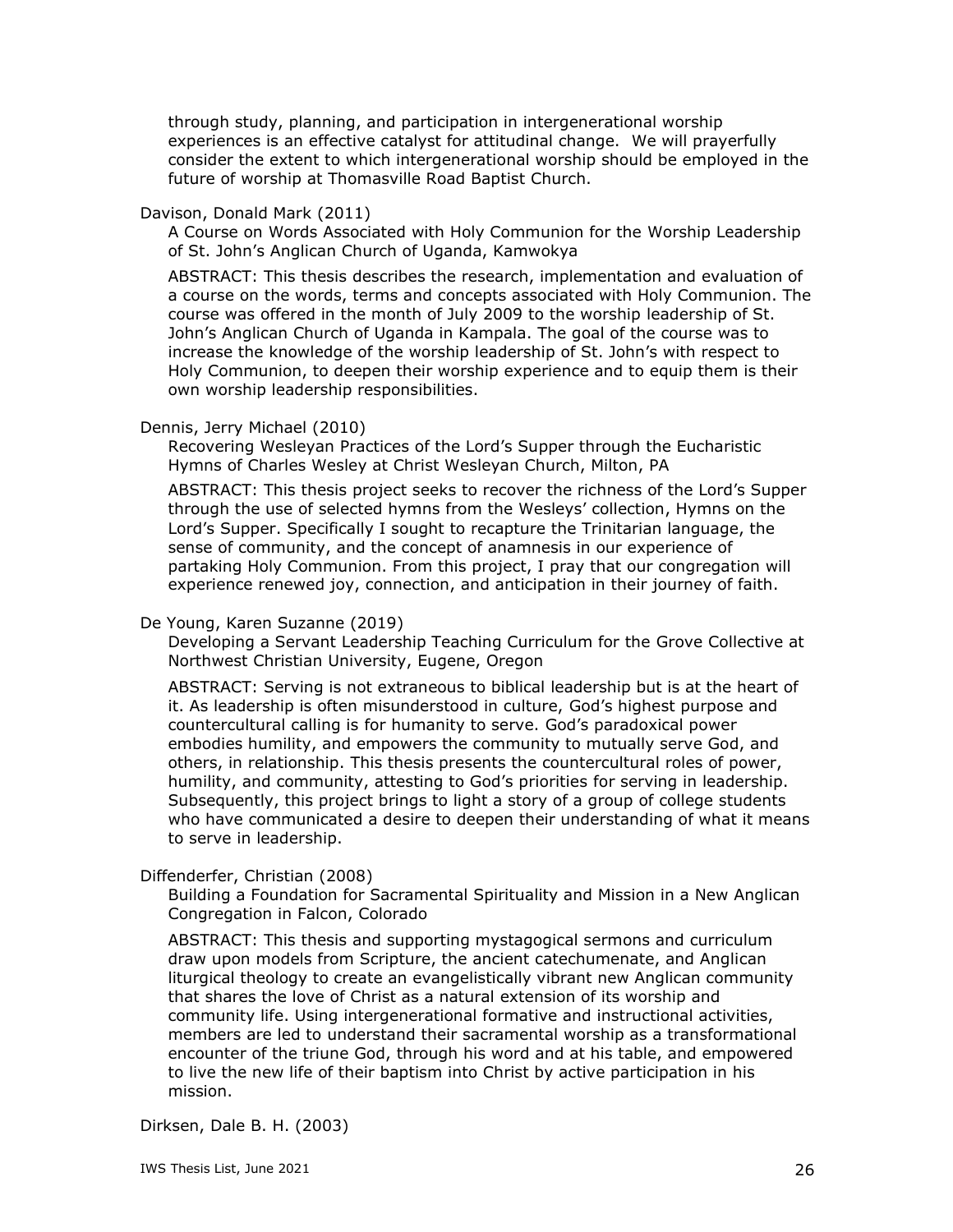The Profile of a Worship Pastor in a Canadian Evangelical Context

ABSTRACT: Effective worship ministry in Canadian evangelical churches requires gifting and skill in five areas: leadership, team building, music and the arts, administration, and communication technology. Effective educational preparation for this ministry also requires study in four disciplines of theology, history, pastoral ministry and the arts. This thesis provides a foundation for worship ministry preparation as well as recommendations for the design of a M.A. program to prepare worship pastors, included in appendix C of this project. Three detailed sample course plans, with student evaluations, are included in appendix D. A comprehensive bibliography for worship students is included as appendix E.

Dishongh, Joseph Timothy (2015)

A Worship Theology Course for Mentoring Worship Leaders at the San Antonio Stone, Son Antonio, Texas

## Dodge, James C. (2008)

ABSTRACT: This thesis and supporting curriculum seeks to equip students of a Foursquare college to initiate new Christians for baptism. A curriculum of eight lectures inclusive of demonstrations and participations, culminating in a baptismal renewal rite, introduces students to the ancient catechumenate as a viable process for fulfilling Christ's Commission to make disciples. The project contends that the work of disciple-formation accrues to the entire church community, that baptism initiates the new Christian to both the church-at-large and the church local, and that water and Spirit merge at the baptismal font, thus accomplishing the new birth Jesus describes to Nicodemus.

### Dresser, Geoffrey Andrew (2021)

Developing a Curriculum for Understanding the Implications of Online Worship at Briercrest College and Seminary, Caronport, Saskatchewan

ABSTRACT: Worship is an act of communication with a vertical access between God and his people, and a horizontal access between and among God's people. Throughout Scripture and church history, various modes of communication have been employed in worship from the unmediated, direct communication in Eden to the electronically mediated online worship of today. This project was undertaken to teach students at Briercrest College and Seminary that worship is an act of communication, to understand the implications of online worship, and to help students decide the best ways to employ online media in their own ministry contexts.

Dunnett, Dolores E. (2005)

The Real Presence of Christ in the Eucharist

## Dunnett, Walter (2004)

Worship in the Apostolic Tradition of Hippolytus

### Durbin, Karen J. (2011)

Developing a Ministry-Specific Course on Biblical Worship for the Brethren in Christ Denomination

ABSTRACT: The purpose of this thesis project was to develop, teach, and evaluate the first course in corporate worship for the Brethren in Christ denomination. The class was based on biblical patterns and characteristics of divine-human encounter and Brethren in Christ core values. Through evaluation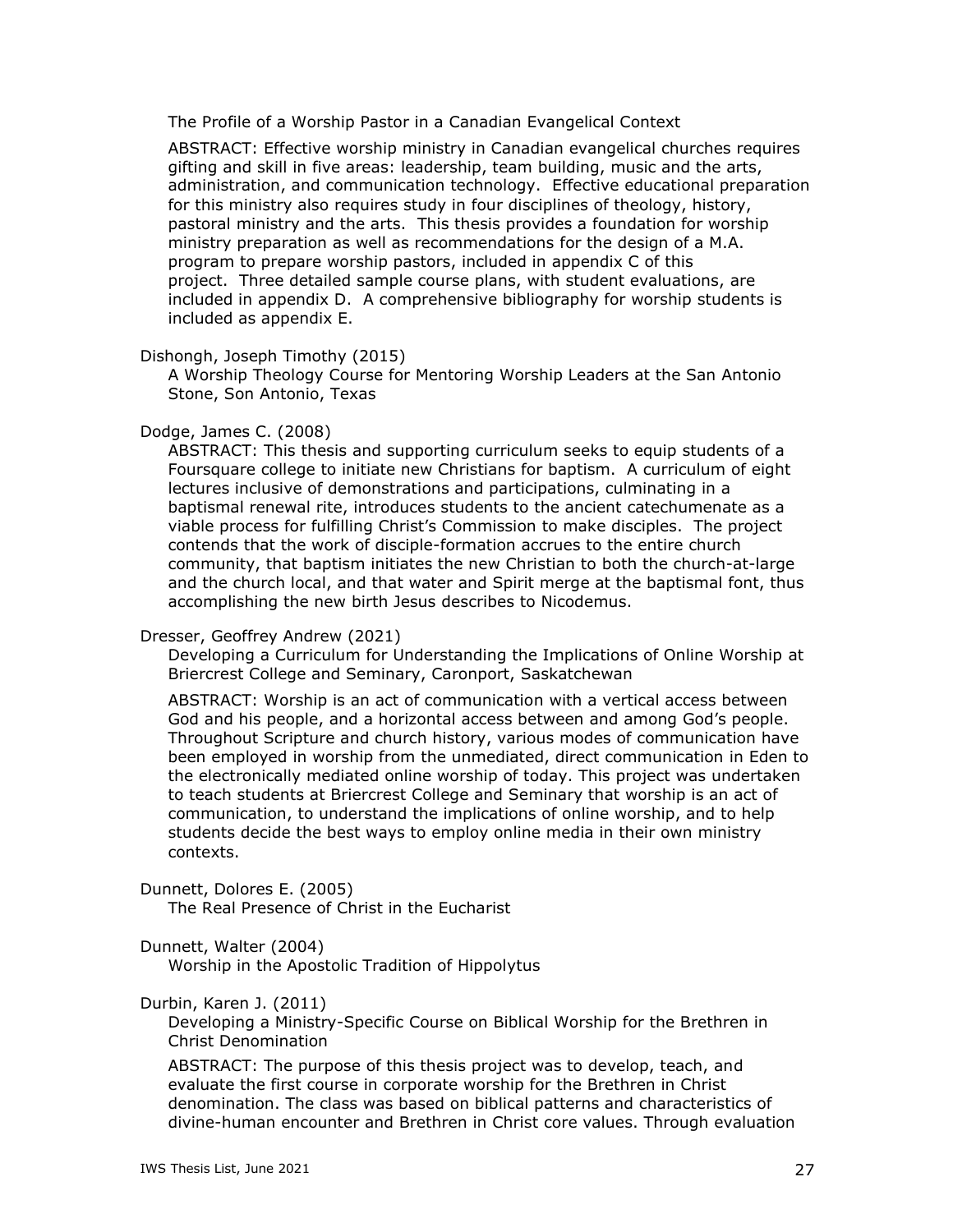tools, participants demonstrated the successful assimilation of newly learned biblical concepts. Now situated within the educational arm of the Brethren in Christ, this class will continue to equip ministry leaders in planning corporate worship based on God's intention for encounter, Spirit-led transformation for the purposes of God's mission: restored relationship in Jesus Christ.

### Dyrland, Jay E. (2014)

Training a Worship Planning Team to Integrate Worship and Mission at Journeys Church, Saskatoon, Canada

ABSTRACT: This thesis project details the development, training and implementation of a worship planning team for the purpose of integrating worship and mission in the liturgical life of Journeys Church. Participants met for a full-day worship workshop and were equipped in the fourfold pattern for worship. A planning team developed worship gatherings for the season of Advent, concentrating on the gathering and sending portions of worship. The data collected from evaluations document the learning that occurred during the implementation of the thesis project.

#### Edgerton, Paul C. (2013)

Encouraging Fuller Participation in Congregational Singing at the Reformed Episcopal Church of the Redeemer in Wilson, North Carolina

ABSTRACT: Saint Paul's teaching in Ephesians 5:15-20 and Colossians 3:15-17 links the potential for believers to be full of the Word and Spirit to the practice of singing "psalms, hymns, and spiritual songs" together. Exploring the way in which a range of song types function within the larger corporate contemplative event of Sunday worship provided an opportunity for the congregation of The Church of the Redeemer in Wilson, North Carolina to participate more robustly in congregational singing. The parishioners who engaged in the study reported more meaningful participation in the various types of song examined at the conclusion of this project.

### Eichorn, William (2002)

Using Video to Teach and Inform Newcomers about Worship at St. Bartholomew's Episcopal Church, Poway, CA

ABSTRACT: This project addresses the need for an effective method to use video to reach out to newcomers about worship. As the central jewel of the church, worship has many symbolic facets which need to be identifiable and clarified, if not they run the risk of being ignored or, worse, misunderstood. With some basic understanding about the content and structure of worship, newcomers are given permission to participate in the worship experience. This project seeks to open up the worship experience. A prime motive was also an awareness of the importance of being welcoming to the stranger who is also a pilgrim on this common journey of faith.

Elbert, Lori E. (2007)

Writing Music for the Season of Lent for Saint Paul United Methodist Church, Louisville, Kentucky

Ellis, Larry D. (2008)

Living Out Our Baptismal Covenant at St. Gabriel the Archangel Episcopal Church, Cherry Hills Village, Colorado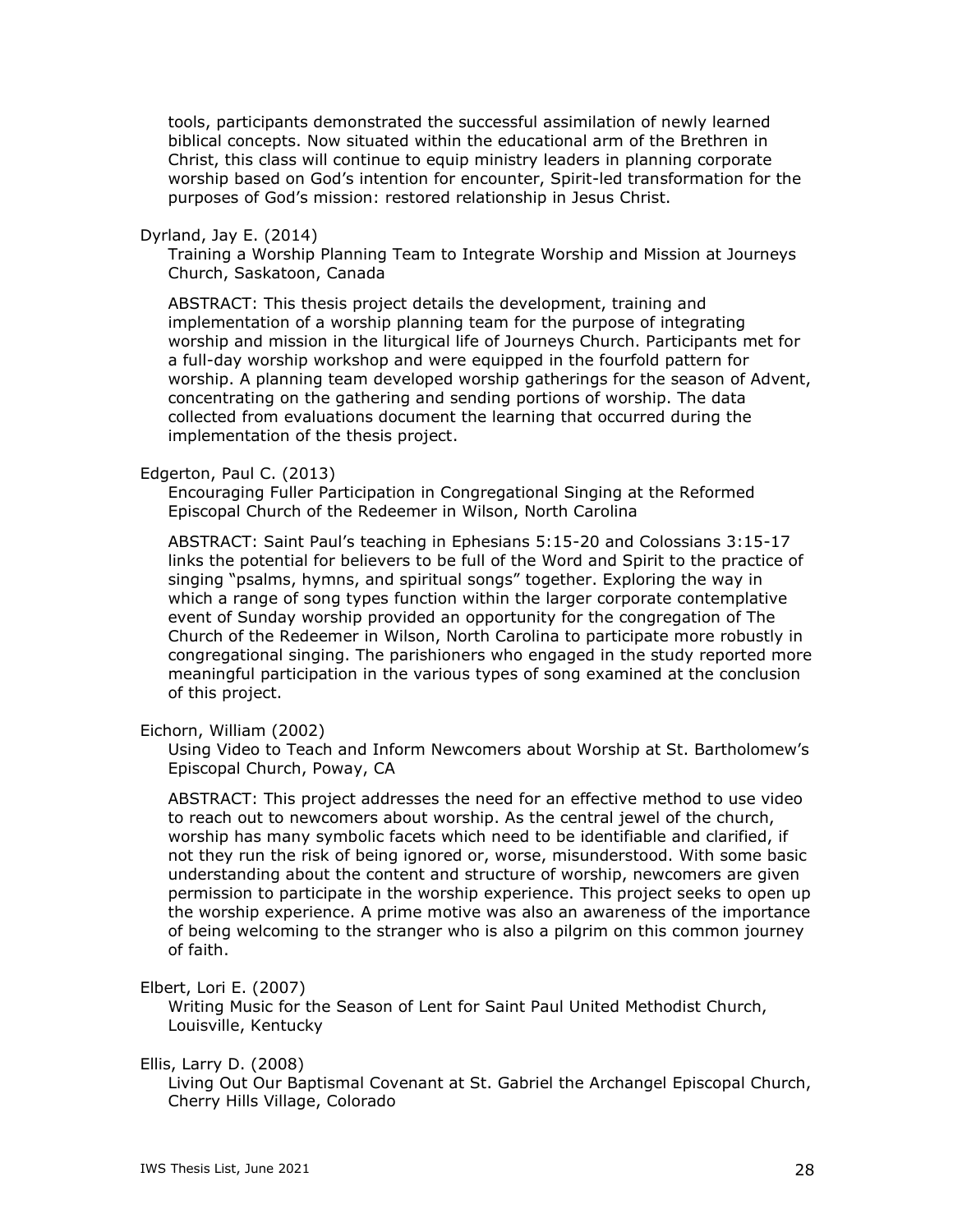ABSTRACT: The purpose of this thesis project was to enhance a biblical, historical, theological, and experientially-based understanding of the reality of being baptized into Christ. I taught a series of classes and preached a sermon at St. Gabriel the Archangel Church about the process of Christian conversion, drawing from the Old and the New Covenants presented in Scripture, historic extra-biblical documents, and testimonies of ancient and current Christian leaders. Standard assessment tools employed demonstrated that participation helped persons to recognize more easily the relationship that God initiates with us through Jesus Christ, which motivated several persons to share that reality with others.

### Ellison, David (2002)

A Worship Guide for the Season of Advent for the Adult Choir of Gloria Dei Lutheran Church, Sioux Falls, SD

ABSTRACT: The season of Advent is perhaps the most overlooked season of the church year. The season of Advent is countercultural. In an effort to address the lack of understanding of the season of Advent, a worship guide was developed for the adult choir of Gloria Dei Lutheran Church. The thesis uses theological, historical, and Biblical materials to support the themes of Advent. Related material included are a daily lectionary, worship services, and hymns and songs for the season.

Elvington, Laura Story (2019)

Developing Worship Leaders on Approaching God with Reverence, Johns Creek, Georgia

English, Philip A. (2010)

Implementing a Worship Leader Training Manual for Four Fold Worship at Bethel Evangelical Missionary Church, Lion's Head, Ontario

ABSTRACT: What we do in Christian worship has a profound impact on the way we live. Worship in many evangelical churches has lost its formative potential to transform worshipers who, in turn, impact the world with the Good News. Implementing the Four Fold model as the defining structure for worship at Bethel Evangelical Missionary Church resulted in a renewed passion and commitment to her values of loving and serving God and reaching the world. This renewal was accomplished by training worship leaders to plan and lead Four Fold worship with an emphasis on congregational participation in the dialogue of revelation and response.

Faulkner, Clayton S. (2012)

Discerning the Meaning of Church Membership at Theophilus Church, Houston, Texas

ABSTRACT: The purpose of this thesis was to develop a better understanding of the meaning of church membership at Theophilus Church, a non-denominational church started in the summer of 2010. A series of five discussion sessions were held to explore the biblical, historical, and theological meaning of membership in the church. Included in the discussions was a case study of how three other churches of similar approach philosophically and practically do church membership. The discussion sessions resulted in a "Statement on Belonging to Our Community" that will guide the development of a future catechesis for new members.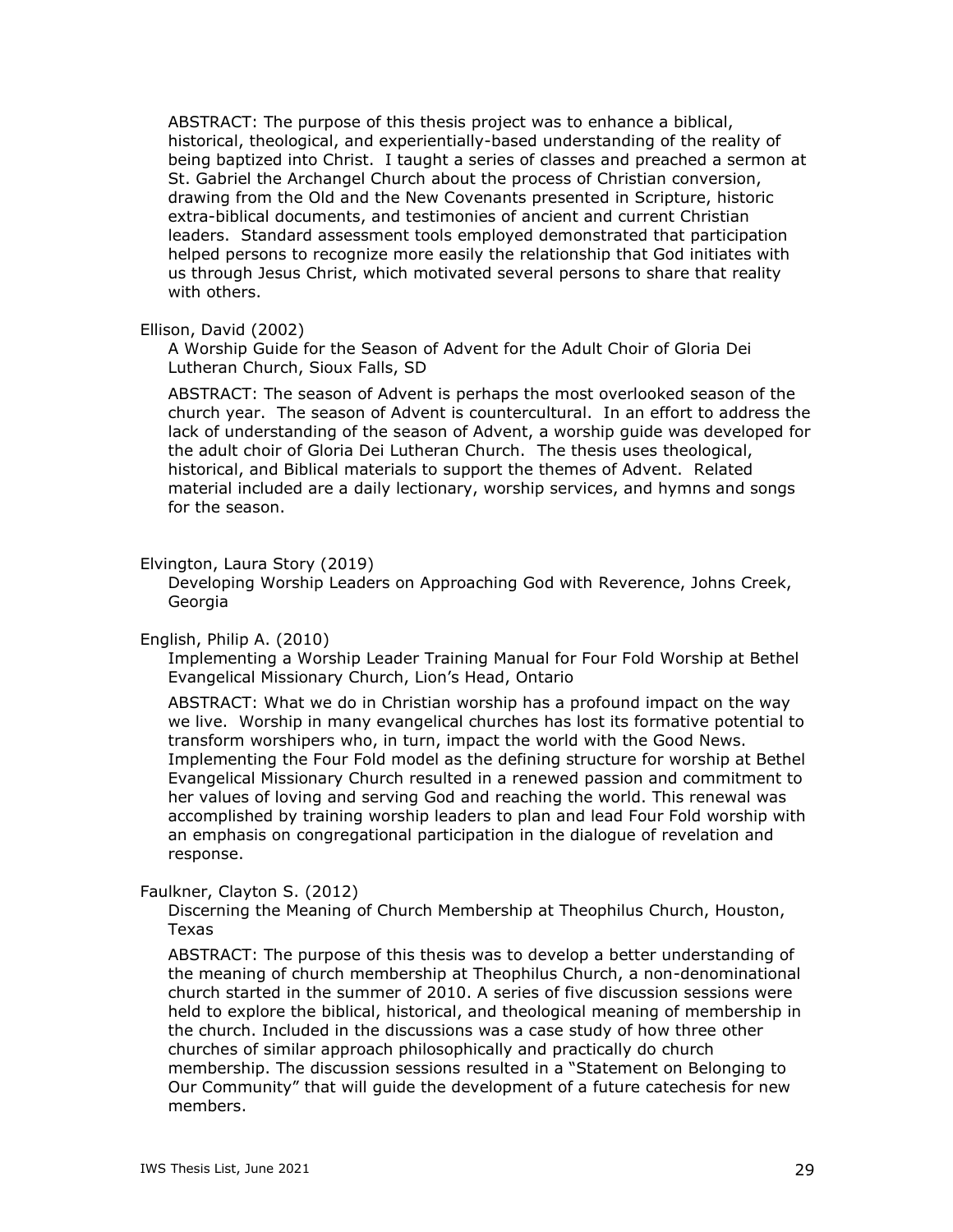Faulkner, James Randall, Jr. (2021)

Enhancing the View of the Lord's Table at Calvary Baptist Church, Covington, Kentucky

ABSTRACT: The Reformers left in their wake a wide range of eucharistic interpretations that have shaped the belief and practice of denominations for centuries. While no biblical argument can be mounted against the memorial framework of the Lord's Supper, this thesis combined foundational research with teaching, evaluation, and empirical observation to demonstrate that there is room for a wider field of vision around the historic Baptist observance of the Lord's Table. There is space not only to remember back, but to remember forward, to remember together, in the presence of Christ, and in a spirit of sweeping thanksgiving.

## Fenters, Stewart, H. (2017)

Developing Contemplative Spirituality at Church at Charlotte, Charlotte, NC

ABSTRACT: This thesis explores the importance of communal contemplation that facilitates listening to God. The practices of the Christian contemplative tradition are grounded in biblical, historical, and theological foundations and should be an integral part of the worship life of the local church. The project focused on integrating contemplative practices into the worship life of Church at Charlotte, an Evangelical Free Church. The design of the project featured an eight-week study course on the contemplative life. Participants in the course planned and led a contemplative prayer service entitled, "A Night of Quiet."

## Flint, Stephen (2002)

Developing a Community Mind on the Role and Meaning of the Lord's Supper at St. Mark's Church, Burlington, NC

ABSTRACT: This project was designed to develop community mind on the role and meaning of the Lord's Supper at St. Mark's Interdenominational Church. The Lord's Supper plays a life giving role in the community of Christ, and is therefore important to any congregation. This project is a process to facilitate community mind on the role and meaning of the Lord's Supper with the pastoral staff, Consistory, and in turn to develop community mind on the role and meaning of the Lord's Supper with the entire St. Mark's Church Congregation.

### Forbes, Ryan (2002)

A Study Course to Equip the Lay Worship Leaders of North Broad Baptist Church, Rome, GA

### Ford, Jill Rosanne (2021)

Worship Across the Cultures; Training for Liturgical: Implementing a Course for Students at All Nations Christian College, UK

ABSTRACT: The contextual nature of worship can be more fully understood by exploring the relationship and interaction between worship, culture and liturgy. Worship can be expressed in biblically faithful, culturally relevant and meaningful ways, to communicate the faith in our contemporary contexts. My project was developed to enable students at All Nations Christian College to encounter, engage, and embrace liturgical diversity and understand that Christian worship always takes place in a local cultural setting. Recognizing its importance for cross-cultural mission training, the project aimed to help students learn how God can be worshiped across cultures.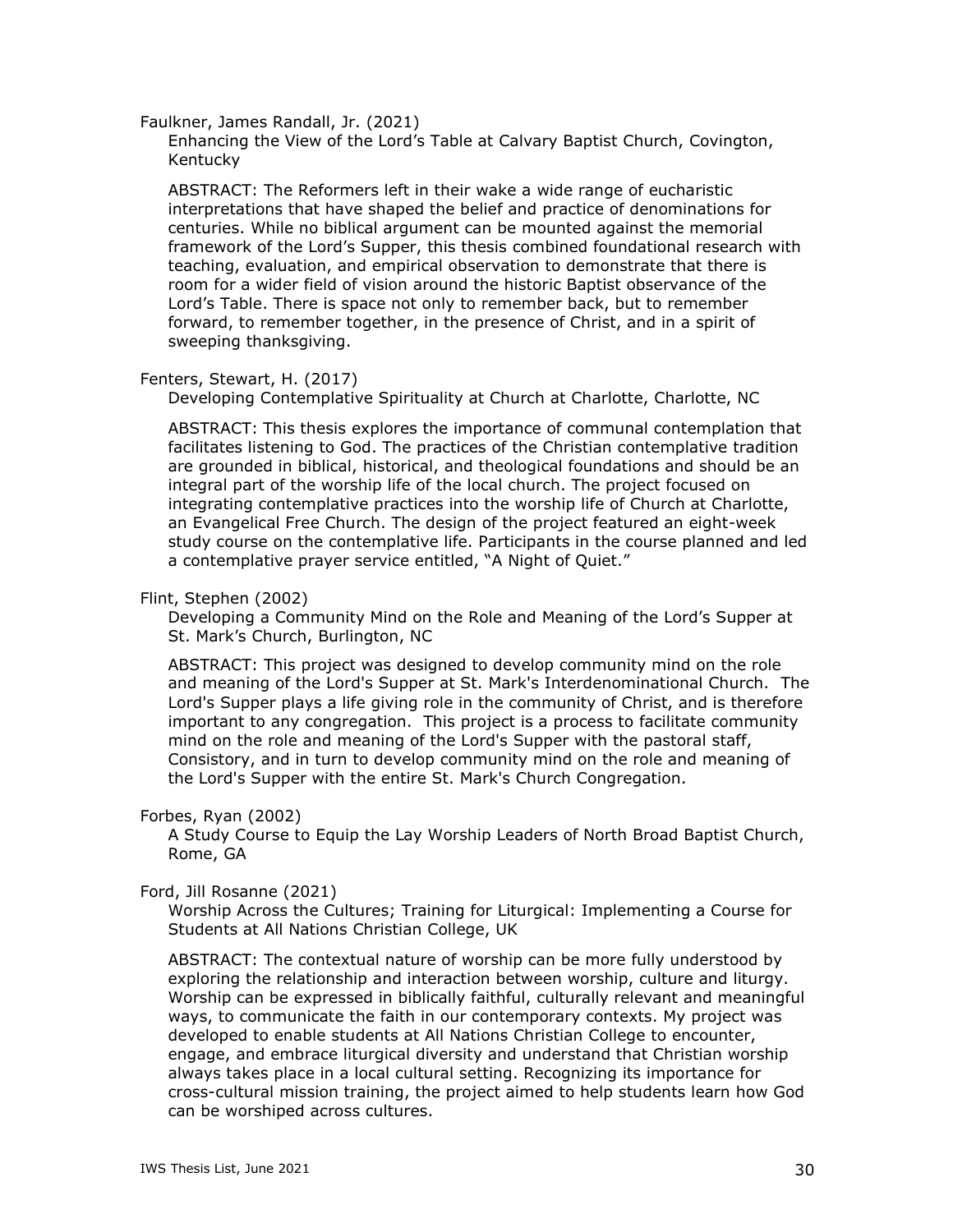### Fortunato, Frank E. (2013)

Equipping Pastors for Effective Presentation of Scripture in Worship in Good Shepherd Community Churches of India

ABSTRACT: The pastors and worship leaders of The Good Shepherd Community Churches, a rapidly growing denomination spread across India and associated with Operation Mobilization India, regularly invite teachers and mentors to help their leaders grow in their pastoral responsibilities. In recent days, the GSCC leaders realized the need to have an increased focus on worship leadership. This project explored how pastors of the GSCC could creatively use the Scriptures in congregational worship, through calls to worship, pastoral prayers, and sharing of biblical stories. The foundation for this project comes from three biblical passages where the Scriptures were presented in public gatherings.

### Frankland, Dinelle (2004)

A Strategy for Leaders Who Plan Worship for New Church Plants in the Christian Church, Non-denominational, to be Taught to Students at Lincoln Christian Seminary

ABSTRACT: The churches known as Christian Churches have a long history of intentional and dynamic church planting. New church work is supported and taught at the colleges and seminaries connected with these churches. This thesis develops guidelines for establishing a philosophy of corporate worship for leaders of the Christian Church involved with new church plants. Many church planters have not been taught to give attention to the content of Sunday morning worship, the story of God's redemption and salvation. Rather, they have learned to plan worship according to the cultural context in which they minister, which is primarily manifested in the choice of a particular musical style. While contextualization is important, the guidelines outlined here emphasize an understanding of the biblical and theological basis for corporate worship as it applies to new church plants. The material also addresses issues concerning the analysis of the context and culture of a demographic group targeted for a new church plant. The resulting curriculum is designed to aid leaders of church plants in planning corporate worship that reflects biblical content and is stylistically appropriate to the cultural context. The material includes a biblical and historical study, nine principles and goals for planning worship for a new church, and practical applications for using the information in a new church setting.

#### Frazure, Marshall Don, Jr. (2018)

Implementing a Curriculum on the Dialogical Nature of Worship for Worship Leaders at Christ Church, Fairview Heights, Illinois

ABSTRACT: Knowing that God reveals and his people respond should be the first topic studied by a worship leader. Unfortunately, worship leaders are often caught in a cycle where music becomes their primary focus because their mentors were trained in the same way. Worship leaders need to understand that worship is a dialogue—a Divine-human dialogue in which God reveals and his people respond. If they can understand this basic concept of worship, then it is possible that worship leaders and the congregations they lead can understand how all actions of worship are part of this conversion—not just music.

## Freeman, Jennifer L. (2014)

The Incarnational Presence of Jesus: An Experience for Christian Formation for Students at College of the Ozarks, Point Lookout, Missouri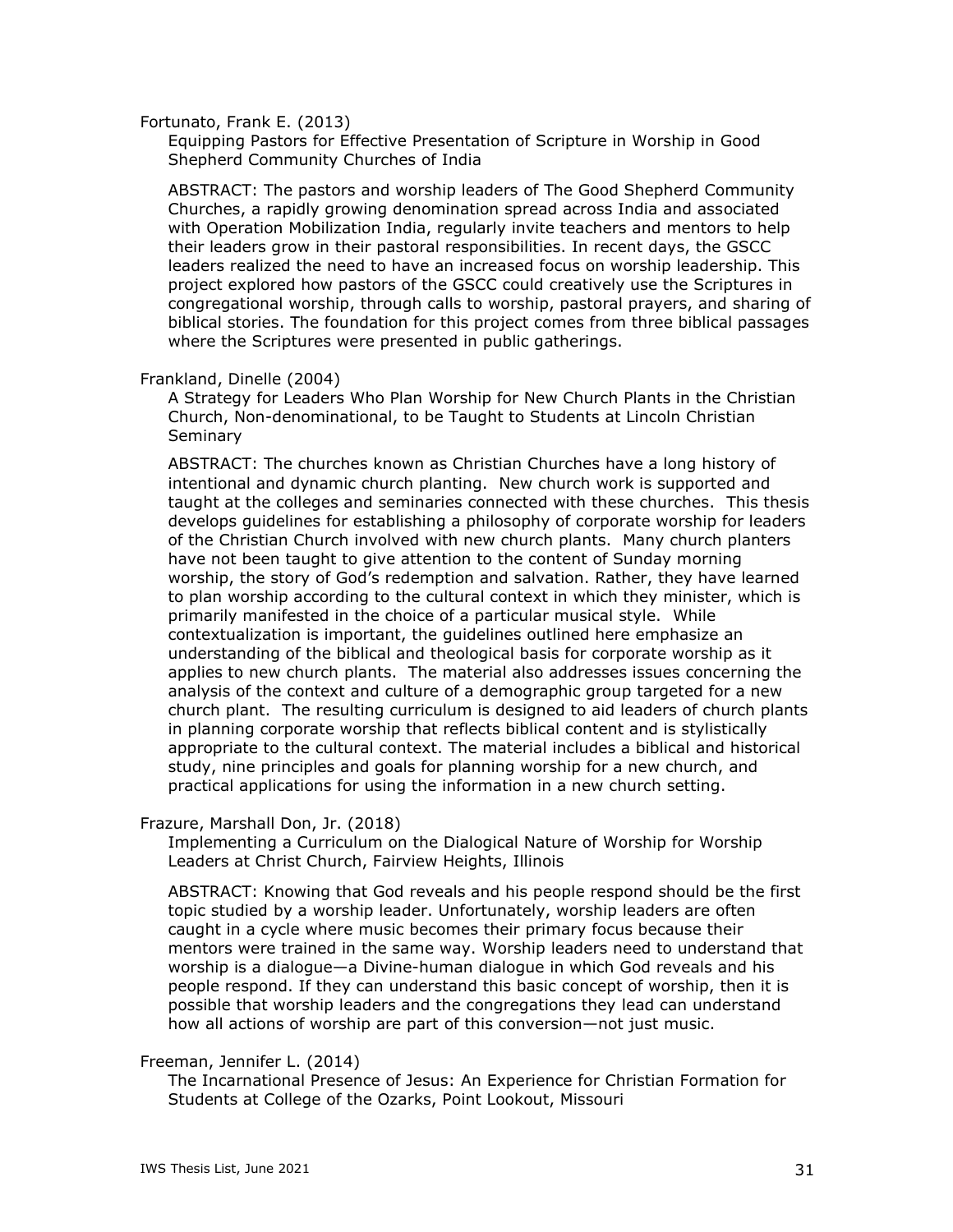ABSTRACT: This thesis seeks to understand God's intention for relationship with humanity from creation to the Christ event through three scriptural passages. Particular attention was focused on understanding the nature of God in the *imago Dei* and how that nature is reflected in humanity (Gen 1:26-28). John 15:1-11 shows how Jesus provides his followers the means to remain in relationship with him and the Father through the Holy Spirit. Romans 12:1-8 clarifies relationship with others in the body of Christ. Following historical and theological research, a guide for small groups was written for college students.

### Friesen, Patrick D. (2015)

Enhancing the Performance of Scripture in Worship at the Gospel Fellowship Church in Steinbach, Manitoba, Canada

ABSTRACT: The Gospel Fellowship Church is a small congregation willing to examine and explore different aspects of liturgical practice. Like many evangelical churches, the practice of reading the Scripture as part of regular worship services has decreased in quality and quantity. The congregation has demonstrated an eagerness to improve in this aspect of worship. This project describes a series of Sunday School lessons as well as a targeted weekend training seminar designed to increase the quality with which the Scripture is presented.

#### Fugate, Donald (2004)

Enhancing Unity and Authentic Worship at Foxworthy Baptist Church, San Jose, California Through the Teaching and Application of Forgiveness

ABSTRACT: Acknowledging a dearth of forgiveness preaching and teaching, this thesis and supporting curriculum seeks to encourage unity and enhanced worship at Foxworthy Baptist Church, San Jose, California by communicating the biblical mandate to forgive and providing opportunities to experience forgiveness. A sixweek Sunday School curriculum and supporting seminars guide participants through an examination of the biblical doctrines of sin and its resultant consequences of guilt, shame and isolation. This sin nature is viewed in light of God's holiness, and His provision through sacrifices for sin and the Atonement. The curriculum also examines the teaching of Jesus and other New Testament writers concerning forgiveness, anger and bitterness.

## Gaddis, Keith H. (2005)

Enhancing the Personal Development of Spiritual Disciplines in Prayer, Leading to a Richer Experience in Corporate Worship at Maryland Community Church in Terre Haute, Indiana

## Gaff, Isaac L. (2009)

Implementing an Undergraduate Course on the Theological Foundations of the Lord's Supper at Lincoln Christian College

ABSTRACT: The purpose of this project was to develop and implement an undergraduate course at Lincoln Christian College which addresses the biblical, historical, sociological and theological dimensions of the Lord's Supper. The course seeks to address the weak theological infrastructures often present in independent Christian Churches associated with the Stone-Campbell Movement by 1) improving students' knowledge and understanding of the Lord's Supper, 2) nurturing and encouraging healthy dispositions in students about the Lord's Supper, and 3) synthesizing knowledge, understanding and healthy dispositions in students that result in theologically founded liturgical experiences of the Lord's Supper for churches.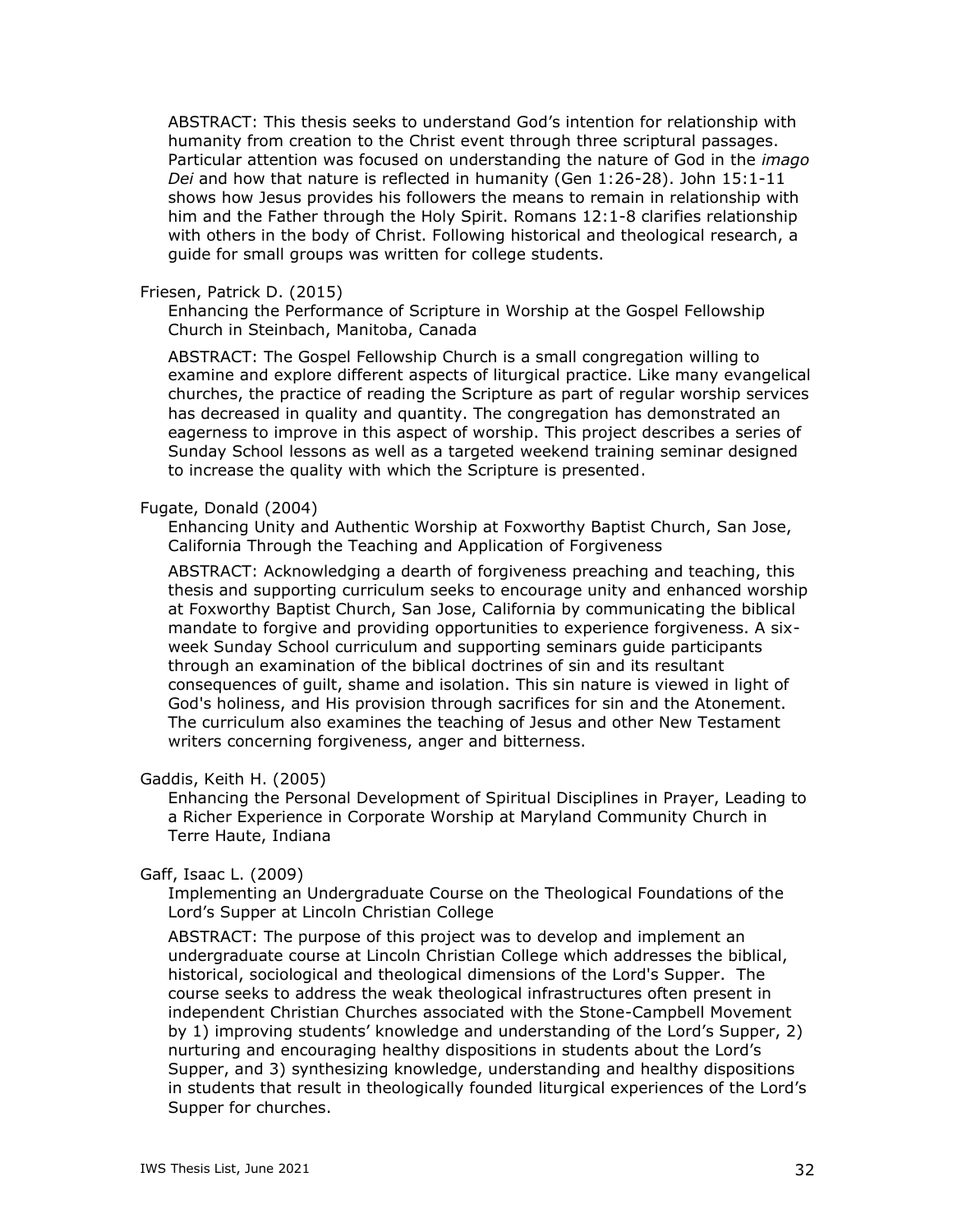#### Gambill, John Luther (2019)

Developing a Curriculum on Authenticity in Worship for William Carey University, Hattiesburg, Mississippi

ABSTRACT: God's call for worship to be authentic can be found throughout Scripture, from God's call to right worship (Amos 5), to worship that is in Spirit and truth (John 4), to believers looking to heaven as a model for worship on earth (Revelation 4). Worship looks different across the many various cultures and social norms, yet it is the heart that is to be in focus. This project design and implementation provided an opportunity for the church music students at William Carey University to increase their understanding that authentic worship should be the response of God's people.

#### Garcia, Norman (2007)

Enriching Worship Through a Training Program for Salvation Army Cadets in the USA Eastern Territory

ABSTRACT: The Salvation Army has experienced significant change in worship by endeavoring to be relevant to a culture that makes the individual the center of attention. Movement in this direction has resulted in us losing contact with Salvationists and Christians in times past as well as undermining the essence of what worship is. This thesis seeks to articulate a worship paradigm that understands Jesus to be the center of worship. Once centered, we can be the body of Christ as we live eucharistically in mission and service to humanity.

### Gardner, Teresa J. (2011)

Establishing an Online Course on the Biblical and Theological Foundations of Dance Ministry through Zion Center for Worship and the Arts

ABSTRACT: The purpose of my thesis project was to develop an online educational tool to equip dance ministers, and others interested in the use of dance in Christian worship, with the biblical and theological foundations of dance ministry. A six-session course was developed and implemented through the website of Zion Center for Worship and the Arts (ZCWA). ZCWA is an ecumenical, non-profit, ministry organization established for teaching biblical worship and training Christian artists. The effectiveness of the course was evaluated according to 1) the course's content, presentation and online process, and 2) benefit to the participant's ministry application and personal growth.

### Garmon, Martha L. (2012)

The Artistic Presentation of Scripture in Worship at Trinity Lutheran Church, Fremont, Nebraska

ABSTRACT: This action research project sought to implement artistic expression of Scripture presentation at Trinity Lutheran Church, Fremont, Nebraska. An ensemble was formed to memorize and artistically present Scriptures in worship for a six week period. This ensemble began by studying the Scriptures to be presented and committing them to memory. Subsequently they used artistic methods to present the Scriptures in worship. The purpose of the artistic presentations was to help the congregation feel God's presence, hear and see Christ in the word, and be led by the Spirit to apply the lessons and revelations to their daily lives.

### Garmus, David P. (2015)

Developing a Workshop that Addresses the Role of Forgiveness in Christian Worship by Inmates at Putnam Correctional Institution in Palatka, Florida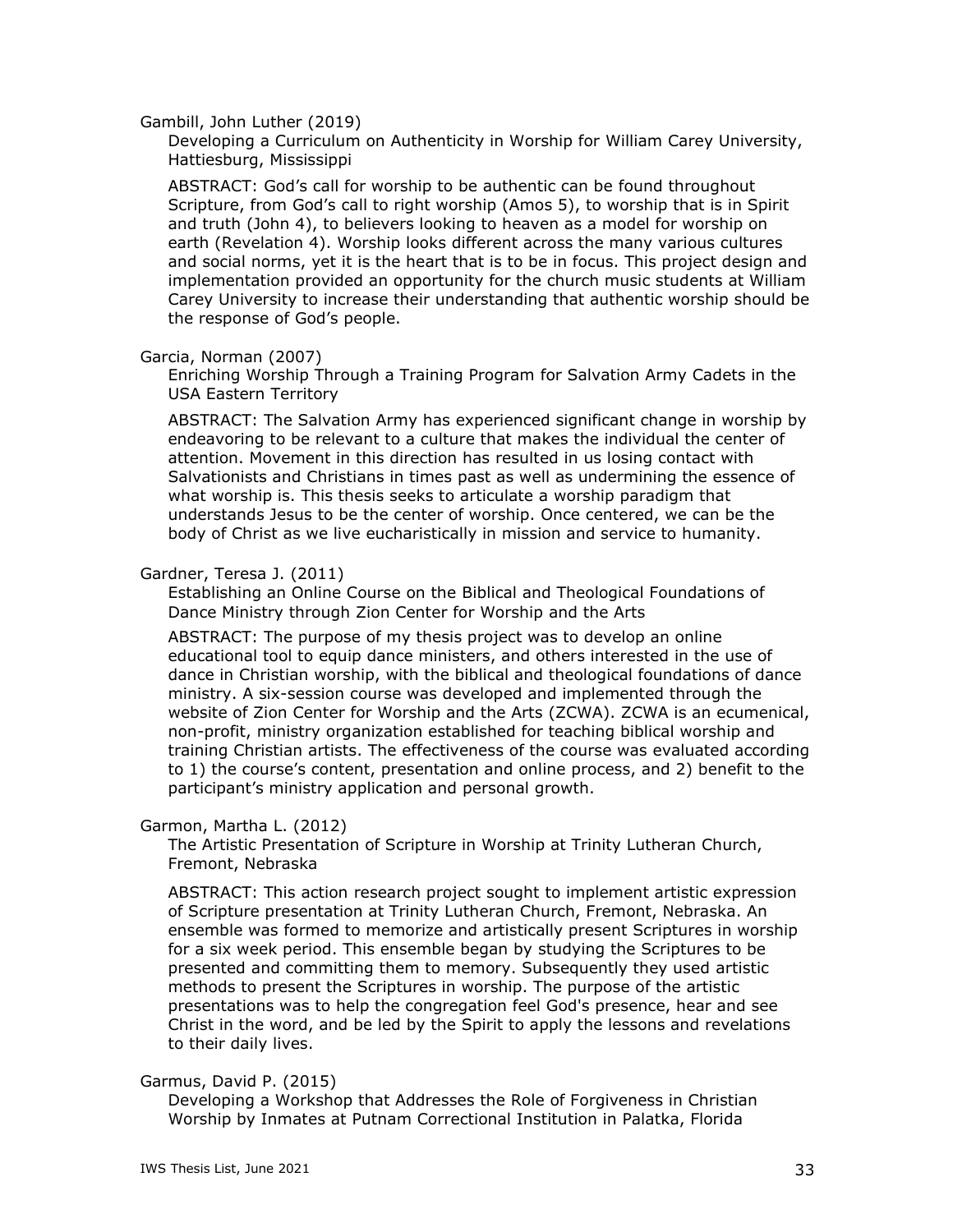ABSTRACT: My project addressed the need for inmates at Putnam Correctional Institution to forgive and to receive forgiveness by others. Their lack of forgiveness had become a barrier to a relationship with God in worship. My workshop was intended to share the transforming love and forgiveness of Jesus Christ and encourage them to accept God's forgiveness of self, to forgive others, and to worship the Lord.

#### Garrett, Shannon L., Jr. (2010)

A Pilot Program to Evaluate Selected Ideas in a Worship Helps Book for Brentwood United Methodist Church, Brentwood, Tennessee

ABSTRACT: This thesis project consisted of the development and implementation of a worship study team at Brentwood United Methodist Church of Brentwood, Tennessee. The process took place throughout a five-week period. The study team was selected based on a desire to have a broad range of input from various generations and various Christian background and experience. The project attempted to discover the value of sensory liturgical language as a means of connecting worshipers to God thus resulting in renewal of worship.

#### Gehrels, Kenneth M. (2005)

Enhancing Unity Without Uniformity in Worship at Calvin Christian Reformed Church, Ottawa, Canada

ABSTRACT: Calvin Christian Reformed Church of Ottawa has, as one of its core values, a commitment to unity. However, the congregation's membership is very diverse. This diversity presents a challenge to worship planners as they seek to prepare liturgies that are edifying to the congregation as a whole, assisting as many as possible to engage in meaningful dialogical activity with God. The purpose of this project was to explore the contours of the diversity within the congregation by means of the pedagogical theory of Multiple Intelligences. The illustrated diversity was then shared with the leaders of the congregation. Also shared were theological considerations regarding what range of liturgical actions may be used with integrity in a Reformed worship service. The process was designed to enhance the leaders' understanding of diversity, and through that enhanced understanding to develop a deepened sense of mutual acceptance and stronger unity among the leaders and within the congregation at large.

George, Robert J. (2007)

A Method to Address the Worship Expectations of those Attending the United Methodist Church of Smethport, PA

ABSTRACT: The concern for improving church attendance has been part of the ministry agenda in all United Methodist Churches I have known. I undertook this doctoral thesis with the hope of creating a method to address the attendance question from a worship point of view. The thesis describes a method composed of surveys, worship committee meetings, teachings, letters, newsletter articles, bulletin inserts and adjustments to the structure of the worship service in order to address worshipers' expectations. The method is also concerned with building a worship service that has Christian integrity. The issue of Christian integrity is addressed by considering four foundational concepts from the Old and New Testament periods which guide the development of worship experiences to meet worshipers' expectations with integrity from the Judeo-Christian perspective.

### Giang-Lin, Khiet K. (2013)

Developing an Outreach and Evangelism Program for Mentoring People to the Christian Faith at the Newmarket Chinese Alliance Church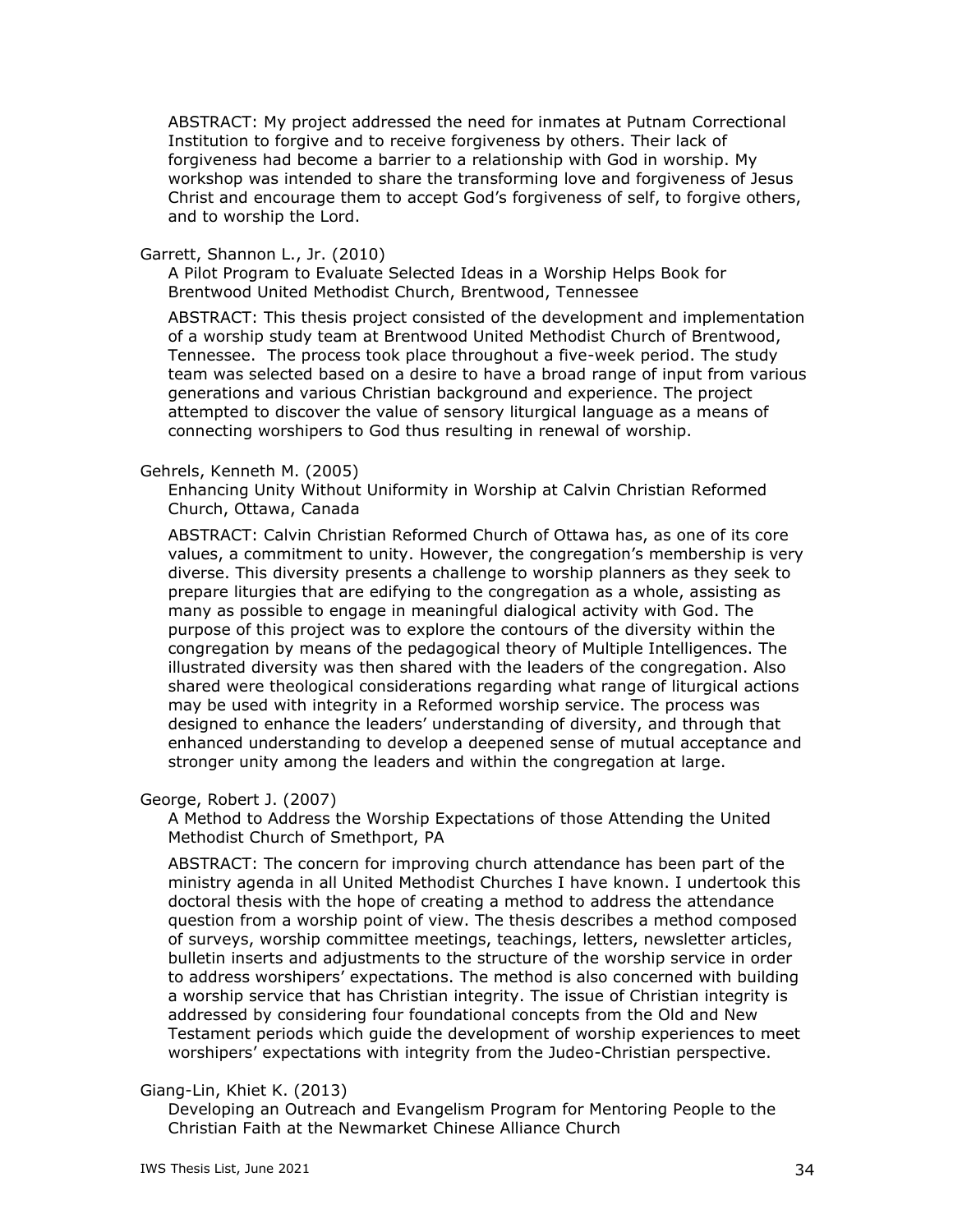ABSTRACT: In the search for an outreach/evangelism program that would lead unbelievers to become believers and worshipers, I found that many programs are missing the overarching redemptive story of God. This thesis aims to recover God's Story, a biblical meta-narrative for mentoring people into the Christian faith. In six to eight sessions of storytelling, the major biblical accounts were told in chronological order from Genesis to Revelation. Participants learned the basic Christian beliefs, and how to relate to God, themselves and others from the perspective of God's amazing stories.

#### Gibson, Brent F. (2009)

Implementing Pentecostal Worship Gatherings within the Emerging Canadian Postmodern Context at Ridgemont Assembly, Port Coquitlam

ABSTRACT: This thesis advances the idea that the local church needs to recognize that North America has become a mission field, which requires a renewed missional impetus that seeks to embody the Christian faith in ways that the new postmodern and post-Christian generation(s) can understand, find meaning and significance, and thus respond. For the purposes of this thesis, such a renewed missional impetus is applied to the area of corporate Christian worship. This thesis involves the implementation of worship gatherings for the emerging postmodern and post-Christian Canadian culture that remains faithful to my Pentecostal tradition.

### Gibson, James A. III (2017)

Renewing the Ministry of the Baptized at the Church of the Holy Trinity, Grahamville, South Carolina

ABSTRACT: Baptism unites believers with Christ in a community of service to God and one another. All who are baptized into Christ are sealed with the Holy Spirit and share in a common ministry, or priesthood. Empowered by the Spirit, all baptized Christians receive particular gifts to be used in service to Christ and his kingdom. A deeper understanding of baptism and what it means for baptized Christians to be a people set apart will cultivate a renewed commitment to servant leadership in the worship life and ministry of the church.

### Gibson, Julie K. (2003)

A Worship Curriculum for the Commissioned Lay Pastor Program, Boise Presbytery, PCUSA

### Gieck, Lorn J. (2018)

Developing a Study of Biblical Gifts for Worship Teams at Millar College of the Bible, Pambrun, Saskatchewan, Canada

ABSTRACT: In contemporary North American churches, music is a primary focus for worship leadership. Worship is, however, more than music, and holistic biblical worship involves a greater variety of responses. This thesis builds the biblical, historical and foundation for gift diversity, and follows a student worship team from Millar College of the Bible. Students learn through a series of classes how to better appreciate and build a culture of gift diversity as they lead worship.

### Gilbert, Craig L. (2007)

Enhancing Spiritual Growth Through Worship Education at First United Methodist Church, Alvin, Texas

Gillette, Christopher B. (2008)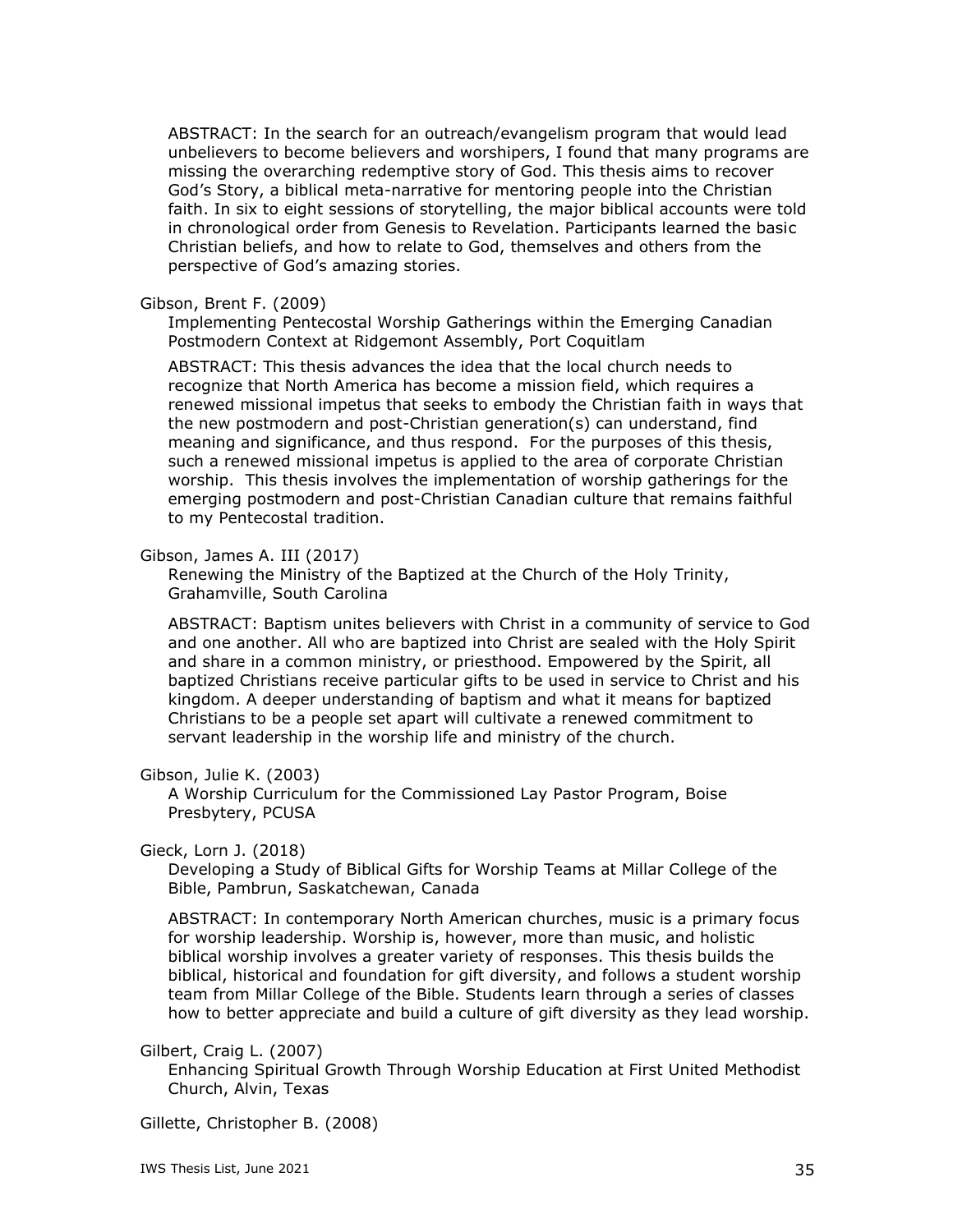Restoration of the Lord's Supper in the Restoration Church through Students at Hope International University

## Gilliam, Lilburn Michael (2010)

Restoring Hope through Lamentation Prayer at East Side Church of God, Anderson, Indiana

ABSTRACT: This project sought to implement a teaching experience with the worship ministry of East Side Church of God in the area of lamentation prayer. The ancients knew how to express their pain. The Israelites learned to voice complaints as a nation and individually through the language of lament in the Psalms. Through a series of instructional periods and application opportunities, this project attempted to connect study participants with the forgotten language of lament and its benefits. In an era often void of proven historical practices, this study endeavored to integrate a cathartic practice into the lives of Christian sojourners.

#### Gilmore, Dawn S. (2014)

Developing a Biblical Foundations of Christian Worship Course for the Master of Music Degree at California Baptist University, Riverside, California

ABSTRACT: The purpose of this project was to develop a Biblical Foundations of Christian Worship course for an anticipated Master of Music degree in Worship Arts at California Baptist University. After designing a course outline, I tested some of the course material in both an undergraduate music class and an undergraduate theology class. The demonstration included a pre- and postdemonstration questionnaire to determine what the students knew prior to the lesson and what they may have gleaned through a single class session. CBU music alumni and California pastors and worship leaders were surveyed to ascertain their thinking regarding the educational needs of worship leaders.

### Gingrich, Shawn M. (2011)

Encouraging Family Worship to Prepare for Corporate Worship at First United Methodist Church, Hershey, Pennsylvania

ABSTRACT: The project intended to encourage family worship at home and renew multigenerational worship gatherings in the church through preparation with Scripture, song, and prayer. A secondary intention was to help parents discover their important biblical role of teaching and leading their children in spiritual matters. The primary goal of the project was to resource parents with home worship materials which would enable the families to have more meaningful corporate worship experiences and in turn encourage an ongoing practice of family worship for the participants.

Ginsburg, Nancy T. (2012)

Enhancing Awareness of the Signs and Symbols in Worship at Ashford United Methodist Church, Houston, Texas

ABSTRACT: In worship, signs and symbols of our faith often share God's story in a very meaningful way. The signs and symbols project at Ashford United Methodist Church utilizes and evaluates various methods of information dissemination including e-news, worship guide text, worship guide insert, informational booklet, sanctuary visit, worship service, hands-on workshop, and seminar. Both basic awareness and depth of understanding of the signs and symbols in use within the worship space are considered. Questionnaire responses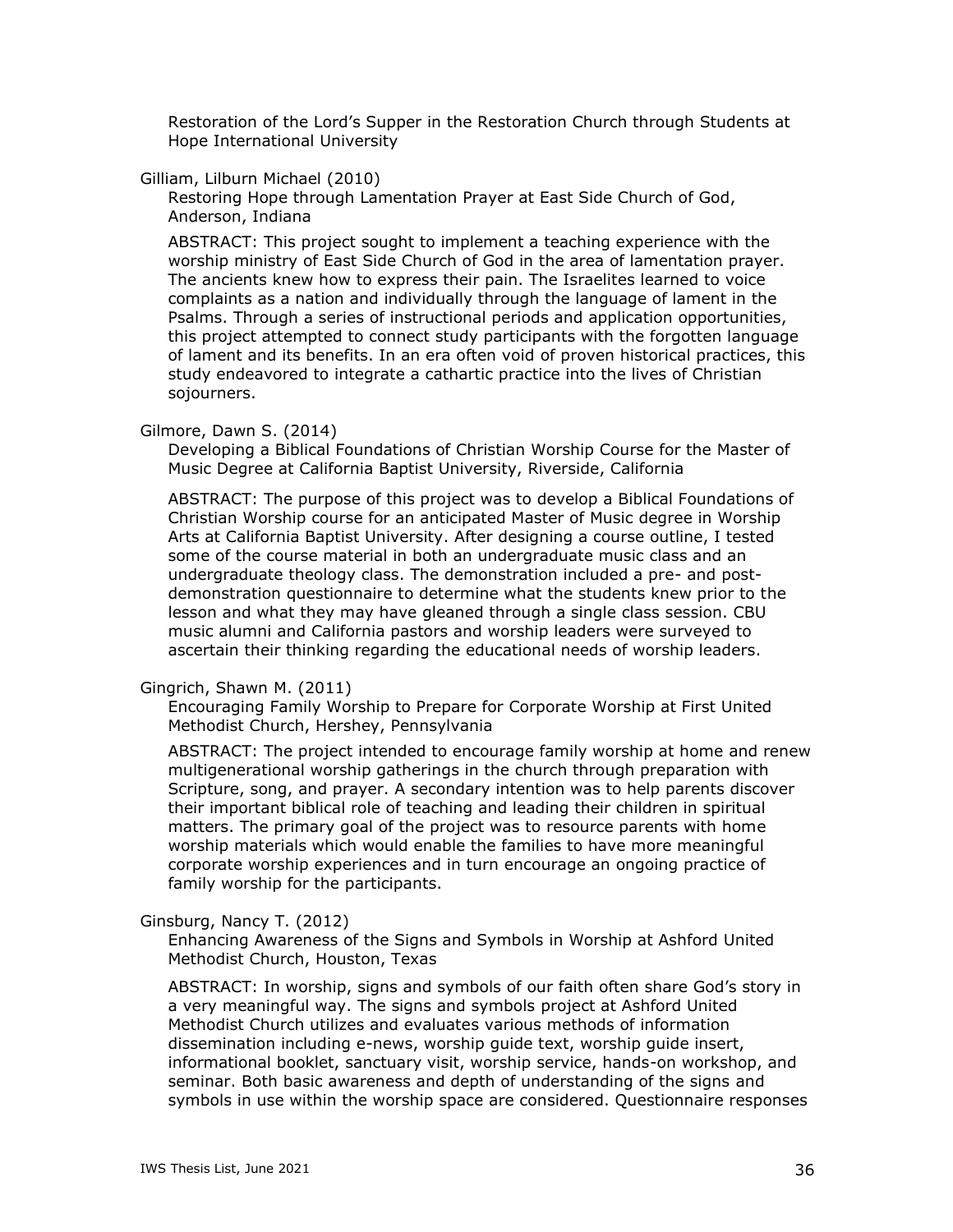provide insight into the roles Christian upbringing, family, various aptitudes, and personal interest play in one's association with the signs and symbols of our faith.

### Glaeser, Joannah R. (2007)

Enhancing Worship Understanding Through Historical Reflection at Living Waters Christian Fellowship, Pasadena, CA

#### Godfrey, Vince Kenneth (2020)

Developing a Seminar on Divine Revelation at First United Methodist Church, O'Fallon, Illinois

ABSTRACT: Knowing that God reveals himself is an essential belief for all Christians. Gaining a better understanding of why and how God reveals himself to his people enriches the worship experience. Recognizing that the Bible is an integral source of divine revelation can lead to the enhancement of Scripture in worship, possibly through a diversity of Scripture presentations. Through a seminar about divine revelation, participants developed an increased active awareness, pursuit, and expectation of God continually revealing himself to his people in their everyday lives and throughout the worship experience, especially through the presentation of Scripture.

#### Gorini, Robert (2017)

Implementing Dialogical Prayer through Lectio Divina with the Psalms at the Rock Church of Daytona Beach, Florida

ABSTRACT: This thesis examines biblical, historical, and theological foundations for dialogical prayer and its implications for worship renewal. The dialogue of prayer begins with God's self-revelation. Prayer then, is a response to God's divine initiative. The language of prayer functions in the covenant community as a dialogue between God and God's people. The thesis intervention project focused on implementing dialogical prayer at the Rock Church of Daytona Beach, FL by teaching the method

#### Gospel, Kevin, M. (2017)

Mentoring a Worship Planning Team through Convergence Worship Training for the e(x)tol Worship Service at Newport Covenant Church, Bellevue, Washington

ABSTRACT: This thesis addresses the integration of convergence worship into the worship life of the e(x)tol community at Newport Covenant Church in Bellevue, Washington, through developing and teaching a five-week workshop on the subject leading up to a final implementation of a convergence worship guided service. Teaching young worship planners to incorporate ancient Christian practices while appreciating contemporary Christian preferences provides a much-needed framework from which to plan a worship service that bolsters the congregation's connection with God. Providing young leaders with simple, yet effective tools such as the Ecumenical Fourfold Order of Worship only serves to reinforce their calling.

#### Gothold, Jean A. (2007)

Developing a Theology of Worship for St. Peter's By the Sea Presbyterian Church in Rancho Palos Verdes, California

# Grant, Jonathan M. (2012)

Discipling Christians at New Life Community Church, Grimsby Ontario in Living Out the Fullness of Baptism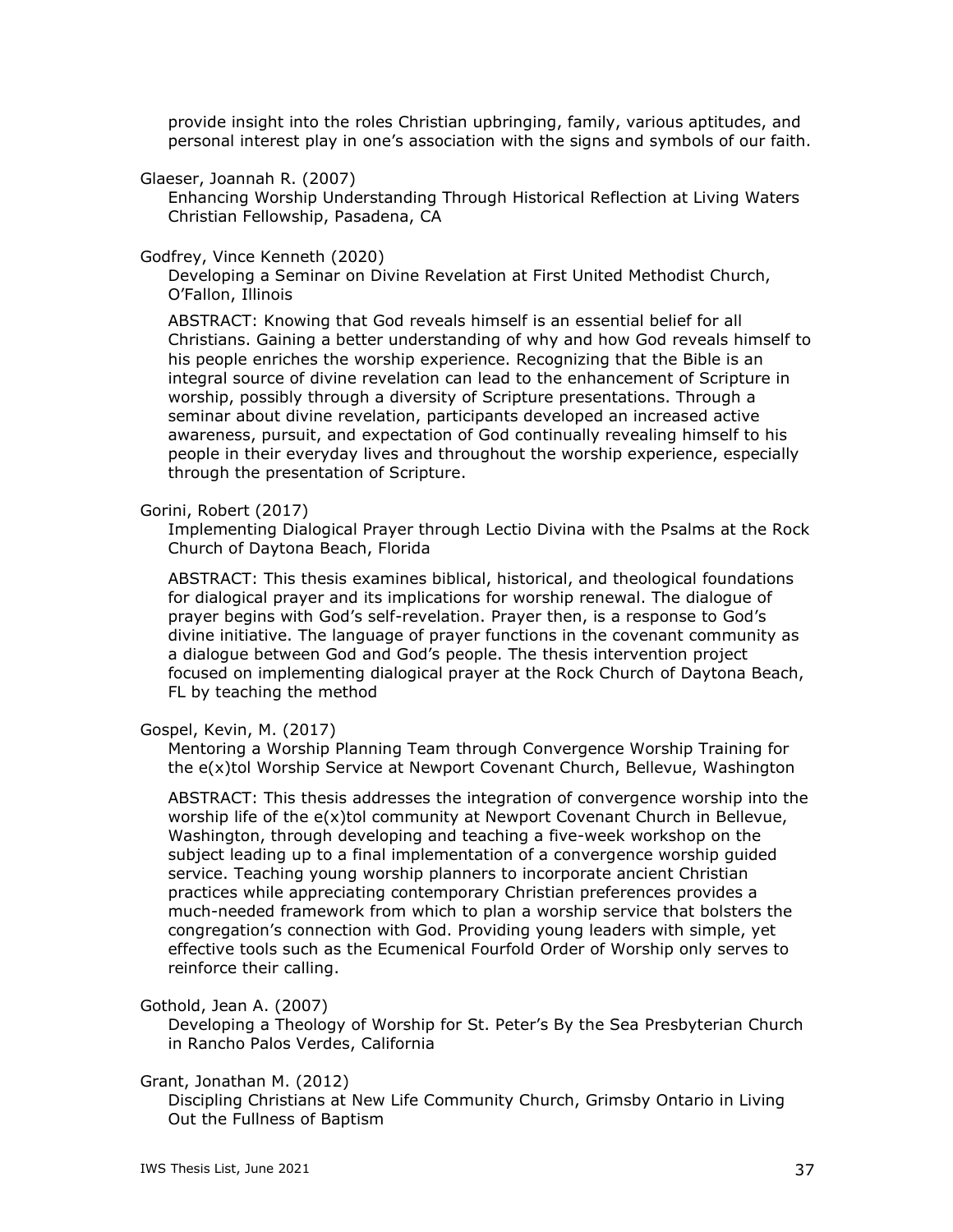ABSTRACT: This thesis gave New Life Community Church the opportunity to explore the connection between our baptism and living out the Christian life. Through Sunday services, small group and personal study curriculum, baptism is presented as more than simply an act of obedience but rather a life-changing encounter with God's grace through cleansing waters, the filling presence of the Holy Spirit and the full inclusion into the community of God. The result of this wonderful encounter is a life of purpose, commissioned and equipped by God to live out our new identity as a Christ follower.

# Gray, Glen F. (2006)

A Paradigm for Renewal: Seven Pilot Studies for the Inculturation of Holy Communion at the American College, Phoenix, Arizona

# Gregory, Gary (2004)

Worship at the Lord's Table: A College Course of Study and Preparation for Students at Cincinnati Bible College and Seminary

ABSTRACT: This thesis/project provides a one credit-hour college course for Cincinnati Bible College and Seminary on the topic, "Worship at the Lord's Table." The course presents a study of the biblical and historical foundations of the Lord's Supper as well as practical assistance for presiding at the Table. Through biblical and historical inquiry students are challenged to reconnect to the deep meanings of the Lord's Supper and are then guided in its application for the contemporary church. The study is aimed at preparing students, ministers, church leaders and others who are associated with the brotherhood of churches known as Christian Churches and Churches of Christ.

## Gregson, Timothy H., II (2013)

Developing a Course on a Holistic Understanding of the Lord's Table for the First Presbyterian Church of Aurora, Illinois

ABSTRACT: The issue I addressed at First Presbyterian Church of Aurora, Illinois, was essentially one of unity in and among the parishioners. One of the fundamental problems was in their deficient understanding of what Communion is and what it does for the body of Christ. The deficiency was manifested particularly in the different ways they practiced Communion in the two worship services held on Sunday mornings. As a remedy, I created and taught a six-part course exploring the many facets of the eucharistic jewel, applying each to the specific concern of unity in the church of Jesus Christ.

### Grenz, Edna L. (2005)

The Journey with Jesus: A Workshop on the Christian Year with Emphasis on Advent at First Baptist Church, Vancouver, Canada

ABSTRACT: The thesis maintains that the regular observance and study of the high points in the life of Christ, also known as the Christian year is enriching to the journey with Jesus. The people of First Baptist Church, Vancouver, Canada, took part in a workshop that gave an overview of the Christian year. Particular emphasis was given to Advent through a four-week series designed to prepare participants to reflect on the Advent themes in their personal journey and to enrich their participation in the corporate Advent worship services. The project provided a segment of the congregation with tools of understanding, so that the observance of the Christian year could be developed further in the worship life of the church.

Grimes, Jonathan R. (2017)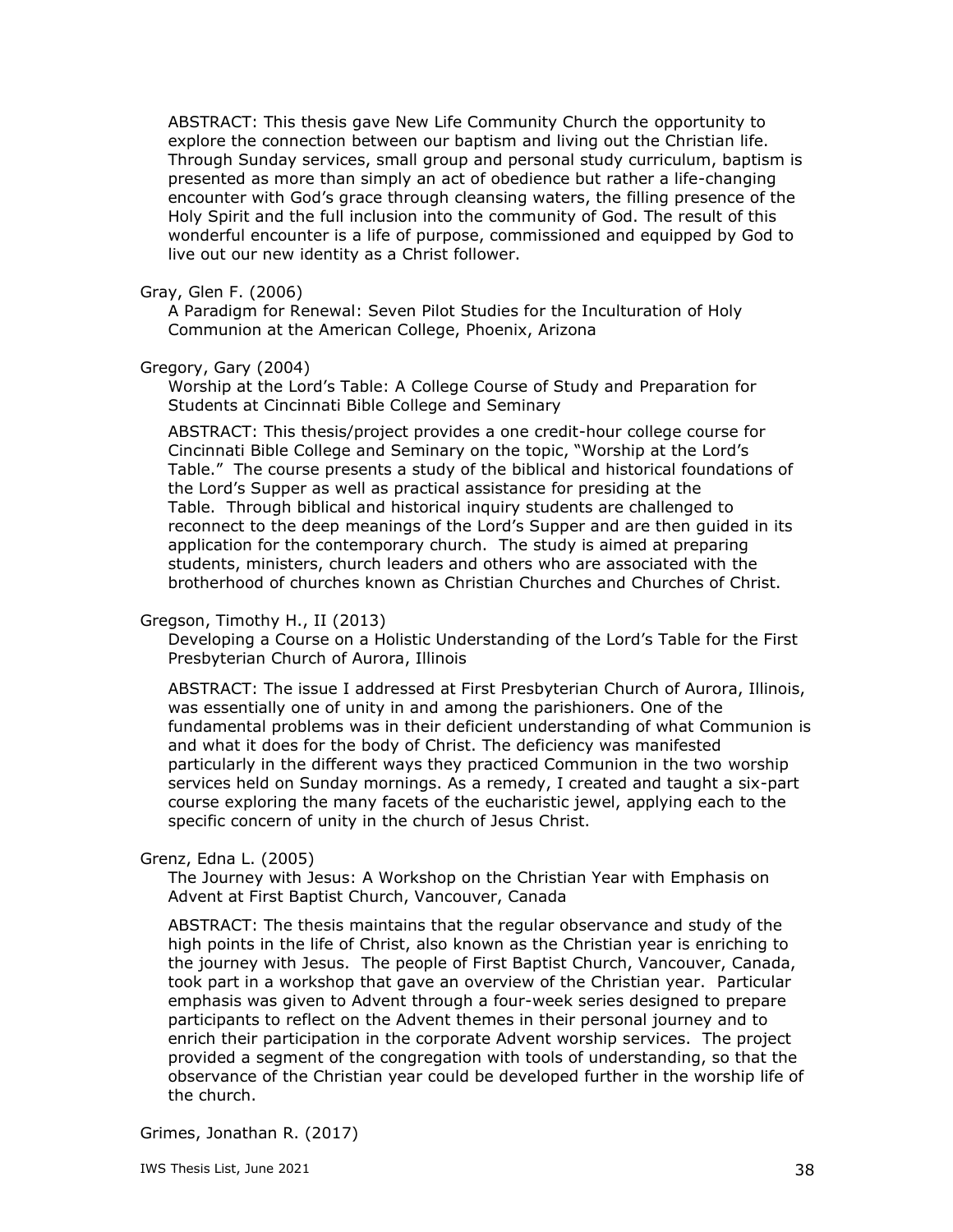The Renewal of Scripture Presentation in Chapel Service at Crandall University in Moncton, New Brunswick, Canada

ABSTRACT: The students who attend Crandall University chapel services regularly experience music and preaching in those services. Scripture presentation was not an integral part of the chapel services. This project taught a small group of students how to perform and present scripture within a worship

#### Grissom, Valerie (2018)

Cultivating Intercultural Dialogue through Story as a Spiritually Formative Practice for Worship at Calvin Presbyterian Church, Shoreline, Washington

ABSTRACT: God's story is, has been, and always will be an intercultural story, in which the triune God participates in a mutual, relational dialogue—first between Father, Son, and Holy Spirit, and second, pouring out into relational dialogue with humanity. Through faith in Christ, we are made one family—equal inheritors of God's blessing. God's blessing of dialogue, extended through the gift of the Holy Spirit, enables the church to extend God's dialogue to all nations. This project explores how story might cultivate intercultural dialogue in worship in order to facilitate spiritual formation.

#### Groover, R. Creston (2019)

Facilitating the Dialogue of Worship at First Baptist Church of Jesup, Georgia

ABSTRACT: Worship is an enactment of a holy conversation where, through the power of the Holy Spirit, God begins the conversation by inviting believers into his presence. Once there, believers respond through their worship to God in gratefulness for the love he has shown us through Christ Jesus. This response can be in the form of songs, prayers, confessions, the Service of the Word, or our service to others in the Kingdom of God. God's revelation of himself to believers in worship demands and deserves a response from believers through their worship.

### Gunter, Pamela Delores (2021)

Developing a Service-Oriented Congregation at Antioch Missionary Baptist Church, Fort Worth, Texas

ABSTRACT: Greatness is achieved by serving. God calls his people to serve him in every area of life. Serving is emptying oneself to be obedient to God and his work as a witness for Christ in the world. As Jesus came to serve and taught his disciples to serve, so are we to serve. This thesis explores serving within and outside the four walls of the church in everyday life through biblical, historical, and theological foundations. Additionally, the implementation of this thesis project taught participants the understanding of what it means to serve and commit to a life of serving.

#### Hafermehl, Kendall R. (2009)

Enhancing a Theocentric Focus in Corporate Worship at the Alliance Church, Okotoks, Alberta

ABSTRACT: Researching the ways God's Story is told in the New Testament *kerygma* and the Old Testament cultic context, three principles emerged providing a foundation for telling of God's Story in the postmodern context. The historic building blocks of worship yielded further insights for worship planning and leadership. A three phase process of learning, planning and worshiping together was created, involving a Preaching Pastor, Worship Pastor, Worship Leaders and lay persons in planning, participating and evaluating four services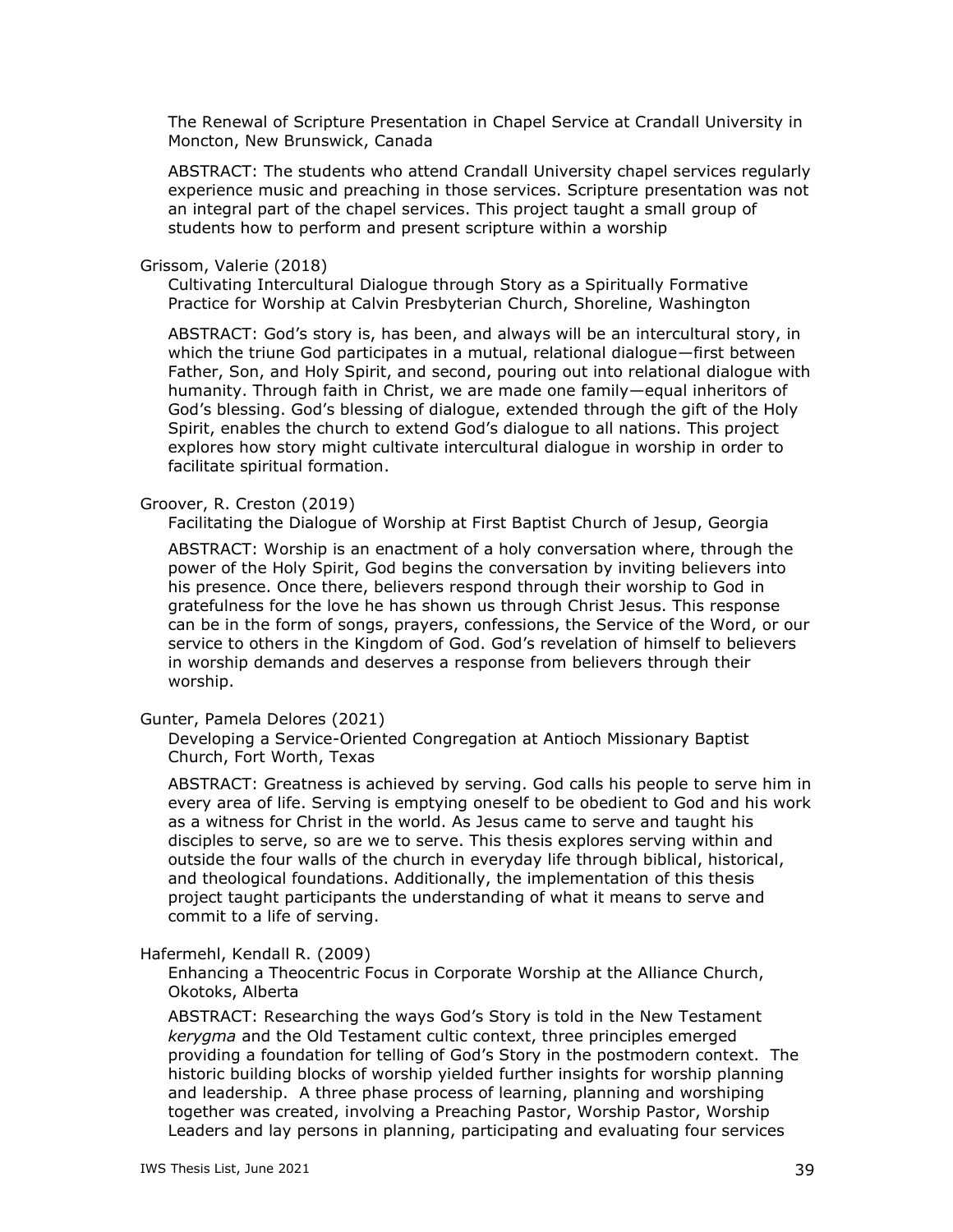based on a series of workshops which focused on enriching the Telling God's Story through Song, Prayer, Scripture and Testimony.

Hager, Jeffrey D. (2005)

Expanding an Understanding of Divine Revelation for Use in Worship Planning at Cypress Point Community Church in Tampa, FL

Hallquist, Gary F. (2007)

Introducing the First Three Seasons of the Christian Year to the Traditional Worshipers at Taylors First Baptist Church, Taylors, South Carolina

ABSTRACT: Celebrating the Christian Year is an ancient practice with scriptural roots. After the Protestant Reformation, the Puritans rejected that practice, primarily because of the Regulative Principle of Calvin, which restricts worship actions to those that are expressly permitted in the Bible. Early Baptists came from the Puritans, and condoned no celebration other than the Lord's Day. Over time, Baptists adopted the civic calendar as the norm. This project was designed to acquaint traditional worshipers at Taylors First Baptist Church, Taylors, South Carolina, with the first three seasons of the Christian Year and to encourage spiritual development through their observance.

Hammer, Daniel S. (2013)

Rediscovering the Relationship Between Worship and Service at John Knox Presbyterian Church, Normandy Park, WA

ABSTRACT: This action research thesis studied the effects of training worshipers at John Knox Presbyterian Church, Normandy Park, WA, regarding the relationship between public worship and outward service. Grounded in biblical, theological, historical, cultural and missiological reflection, this thesis offered participants the opportunity to encounter God's heart for service through worship and guided devotion, to envision more fully the relationship between worship and service through the receiving of teaching on the subject, and to put their devotion and learning into practice by actually offering service to others outside the church walls as an act of worship.

#### Hamrick, Stephen J. (2019)

Teaching Revelation and Response to Worship Leaders within the Illinois Baptist State Association

ABSTRACT: The aim of this project was to introduce the biblical pattern of revelation and response to volunteer music leaders of the Illinois Baptist State Association and to deepen their knowledge of worship response. Application of this concept helped the attendees view the structure of corporate worship through the lens of a dialogical pattern found in Scripture. The desire was to provide the participant with an opportunity to transform their worship planning methodology resulting in a more profound response to God's word.

#### Harada, Jun (2016)

Developing and Facilitating a Worship Seminar for Lead Worshippers at Fellowship of the Rockies, Colorado Springs, Colorado

ABSTRACT: My project was designed to develop a better understanding of the biblical, historical, and theological foundations of worship for lead worshippers at Fellowship of the Rockies in Colorado Springs, Colorado. The seminar was created to teach as well as for the participants to encounter God in a fresh way and build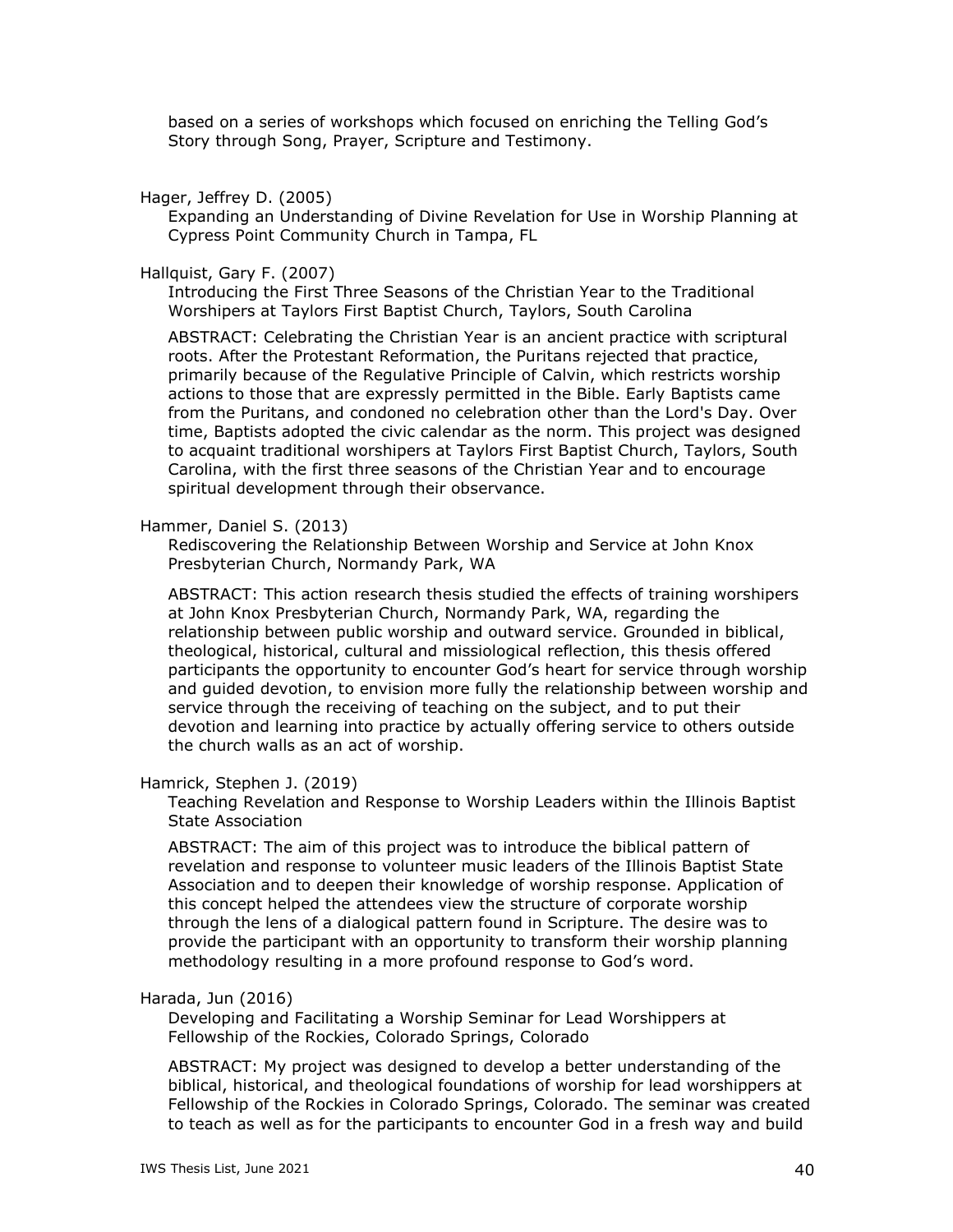community with each other. In addition, the goal was for the seminar participants to have a deeper understanding of worship as they share their own stories utilizing their experiences along with their talents in the midst of communicating the fullness of God's story.

#### Harding, Ouida W. (2012)

A Pilot Project in Developing Standards for Key Music Leadership Positions in the Black Baptist Churches of New York City

ABSTRACT: Among United Missionary Baptist Association (UMBA) churches in Metropolitan New York, there appears to be a liturgical impasse among clergy an inability to distinguish among music leadership types, resulting in one size fits all musical support. Clergy no longer consider a musician's personal encounter with God in and through Jesus Christ as fundamental to music ministry. Many churches have moved from reverent, empowering worship to worship that simply panders to the emotions. The purpose of this pilot study was to develop standards to assist pastors and others with discerning the qualities, gifts, and character of musicians in the church.

#### Harmeling, John P. (2008)

Enhancing the Understanding of the Christian Year through a Focus on Advent at Southside Baptist Church, Jacksonville, Florida

### Harris, Clifton D. (2008)

Implementing Worship for Small Groups in the Community Surrounding Winter Park Baptist Church, Wilmington, North Carolina

ABSTRACT: The purpose of this project was to assist the leaders of Winter Park Baptist Church of Wilmington, North Carolina in initiating worship experiences in the community for small groups, with a particular focus on the postmodern generation. The project included a six-week guide for worship, based upon a Lectionary and church year format, and designed to be led by lay leaders. House church strengths of the early Christian communities were used in the development and initial use of the worship guide. The project sought to be a pilot program for the further development of neighborhood small group worship experiences.

### Harrison, Timothy M. (2008)

Developing a Family Worship Program for the Clinton Presbyterian Church, Clinton, New Jersey

### Hart, James (2002)

Enhancing a Regular Discipline of Common Prayer at Grace Episcopal Church in Orange Park, FL through the Employment of Shared Musical Leadership

ABSTRACT: This action research project postulates that attendance at common prayer services can be increased by enhancing their attractiveness through choral leadership. Common prayer has been practiced throughout Church history but has fallen into disuse recently due to the divorcing of private and corporate spirituality and the rise of excessive individualism and over-busy lifestyles. The choir can serve as a model of communal worship leadership thereby enhancing common prayer. Data for this project was collected in a parochial setting over a six-week test period and was evaluated and interpreted to determine the impact of this study with recommendations for specific actions.

Hatley, Kely G. (2009)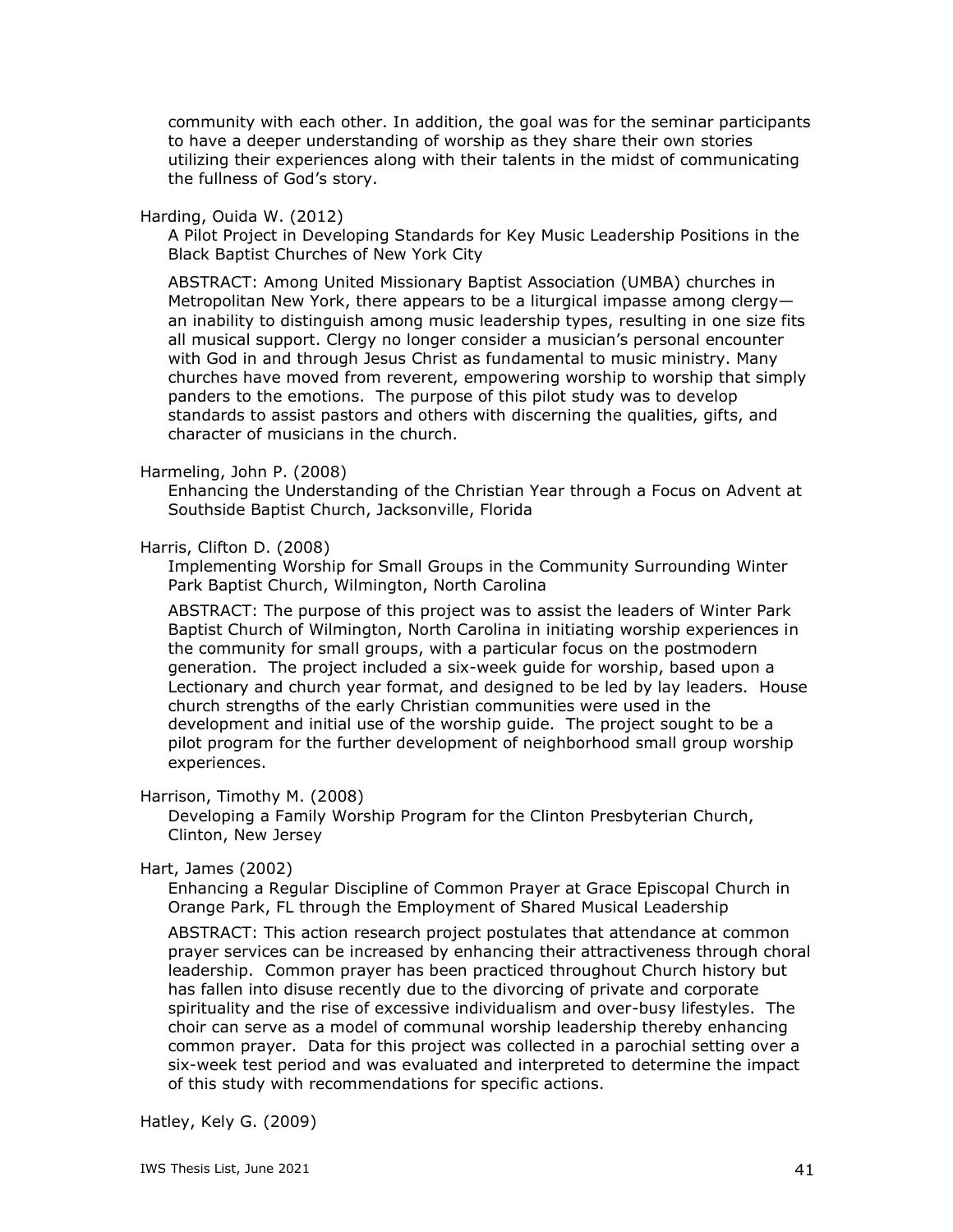Integrating Baptist Theology and the Christian Year Calendar at First Baptist Church of Knoxville, Tennessee

ABSTRACT: The Christian Year calendar is a tool that has been largely unused in the Baptist Church. This project was born from a desire to teach Baptists about the value of sacred time through the use of the Christian Year observances in worship. I developed an eight-week study course and taught it to twenty-six members of my congregation. The material taught us how the Christian Year can mesh together with Baptist worship practices and beliefs. The study course demonstrated how the Christian Year can effectively teach our congregations about Jesus' life, thereby becoming a powerful discipleship tool for Baptist churches.

#### Headley, Christopher S. (2018)

Defining Performance Music as a Sacrifice of Praise at the First Baptist Church of Dandridge, Tennessee

ABSTRACT: God has commanded his people to bring him a sacrifice of praise. Offering the sacrifice of praise is a task for every member of the congregation. Choirs and ensemble groups act as a subset of the congregation, tasked with encouraging congregational singing as well as singing performance music as an offering given on behalf of the entire congregation. This project was designed to increase the knowledge of the Sanctuary Choir at the First Baptist Church of Dandridge about the biblical, historical, and theological role of choirs and performance music and their responsibility to offer to God a sacrifice of praise.

#### Hedrick, Brian L. (2008)

Enhancing the Biblical Understanding of Instrumental Music in Worship for the Members of the Metro Instrumental Directors Conference

ABSTRACT: This thesis explores the biblical foundations of instrumental music in worship, organizing them into four pillars: the Psalms, Davidic worship, New Testament implied references, and instrumental music in the Book of Revelation. This material is organized into a four-week devotional series for the members of the Metro Instrumental Directors Conference to read and share with the instrumentalists in their respective churches. The goal of the project is to increase the biblical understanding of instrumental music in worship for the members of the MIDC, and contribute material where there is a relative lack of comprehensive resources on the subject.

#### Helmy, Youssef Samir Habib (2021)

Developing a Curriculum to Introduce the Penitential Prayers and at Heliopolis Evangelical Church, Cairo, Egypt

ABSTRACT: This thesis aimed to enhance the knowledge of God's people at Heliopolis Evangelical Church in Cairo, Egypt, about the theological notion of repentance and its importance for their spiritual health. The thesis project was designed to encourage the use of penitential psalms and prayers in the worship services of the church. My intention in crafting this project was for the people at HEC to realize that their worship should be not less than a real transformational encounter with God as they recognize their sins, sincerely repent of them, and joyfully receive God's abundant forgiveness.

### Henderson, Myles Milton (2009)

Enhancing Congregational Participation in the Lord's Supper through Small Group Teaching at Centennial Park Baptist Church, Grimsby, Ontario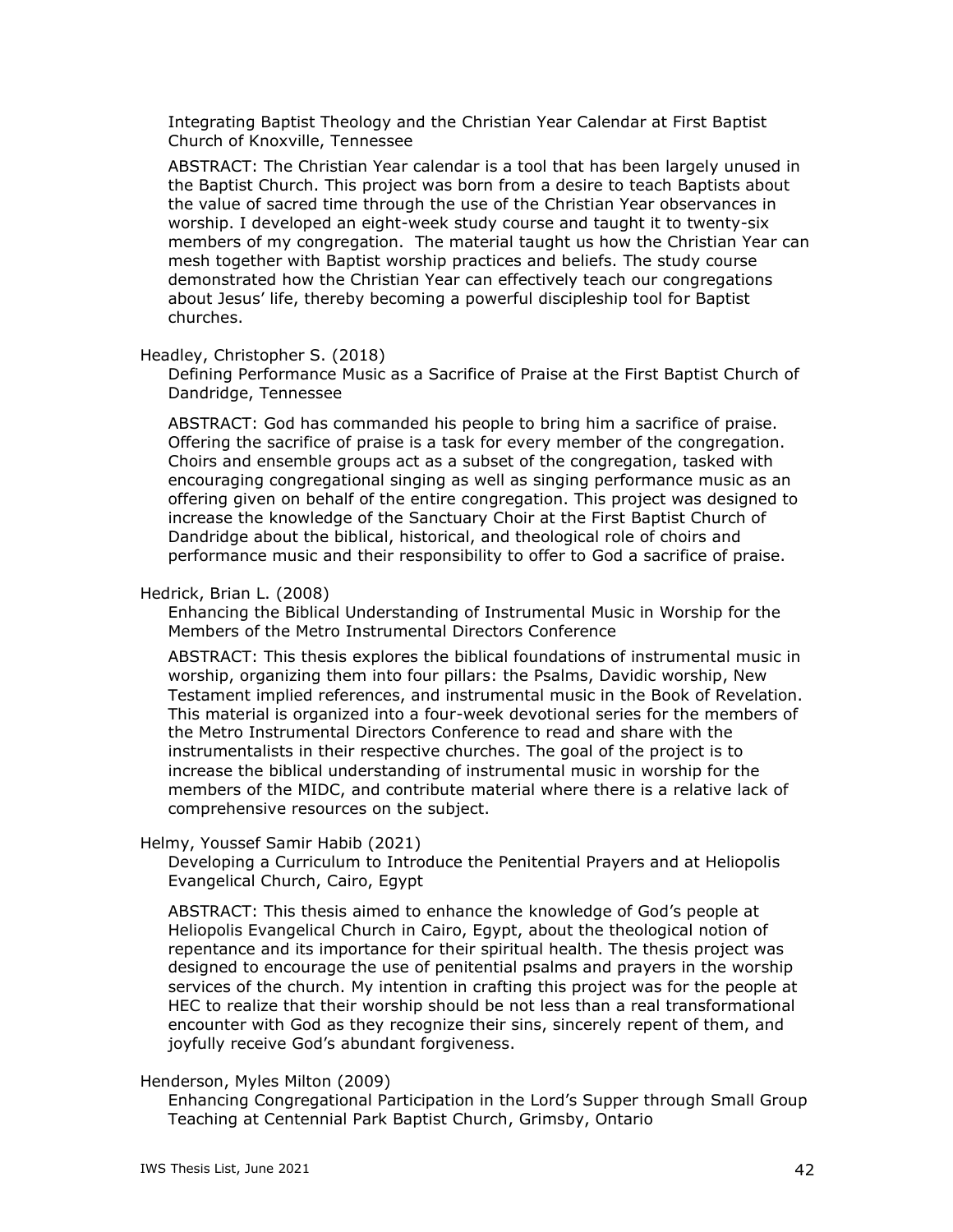ABSTRACT: For centuries, evangelicals have celebrated two ordinances, Baptism and the Lord's Supper. During that same era, increasing focus on preaching has overshadowed the celebration of either ordinance. In particular, the bread and cup of the Lord's Table have been described as "mere symbols." Recently, symbols have been regarded as powerful tools to expand our understanding of God's salvation narrative. This thesis, with accompanying eight-week small group course of study and three sermon outlines with service orders, examines seven meanings of the Lord's Supper and challenges the church to rediscover the importance of this sacred action instituted by our Lord.

### Henkel, Levi Philip (2021)

Developing the Understanding and Habits of Prayer at St. James Evangelical and Reformed Church, Louisville, Kentucky

ABSTRACT: One of the central practices of God's people throughout history has been prayer. This means of communication with God is not only a valuable opportunity of relationship but also a powerful mode of participation in the coming of God's kingdom to earth. This project was designed to enhance the individual and corporate habits of prayer at St. James Church by teaching congregants that their prayers matter to God. Participants were invited to understand and experience God's delight in answering the prayers of his children.

# Henry, David L. (2012)

Exploring God's Compassion with Cell Leaders at New Community Christian Church, Salina, Kansas

ABSTRACT: For many Christians, judgment passages overshadow the compassion and mercy of God in the Old Testament, and ultimately, passages that reveal the compassion of God are diminished in our theological formation. The resulting dilemma of this misinterpretation of the Old Testament is disengagement from these Scriptures. This thesis explores Old Testament passages which demonstrated the compassionate nature of God to the Israelite people. The intended outcome is that familiarity with this aspect of God's nature encourages the methodical reading of Old Testament passages, allowing them to contribute more significantly to the church's theology concerning God.

# Hetrick, Esther (2004)

A Pilot Program Developed for the Independent Christian Churches for Working through Changes in Worship Styles with the Assistance of Great Lakes Christian **College** 

ABSTRACT: This project was a pilot program developed for independent Christian Churches to work through changes in worship styles with the assistance of Great Lakes Christian College. In this project I proposed that a remedy to the conflict over worship styles begins with: 1) gaining perspective on changes in worship style, by looking back at other periods of change; 2) developing a common understanding of worship, based on biblical and historical foundations; and 3) discovering principles for affecting purposeful change. The project was designed for three audiences—a pre-training seminar for the leaders of the local church, a presentation of the choral work, "Worship Matters," for the entire congregation, and a weekly study dealing with worship and change for interested members and leaders of the congregation.

# Hetrick, Karen J. (2016)

Cultivating an Understanding of Covenantal Worship at Mt. Auburn United Methodist Church, Greenwood, Indiana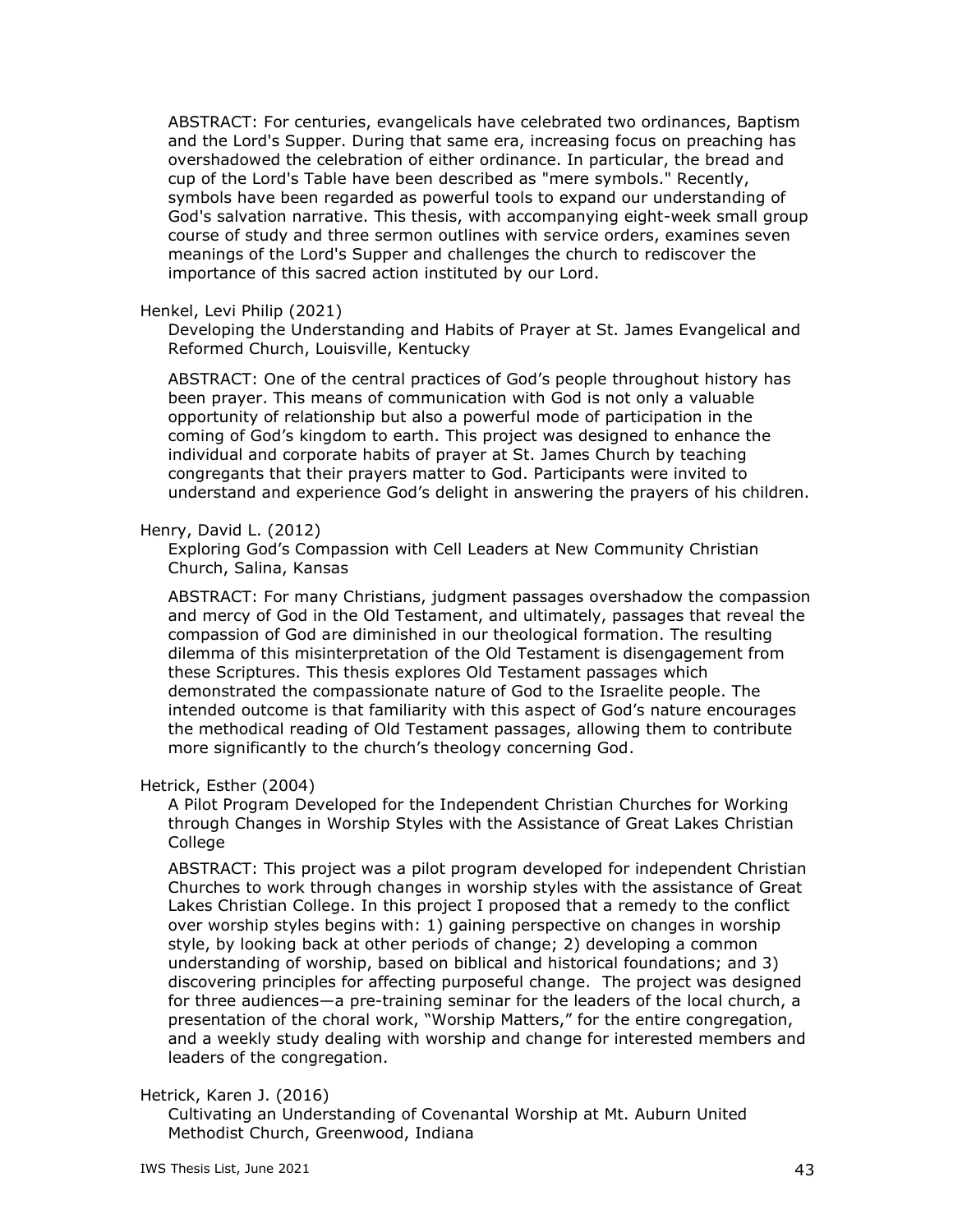ABSTRACT: Worship began as God's idea. God designed creation for relationship with him. God provided the covenant system for his beloved, but sinful, people to participate with him in relationship. God initiated worship so his people could respond to God's self-revelation. God's people often forgot their covenantal promises. Now, the body of Christ needs to recall the covenantal roots of its worship. The purpose of this project was to design a process whereby persons at Mt. Auburn United Methodist Church might cultivate an understanding of their worship as a corporate expression of their covenant relationship with God.

### Hochhalter, Carol A. (2010)

Enhancing a Course on the Theology and History of Worship at Kuyper College, Grand Rapids, Michigan

ABSTRACT: This project altered a college course, "Theology and History of Worship," adding a significant focus on the understanding of Trinitarian worship at various times and places in the history of the Church. Students were surveyed before and after the course, measuring the impact of engaging with biblical and historical voices in research on the roots of reformed worship values. The students' newfound understanding added depth and significance to their worship experience.

# Hoekstra, Gerzinus E.(2006)

A Resource Guide of Seasons and Symbols for St. Andrew's Presbyterian Choir, Niagara-on-the-Lake, Ontario

ABSTRACT: A Resource Guide of Seasons and Symbols for St. Andrew's Presbyterian Choir, Niagara-on-the-Lake, Ontario was a project initiative inspired by the national call of The Presbyterian Church in Canada for worship renewal. Members of St. Andrew's Presbyterian Choir embarked on a spiritual journey through the readings of the Liturgical Year and the seasonal hymns to increase their awareness and understanding of symbolism as a deepening of their faith experience. The research disclosed the need for solid biblical and theological knowledge, in order to discover, rediscover, evaluate and re-evaluate symbolism and rituals, and offering insights and perspectives to make judgments that are biblically and theologically informed as well as culturally discerning.

### Ho, Teresa (2008)

Restoring the Celebration of the Lord's Supper in Today's Chinese Evangelical Churches of Hong Kong

The purpose of the thesis is to design a course for seminary students who are interested in investigating the various meanings and discovering the biblical, theological and historical background of the Lord's Supper. After understanding the biblical foundation of the meal, through an intense reflection on the subject, the students are encouraged to carry out the celebration of the Lord's Supper in their own ministry setting more frequently. They are also inspired to rethink and conduct the rite with more theological and pastoral concern. In such case, I hope the members of today's Chinese evangelical churches will be benefited and their spiritual lives be revived.

# Hood, Heather (2003)

A Study and Application of the Ancient Te Deum in Postmodern Worship at Christ Presbyterian Church, Edina, Minnesota

ABSTRACT: Today's Christian church is faced with the challenge of how to proclaim an ancient faith and apply it to an ever-changing society. Our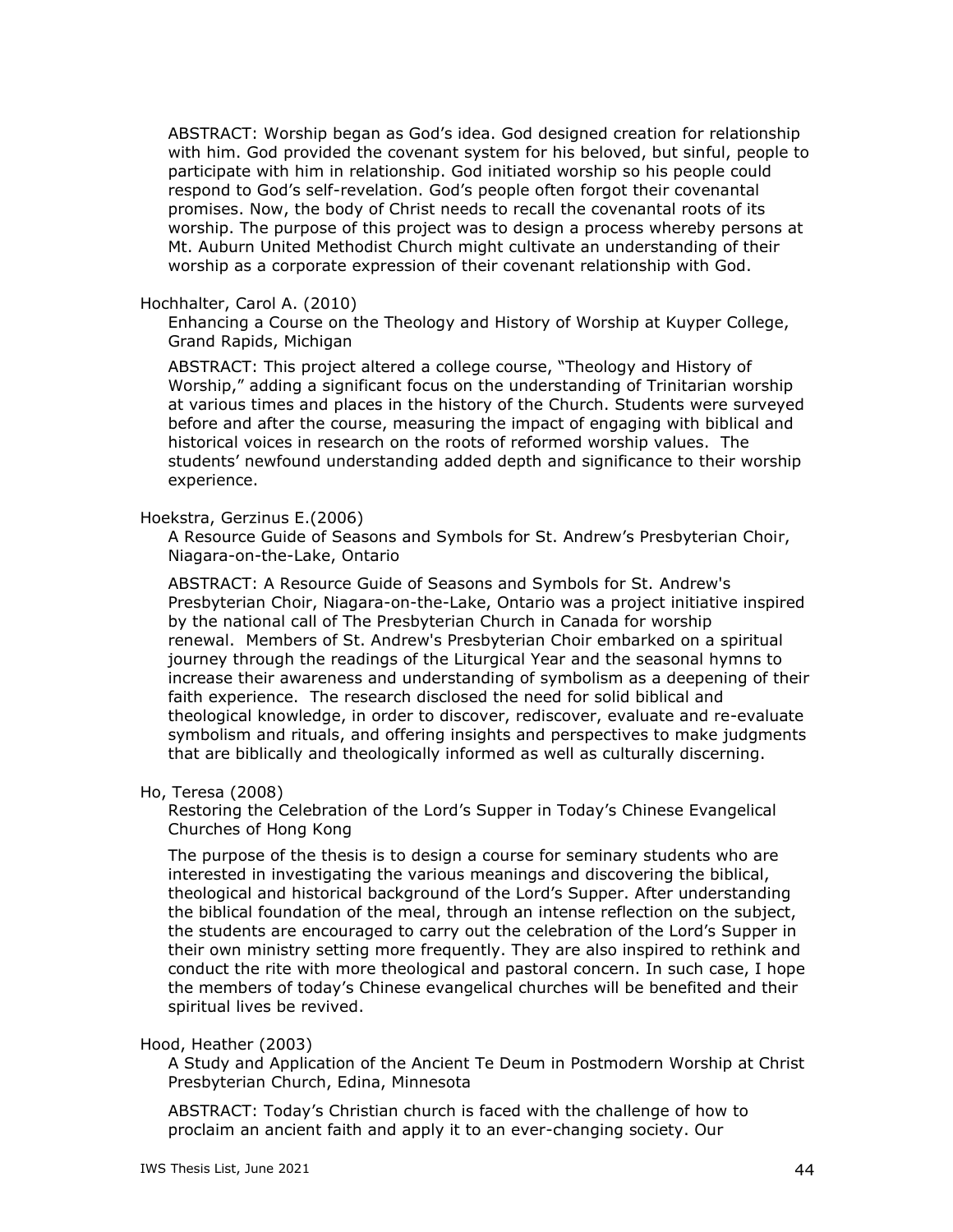contemporary worship environments have, in many cases, set aside elements of Christian tradition in an endeavor to be relevant. Scholars indicate that the postmodern generation is eager to connect to elements of ancient church worship in ways that are unique and meaningful. This thesis project is an effort to address that on one level – a study of one ancient text, the Te Deum, and its use in postmodern worship at Christ Presbyterian Church, Edina, Minnesota.

#### Horowitz, Samuel J. (2016)

Developing a Spiritually-Formative Christian Family Meal Liturgy at Living Waters Anglican Church, Green Cove Springs, FL

ABSTRACT: The table of Holy Communion has been at the center of the Church's corporate worship as the place where God's story is not only proclaimed but enacted. As otherwise-mature Christian adults find themselves increasingly unprepared to disciple another person in the faith, even in their own homes, this project demonstrated how churches can equip families to intentionally make use of narrative for spiritual formation around the table of the domestic church.

#### Horton, Wallace W. (2005)

The Development and Application of a Curriculum for Adult Bible Classes on the Healing Power of God in Worship at Prince of Peace Lutheran Church in Springfield, Virginia

ABSTRACT: The purpose of this thesis is to help the members of Prince of Peace Lutheran Church in Springfield, Virginia experience the reality of God's healing power in Christian worship and liturgy. This purpose was accomplished through the development and application of a six-week adult Bible class dealing with the subject. Following the course, class participants responded to what they had experienced through a questionnaire, a one-on-one interview, or a personal journal. The data gathered from the evaluations indicated that the majority of the participants experienced a greater awareness, understanding, and vulnerability regarding the presence of God's healing power in worship.

## Howson, Esther C. (2009)

Promoting a Deeper Understanding of Holy Communion in Worship at Knox Presbyterian Church, Bayfield, Ontario

### Hoyer, Philip (2003)

Leading Carlsbad Community Church of Carlsbad, California to an Understanding of Corporate Worship Through the Instruction of Small Groups

### Huckaby, Susan Young (2006)

Enhancing Congregational Participation in Worship at Arlington United Methodist Church through Educating and Engaging Multiple Intelligences

ABSTRACT: Arlington United Methodist Church in Nashville, Tennessee is a one hundred and eighty one year old congregation dwindling in size and active participation in many areas of church life, including worship. The older average age of the congregation and the changing socio-economic surroundings challenge the vitality of the church. The purpose of this project was to enhance congregational participation in worship through education and the engagement of two multiple intelligences: the visual/spatial and the bodily/kinesthetic. The process used in this project was designed to include a variety of pedagogical and participatory means to inform worshipers about the biblical, historical, and theological foundations of participatory worship, as well as engage them in participation in worship. Two groups of worshipers were formed for deeper study,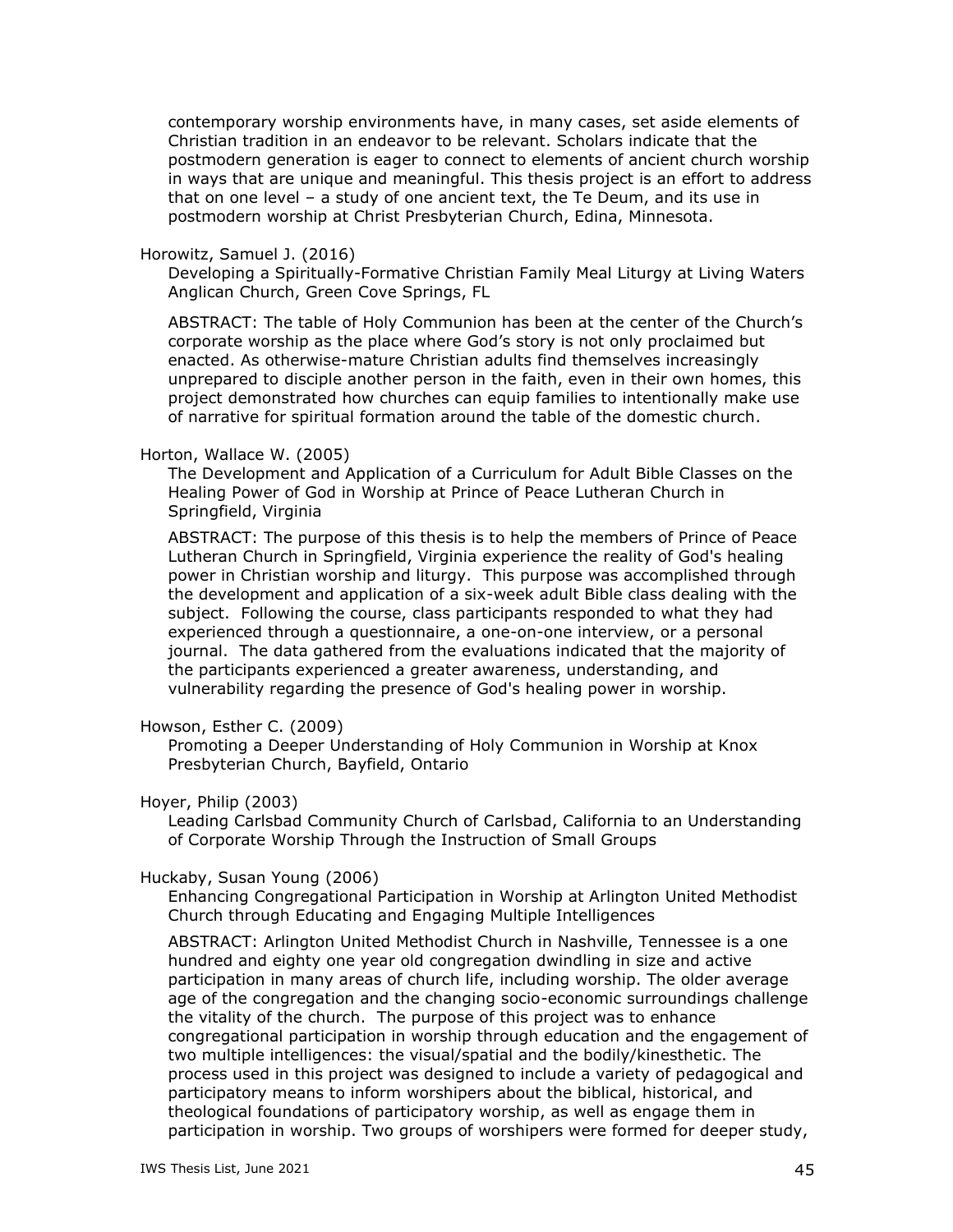planning, and implementation of visual and kinesthetic elements in worship. The ultimate goal of this thesis, through the power of the Holy Spirit, was to enrich the personal and corporate spiritual lives of worshipers at Arlington United Methodist Church and to edify the Body of Christ through the process.

# Hung, Cheryl Chi Kuen (2018)

Developing a Course on the Use of Visual Art in Worship at the Edna Wong Christian Worship and Arts Education Center of the Hong Kong Baptist Theological Seminary

ABSTRACT: Visual art should have a unique and irreplaceable role in worship, not competing but complementing the word to articulate the story of God. The purpose of this thesis project was to help local worship leaders and visual art practitioners to gain understanding of the role of visual art in worship and encourage them in pursuit of using visual art by appropriating the Christian year as a framework to tell a bigger picture of God's story.

# Hunt, Richard (2004)

Recovering the Role of the Congregation in Sunday Worship: A Curriculum for Adult Members of Central Baptist Church in Jonesboro, Arkansas

ABSTRACT: The worshiping congregation in many churches is fast becoming a passive audience of consumers, gathered to observe the "performance" of professional ministers. This thesis addresses the problem of passive worshipers by producing a curriculum for adult church members. The curriculum intends to raise the level of understanding and engagement of members of the worshiping congregation. The thesis began with an exploration of the role of the congregation in worship biblically, theologically, historically, and practically. This formed the backdrop for the development of a 12-week curriculum for adults on the recovery of that role in Sunday worship.

### Jackson, Daniel S. (2005)

The Implementation of Sixteenth-Century Liturgical Music Through Authentic "Performance Practice" in Evangelical Worship at Point Loma Nazarene University

ABSTRACT: The historical backdrop of various doctrinal and liturgical changes experienced during the Reformation provides a foundation for performance practice of sacred music in the late Renaissance and early Baroque. This project proposes the P. L. N. U. Concert Choir will successfully implement sixteenthcentury liturgical music in an evangelical setting with stylistic considerations involving the use of dynamics, metrical symbols, text placement, accidentals, and desired choral tone. In addition, Concert Choir students will explore the possibilities of converging historical music, ethnic music and numerous forms of contemporary music in their concert tour program that will foster the inclusion of all people.

### Jamsran, Purevdorj (2021)

Enhancing a Regular Discipline of Prayer at Bayariin Medee Christian Church, Ulaanbaatar, Mongolia

ABSTRACT: This thesis focused on enhancing the regular discipline of prayer at Bayariin Medee Christian Church, Mongolia. Through examining biblical, theological, and historical support of prayer, the author sought to demonstrate that God forms us through prayer. Without understanding that prayer is God's invitation and means to form us spiritually prayer could become a burden and struggle in one's life. God listens to us and responds to our prayers. In order to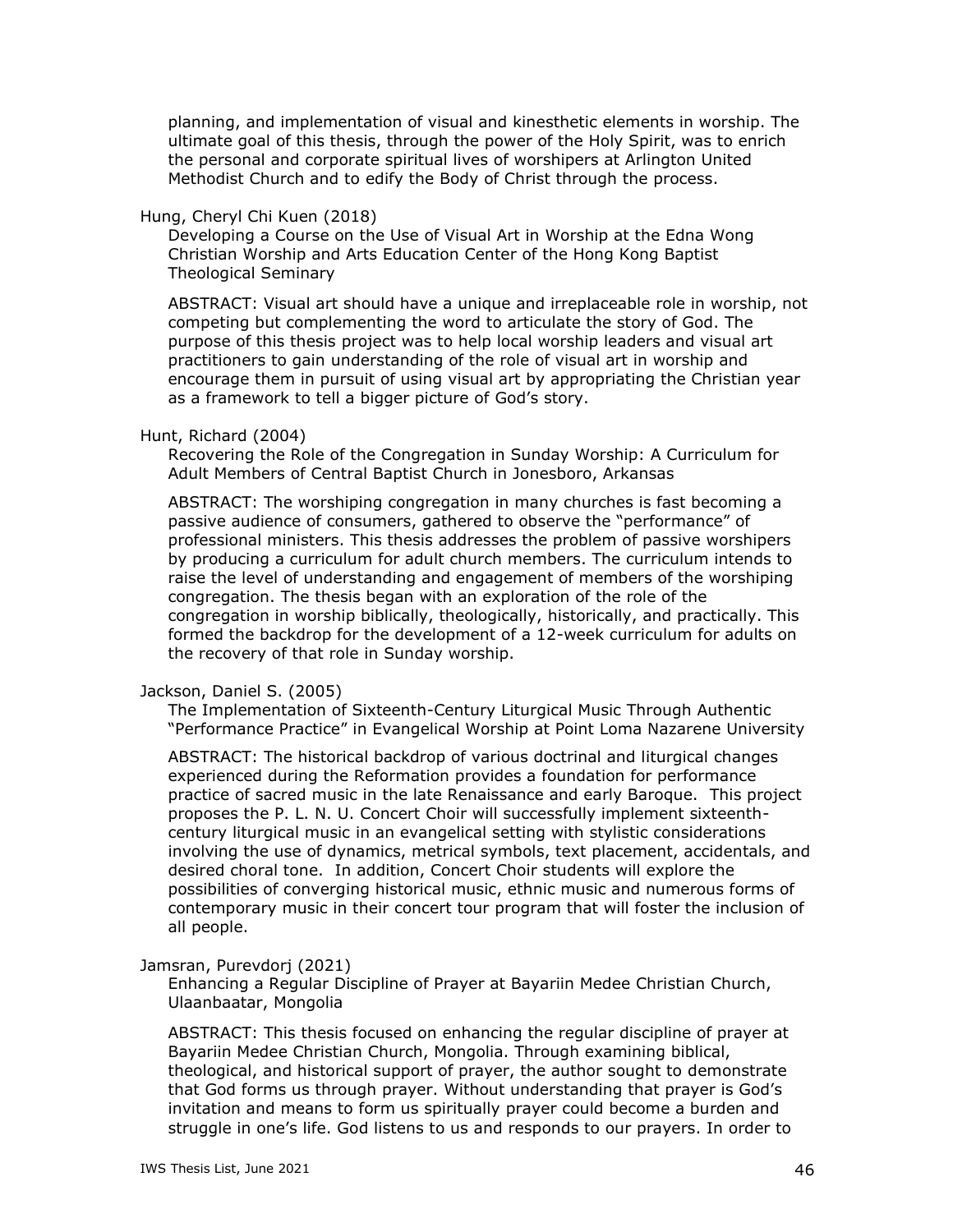encourage the regular discipline of prayer, a weekend seminar on prayer was conducted. Data for this project was collected and analyzed to determine the impact of the study.

### Janisch, Julie A. (2013)

Educating Worship Leaders to a Discipleship Culture at St. Andrew United Methodist Church, St. Albans, West Virginia

ABSTRACT: The purpose of my thesis was to educate worship leaders (ushers, choir, etc.) about the difference between membership and discipleship cultures. Lessons on discipleship, the Wesleyan quadrilateral, spirituality, and leadership were led by peers in small group settings. The main focus was to encourage worship leaders to embrace an "I want to serve" attitude (discipleship culture) as opposed to an "I want to be served" mentality (membership culture). An expected outcome of my project was to start a conversation about the biblical model of discipleship which could then continue throughout the congregation.

# Johnson, R. Kevin (2005)

Preparing the People for Worship: A Lectionary Based Home Worship Guide for Families at Christ Church United Methodist, New York City

ABSTRACT: The purpose of this project was to introduce families at Christ Church United Methodist to family devotional life with a view toward making corporate worship more meaningful. A lectionary-based home worship resource was used to accomplish this goal. The resource used various arts media to forecast the scriptures and themes to be explored in the corporate setting, therefore giving the participants a more complete vocabulary for worship. The primary goal for the project was to encourage an ongoing habit of individual and family worship for the participants.

### Jonah, Mark A. (2009)

Renewing the Biblical Practices of Communion at Beulah Alliance Church Edmonton, Alberta

ABSTRACT: This project focused on renewing the communion practice of Beulah Alliance Church. Our typical communion practice emphasizes the memorial theme in our Saturday and Sunday communion services. The predominant atmosphere of our communion practice is solemnity, somberness, and solitude. This thesis project explored the biblical teaching on communion and planned the use of four biblical communion themes for our services. Over a period of four months, the Saturday communion service was led using four different biblical communion themes. The Sunday communion service maintained typical practice and was unchanged. A team of people experienced and evaluated the observable contrast between the changed Saturday communion service and the unchanged Sunday communion service.

### Jones, Jessica Howe (2014)

Exploring the Dialogical Nature of Prayer in Study and Liturgy at Church of the Redeemer, Anglican in Jacksonville, Florida

ABSTRACT: This project was completed so as to educate believers regarding the scriptural and historical basis for dialogical prayer, how our liturgy reflects dialogical prayer, ways to make dialogical prayer meaningful and purposeful, and to offer scripts to open communication with God. It was completed in an attempt to move believers toward a basic theological premise that intimacy with God is the most rewarding relationship available to humankind.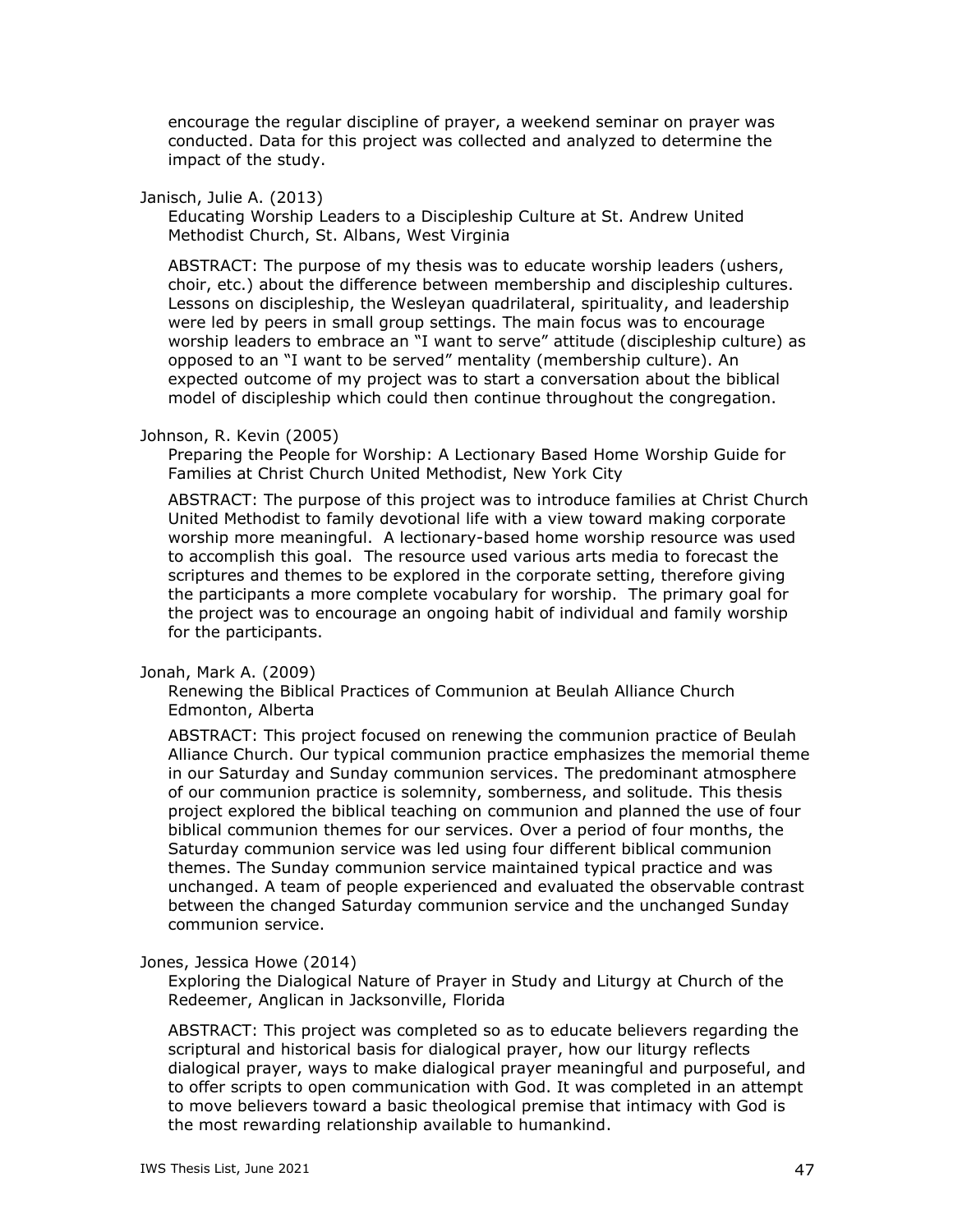Jones, Jonathan Michael (2018)

Using the Psalms to Develop Corporate Prayer in the First Baptist Church of Slaton, TX

ABSTRACT: The aim of this thesis was to develop corporate prayer in the First Baptist Church of Slaton, TX. Employing the Psalms as a model, seven categories of prayer were examined during an eight-session class. Because God has covenanted with a people, the church possesses the sole right to dialogue with him in prayer; prayer then is a vital part of the corporate worship experience. My desire, in designing this project, was for the people of FBC to attain a right theology of corporate prayer so that the effect is right doxology as a local church.

### Jordan, Nicole J. (2016)

Implementing an Introduction to Active Listening at the University of Northwestern, St. Paul, Minnesota

ABSTRACT: The purpose of this project was to broaden college students' understanding of what it means to listen for God's voice. The project was done in the context of an introduction to music course through lecture and guided listening assignments. The thesis explores the biblical, historical, and theological foundations of the mandate to be aware of God's self-disclosure in all of creation, with a specific focus on hearing the word of God through music.

### Kaloger, Lou (2015)

Developing a Course on Liturgical Art and Architecture for Trinity College of Florida

ABSTRACT: Ecclesiastical art and architecture is never simply decorative. Knowingly or unknowingly, each artistic and architectural choice, no matter how seemingly utilitarian, is theological and contributes to one's experience within a church setting. The purpose of this thesis project was to design a course for the students of Trinity College of Florida that would explore the liturgical and formational role of sacred space and place from the early house church to the modern megachurch.

### Kaufman, Jacob D. (2014)

Establishing a Mentoring Program with Student Worship Leaders at Central Christian College, McPherson, Kansas

ABSTRACT: This action research thesis explores mentoring worship leaders at Central Christian College of Kansas. After recognizing some cultural, liturgical, and leadership difficulties among the worship leaders, I implemented a weekly mentoring dynamic into the MU-EN Ministry Team course. Grounded in a biblical, historical, and theological foundation, this thesis gives evidence to the development and implementation of the following: contextual theology of mentoring worship leaders, mentoring sessions exploring the transformational power of the Holy Spirit, worship leading and design, unity among the worship leaders, critique of student-led worship experiences, and re-designing of the course with a mentoring element.

# Keefer, Laura A. (2007)

Developing a Worship Resource Guide for Small Groups at Wheatland Salem United Methodist Church, Naperville, Illinois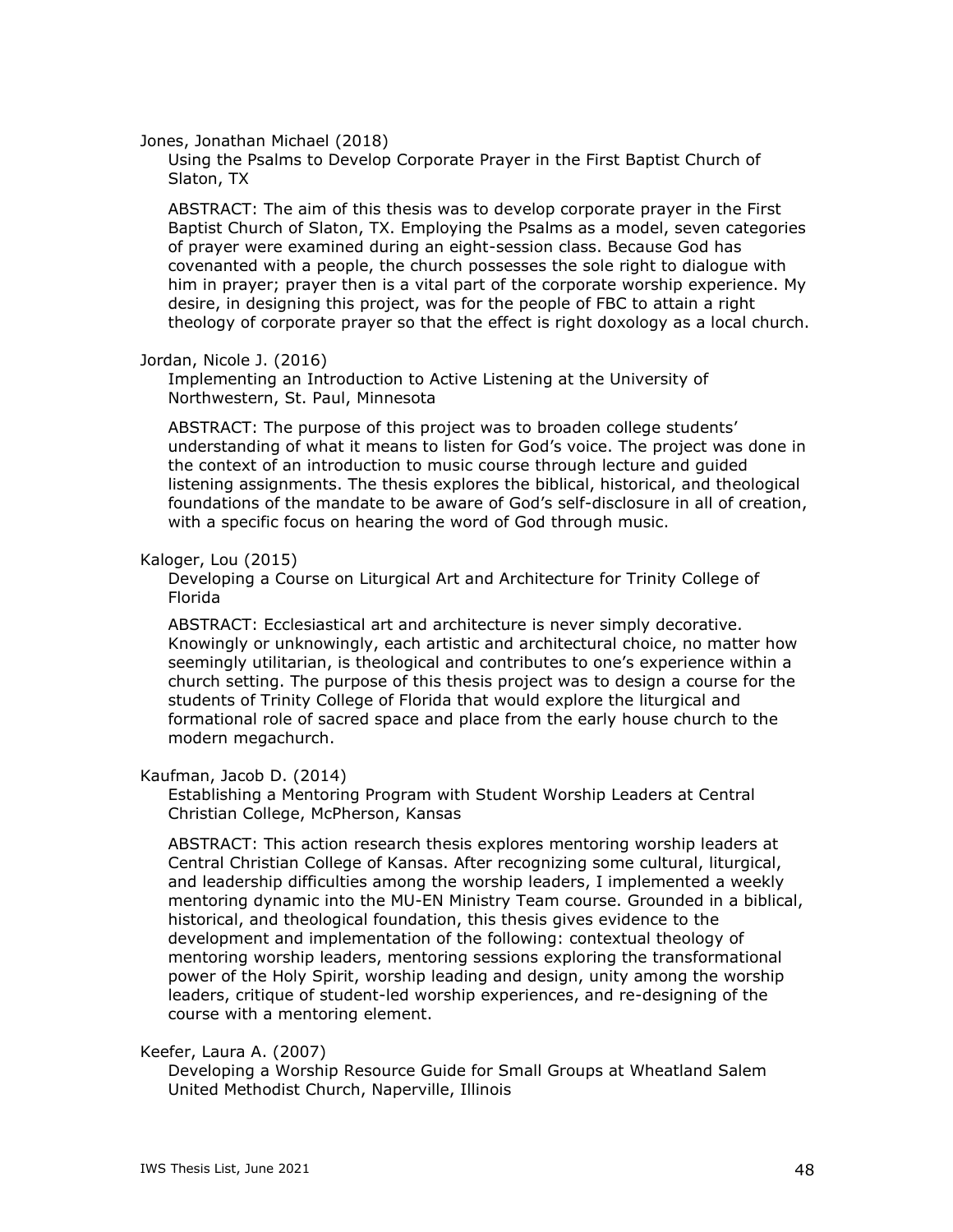ABSTRACT: The purpose of this project was to introduce small groups at Wheatland Salem Church to diverse ways of worshiping. The worship resource guide was used to accomplish this goal. The guide was designed using the six traditions of faith as outlined by Richard Foster in his book, *Streams of Living Water*. The primary goal for this project was to encourage a continual habit of worship during the small group gathering.

#### Keller, Kristin M. (2014)

Creating, Designing, and Teaching Strategies that Cultivate a Lifestyle of Worship within the Millennial Generation of Oneness Pentecostals in The Ohio District

ABSTRACT: The purpose of this thesis and action research project was to create, design, and teach strategies rooted in biblical, historical, and theological foundations that cultivate a lifestyle of worship within the Millennial Generation. The action research was tailored to Millennial leadership with the goal of providing leaders with tools that would have a direct effect on Millennials and their perspective on worship. A priority of daily worship, along with a biblical understanding of sacrificial living, can transform this generation by rooting them in a lifestyle of worship; thus fulfilling their often unacknowledged desire for a life-changing encounter with God.

### Keung, Sylvester Che Yuen (2018)

Developing an Understanding of Worship as Interaction with God at Xin Zhai Zi Evangelical Church, Dalian, China

ABSTRACT: Jesus' encounter with Nicodemus in John 3 shows God's desire to interact with his people in a pattern of revelation and response. Xin Zhai Zi Evangelical Church (XZZEC) in Dalian, China, however, lacked an understanding of the essentials of participation and response to God's initiative in worship. This thesis examines the biblical, historical, and theological aspects of the interaction between God and his people, and how a small group of participants from XZZEC applied the "fourfold order" of worship to their context. As a result, the participants enriched their knowledge of suitable participation and response to God's action in worship.

#### Kirkwood, William D. (2018)

Restructuring Sunday Worship Toward a Fourfold Order at Hope Community Church, Hudson, Ohio

ABSTRACT: The God who created humanity is a God who continually speaks to people. The Bible reveals a pattern in God's interactions with his people: God appears and invites the person or people to approach, God speaks, there is a response to his word, and the worshipers are sent out to enact his words. The church has adopted that pattern in the fourfold liturgy of Gathering, Word, Response, and Sending. Each piece of this liturgy is crucial for the church to be transformed through this divine encounter. With the working of the Holy Spirit, biblically-patterned corporate worship can facilitate the divine-human dialogue.

### Kivell, Sharon Louise (2006)

Fostering Harmony through Healing Workshops at St. Ninian's Anglican Church, Scarborough, Ontario, Canada

ABSTRACT: In recent years there has been a movement toward more contemporary music in some Christian churches, and also toward lively, freer, more spirit-filled worship, and spiritual growth in some congregations. This movement has also led to what some refer to as the "worship wars."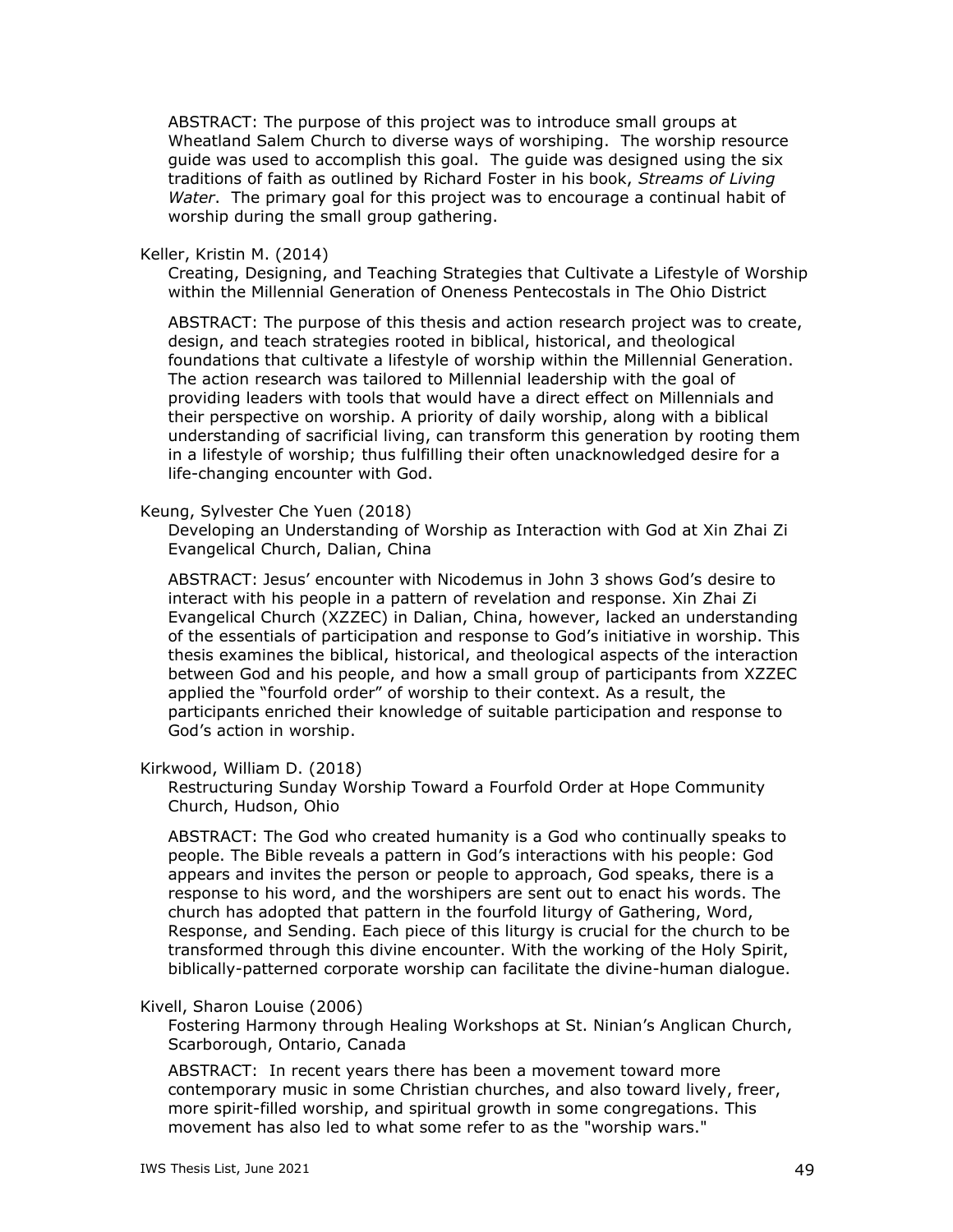Congregations have been split or have lost members who do not appreciate the changes and would prefer to retain traditional styles of worship. This diversity has in some cases caused a loss of unity and fellowship. This thesis suggests that diversity has been a part of Christianity since its earliest days, and that the early church strived to maintain unity within its diversity. The thesis proposes that St. Ninian's Anglican Church, which has experienced a split between traditional and contemporary worshipers, could achieve greater fellowship and Christian love through an examination of the diversity which has always existed in the Christian church. A series of four healing workshops exposed the participants to teachings on unity, diversity, Christian love, and the communion of saints in the expectation of fostering greater love and unity within the congregation.

### Knarr, James E., Jr. (2018)

Developing our Relationship with God through Prayer at Wellspring Church, Clifton Springs, NY

ABSTRACT: Many worship acts have been practiced throughout history. These worship acts tell the story of God, yet without a relational connection with God they become simply a ritualistic exercise. Prayer remains a foundational element of worship; without a relational connection to God, prayer can also become simply a ritual and people can miss the intended purpose. Prayer is the vehicle that builds relationship with God, and understanding the dialogical conversational aspect of prayer places one in the presence of God. This thesis examined the biblical, theological, and historical support of prayer as the means to build relationship with God.

### Kochendorfer, Lawrence A. (2008)

Renewing Baptismal Spirituality through Daily Devotions and Reflection at Ascension Lutheran Church, Edmonton, Canada

ABSTRACT: In the midst of a cultural context which insidiously promotes a spirituality of self, this thesis project seeks to assess the current understanding and life-experience of parishioners at Ascension Lutheran Church, Edmonton, Alberta, Canada, with respect to daily baptismal living, and to explore how a deeper understanding of baptismal spirituality shifts the ground of primary spirituality for the participants. Through participation in a twenty-one day devotional and reflective journaling resource prepared by the author, participants encountered the baptismal pattern of dying and rising reflected by the Apostle Paul in Romans 6, explored the instruction of the primary theologian of the Lutheran Church, Martin Luther, and his invitation to a daily baptismal remembrance, and reflected on the profound rhythm of the spiritual life of dying and rising.

# Kreutzwieser, John Robert (2006)

Introducing and Integrating Silence into the Divine Service at Emmanuel Lutheran Church, Moose Jaw, Saskatchewan

ABSTRACT: Christian liturgy throughout the ages has been developed following the principles of worship in the Bible. One aspect of authentic biblical worship is silence. Unfortunately, in many Christian congregations, silence is a little used and often misunderstood element of corporate worship. Worship services are filled with so many words and sounds that the message of the Gospel loses its meaning amidst the never-ending babbling. This project investigated silence in the Bible and integrated moments of silence into corporate worship according to the fourfold pattern of biblical worship. Silence needs to be rediscovered, reintroduced, and used in corporate worship.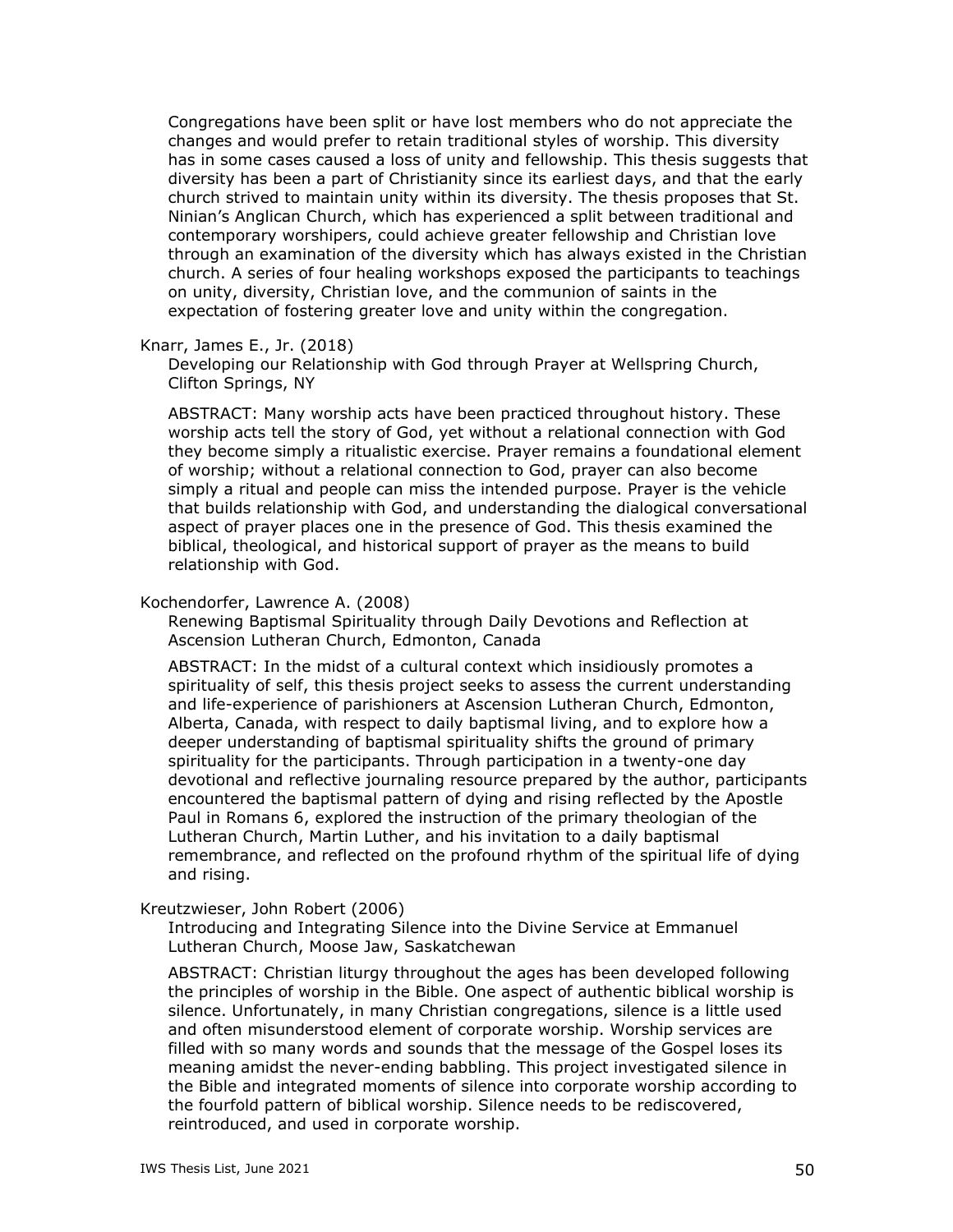### Ku, Tan-Ching (2020)

Developing a Course About Music in Worship for the Musicians at the Hong Kong Association of Christian Music Ministry, Hong Kong

ABSTRACT: The thesis project was designed to teach the biblical, historical, and theological foundations of worship and music to those who serve in worship and music ministry. Musicians should have sufficient knowledge about worship to support their service and be aware of their important role and function in worship in order to assist the people in worshiping God through music. Musicians from the Association of Christian Music Ministry of Hong Kong (ACM) were the participants in this action-research project and were encouraged to apply what they learned in their ACM ministry and their own churches.

## Kung-Poon, Doris Ka Po (2019)

Creating a Retreat for Renewing Relationships in the Life of Worship at Trinity Baptist Church, Vancouver, British Columbia

ABSTRACT: This action research project was sparked by identifying that relationships between the members of Trinity Baptist Church were broken and fractured. TBC needed renewal in relationships with God and others. The journey to renewed relationships was based on the truth that reconciliation leads to renewed relationships. Based on the biblical foundations of forgiveness and reconciliation, theological foundations of identity and relationships, historical successes and failures, and sociological considerations, this retreat project was designed and implemented to help TBC live in renewed relationships with God and each other.

### Kuphal, Melody L. (2017)

Developing Mutually Engaging Worship Practices in the Community of Hosanna! Lutheran Church, St. Charles, Illinois

ABSTRACT: Corporate worship, by its name, is not an individual activity. All members of the church, just as all the parts of the body, are called to function together. This call includes children. Beyond worshiping as an intergenerational community, God's people are called to mutually engage, learning from one another and extending radical hospitality to fellow worshipers through the act of corporate worship. As a unified body, the church turns its attention to God's narrative and his saving acts through mutually engaging corporate worship.

### Kwan, Helon Hei Lun (2020)

Enhancing the Understanding of Congregational Singing as a Way to Proclaim God's Story at Diamond Hill Baptist Church, Hong Kong

ABSTRACT: God desires his people to worship him and proclaim his name. Biblical and historical examples show that God's people proclaim his story through singing. As the congregation of Diamond Hill Baptist Church, Hong Kong (DHBC) lacked an understanding of how congregational singing functions in worship, this thesis project designed a course to teach the musicians of DHBC the biblical, historical, and theological foundations of proclaiming God's story through congregational singing.

# Lam, Calvin C. F. (2006)

A Training Manual for Purpose Driven Worship Leaders at Richmond Hill Chinese Community Church, Toronto, Canada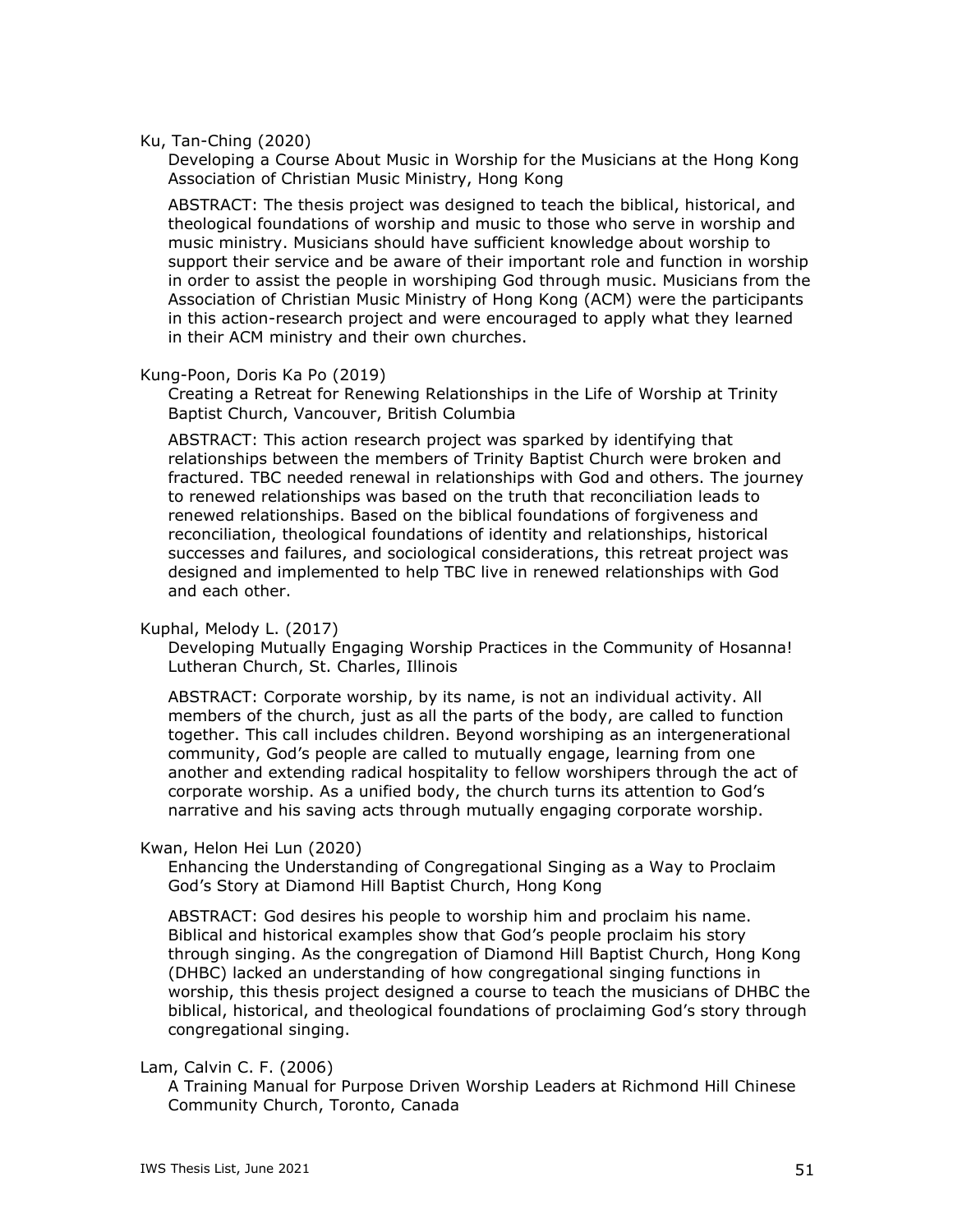Lanier, Joel E. (2007)

Engaging God's Story Digitally Through the Development of an Online Advent Calendar at the First Baptist Church of Powder Springs, Georgia

ABSTRACT: The First Baptist Church of Powder Springs ministers to a culture in the midst of a major paradigm shift in communication. The world is moving away from a text-based exchange of information toward a digital, image-driven exchange. The message that the church is entrusted to share must be communicated effectively in this digital age. Historically, the season of Advent begins the annual retelling of that message. In this thesis, internet devotionals formed the intersection of this ancient story and new media, and a web log ("blog") provided opportunity for dialogue for those on the Advent journey.

#### Laoyan Mosomos, Judith (2018)

A Course of Study on the Foundations of Worship at the Methodist School of Music, Upper Bukit Timah, Singapore

ABSTRACT: Worship is multifaceted and embodies scriptures, theology, history, culture, music, ethics and spiritual formation. Because it embraces these varied features, the study of worship is paramount to leadership in the church. This thesis argues that when these varied embodiments of worship are better appreciated, they enable the leader to nurture the congregation towards a deeper and fuller understanding of worship and its refreshing essence.

#### Laur, Noel-Paul D. (2008)

Developing a Model of Holy Meditative Worship for Polk Street United Methodist Church, Amarillo, Texas

ABSTRACT: Change has been taking place in the United Methodist worship service. Postmodernists are seeking ways to embrace spirituality outside the customary practices of corporate gatherings. Among the new worshipers are the contemplatives, who are reviving the classic worship pattern of the Early Church. The thesis advances the concept that holiness and contemplation should merge to become the ideal earthly worship. As appropriate preparation, a series of classes plus holy meditative services exposed Polk Street United Methodist Church to holiness in worship. Participants were introduced to contemplation, holiness and silent prayer, and confronted with obstacles to the pursuit of holiness.

Lawson, Jonathan D. (2007)

Enhancing a Multi-generational Approach to Music-led Worship at Radiant Church (Assemblies of God) in Colorado Springs, Colorado

#### Layland, Wendy C. (2015)

Increasing Participation in Communion at Good News PCA Church, St. Augustine, Florida

ABSTRACT: This project was completed to educate believers regarding the scriptural and

historical basis for participation in Communion through an eight-week Sunday school class. The project's goal was to move believers toward a basic understanding of the continual welcome, spiritual nourishment, and hope for the future that God extends to all believers at the Communion Table.

Lee, John B. (2011)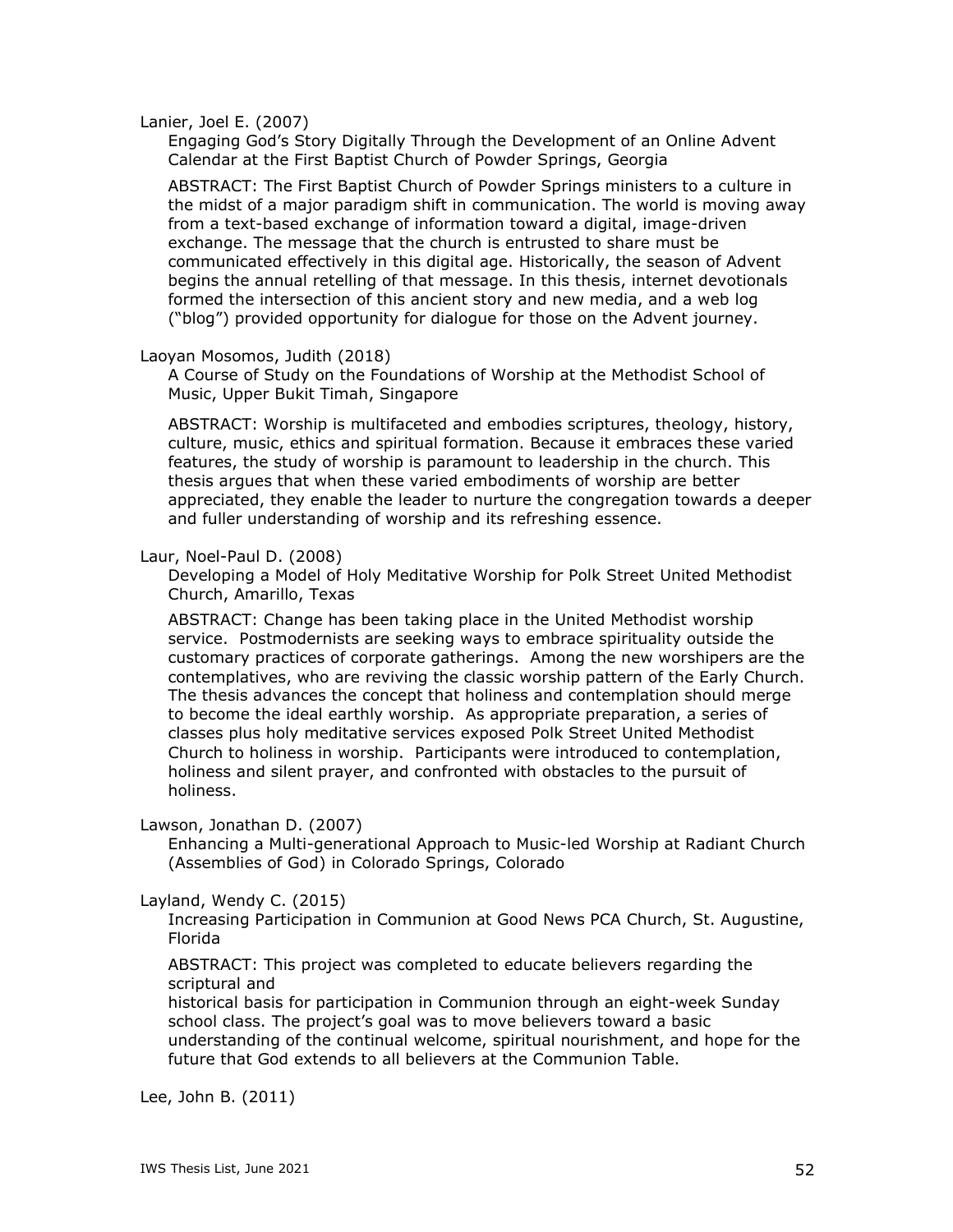Rediscovering the Musical use of the Psalms in the Context of Travis Avenue Baptist Church, Fort Worth, Texas

ABSTRACT: The purpose of this project was to rediscover the musical use of psalm singing within the context of worship experiences at Travis Avenue Baptist Church. A renewed emphasis was placed upon psalm singing with the intent to enhance the understanding of the journey common to all believers as portrayed in the psalms. Original compositions combining selected psalm texts and familiar hymns were central to the effort to aid each worshipper in identifying with the journey of David's life from transgression to transformation to spiritual triumph.

## Lee, Kenton R. (2010)

Integrating Drama, Dance, and Art into the Worship of Life Center, Tacoma, Washington

ABSTRACT: This thesis addresses the integration of drama, visual art and dance into the weekend worship services of Life Center, Tacoma, WA. Biblical, theological, and historical research is presented along with social scientific and ministerial concerns. A practical project was implemented over the course of three weekends utilizing the skills of three separate teams - actors, dancers and visual artists – who integrated their particular creative art into one weekend of worship services apiece. Feedback was collected and analyzed from several groups, varying from leaders who planned the weekend services, to congregants not involved in the service planning who first experienced the worship service as it unfolded. Conclusions were then reached and recommendations for the future were made based upon the project implementation, feedback results and faith history of Life Center.

### Leestma, David B. (2005)

Preparing the Worship Community of First Covenant Church, Oakland, California, to Embrace a New Physical Worship Environment Plan to Foster Greater Participation in Worship and to Engage More Fully with God

# Leung, Yat-Hin (2018)

Developing a Curriculum on Images and Symbols at the Hong Kong Baptist Theological Seminary, Hong Kong

ABSTRACT: Images and symbols have been mediums of faith in the Christian Church; the latest technology elevates and broadens their use, mostly through computer projection in worship. Projectionists must acquire proper knowledge and proficiency to communicate the Word of God effectively, bearing the vision of becoming pastoral visual artists in worship. This thesis describes the design and delivery of a training course for projectionists in Hong Kong, revitalizing the use of traditional church images and symbols, shedding light on how this new role in worship can promote the understanding of God.

# Li, Simon (2014)

Implementing a Spiritual Formation Curriculum with Children and Parents in the Joshua Loving Education at Home Program in Roslyn, New York

ABSTRACT: This project is to develop a spiritual formation curriculum combined with music instruction for the children and parents of the Joshua Loving Education At Home program in Long Island, New York. The curriculum is based on the biblical, historical, and musical resources of the Good Shepherd metaphor, a powerful image that is frequently used in the Bible. The goal of this project is to reassure both children and parents of their intimate relationship with God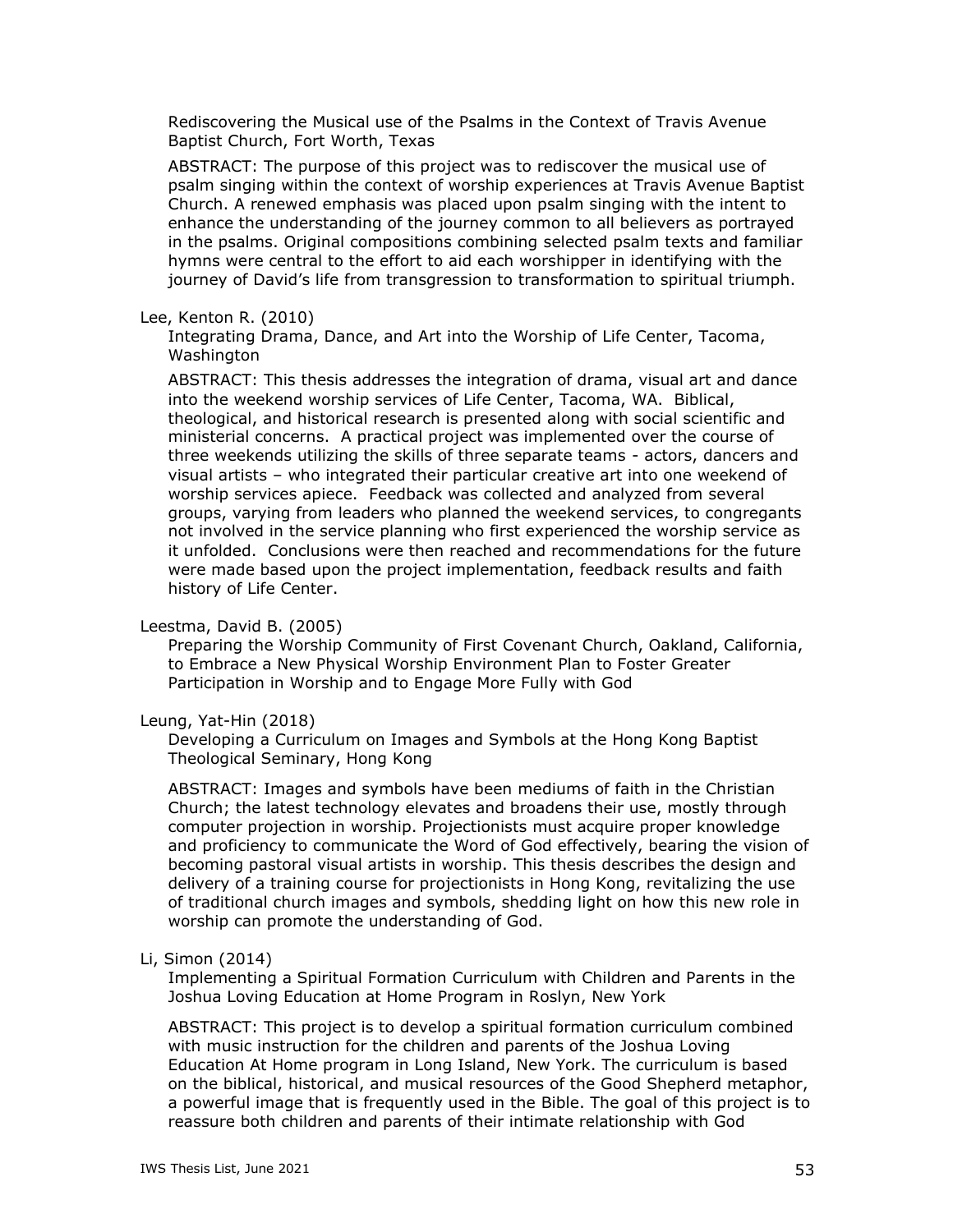through the implementation of family devotions and assignments for children in a music-lessons setting.

Li, Timothy Yan Tim (2020)

Crafting Seasonally Relevant Eucharist at Shatin Swatow Christian Church, Shatin, New Territories, Hong Kong

ABSTRACT: Word and Table narrate God's story, revealing his works and attributes. Shatin Swatow Christian Church comes from a tradition that downplays the equal importance of the service of the Table in expressing God's story in worship. This thesis examines the biblical, historical, and theological foundations for the Eucharist as part of narrating that story, and portrays how the church participated and responded to a six-session all-church Sunday School class designed to prepare the church for a renewal of the Table. As a result, the members welcomed a new practice of bi-weekly Communion into their Sunday worship.

## Lim, Budianto (2014)

Establishing a Ministry Team to Enhance Scripture Reading in Sunday Worship at the Indonesian Congregation of Bukit Batok Presbyterian Church, Singapore

ABSTRACT: The public reading of Scripture is a neglected worship practice in many Indonesian churches. There is evidence that most of the pastors and worship leaders do not prepare the reading of Scripture. This thesis seeks to enhance the public reading of Scripture by establishing a ministerial team of readers. The enhancement of the reading considers the unique nature of biblical genres and how to interpret those texts orally. The thesis provides biblical foundations, historical examples, theological reflection, a general guideline of oral interpretation, and a cultural understanding showing warrant to use artistic elements for the public reading of Scripture.

#### Lindsay, Cheryl A. (2018)

Developing a Worship Planning Community at Bainbridge Community Church, Bainbridge, Ohio

ABSTRACT: This project designed a framework for developing a worship planning community at Bainbridge Community Church. It provides a model for small churches with limited resources to engage members of the congregation and staff persons in planning worship in community as God calls us to community in worship. Such communities rely upon mutual dependency and divine agency to thrive and grow as they collectively celebrate unity in diversity, embrace weakness, and invite submission while rejecting isolationism. Theoretical instruction joined with practical application to equip participants to plan worship. Accountability and covenantal agreements encourage long-term sustainability and growth of worship planning communities.

# Ling, Chiffon Lee Chi (2018)

Enhancing and Renewing Corporate Prayer in Worship at Swatow Christian Gilead Church, Hong Kong

ABSTRACT: This project was designed to educate worship leaders to lead and prepare corporate prayer in worship with an emphasis on reflecting who God is. By adopting a biblically- and theologically-strong approach to corporate prayer, worshipers may focus on God, have opportunities to give adoration to God, and join together to praise God for his saving acts. This approach to corporate prayer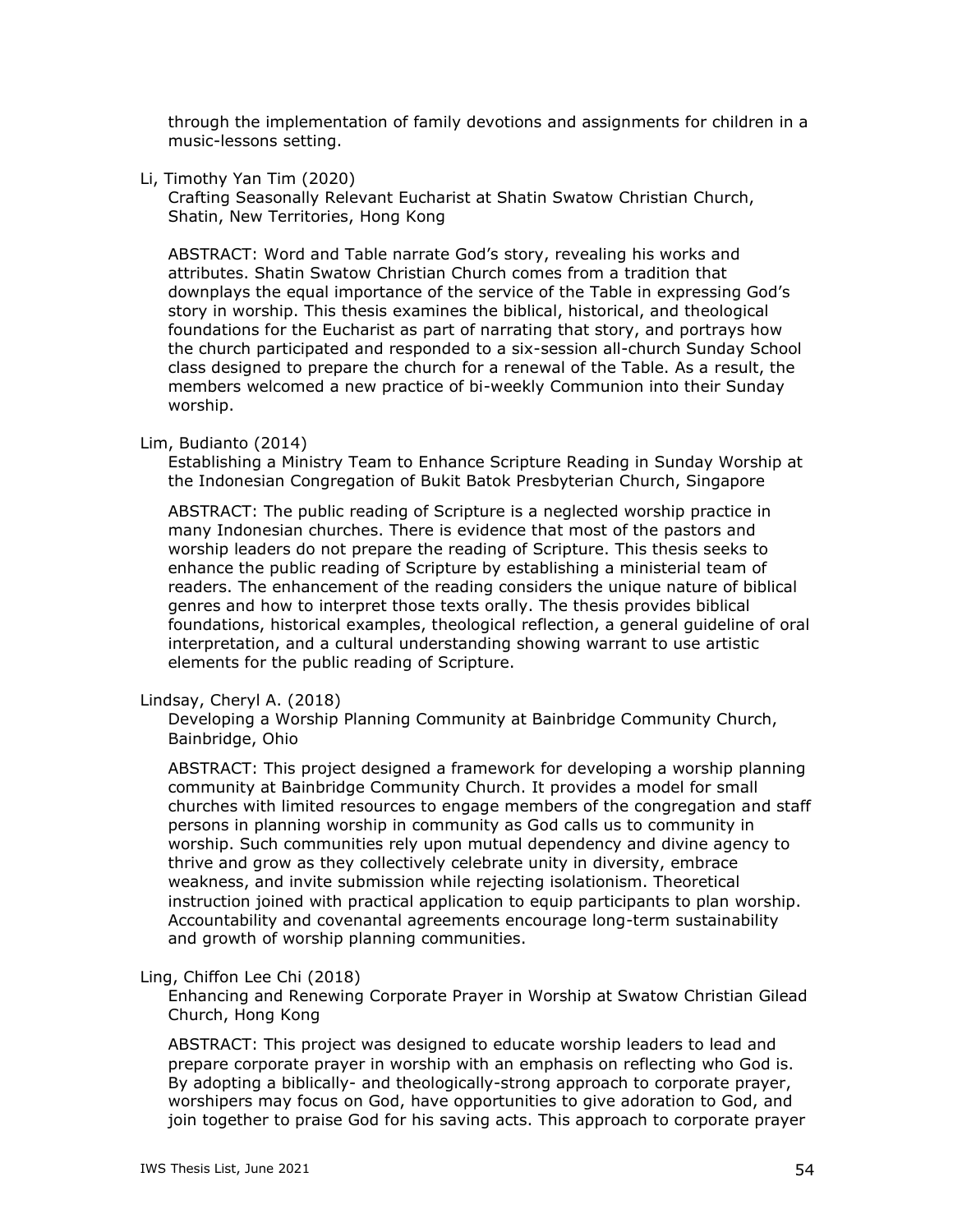should be valued and be handed down to all generations so that the whole Christian community may understand who God is and offer adoration and praise to our triune God in worship.

## Lo, Yilee C. (2012)

Enhancing Participation in Congregational Singing at the Chinese Bible Church of Greater Boston in Lexington, Massachusetts

ABSTRACT: My thesis project addressed the problem of non-participatory congregational singing in Sunday worship services at the Chinese Bible Church of Greater Boston. The number one reason why people did not sing in worship was the lack of familiarity with the congregational songs sung due to the pronounced demographic shift of the church membership and the song selection overload. Thirteen one-hour Sunday School classes were designed to teach the biblical, theological, and historical foundations of assembly singing, and the actual singing of the songs. The culminating Christmas Eve service demonstrated the effectiveness of the thesis project.

# Lockamy, Edward E. (2009)

Incorporating the Church Year through a Focus on Holy Week at the Bradfordville First Baptist Church, Tallahassee, Florida

ABSTRACT: This thesis was an effort to address a lack of understanding by a Southern Baptist congregation concerning the historic Christian Year and the implications it can have on a worshipping community. An overview of the major components of the Christian Calendar was presented in a seminar format. The Season of Lent with an emphasis on the services of Holy Week supported the contention that by marking time though the Christian Year, the church's corporate worship will be enhanced, thus giving opportunity for spiritual formation to take place.

### Longhin, Daniel H. (2009)

Implementing a Course to Introduce Eucharistic Spirituality at Trelew Bible Church in Trelew, Argentina

ABSTRACT: This thesis deals with the introduction of Eucharistic spirituality in the churches of U.M.E. (Union Misionera Evangelica) in Argentina. A course of six sessions presents the biblical, historical, and practical foundations of the Eucharistic life at Trelew Bible Church, in Trelew, Argentina. The course explains how the Eucharist enhances daily living for the Christian. Three evaluation tools are used to assess the impact of the course in the lives of the participants: a pretest and a post-test for all participants, and interview questions for two individuals, the pastor of the church, and one elder.

### Longhurst, Christine C. (2007)

Enhancing Corporate Prayer at the River East Mennonite Brethren Church, Winnipeg, Manitoba, Canada

### Lord, Kendall R. (2008)

Facilitating a Deeper Awareness of the Transcendent in the Worship of Cherrydale Baptist Church, Arlington, Virginia

ABSTRACT: This project involved a voluntary subset of the congregation of Cherrydale Baptist Church of Arlington, Virginia. The study addressed a perceived imbalance in the congregation's worship perspective between the immanent and the transcendent attributes of God. The project consisted of a six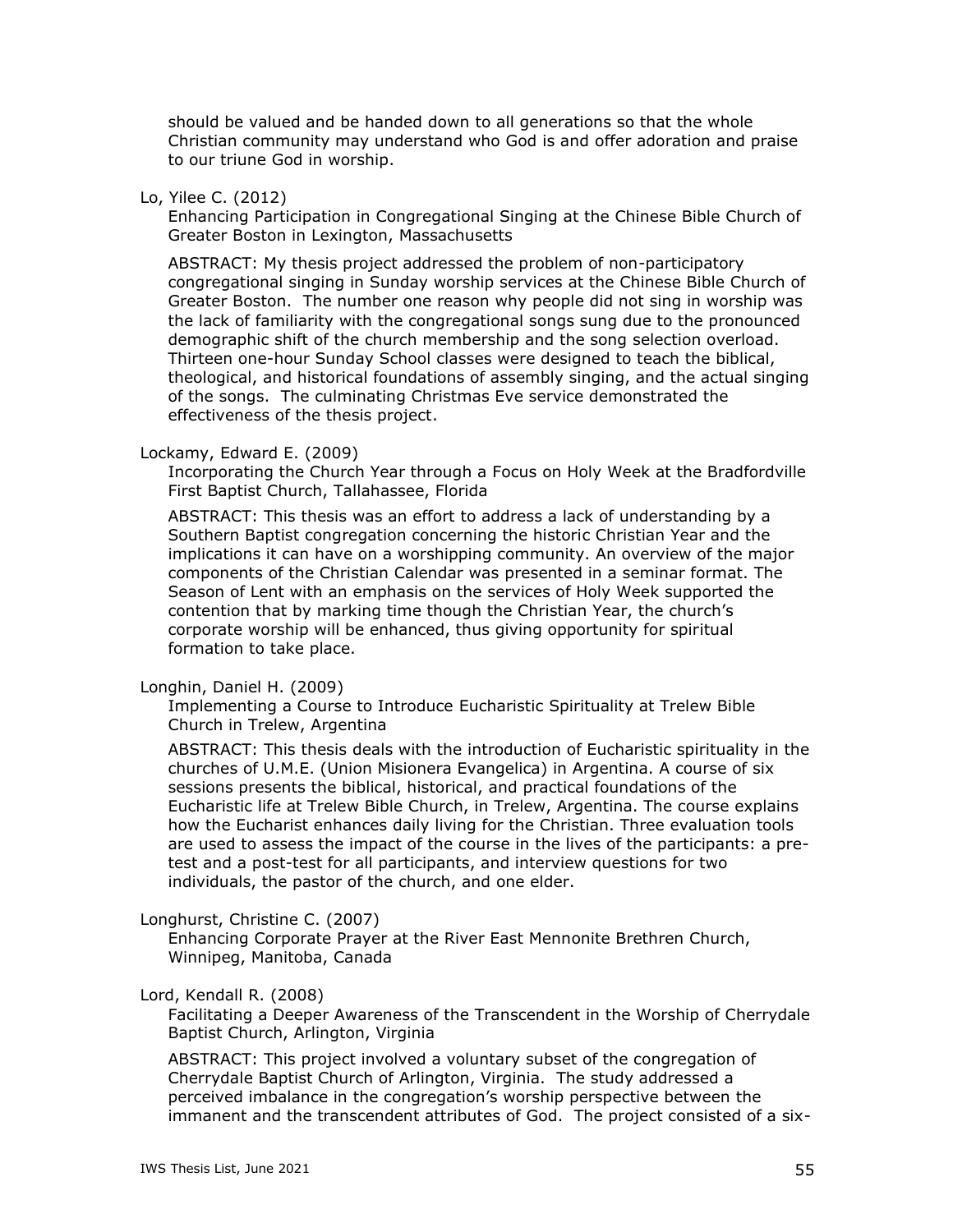week email Bible study, as well as pre-and post-survey questionnaires. Implications for the future, as well as possible means of improvement within the context of Cherrydale's worship environment, were discussed.

### Lott, Samuel Joseph (2014)

Training Scripture Proclaimers at Maples Memorial United Methodist Church in Olive Branch, Mississippi

ABSTRACT: Liturgists at Maples Memorial United Methodist Church have never been trained or given expectations for their lead role in corporate worship. My challenge, as worship leader, has been to train liturgists and incorporate creative arts in the proclamation of Scripture. In this thesis I researched the biblical, historical, and theological foundations of scripture proclamation. I offered two training sessions where liturgists were equipped with effective tools for public speaking and hands on training in creative arts to effectively proclaim the Scriptures. My project was implemented over a five-week period in April 2012.

# Lott, Trenten David (2019)

Introducing Spiritual Care into the Curriculum at Messenger College, Bedford, Texas

ABSTRACT: As Christians, we are called to love one another as Christ loved us and offer care that is concerned with the wholeness of others. Spiritual care fosters relational wholeness with God and with others. Spiritual care mirrors the sacrificial, loving care that God has shown us through Christ on the cross. This thesis explores specific aspects of spiritual care and underscores the role of pastors and laypeople offering care. This thesis also shares the story of a group of college students committed to caring for the spiritual care needs of others.

### Lundberg, Gregory (2003)

Finding a Rhythm of Prayer in a Postmodern World: Praying the Psalms at Central Baptist Church, Springfield, Illinois

### Madeira, David W. (2017)

Developing a New Form of Congregational Psalm Chant at St. Bartholomew's Episcopal Church, Nashville, Tennessee

ABSTRACT: This thesis documents the development, implementation, and evaluation of a new form of congregational psalmody, here named twelve-point chant. Its purpose is to achieve a balance between the strengths and weaknesses of the prevailing alternate forms of congregational psalmody. Those forms are discussed here with an analysis of their positive and negative attributes. The twelve-point chant method is introduced, along with a description of its introduction to members of St. Bartholomew's Episcopal Church, Nashville, TN. Evaluation methods and results are included, as well as considerations for the continued development and dissemination of twelve-point chant.

### Magnuson, John M. (2010)

Recovering the Communal Character of the Lord's Table at North Boulevard Church of Christ, Murfreesboro, Tennessee

ABSTRACT: The purpose of this project was to help the North Boulevard Church of Christ re-envision its practice of the Lord's Supper from its current selfreflective model to the communal model evidenced in the early church. The primary thesis was that the Churches of Christ have allowed an unintended distinction between the Old and New Testaments and a misinterpretation of our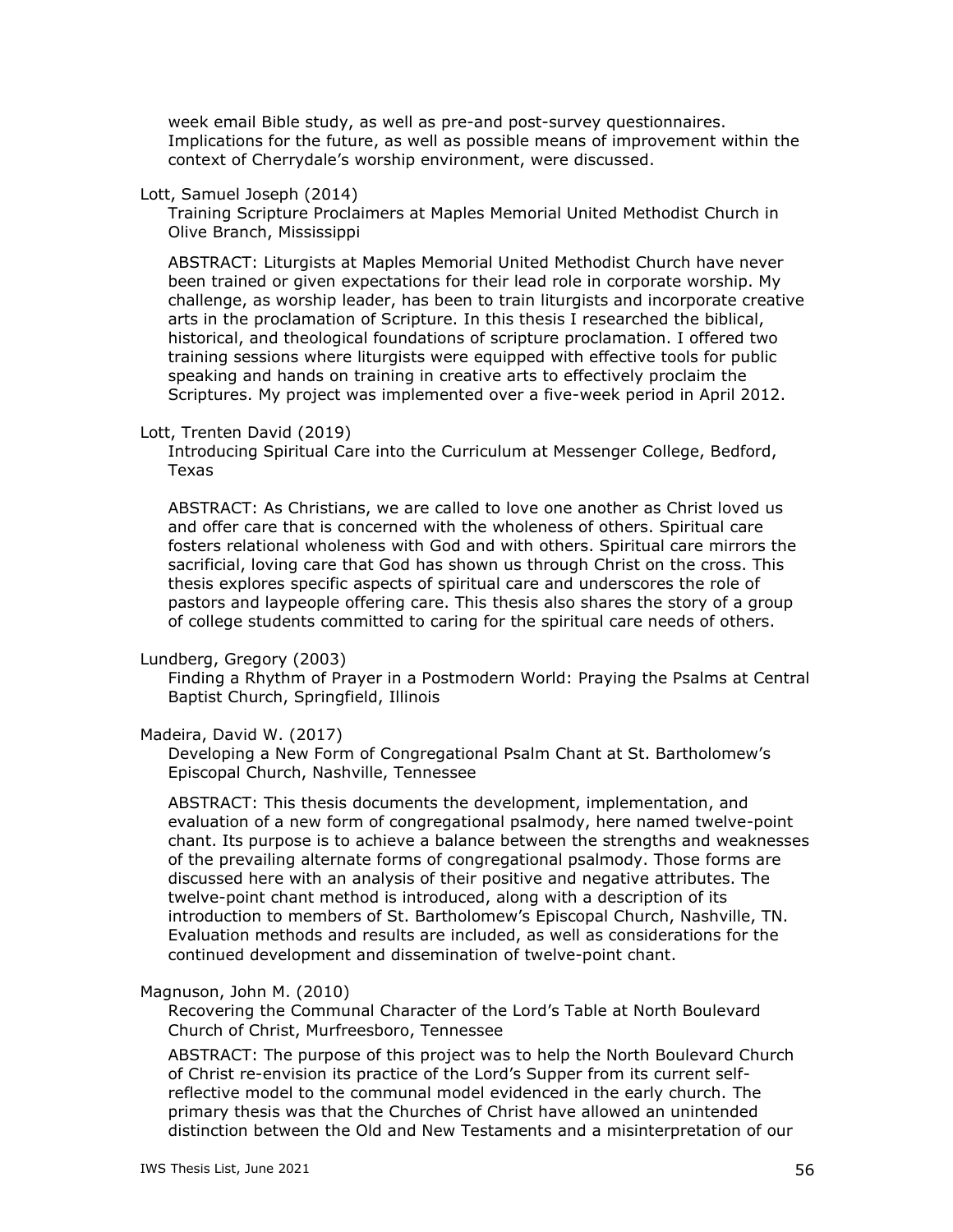traditional hermeneutic to produce a practice of the Lord's Table inconsistent with the highly communal covenant meals described throughout Scripture. The goal was to help the congregation take steps toward a communal Table experience that proclaims the Good News.

### Magruder, Gregory C. (2012)

Celebrating Fifty Days of Jubilee at Parkview Baptist Church in Gainesville, Florida ABSTRACT: Many churches in North America are stagnant or in decline. They need a process to revitalize their spirit and ministry. "Breakout" churches go through a "chrysalis" process that propels them from decline to growth. My thesis shares plans that were developed to bring about revitalization of Parkview Baptist Church in Gainesville, Florida. The congregation engaged in corporate and private worship and the study of the grand themes of Jubilee and the Great Fifty Days of Easter to generate a process of renewal. The church was challenged to embrace new vision, ministries, and staff as a result of the "chrysalis" process.

#### Mahaffie, Mark K. (2005)

A Worship Study Course and Services for Advent and Christmas Designed to Enhance the Spiritual Growth for Sequoia Heights Baptist Church, Manteca, California

ABSTRACT: This thesis project aims to ignite the hope, peace, joy, and love of the Advent season at SHBC. The project seeks to bring back into focus the rich history of anticipating the first coming of Christ as well as the preparing for His second coming. Our focus at Sequoia Heights was drawn to a spiritual Christmas through four Advent worship services, an Advent family devotional, and six Bible Study lessons. This project points to the fulfillment of God's promises at the great Parousia.

#### Mak, Emma (2019)

A Training Program on the Provision of Pastoral Care to Marginalized Older Adults in Hong Kong

ABSTRACT: A training course on pastoral care for marginalized older adults was constructed and implemented for the first time at the Lutheran Theological Seminary of Hong Kong. The course aimed to help Christians realize God's call for humanity to love God and others through the loving of marginalized older adults. The research data showed that students were able to acquire communication skills; they also increased in readiness to bring spiritual nourishment and worship to marginalized older adults. Furthermore, the course led students to a better awareness of the relationship between their love for God and their love for marginalized older adults.

## Makowski, Gaylord B. (2008)

A Curriculum to Enhance an Understanding of the Eucharist in Spiritual Formation for Pastoral Ministry Students at Canby Bible College, Canby, Oregon

ABSTRACT: This thesis and supporting curriculum addresses the absence of a comprehensive theology of the Eucharist and a lack of formal spiritual formation practice within second year students at Canby Bible College. The Apostle Paul clearly understood the Lord's Supper narrative to be a formative model by which the Church would experience the presence of the risen Christ and serve as a model for daily life and piety. This project consisted of ten didactic lectures and a culminating eucharistic celebration that provided an enhanced understanding of the Eucharist and spiritual formation from Scripture and the theological perspectives of Justin Martyr, John Calvin, and contemporary scholarship.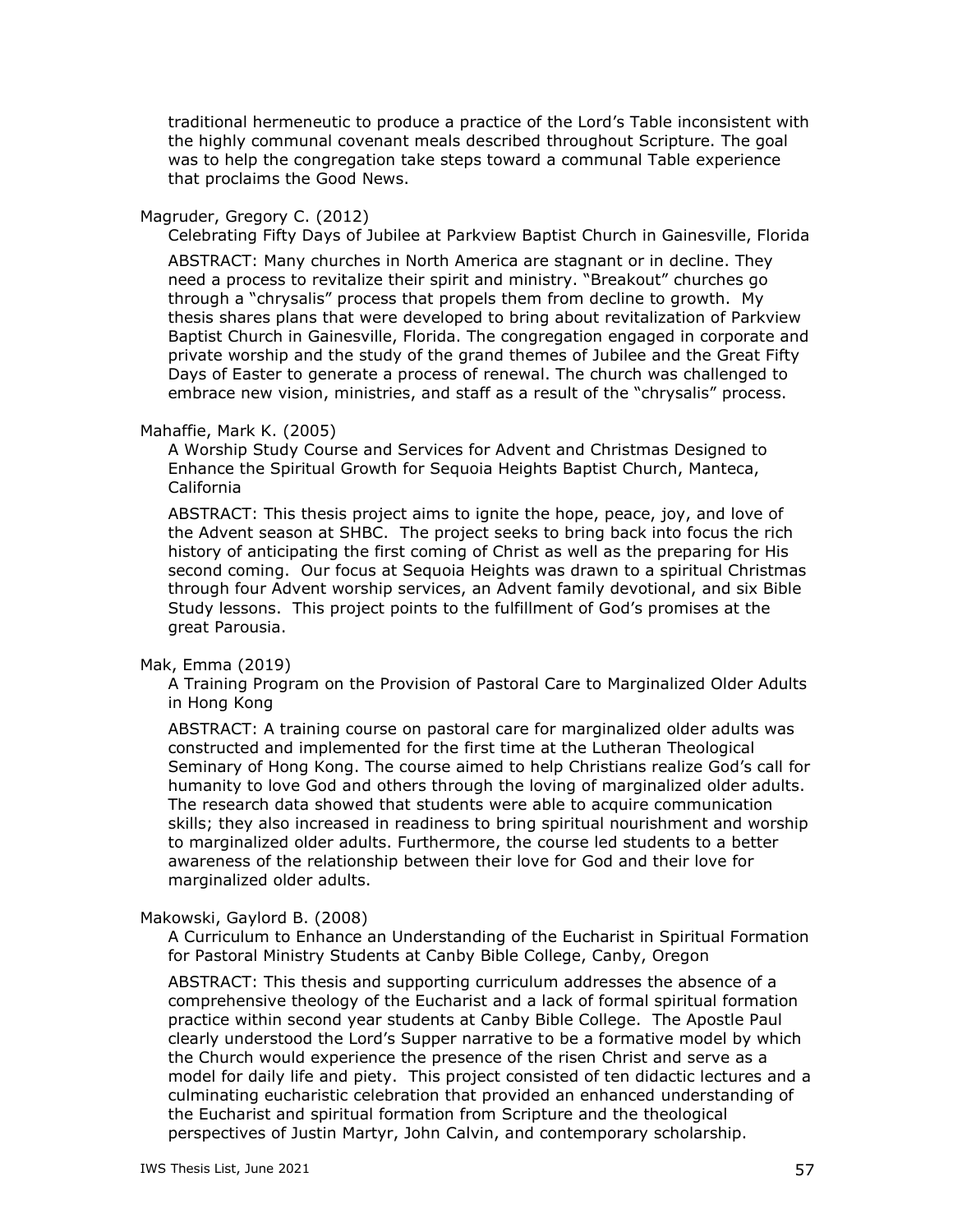Mandryk, Kara D. (2006)

Exploring Ritual as a Means of Spiritual Formation Among Young Evangelicals at Providence College in Otterburne, Manitoba

ABSTRACT: Spiritual formation has always been important in evangelical circles and younger evangelicals are looking to a variety of Christian traditions for meaningful spiritual formation rituals. The purpose of this project was to provide the students of Spiritual Formation, an introductory practical theology course at Providence College, with a framework to assess and develop spiritual formation rituals that would be biblically and theologically sound, historically faithful, and contextually meaningful. A Ritual Taxonomy was created which allowed students to systematically examine existing spiritual formation rituals. The Ritual Taxonomy also provided structure as the students adapted or created their own organic spiritual formation rituals, focusing on three foundational elements of ritual: story, symbol and action.

### Mangham, Jr., Charles D. (2007)

Developing and Testing a Small Group Study on *This Holy Mystery* for Jarrettown United Methodist Church, Dresher, PA

ABSTRACT: The 2004 General Conference of The United Methodist Church adopted *This Holy Mystery: A United Methodist Understanding of Holy Communion*, an official denominational statement of its theology and practice of the Lord's Supper. Its purpose was to assist United Methodists to understand Holy Communion as a means of grace. This thesis explores the study of this document by a small test group in a local church, the conclusions drawn by the group as a result of this study, and the implications that this on-going study would make for the local congregation.

#### Manner, David W. (2009)

A Pilot Project to Evaluate Worship Renewal in the Congregations of the Kansas-Nebraska Convention of Southern Baptists

ABSTRACT: The project research and application is a process encouraging worship renewal in the churches of the Kansas-Nebraska Convention of Southern Baptists. The basis of the project is a method of external observation and evaluation of present worship practices. Implementation encourages a congregation to move beyond song selection and stylistic change to the deeper elements of worship renewal found in Scripture, throughout history, and demonstrated theologically. Additional recommendations are offered for internal evaluations based on these foundational tenets. The project was initiated with a pilot congregation affiliated with KNCSB to determine its validity for future implementation with additional KNCSB congregations.

#### Markin, Johnny (2020)

Formed by Worship: Training Worship Leaders to Create Liturgy at Northview Community church, Abbotsford, British Columbia, Canada

ABSTRACT: In light of the current popular Evangelical model of relying heavily on music and preaching, this study examined the role of liturgy in the spiritual formation of believers. Notably, it examined non-musical elements and the influence they have in shaping one's worldview in light of the affections that are cultivated as believers participate in the story of God via the liturgy. The goal of the study was to equip worship leaders to prepare non-musical elements with which to allow worshipers to more actively participate in the liturgy.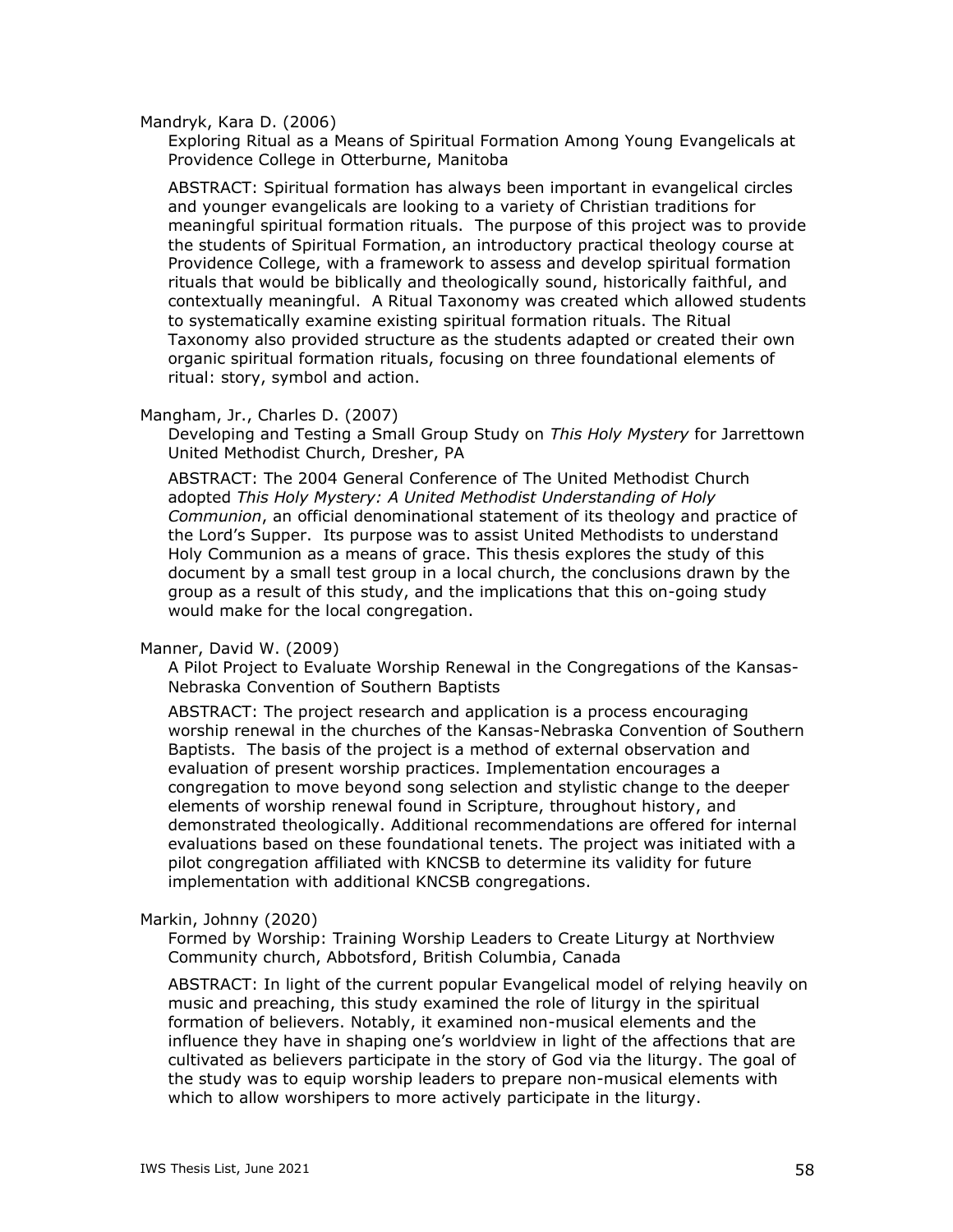Martinez, Evelyn R. (2005)

Using Creative Arts to Enhance Sunday Morning Services in Latin America: A Pilot Course Given To Hispanic Churches in the Metro Atlanta Area

Matthews, Gary (2004)

A Worship Discipleship Course for Current and Future Worship Leaders of Highland Park Baptist Church in Southfield, MI

#### Matthews, Robert (2004)

Learning Basic Concepts of Worship Through a Designed Curriculum and Musical for the Children's Choir of Trafalgar Village Baptist Church, Memphis, Tennessee

#### Maxon, William (2003)

The Integration of Ministry and the Worship Arts: A Practicum and Internship Curriculum for Worship Arts Students at Judson College, Elgin, Illinois

#### McCaffrey, Genilyn M. (2012)

Enhancing Biblical and Theological Foundations in an Upper Level Worship Course for Manhattan Christian College, Manhattan, Kansas

ABSTRACT: The purpose of this project was to help students at Manhattan Christian College, Manhattan, Kansas, successfully articulate biblical theologies of worship. After conducting biblical, theological, historical, and sociological research, I prepared and taught a series of lessons to MCC's Principles of Christian Worship (WOR422) class. The lessons included a step-by-step methodology to help students prepare their own biblical theologies of worship. Methods of evaluation included peer review, pre- and post-tests, a rubric designed to measure students' projects, and a survey and interview of class participants.

#### McCollum, David L. (2017)

Evaluating Psalmic Expressions as They Relate to the Gathering Fold of Worship at Rumple Memorial Presbyterian Church, Blowing Rock, North Carolina

ABSTRACT: While human beings experience a full range of emotions in their daily lives, they often limit the expression of emotions based on cultural norms and individual personality traits. Negative emotions, particularly, have been restricted in corporate worship fearing the interpretation of a weakness in faith or commitment. This thesis traces the biblical, historical, and theological understanding of human emotions found specifically in the Book of Psalms, and explores and attempts to discern their use in worship and prayer.

#### McCoy, Gary Wayne (2006)

Seeing as Believing: Growing Faith through the Visual Experience

### McDaniel, Carol R. S. (2007)

Recovering the Practice of the Spiritual Disciplines at Bethany Lutheran Church, Long Beach, CA

ABSTRACT: Spiritual formation continues to be an issue of immense interest among Christians and non-Christians alike. Lutheran Christians have a distinctive spirituality, which finds the *Solus Christus* principle at its core. Lutheran Christians also have a spiritual formation process, yet the integration of spiritual disciplines into the daily life of the Lutheran Christian has, at times, been difficult to achieve. This research will delve into the absence of spiritual discipline activities at Bethany Lutheran Church, and it will discuss two intervention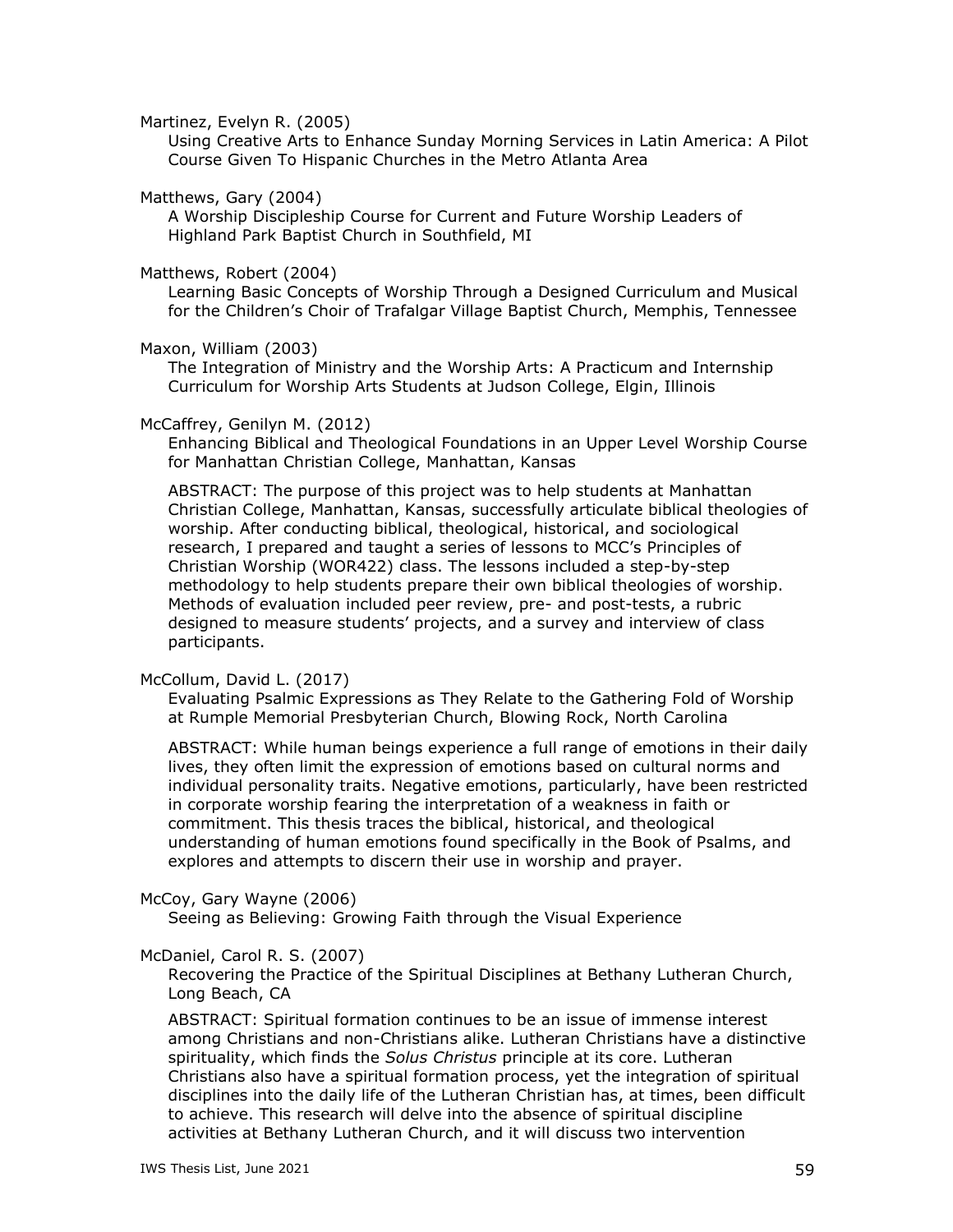strategies the church employed in an effort to recover the practice of some of the spiritual disciplines in their community.

McNair, Janice L. (2012)

A Study of Death and the Practice of the *Ars Moriendi* at First-Centenary United Methodist Church, Chattanooga, Tennessee

ABSTRACT: Death is a reality in everyday life, but are we prepared to face it? In the 15th century, the church was successful in talking about death, and accompanying people through the process of dying. Does the 21st century church do as well? This thesis explores the medieval *Ars Moriendi*, the Art of Dying, developed to help persons resolve the spiritual crises faced as they approached death. These ancient books also served as resources for developing the Christian virtues of a good life. This thesis study culminated in a contemporary *Ars Moriendi*, book and audio CD for use by First-Centenary United Methodist Church, Chattanooga, Tennessee.

### McNeill, Maurice A. (2009)

Renewing Holy Communion through Congregational Song in African American Baptist Churches, Charlotte, North Carolina

## Meeks, Jeffrey S. (2008)

Fostering a Culture of Response as a Worshiping Community at University Place Presbyterian Church, University Place, Washington

ABSTRACT: God's story has been proclaimed throughout human history. This thesis helps one church reconnect with its roots to participate in the *missio dei* by rediscovering God's story in worship. In this context, God's story is told through the creation of new songs and prayers for worship. Research sheds light on how the rhythm of worship prepares worshipers to become witnesses to God's mission. Worshipers would begin to demonstrate the love, grace and power a relationship with Jesus Christ brings. The goal would have worshipers understand their call to go and share God's story with those they encounter.

### Melidona, Paul A. (2014)

Enhancing Worship through Developing Greater Multicultural Participation at Living Water Community Church, Bolingbrook, Illinois

ABSTRACT: This thesis addresses the enhancement of worship through developing greater multicultural participation at Living Water Community Church, Bolingbrook, IL. On three different Sundays our three main cultural groups, Filipino, Latino, and Ghanaian, alternated the presentation of music, dance, prayer, and spoken Word ministry elements. The main goal of the project was the interaction of the cultural groups as they led worship among the nationalities that are present at Living Water Community Church. Survey results following the implementation of this project helped to formulate conclusions and recommendations for future ministry development in the area of multicultural participation in worship.

### Melson, Joshua P. (2012)

Understanding the Psalms as an Expression of Human Emotion at the Presbyterian Church of Toms River, New Jersey

ABSTRACT: The purpose of this thesis was to examine the wide range of emotions contained in the psalms, develop a deeper understanding of the psalms among the members of the Presbyterian Church of Toms River, and teach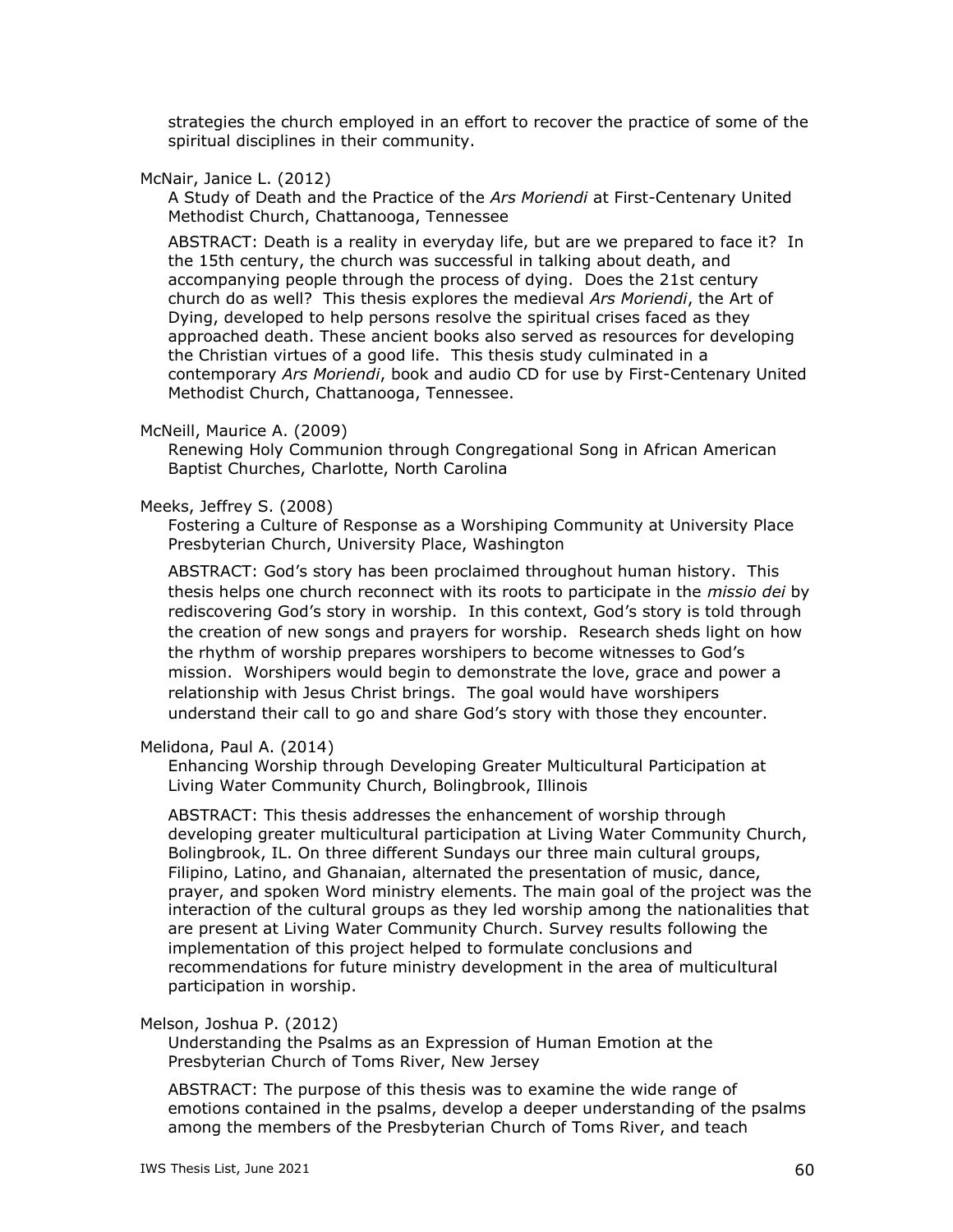members to use the psalms to express their own emotions to God in public worship and private devotion. The purpose was accomplished by a series of five classes that studied the emotions in the psalms and by a focused effort to increase the use of sung psalmody in the church's worship.

#### Moeller, Mark (2004)

Using Varied Forms of Communication to Enhance Worship Engagement at First Baptist Church of San Angelo, Texas

ABSTRACT: The elevation of the spoken word to the exclusion of other communicative forms is a common practice in most Baptist worship settings. This thesis project postulates that the use of varied forms of communication in corporate worship can enhance the worshipers' level of engagement with God and fellow disciples. Church members of differing ages, education levels, and engagement preferences will be exposed to worship settings in which various modes of communication are used. Data for this local church project will be collected, evaluated, and interpreted with recommendations for future ministry in the arena of corporate worship.

#### Michell, Kenneth J. (2017)

Deepening Participation in the Lord's Supper at Bridlewood Presbyterian Church, Toronto, Canada

#### Moffett, Bradley J. (2005)

Developing a Guide for Evaluating the Issues of Genre, Role, and Function in Selecting Music for Worship Among Selected Music Leaders Within the Church of God, Cleveland, Tennessee

ABSTRACT: This thesis will identify a sample group of music leaders in the Church of God, Cleveland, Tennessee, and evaluate music being used by the sample group for worship according to a paradigm based on the genre, role, and function of music in worship. The sample group will be given a guide that outlines the ideas of the paradigm, and after having time to implement the guide into the music selection process, a second test period will evaluate the music being chosen. As a result of this thesis, members of the sample group will have a biblically and theologically informed means by which to choose music for worship.

#### Moll, Steven R. (2005)

Renewing Worship at Green Lake Presbyterian Church Seattle, WA Through Insights from Tabernacle, Priesthood, and Sacrifice

ABSTRACT: The purpose of this thesis is to promote worship renewal and to establish an appropriate framework for biblical worship informed by insights from the tabernacle, priesthood, and sacrifice. Biblical constructs important for these purposes focus on God's character and actions in history, covenant relationships, and the calling of His people in worship. In the Old Testament, the sacrificial system enabled God's people to draw near to Himself through the offering of sacrifices that facilitated atonement, communion and tribute. In the New Testament, Christians offer spiritual sacrifices and pay tribute to God through words, deeds and a lifestyle of obedience.

### Monroe, Chris C. (2014)

Recovering the Centrality of Baptism at Barstow Free Methodist Church, Barstow, California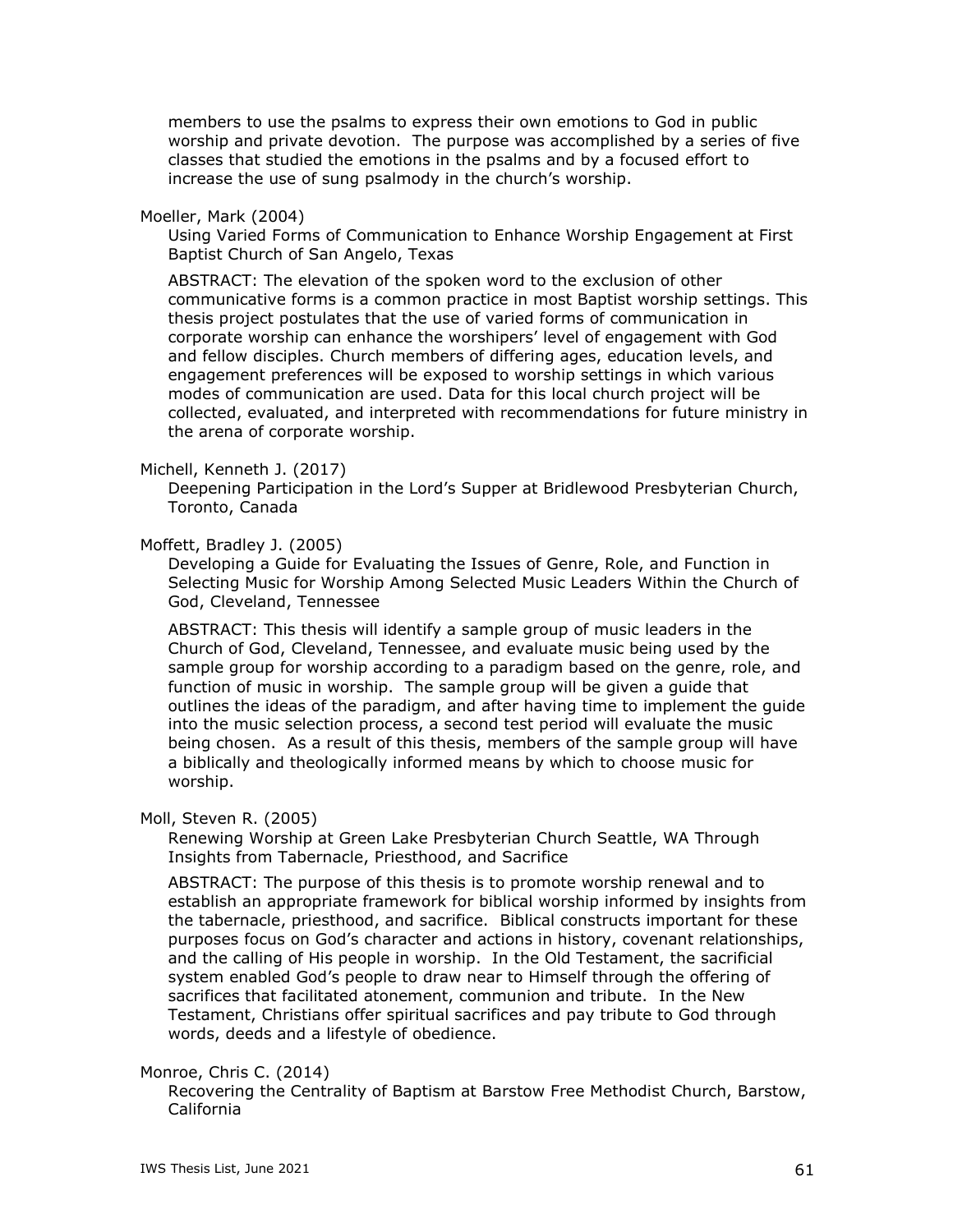ABSTRACT: The purpose of this thesis project was to introduce leaders at Barstow Free Methodist Church to a fuller understanding of the biblical, theological, and historical basis for viewing baptism as central to the conversion, disciple-making, and ongoing spiritual formation of Christ followers. The accompanying Baptism Study Guide was developed to present supporting material in eight teaching sessions over a four-week period. Standard assessment tools employed revealed that church leaders gained a deeper understanding regarding the role of baptism. They recognized the need for intentional catechesis beforehand and the perpetual need to live out the meaning of their baptism.

Monroe, Christopher R. (2005)

The Stations of the Cross: A Worship Course for the Disciples Class of Vinton Baptist Church, Vinton, Virginia, for Experiencing the Stations of the Cross - As Found in the New Testament

Montgomery, Christopher J. (2016)

Imagining Sacramentality as a Kingdom Hermeneutic with Pastors in Central Plains Mennonite Conference

ABSTRACT: This thesis sought to explore how the sacred actions of Christian worship—baptism and communion—could function as a hermeneutical lens for the Kingdom of God and the various empires which attempt to subvert Christ the King's call to singular allegiance. A cohort of pastors from Anabaptist congregations in the Midwest was assembled to imagine together how such an interpretive framework on citizenship and sacramentality could be applied in various contexts. The end result was a primer for congregational use in training lay worship leaders and parishioners on the subject material.

Moore, George P. (2015)

Developing a Seminar on the Theology of the Lord's Supper for Jersey Village Baptist Church in Jersey Village, Texas

ABSTRACT: My project addressed the need for broader understanding of the church ordinance referred to as the Lord's Supper. My workshop was intended to demonstrate how a fuller appreciation of this ordinance could create a greater sense of fellowship or unity among the congregation resulting in a more meaningful worship experience. An expansive view of the Table experience could promote living a Eucharistic lifestyle, which is a life of thanksgiving; a life of praise; a life of worship; and most of all, a life of obedience to the teachings of our Savior and Lord Christ Jesus.

Moore, Ray Harlan (2013)

Expanding Congregational Worship Education Through Online Resources at Bethany First Church of the Nazarene, Bethany, Oklahoma

ABSTRACT: To be fully engaged in a worship service, believers need a basic level of understanding as to the nature and purposes of worship. Worship is most effective in a context of both faith and knowledge. In an increasingly secular world, such background is often lacking especially among new attenders. The challenge is to provide such understanding through a meaningful medium of delivery to reach as many as possible. This thesis and project seek to provide worship education through online means at Bethany First Church of the Nazarene in Bethany, Oklahoma.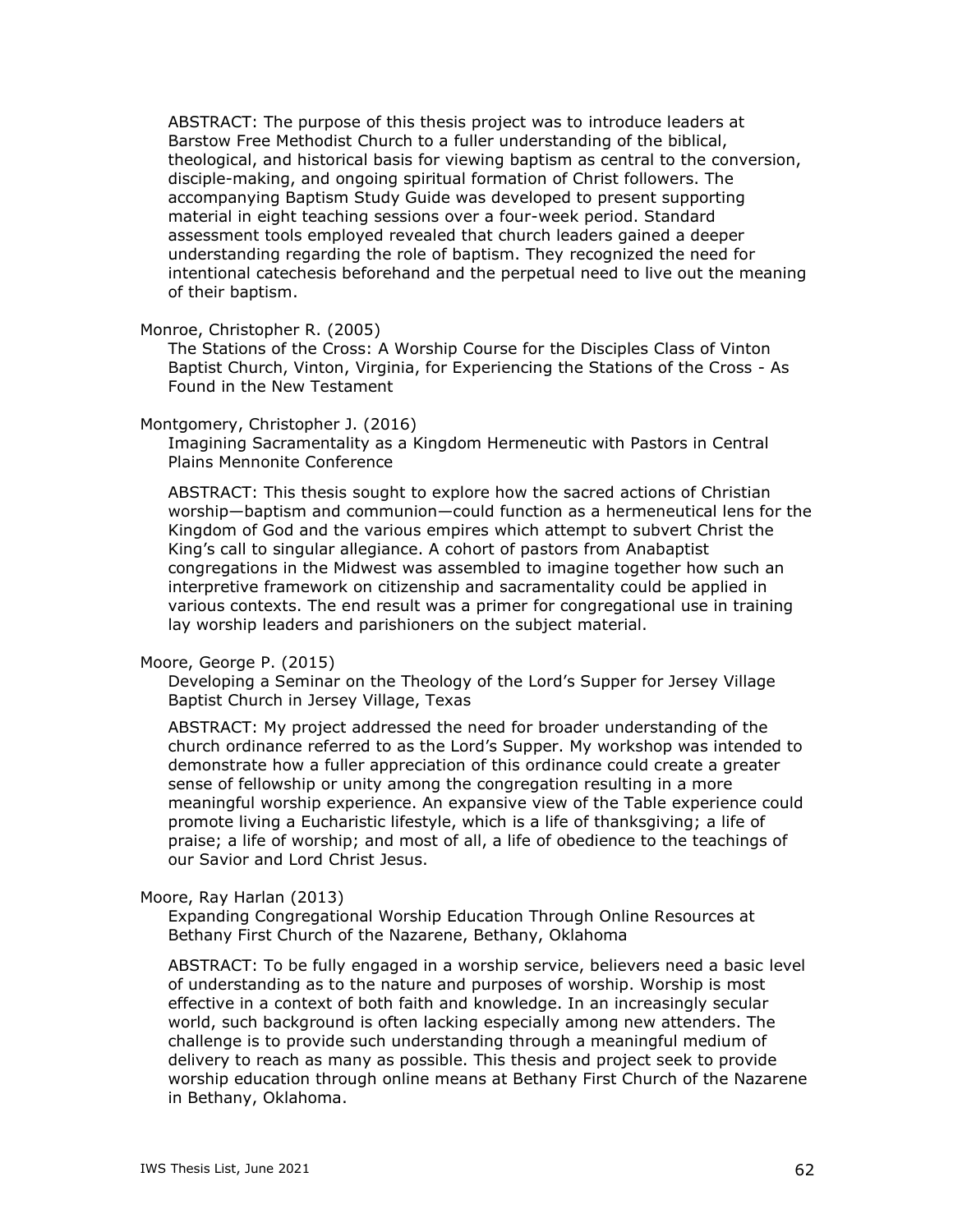#### Moratto, Michael (2003)

Four Fold Worship Reference Database: A Resource for Planning Four Fold Worship at First Baptist Church in Stephenville, Texas

### Moyer, Dean (2003)

Worship Renewal for the Vocational Worship Pastor: An Eight-Week Renewal Curriculum Established Upon Redemptive Themes Inherent in the Theologies of Baptism, Sabbath Rest, and Imago Dei

### Mundy, B. Jo Ann (2007)

Sacred Actions to Bring Reconciliation and Claim an Anti-Racist Identity in the Faith Community of Three Rivers, Michigan

## Murray, Mark Jeffrey (2021)

Understanding the Presence of God in Unprecedented Times: An Advent Teaching Series at The Table Fellowship, Jacksonville, Florida

ABSTRACT: God is always present with his people, but the arrival of unprecedented times—such as the COVID-19 pandemic—can leave God's people feeling as though he is absent. Arriving at a deeper understanding of God's enduring presence, then, must involve an accompanying understanding of presence as something more than mere physicality. This thesis explores how the Table Fellowship was strengthened in their understanding of how and why God is always present with his people. This project occurred during a prolonged season of worshiping together apart, when many of the mediators of God's presence had been removed from their worship gatherings.

### Myers, Kevin M. (2020)

Becoming Disciples: Learning How to Love God, Love Others, and Love the World at Notre Dame Roman Catholic Church, Denver, Colorado

ABSTRACT: This document and project supports the theological truth that discipleship is central to following God. The project intervention was created to teach participants the knowledge of discipleship and why it is central to living the Christian life. From the intervention, participants displayed a growth in understanding of the tenets of discipleship and methods for how to apply them in their lives.

#### Myers, Patricia (2004)

Developing and Pilot Teaching a Theological Education by Extension Course on Worship for the Institut Biblique Lumiere in Les Cayes, Haiti

### Myers, Robert A. (2007)

The Development of a Rubric for the Evaluation of Intimate Songs in Contemporary Christian Worship

ABSTRACT: Christian men and women have always yearned for intimacy with God. But yearning for God in the current evangelical worship experience often seems like the longing of young lovers so often glorified in Western culture. The intent of this thesis was to encourage biblical yearning for God while addressing problems in the current landscape. An informed method of evaluation was developed with the input of a select group of worship leaders to critique the use of intimate songs in contemporary worship. The resultant rubric is flexible and designed for use in any evangelical church.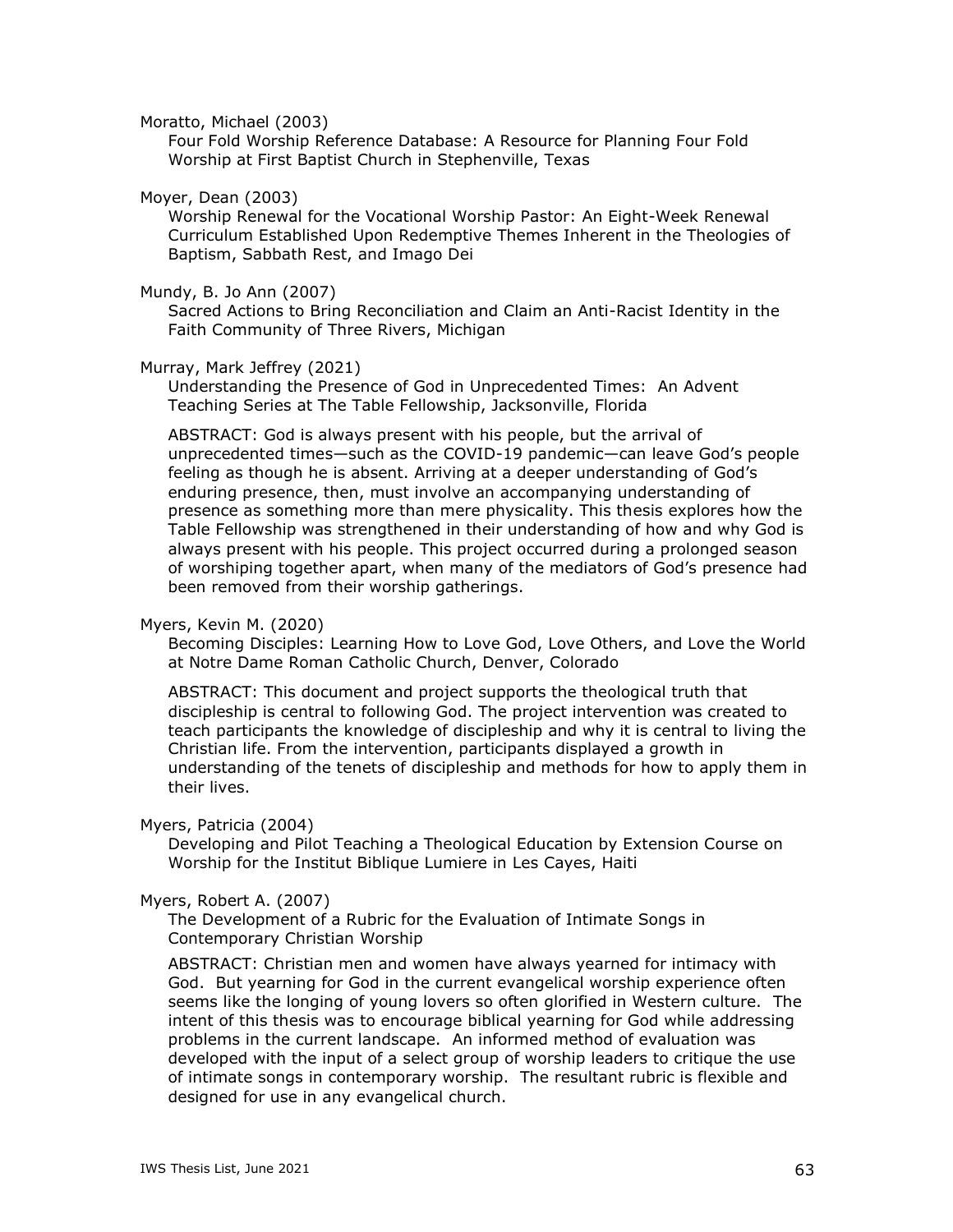Nail, Woodrow W., Jr. (2012)

Developing a Lord's Supper Ministry to the Homebound at First Baptist Church, Plant City, Florida

ABSTRACT: The thesis/project addresses the need to provide communion for the homebound of the First Baptist Church. The homebound often feel disconnected, neglected, and forgotten because they are unable to attend the regular celebration of the Lord's Supper services with their church community due to chronic illness or aging issues. The project involved training the deacons as the providers who administer communion to the homebound, establishing a database of the homebound members of the church, and developing a manual that facilitated the training of deacons in administering the Lord's Supper to the homebound of First Baptist Church of Plant City, Florida.

### Nance, Catherine Stapleton (2019)

Telling God's Story: A Worship Leading Course for Ministers in the South Carolina Annual Conference

ABSTRACT: This project was completed to provide specific and individual training as worship leaders to South Carolina United Methodist pastors. Its intent was to move the participants from an embedded worship style to a deliberative and contextual one by examining the weaving together of liturgy, Scripture, and prayer delivered in an excellent way. Participants were given specific and individualized methods to improve their skills, thereby increasing confidence in their pastoral role of worship leader. The project was intended to help pastors express Christian doctrine through their leadership in worship, thereby helping their congregations experience the love, hope, and promise of God.

### Nance-Coker, Elizabeth (2016)

Exploring a Model for Communal Lament at Emmanuel Baptist Fellowship, Lexington, South Carolina

ABSTRACT: This thesis project was conducted in order to seek understanding of the ways in which the Psalms of Lament could be incorporated into the weekly worship of the gathered community of Christian believers. These Psalms serve as a model for prayer which addresses God in movement from despair into hope. This work was accomplished in order to provide accessibility to a variety of resources for speaking, singing and praying these Psalms in diverse communities of faith

#### Nelms, Jonathan (2002)

A Guide to the Liturgical Use of the Baptist Hymnal (1991) in Fourfold Sunday Worship at First Baptist Church, Cookeville, TN

ABSTRACT: The purpose of this thesis is to create a guide to the liturgical use of The Baptist Hymnal, 1991 in four fold Sunday worship at the First Baptist Church of Cookeville, Tennessee. To make this an effective guide, each song in the hymnal was analyzed by its literary address and its function in the biblical and historical fourfold pattern of Christian worship. The literary address of each text was determined by studying its direction, focus and perspective. This analysis permitted each song to be categorized by how it best functions in the four acts and related elements of four fold worship.

### Nethercott, Nancy Lynn (2006)

Developing a Scripture Reading Training Workshop for Christians in the Arts Network Worship Seminar in Tokyo, Japan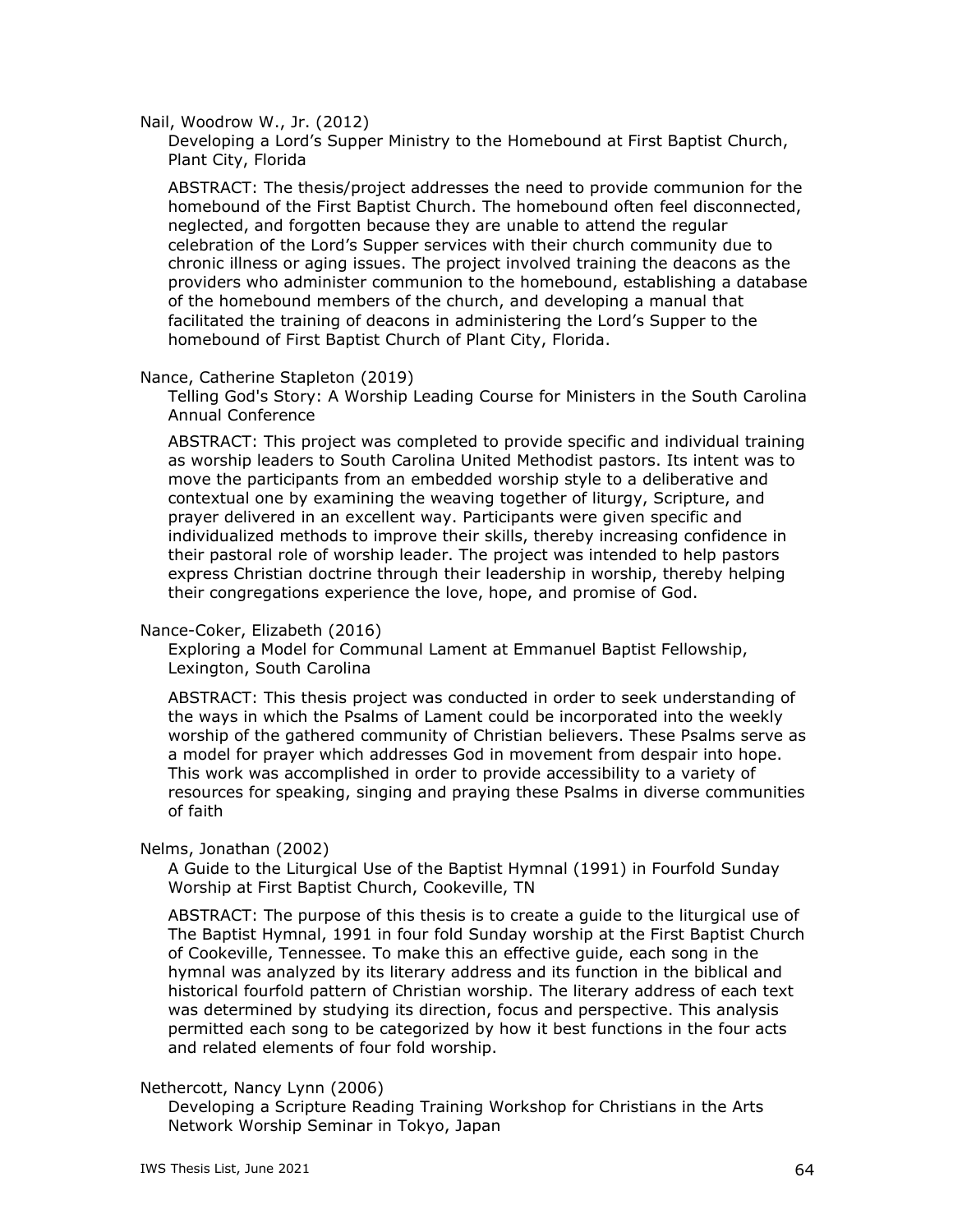ABSTRACT: There is a need for renewal in the reading of Scripture in corporate worship, both in the area of the amount of Scripture read, and in the training of those who are entrusted with the ministry of reading. However, in Japan there is no training available for those who read Scripture in corporate worship. In an effort to address the lack of intentionality in the presentation of the word in churches in Japan, I developed a training workshop and follow-up instruction with evaluation. The thesis employed biblical, historical, and theological methods to support the rationale that the presentation of Scripture is a ministry and a vital part of corporate worship. The project had three phases. Phase One was a staff training day. Phase Two was a six-hour intensive training workshop held at the October 2005, CAN Worship Seminar in Tokyo, Japan. Phase Three integrated further training and evaluation for four of the workshop participants.

# Ng, Simon C. Y. (2013)

Training Church Leaders to Evaluate the Theological Content of Contemporary Music at the Joy Family Church, Shenzhen, People's Republic of China

ABSTRACT: Many Chinese churches have in recent years sought to renew their worship by adopting the use of contemporary Chinese praise and worship songs. The responsibility, however, falls on the worship leaders to be able to select songs that are appropriate for worship. I accordingly designed and implemented a practical workshop that trained worship leaders in the areas of biblical, theological and historical foundations of Christian worship. The task was accomplished with worship leaders acquiring the skill to select songs that are appropriate for the four-fold patterns of worship, as well as the biblical texts set for each service.

# Noland, Rory J. (2018)

Exploring Communion as an Invitation to Spiritual Formation at Nebraska Christian College

ABSTRACT: Rather than being an obligatory ritual with little or no connection to one's ongoing spiritual growth, the Eucharist offers a multi-faceted experience rich with meaning and significance for Christian discipleship. The purpose of this thesis is to explore Communion as an invitation to spiritual formation. The project associated with this thesis incorporated biblical, historical, and theological research into a three-day workshop conducted at Nebraska Christian College. The seminar combined interactive lectures, reflection exercises, and daily table observances in a concerted effort to present the Lord's Supper as a vital, spiritually formative sacrament.

# Olmon, Suzanne M. (2018)

Exploring the Formational Nature and Power of the Psalms in the Traditional Worship of Faith United Methodist Church Richmond, Texas

ABSTRACT: God's Word was given in flesh and text to mend, mold, and motivate our lives. Psalms are God-given words meant be returned unto him in worship. The psalmists and God's chosen people were aware of this truth. Somewhere along the way, other words have begun to hold a more prominent position in the prayer, praise, and profession of God's people. This thesis traces the biblical, historical, and theological understanding of the formational nature and role of psalms and explores the incorporation and encouragement of their use in worship.

### Ooi, Sylvia Wan-Sheng (2007)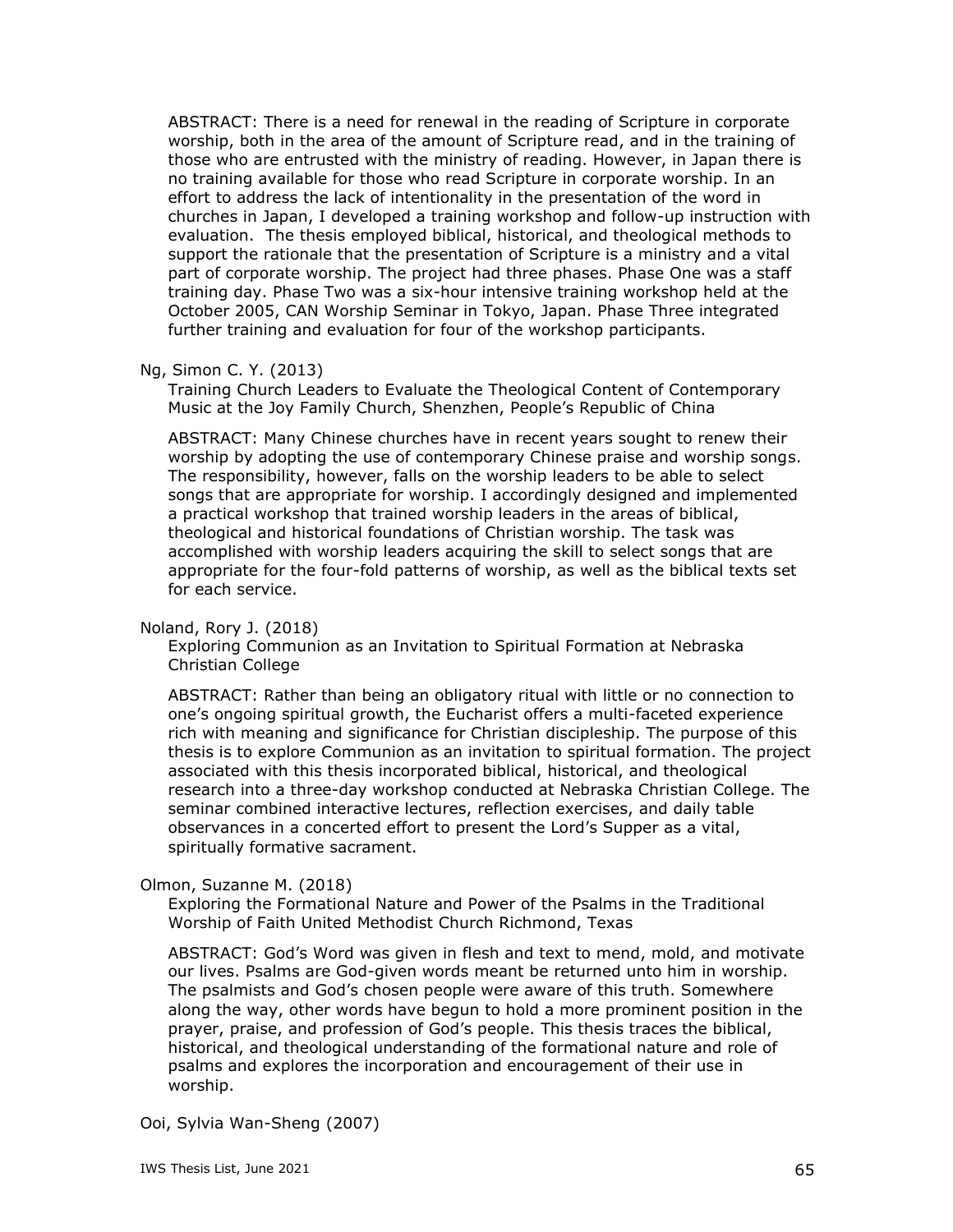Developing a Course on Catechesis as a means of Spiritual Formation at TCA College (Singapore)

Owen, Dyton L. (2009)

Recovering the Christian Story Depicted in Sign and Symbol at First United Methodist Church, Prague, Oklahoma

ABSTRACT: This thesis/project addresses the concern that many worshippers, particularly in the United Methodist Church, are unaware of the signs and symbols surrounding them in worship and how those signs and symbols can enhance worship. This thesis/project presents the idea that metaphor is the basic form of communication and teaching not only in worship, but in everyday life as well. Also discussed is the biblical usage of metaphor as a means of teaching and communicating, showing that ancient faith understood and utilized metaphor. A six-week study was offered to invite members of First United Methodist Church, Prague, Oklahoma to consider and discuss the signs and symbols found in their church and worship times. Visits to congregations of other denominations were included in the six weeks so as to give the participants the opportunity to see how other churches employed or did not employ sign and symbols in their worship. A participant handbook was developed, along with a multi-media presentation, to help facilitate better discussion and feedback.

#### Owenby, Mike J. (2006)

Developing Worship Leadership Through the Application of the Doctrine of the Priesthood of All Believers at Mary Esther United Methodist Church, Mary Esther, Florida

ABSTRACT: Mary Esther United Methodist Church recently celebrated forty years of ministry. For a period of seven years the laity were denied involvement in worship planning and leadership. Worship became a clergy-led event where laity were entertained and called to repentance on a weekly basis. "Developing Worship Leadership" is a four-session approach for training laity in the Biblical and historical importance of worship leadership. With training and permission to exercise their priesthood, we found the laity desirous of leadership roles in worship as a means of personal sacrifice and offering. Worship is no longer an entertainment event, but a family gathering of thanksgiving and praise.

# Packer, Matthew (2004)

Discovering Eucharistic Meaning Utilizing the Service of Word and Table at Fenton United Methodist Church, Fenton, MI

ABSTRACT: This thesis is written to deepen congregational understanding of the Lord's Supper at Fenton United Methodist Church. Research centers on the Biblical, historical, theological and Wesleyan aspects of the sacrament and their application for the church. A pretest was developed to measure sacramental understanding and was administered to a test group within the congregation. This was followed by a five-week course on communion culminating with an experience of the Service of Word and Table. A post-test measured changes in understanding and qualitative and quantitative analyses were provided. Appendices supply the information to make this study applicable to other congregations.

### Pannabecker, David R. (2007)

A Baptismal Curriculum for Senior High Youth and Adults Toward Making Disciples at Trinity Evangelical Free Church, South Bend, Indiana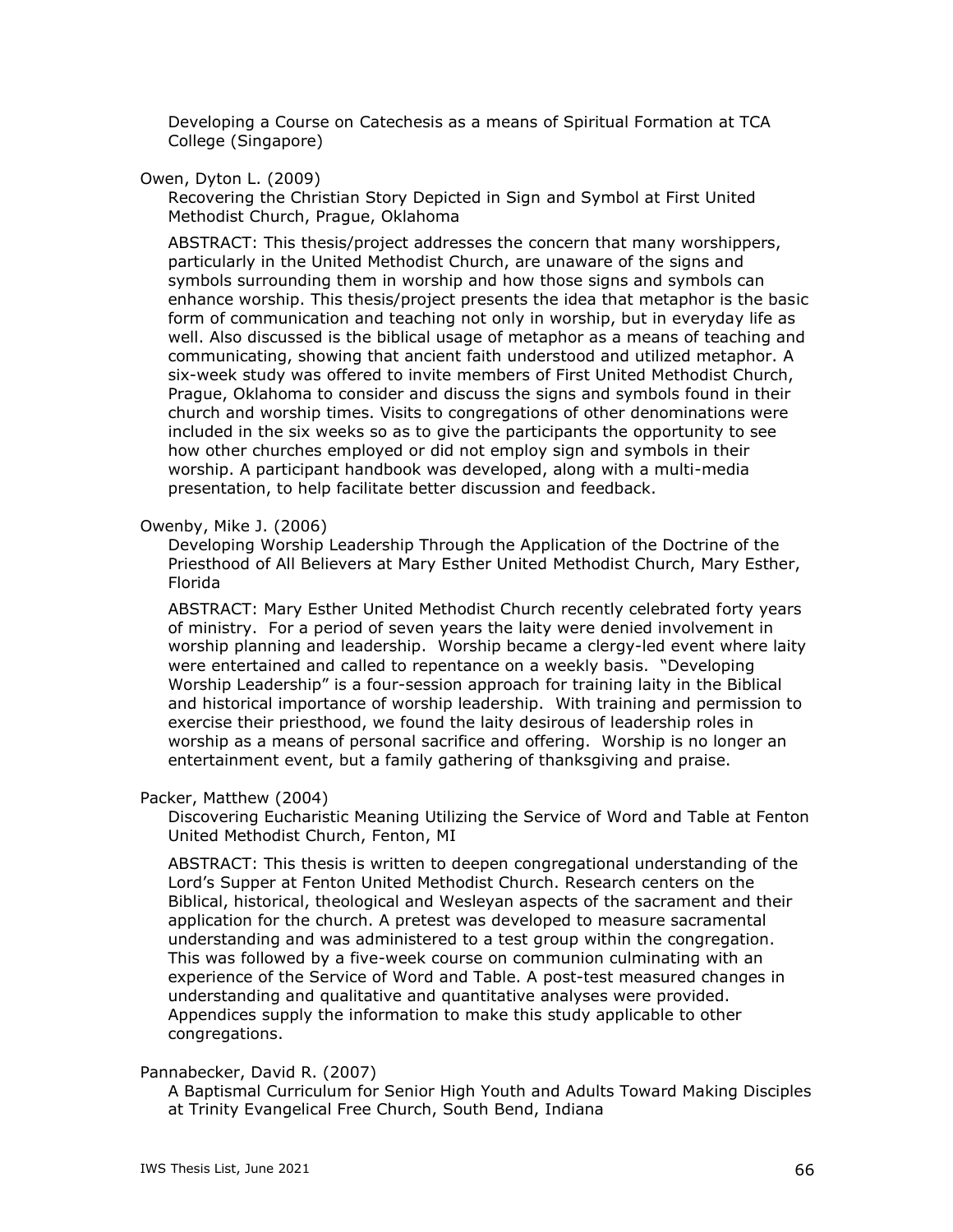ABSTRACT: The project seeks to evaluate the optimum setting for the implementation of a baptismal curriculum for senior teens and adults toward making disciples at Trinity Evangelical Free Church in South Bend, Indiana. The study proposes that an interactive group setting will achieve greater educational outcomes than independent self-study. The project curriculum features sixteen self-directed lessons on baptism in the New Testament. Forty-three congregants divided into two groups: Group Discussion and Self-study. In order to evaluate each group's educational experience, three measurement tools were employed: Pre- and Post-study Questionnaires, as well as a Curriculum Evaluation Survey were administered to all participants.

### Partlow, Claire (2011)

A Pilot Project on Worship Contextualization in Diverse Urban Churches of the New Jersey District of the Lutheran Church Missouri Synod

ABSTRACT: Reaching diverse urban populations with the Gospel will entail worship contextualization decisions. Contextualization does not require dilution of our core doctrines but instead ensures that the one, true faith will become "rooted" in the target culture. This project designed and tested a pilot lay/clergy training workshop with five goals: (1) encourage historic freedom in worship planning; (2) train laity in the fundamentals of Lutheran worship; (3) train laity and pastors to plan culturally-vibrant worship gatherings; (4) foster participants' awareness of the paradigmatic nature of both social and sacramental rites; and (5) offer tools for making difficult contextualization choices.

### Paulson, Gerald D. (2012)

Developing a Curriculum to Enhance the Spiritual Formation of the Students at Vanguard College, Edmonton, Alberta

ABSTRACT: Believers in Jesus Christ have an innate desire to be like the one they serve. There is a struggle, however, to find adequate teaching on the subject of Christ-likeness and being spiritually formed to him. Just as we are seeing a rise in spirituality in this generation, we are also seeing a corresponding decline in the teaching of foundational doctrines, biblical disciplines and creeds of the church. This thesis and the supporting curriculum seek to develop a foundational support for the teaching of spiritual formation for the students at Vanguard College in Edmonton, Alberta Canada.

# Perigo, Angela Cheri (2021)

Introducing Diversity into the Worship Arts Curriculum at Dordt, Sioux Center, Iowa

ABSTRACT: Diversity is welcomed throughout the entirety of God's story, portrayed through God's invitation for all people to feast at his table. Corporate worship often overlooks how hospitality and inclusivity reflect God's welcome of diversity, yet our global world provides a cogent opportunity to perceive God's image more fully within the diversity of his image bearers in worship together. Consequently, this project introduced the knowledge and skills of welcoming worship within undergraduate worship arts curriculum for a small number of students, faculty, and staff to grow in their understanding that God's story welcomes diversity.

### Perigo, Jeremy A. (2013)

Leading a Workshop on Contextual Songwriting for Worship Musicians at Burn 24-7 Middle East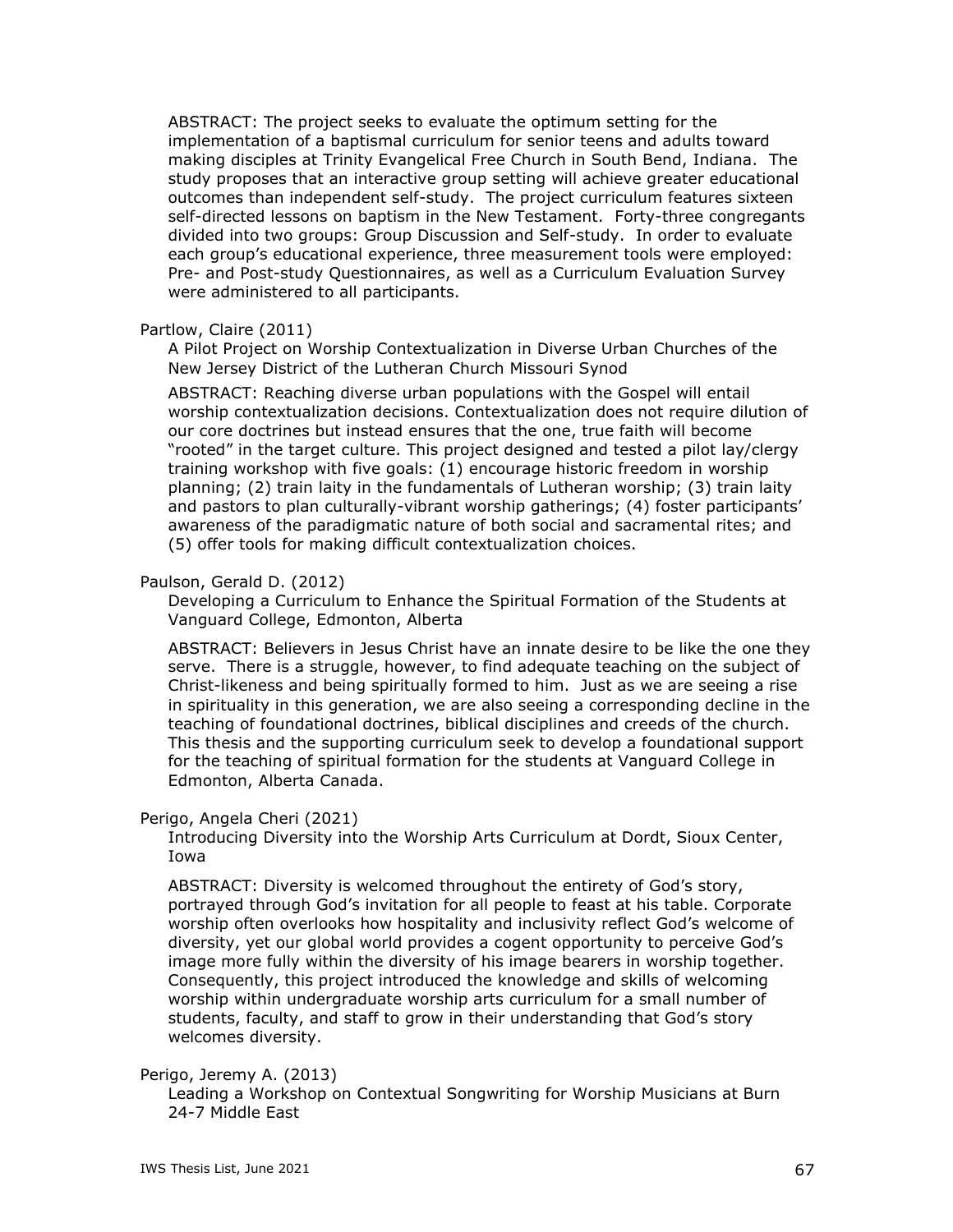ABSTRACT: The purpose of this thesis project was to develop and implement a workshop on contextual song writing for worship musicians at Burn 24-7 Middle East. The project addresses the biblical, theological, and historical issues surrounding the contextualization of congregational song placing particular focus on the current musical styles of the Middle Eastern context. The workshop endeavors to train Middle Eastern worship musicians in the creation of original congregational songs that emerge from their own diverse musical context and are rooted in biblical, Spirit-inspired content.

### Perrin, Daniel (2002)

The Zealot: A Musical-Theatre Presentation by Crossroads Bible Church, Bellevue, WA

# Peters, Carl (2003)

Assessing the Need and Aptitude for Worship Education at Ancient City Baptist Church in Saint Augustine, Florida

#### Phifer, Stephen (2004)

Experiment in Prayer—The Convergence of Fixed and Extemporaneous Prayers in the Daily Private Worship of Congregants at Word of Life International Church, Springfield, Virginia

ABSTRACT: This action research project postulates that private worship in the lives of twenty-first century Pentecostals can be enhanced by the inclusion of written prayers and by the use of morning and evening prayer times. The tradition of Pentecostal/Charismatic prayer has primarily been composed of two forms of prayer: extemporaneous prayer and prayer in unknown tongues. A prayer book, *The Book of Private Worship*, containing contemporary and historic prayers and scripture prayers, was compiled for use by the participants. Data for this project was evaluated and interpreted to determine the impact of this study with recommendations for specific actions.

#### Pinkston, Ira B., III (2006)

A Course for Developing the Personal Prayer Lives of the Sunday Evening Prayer Meeting Attendees at First Baptist Church, Waxahachie, Texas

### Porter, David W. (2011)

Developing Worship Seminars for the Inter-Church Community in the Pays De Gex, France

ABSTRACT: The purpose of this thesis project was to develop and implement a short course for Church leaders in the Pays de Gex area of France. It addresses the biblical, historical and theological foundations for worship. The course also seeks to explore the issue of core values and the function of worship segments in a Free Church context, with special emphasis on a creative use of Scripture and of the liturgical calendar.

#### Poulopoulos, Andrew J. (2007)

Developing a Mentoring Program for the Northern New England Salvation Army Through a Small Group Study of the Statement of Faith

#### Powers, Jonathan A. (2013)

Deepening Baptismal Spirituality in the Offerings Community of First United Methodist Church Lexington, Kentucky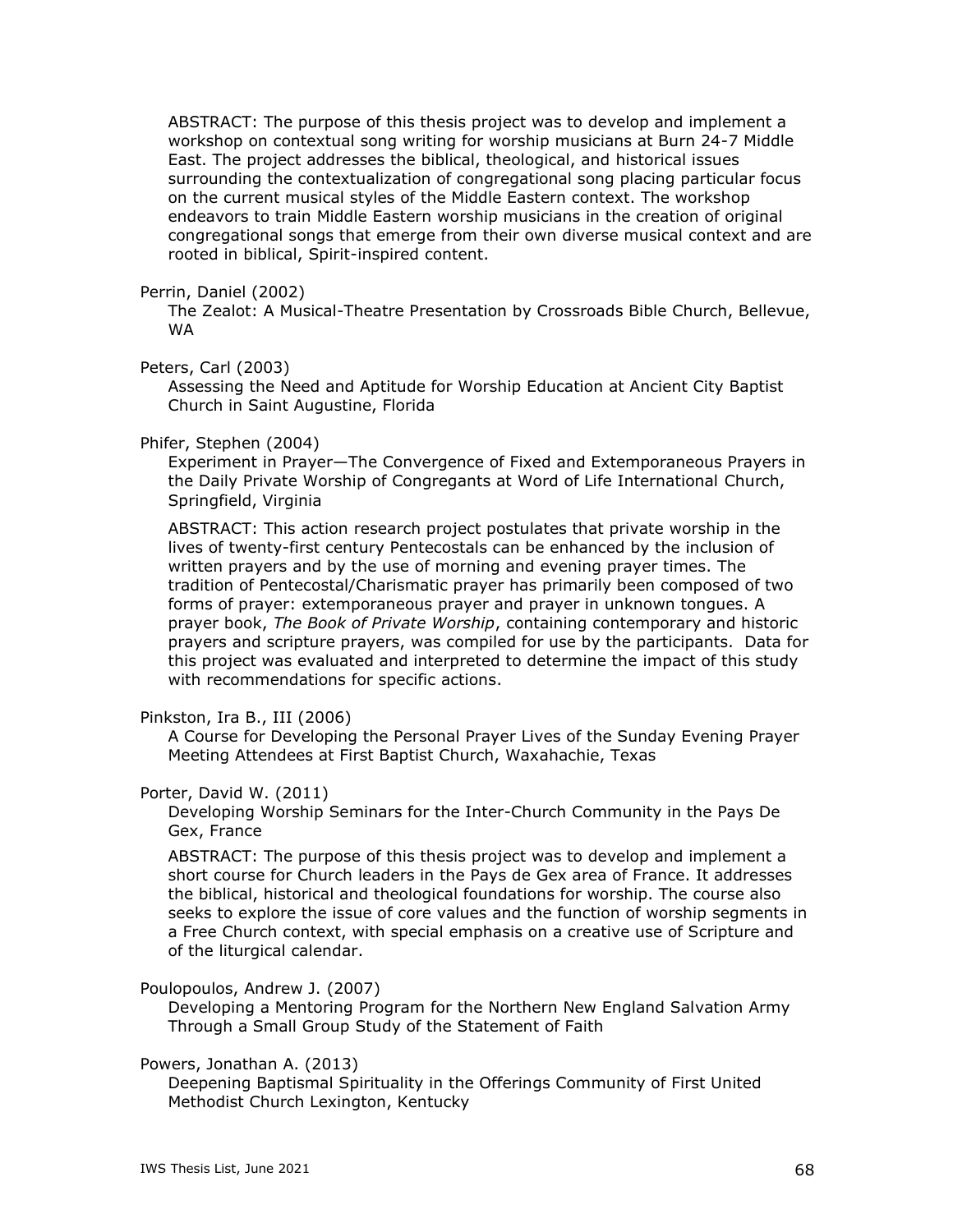ABSTRACT: Baptism is the ancient rite of initiation into the body of Christ, marking complete re-orientation of life, identity, belief, behavior, and belonging in Christians. Catechism has been a common historical method of disciple-making as it seeks to instill principles of baptismal spirituality in catechumens. When baptism is understood as little more than a symbol of personal commitment in the church, the focus of complete re-orientation in baptismal spirituality is lost. My thesis advances the idea that catechism is still a valid method for renewing baptismal spirituality in the church today. I explore biblical, historical, and theological foundations necessary to plan, implement, and assess a holistic baptismal catechesis forming Christians in Christ-likeness, freeing them to worship the Triune God in Spirit and in truth.

### Pratt, Melissa L. (2007)

Discovering How the Personality Types of 18-22 Year Olds at Cincinnati Bible College Impact Their Ability to Experience God in Corporate Worship

#### Prest, Vallen L. (2008)

Developing Worship Leaders as Servant Artists at Woodside Baptist Church, Troy, Michigan

ABSTRACT: This project is based on the concept of Servant Artist as a paradigm for understanding the ministry of worship leaders in the contemporary church. The goal of this task was to focus on the biblical basis, historical precedent, theological validity, and ministerial value of approaching ministry as a Servant Artist. A series of six training sessions were offered at Woodside Bible Church, Troy, Michigan. The aim of this project was to develop a worship theology, a theology of excellence vs. perfection, an understanding of the New Testament priesthood of believers, and an understanding of the responsibility to offer spiritual sacrifices.

#### Price, William (2004)

The Application of Established Worship Core Values to Youth Worship at First Baptist Church, Rochester, Minnesota

ABSTRACT: Worship is an important part of the ministry to students at First Baptist Church, Rochester, with weekly worship in this context being studentled. The problem addressed by this thesis project was an absence of training to prepare the students for their task. A six-week series in worship theology and design centered on the church's six worship core values was provided to the students. The goal was to train the students to design services that reflect the established worship core values. The student's ability to perform weekly evaluative assignments during the training period and their ability to design effective worship services after the term indicate the success of the seminars. It is hoped that this training will provide theological and practical guidance to these students for many years to come.

#### Prom, Deborah Thompson (2019)

Developing a Mentoring Process in Worship at Legacy Church of the Assemblies of God in Princeton, Texas

ABSTRACT: This thesis dealt with mentoring in worship at Legacy Church of the Assemblies of God in Princeton, Texas. Examining the biblical, historical, and theological foundations for mentoring others on the journey of becoming better worshipers and musicians, the thesis addresses the truth that God followers care not only for their own journeys with God, but about others' journeys as well. Mentoring and discipleship are God's plan. The intervention called team members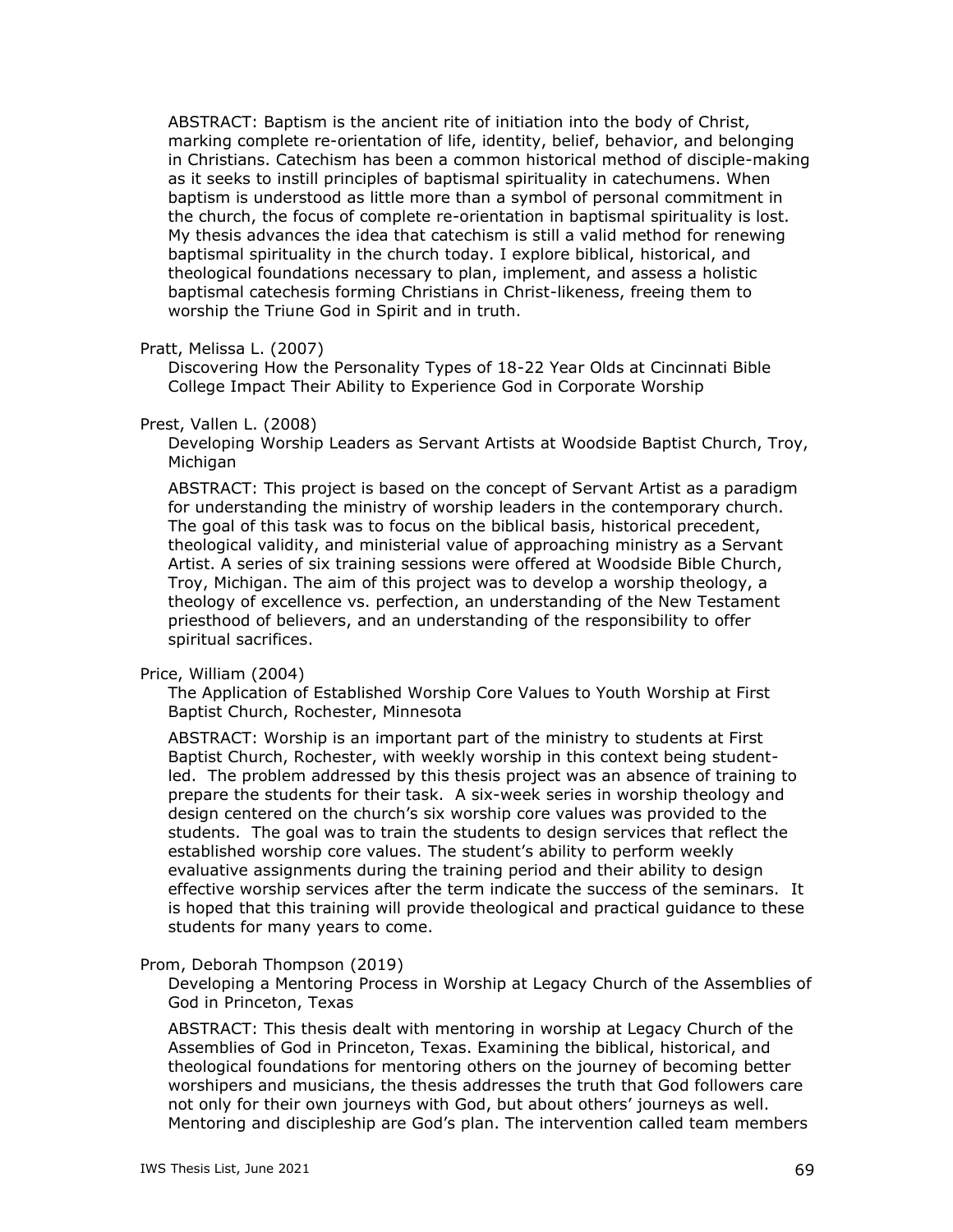to knowledge and understanding, spiritual formation through worship and mentoring, and analysis and strategies for personal and corporate purposes.

Puls, David W. (2006)

Developing a "Presence" View of Communion at Lawson Heights Pentecostal Assembly, Saskatoon, Saskatchewan

Pylant, Stanley D. (2010)

Enhancing the Understanding of the Christian Year at First Baptist Church, Augusta, Georgia

ABSTRACT: First Baptist Church of Augusta, Georgia (FBCA), through the desire of our senior pastor, began to use the Christian year, including the Lectionary, in worship. FBCA is a Southern Baptist Church of the free church tradition with no heritage in and little knowledge of the Christian year. The timing was ideal for a project to provide teaching to enhance understanding of the Christian year to the members of FBCA. What is the Christian year and why use the Christian year in worship? These questions are explored in this thesis for the benefit of our community of faith, FBCA.

#### Radecki, Eric Wills (2021)

Implementing Practice-Based Worship at Lakeside Christian Church, Springfield, Illinois

ABSTRACT: My thesis is focused on the implementation of practice-based worship—worship gatherings that are spiritually formative—specifically in my ministry context of Lakeside Christian Church in Springfield, Illinois. The biblical, theological, and historical reflection establishes a foundation for the claim that worship forms God's people. The research and project implementation are structured around three areas of formation relative to worship: spiritual disciplines, formative actions, and communal identity. The study bears implications for worship renewal in the immediate context as well as the broader scope of worship studies.

Randolph, Rew A. (2016)

Implementing a Study of Parousia During Advent at First United Methodist Church Fort Walton Beach, Florida

ABSTRACT: This project, which emphasized *parousia* in Advent, was designed to help the congregation of First United Methodist Church develop a sense of urgency and expectancy concerning Christ's return in worship and Christian living while remembering that Christ is made present to us now through the Holy Spirit. A six-week class on *parousia* was developed and implemented prior to Advent for congregants. The class participants and members of the staff wrote devotions for a devotional guide which was used by the congregation during Advent. The music and liturgy during Advent, Christmas and Epiphany worship services were designed to emphasize *parousia*

### Rasmussen, Rune (2016)

Developing Ancient-Future Worship in the Lutheran Church in Norway, in the Diocese of Agder

ABSTRACT: Ancient-Future worship connects the biblical, historical, and present cultural aspects of worship and restores the basic acts of worship. I demonstrate that three loadbearing concepts are foundational for implementing Ancient-Future worship renewal: (1) learning from the entirety of church history, not limiting our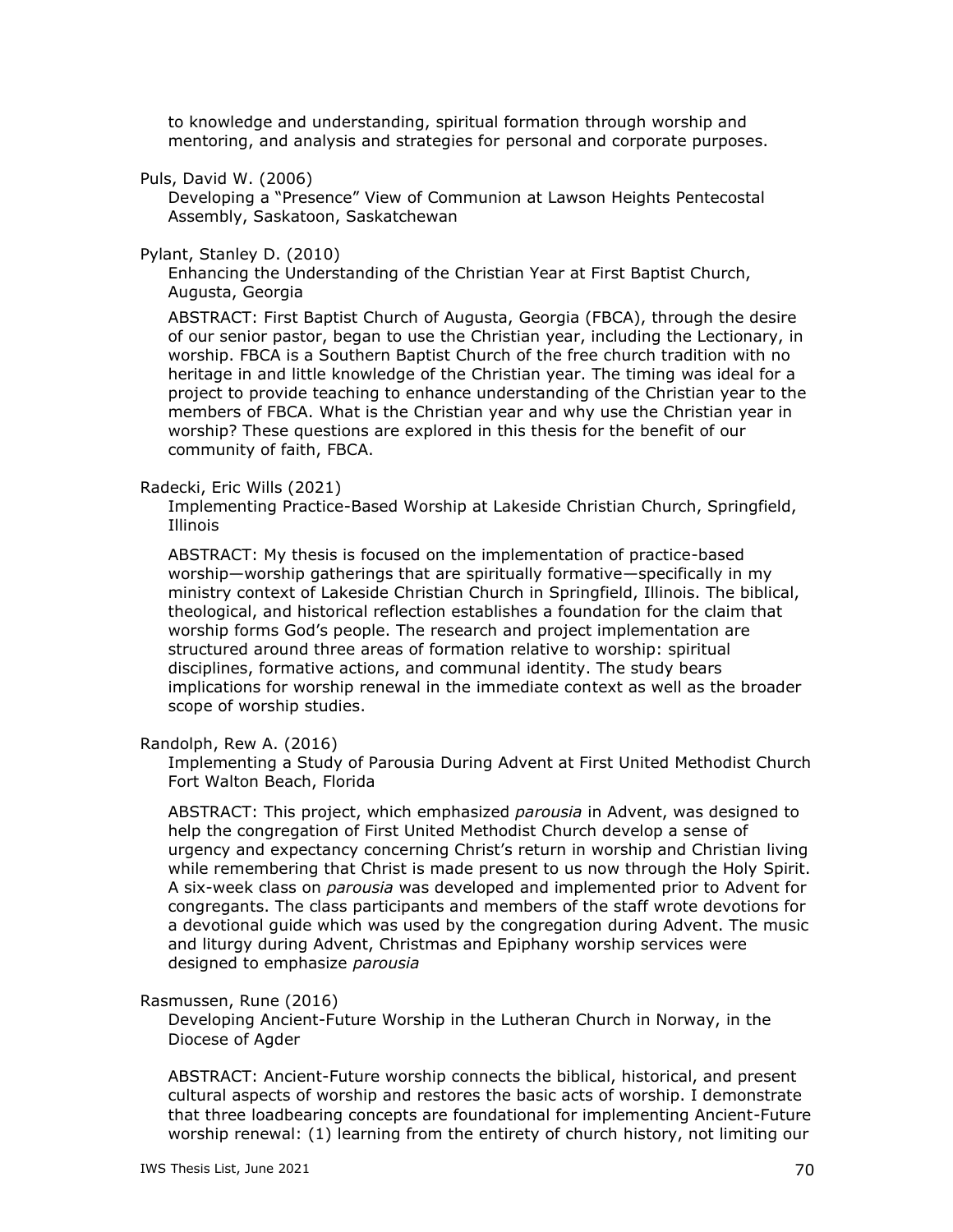viewpoint to denominational development; (2) rooting worship in God's story, as the early church did, so that we embody God's mission; and (3) focusing on taking part in God's story through *anamnesis* and *prolepsis*. The action research component was the development and implementation of a training weekend for three Norwegian Lutheran churches.

# Reid, Barbara R. (2007)

Embracing Diversity in Worship with Intentionality at First Baptist Church, Dubuque, Iowa

ABSTRACT: This study documents the results of a leadership training event to increase the understanding of congregational leaders in First Baptist Church of Dubuque, Iowa, about the biblical basis for the congregation's Core Value concerning racial/ethnic diversity as applied to the ministry of worship. This understanding was needed so that congregational leaders could become more intentional in considering racial diversity in the aspects of worship in which they played a leadership role, and so the congregation could realize its vision of being a multi-racial congregation where worship embodies its beliefs concerning the reality of reconciliation made possible through Jesus Christ.

# Renford, Ann M. McGowan (2020)

Developing a Discipleship Program for Young Adults at Swallowfield Chapel, Kingston, Jamaica

ABSTRACT: God calls believers to discipleship as part of a greater plan to reconcile humanity back to God. God's invitation requires a response from believers, who by their lives and words call successive generations into relationship with the Creator. Believers respond to the love of God, which God first offers, by loving God with all that they are, and loving their neighbors out of that love for God. This call to discipleship is facilitated within the local church community as the intergenerational company of called believers grows together in loving relationship and service to God and each other.

### Richardson, Ronald P. (2012)

Rediscovering God's Initiative in the Sacrament of Communion through Art at Epiclesis: An Ancient-Future Faith Community, Sacramento, California

ABSTRACT: The purpose of this project was to rediscover God's purpose in sacramental actions, specifically communion at Epiclesis: An Ancient-Future Faith Community. Artistic representations of theophanic experiences in the life of Abraham were looked at with the intent to enhance the understanding that sacramental actions are God-initiated, that we can understand God's covenants and the new covenant given through Christ by elements other than the spoken word, and that by rediscovering the power of sign and symbol we engage the worshiper in the drama that is God's story.

# Rider, Euley C. (2011)

Enhancing the Use of Psalms by the Worship Leadership Team at Moffett Road Baptist Church in Mobile, Alabama

ABSTRACT: The purpose for this thesis was to increase the level of understanding and appreciation the Worship Leadership Team of Moffett Road Baptist Church had for the use of Psalms in corporate worship and for the team to embrace using the Psalms in their worship planning sessions. The thesis project was implemented over a seven-week period and included seven teaching/worship planning sessions, and six weeks of private devotional material. The worship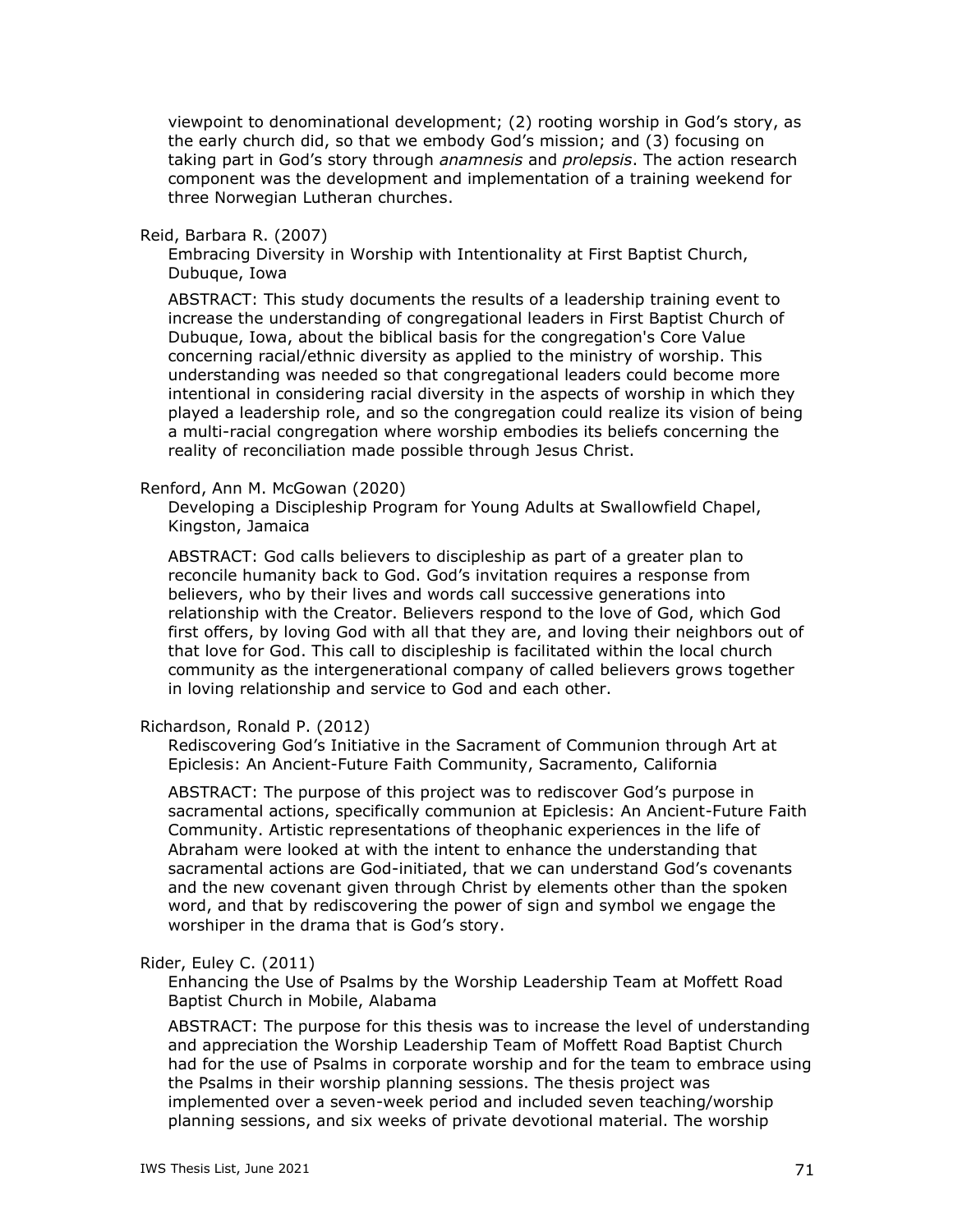planning sessions resulted in a series of five worship services which creatively used Psalms to enhance the corporate worship experience.

# Riegert, David R. (2015)

Developing a Course for Small Groups on the Practice of Consistent Personal Prayer at Pickering Pentecostal Church, Pickering Ontario Canada

ABSTRACT: This thesis project was designed to educate believers regarding the scriptural and historical basis for consistent personal prayer—prayer that is planned in terms of time, place, and content and also unceasing—continuing in the midst of daily activities. This project was completed in an attempt to move believers toward a basic theological premise that personal growth in prayer is a vital element in the Christian journey to deepen our relationship with God. The structure used for this formational process was a six-week small group curriculum with a focus on temperament type and personal prayer practices.

# Roberts, Christopher S. (2015)

Developing a Course on the Principles of Christian Worship at Fruitland Baptist Bible College, Hendersonville, North Carolina

ABSTRACT: The thesis explores biblical, historical, and theological principles of Christian worship. Three pericopes are examined: Isaiah 6:1-8, which reflects a rhythm of revelation and response; Mark 12:28-34, which affirms that expressions in worship are multi-sensory; and Romans 12:1-5, which reveals that the worship of God through Jesus transforms the individual and unifies the body of Christ. The material is organized into a six-session teaching module for Music 302 students at Fruitland Baptist Bible College in Hendersonville, North Carolina. The project aims to establish a foundation from which reflection upon the principles of Christian worship may develop.

# Roberts, Karen E. (2010)

Developing a Worship Arts Camp through the Neighborhood Ministries of First Presbyterian Church, Aurora, Illinois

ABSTRACT: The purpose of this thesis project was to develop and implement a Worship Arts Camp through the neighborhood ministries of First Presbyterian Church, Aurora, Illinois. The project was a collaborative effort between the Neighborhood Arts Center and the Neighborhood Kids Cub, two existing ministries of the church. Participants in the Worship Arts Camp had the opportunity to experience and respond to God's story through a variety of creative arts. The Worship Arts Camp provided an opportunity for children and youth to explore and develop skills in the arts and to experience the arts incorporated into worship.

#### Roberts, Sandra (2003)

Teaching the Anglican Understanding of Eucharistic Worship at St. Margaret's Episcopal Church on Fleming Island, Florida

# Robins, Linda L. (2013)

Employing a Four-fold Pattern of Worship in the Worship Curriculum at Southwestern Assemblies of God University (Waxahachie, TX)

ABSTRACT: Southwestern Assemblies of God University is a Bible-based institution for theological and professional studies. The purpose of Southwestern Assemblies of God University is to prepare students spiritually, academically, professionally, and cross-culturally to fill evangelistic, missional and ministerial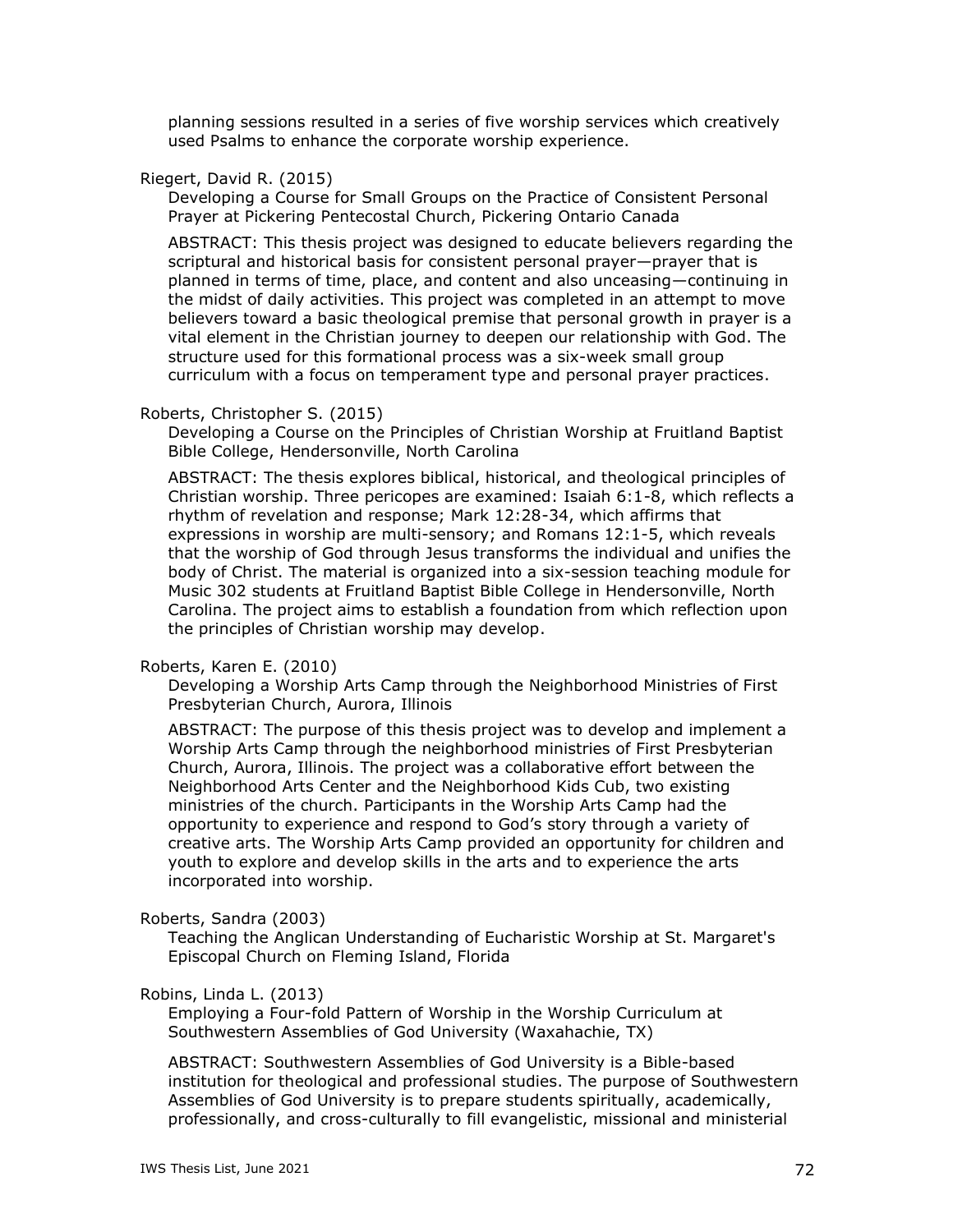roles worldwide. This thesis and supporting curriculum proposes a cognitive approach to the elements of a four-fold pattern of worship and how to incorporate this pattern into the corporate worship service. A nine-lesson series establishes the biblical basis for a four-fold pattern, describes the Assemblies of God's historical pattern of worship, and provides opportunity for the students to develop a four-fold worship service.

#### Robinson, Darla Jean Mason (2016)

Bringing Scripture to Life at Palmdale United Methodist Church in Palmdale, California

ABSTRACT: Due to inadequate preparation and training, the liturgists at Palmdale United Methodist Church often read the Scripture in a flat and unimaginative way. I taught a four-week class emphasizing the importance of research, performance studies, creativity, and rehearsal. We then presented Scriptures for the following four weeks using a choral reading, readers' theatre, tableaux, and a medley of song and dance. My project was implemented over an eight-week period of time during November and December, 2014.

### Rogers, Jeffry A. (2016)

Developing a Course on the Foundations of Worship for Musicians at First United Methodist Church of Ocala, Florida

ABSTRACT: As leaders of worship, musicians are called to lead believers to engage in the dialogue of God's revelation and their response. Understanding and facilitating this engagement requires knowledge of key foundations of worship. This research project developed a class on key foundations of worship specifically designed for lay-musicians, which took the form of a four-week seminar. Through understanding key foundations of worship, the goal of the sessions is for the participants to better understand their function as leaders of Christian worship, helping to facilitate the dialogue between God and worshiper.

#### Rogers, Paul R. (2005)

Using Baptismal Theology for Spiritual Formation within a Small Group Setting at the Evangelical Free Church of Sycamore-Dekalb, Dekalb, IL

ABSTRACT: The project analyzes the effectiveness of a small group study in facilitating an understanding and application of baptismal theology. The project proposes that the small group setting and curriculum can result in spiritual formation as participants broaden their understanding of baptism and experience appropriating baptism as a model of Christian spirituality. The project uses a select group of congregants at the Evangelical Free Church of Sycamore-DeKalb as the basis for the study. The project seeks to measure changes that occurred as a result of the study by using pre- and post-test questionnaires, a group interview, and individual interviews. Completed over the course of six weeks, the research discloses that spiritual formation can occur through an understanding and application of baptismal concepts but that more time is needed to adequately see these changes materialize.

#### Ross, Jared A. (2014)

Developing a Chapel Planning Team for Intentional Worship at Barclay College in Haviland, Kansas

ABSTRACT: Planning worship in a team setting allows for more creativity, diversity, and intentionality than planning alone or "doing what we have always done." This thesis addressed the issue of intentional planning of worship in the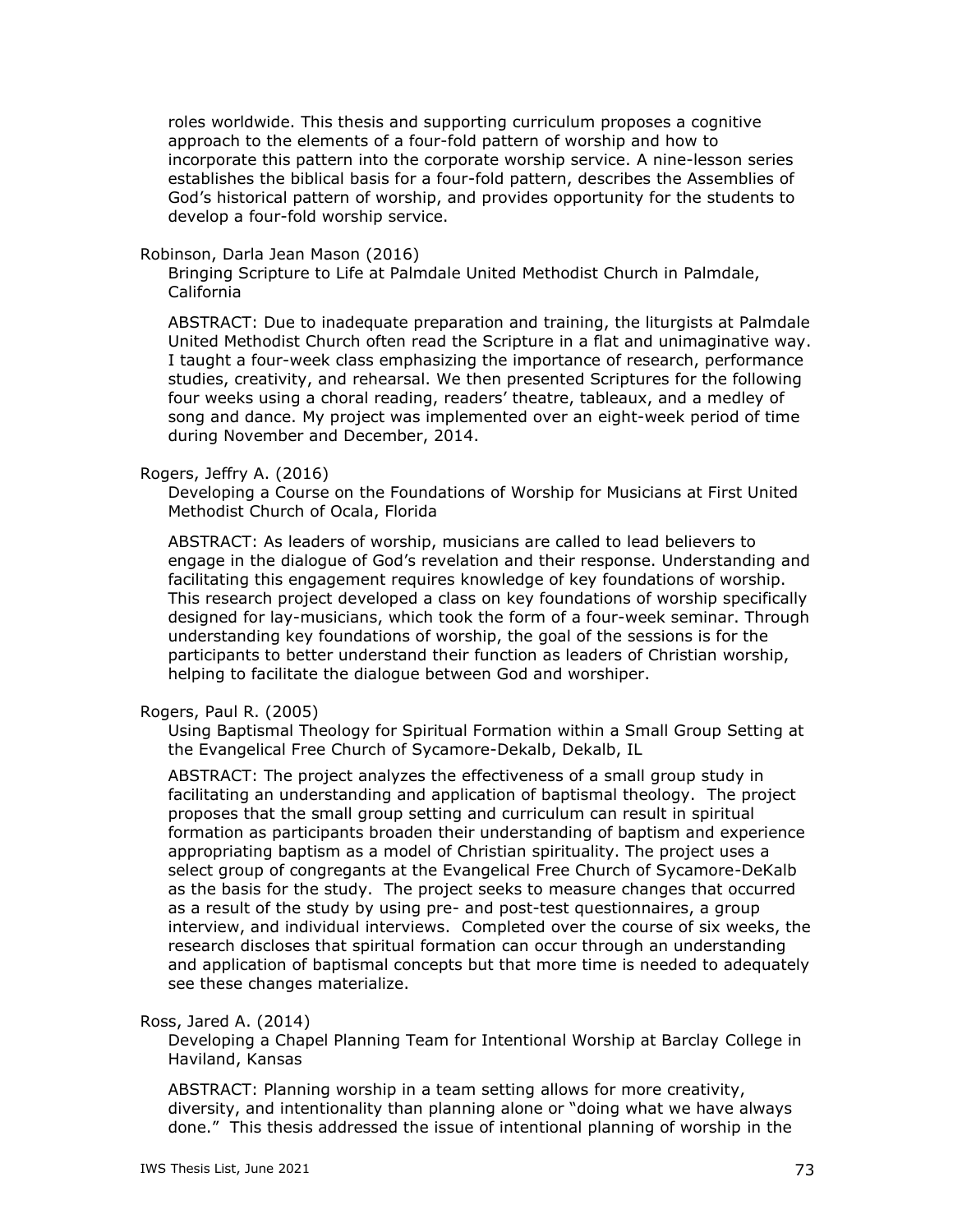chapel services at Barclay College. A planning team was formed and prepared through training sessions to plan intentional worship for Barclay College. The team planned eight chapel services in the fall semester of 2013 implementing worship actions that moved beyond song and sermon to create space for the people to encounter God and respond to him. Such worship is faith formative and transformational.

#### Runyon, M. Renée (2018)

Developing Awareness of Revelation and Response at Spring Arbor Free Methodist Church, Spring Arbor, Michigan

ABSTRACT: God created humankind to be in relationship with him, continuing the mutually affirming bond which the Trinity has enjoyed since before time. The special connection that those created in the *imago Dei* possess with their Creator opens the door for divine-human dialogue in worship. Understanding the central truth that God engages his people in revelation and response, this research project developed a class for worship leaders and laypeople to discover and recognize means by which God speaks to his people in corporate worship, and to identify and employ dialogic practices within worship whereby they respond to God's revelations.

### Rushing, Gary E. (2016)

Developing Community Expressions of Lament for the Contemporary Service of Faith United Methodist Church, Fort Myers, Florida

ABSTRACT: The purpose of this thesis project was to create expressions of communal lament for the contemporary worship service of Faith United Methodist Church. This was accomplished in a class setting through lecture and dialogue examining biblical lament, lament in American history, and lament in the songs of the American church. Amidst a growing neglect of communal lament within the 21st century church, this project sought to reunite the biblical usage of the communal laments found in the Old and New Testaments with post-modern church worship, creating an enduring liturgy of ritual and song within a contemporary, four-fold worship style.

# Rushing, Kenneth (2002)

Leading a Select Group of Christians to a New Understanding of the Role of God in Worship in Plant City, FL

ABSTRACT: In today's society churches appear to be moving farther away from God in their efforts to become more appealing to unbelievers in their worship practices. The desire to accomplish the Great Commission has moved from outside the church to inside the church. As a result, the desire to please God has shifted to a desire to please man. This study compares the impact of the revivalist movement to the current worship trends in the local church. An intentional desire to instruct and educate the local church may be the only hope for the recovery of theocentric worship.

#### Sabag, Israel Ramirez (2017)

Deepening the Knowledge of the Revelation-Response Pattern in Worship at Iglesia Presbiteriana Berith, Mexico City

ABSTRACT: The purpose of this thesis was to enhance the knowledge and practical experience of worship as the response of God's people to his divine revelation at Iglesia Berith, Mexico City. When a believer is aware of the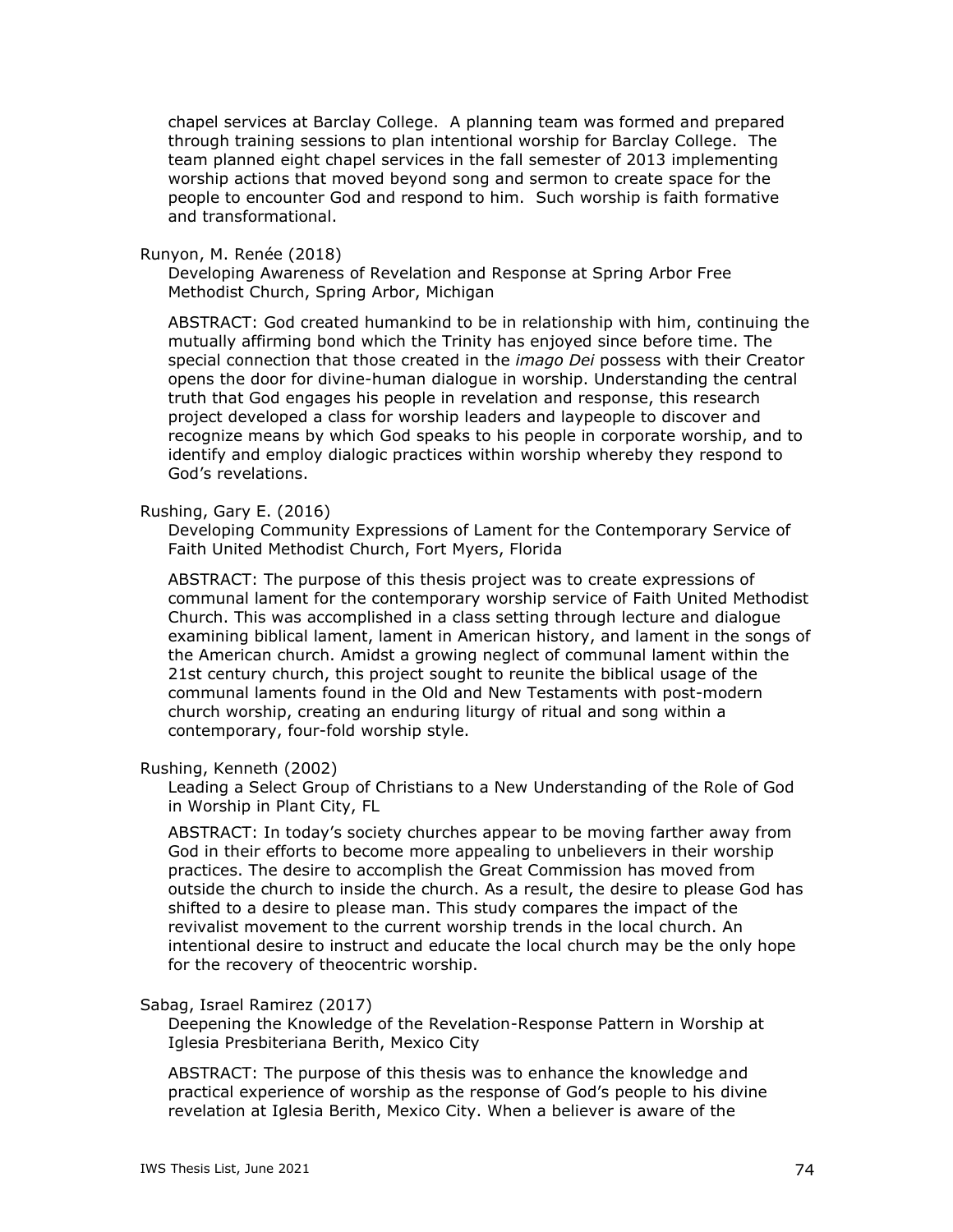revelation-response dialogue going on in worship, he/she can focus attention on either being responsive to God's revelation or on responding to God accordingly.

### Sammond, Christopher A. (2013)

Developing the Ministerial Role of the Worship Choir at North Fairfield Baptist Church, Hamilton, Ohio

ABSTRACT: The Worship Choir of North Fairfield Baptist Church in Hamilton, Ohio had a tendency to view itself as a performing choir, such as that of a community or school choir, and not a worshiping one. As a result, the congregation had taken on a role of spectators. By developing rehearsals that emphasized spiritual formation and sharing with the choir specific scriptures relating to worship, I was able to help the choir understand and embrace their role in the weekly worship service as lead worshipers. The result was that the church became more transformed in Christ and, as a result, its worship services became more true, deeper and alive.

### Satterwhite, David (2004)

Increasing the Creative Use of Scripture in the Worship Services at Roebuck Baptist Church in Roebuch, South Carolina

### Schecher, Mary K. (2015)

Congregational Song as Spiritual Formation at First Baptist Church, West Allis, Wisconsin

ABSTRACT: As the sun rises on Sunday, so does the song of God's people. Corporate singing is and has been a critical part of worship since the beginning of the church, an audible reminder that while we may sing individually, we are also singing as the Body of Christ. As a worship action, song brings the community together to express and deepen their faith. Congregational song represents one way in which worship participants experience their faith. This project was designed to study how song acts as a vehicle for spiritual formation, using congregational song from the Advent, Christmas and Epiphany season.

# Scott, Sarah J. (2015)

Developing and Implementing a Practicum Into the Curriculum for Worship Studies Majors at Vanguard University of Southern California, Costa Mesa, CA

ABSTRACT: A need for balance between cognitive learning and practical experience in the equipping of new leaders is exemplified throughout the biblical narrative and history of the church. This action-research project studied the impact of practical implementation of a synthesis of the core course material in the Worship Studies major at Vanguard University of Southern California, Costa Mesa, California. Rooted in the study of major biblical leaders and the historical models of John Wesley and D. L. Moody, an original curriculum was developed and used for the purpose of equipping future worship leaders through a required practicum experience.

### Sexton, R. Nyle (2007)

Developing a Course on the Fundamentals of Christian Worship for Louisville Bible College

ABSTRACT: This project is a proposal for an introductory course of worship study for Louisville Bible College, an institution dedicated to the principles and practices of the Restoration Movement. The study is one that seeks to offer students an opportunity to study worship as an independent discipline apart from music,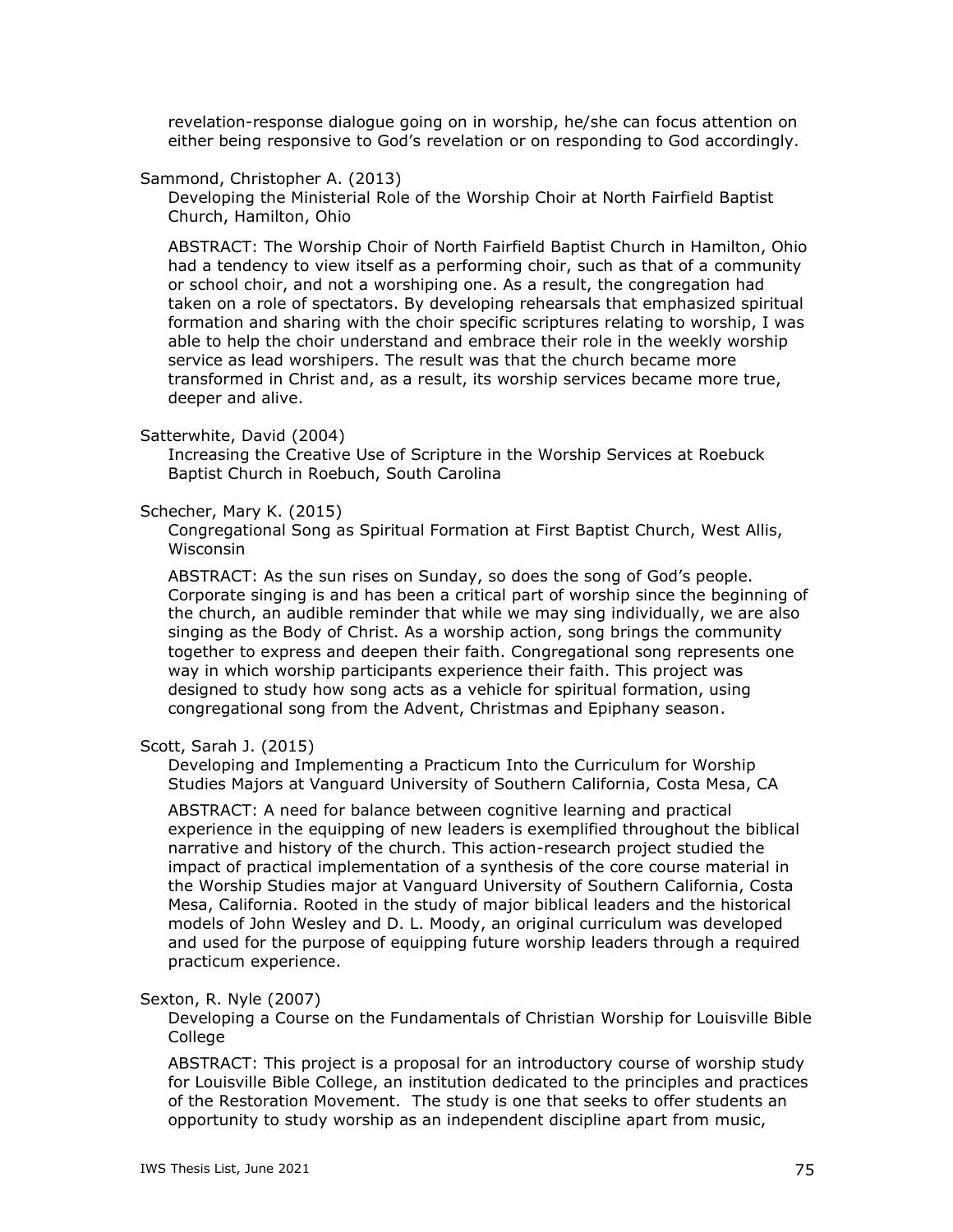offering students of all disciplines the opportunity to study worship regardless of their musical aptitude. The content of the course focuses on biblical worship throughout the Old and New Testaments and supports the theology of the Restoration Church. This course, with some minor alterations, could be successfully integrated into the curriculum of Louisville Bible College.

Shelley, Jeanine L. (2012)

Introducing a Process of Spiritual Growth through the Choir Rehearsal at Saint Andrew United Methodist Church in Saint Andrew, Florida

Shepherd, Christopher Scott (2013)

Establishing Family Worship at First Baptist Church of Paris, Tennessee

ABSTRACT: Statistics reveal a lack of familial spiritual formation in Christian homes. Family worship is an ideal solution to this problem. In my project, I aimed to inspire and equip families at First Baptist Church of Paris, Tennessee, to adopt family worship practices. After establishing a biblical, theological, and historical basis for the practice, I implemented my project in two phases. First, I created a website [\(www.familyworshipproject.com\)](http://www.familyworshipproject.com/), which featured articles, videos, worship guides, and other family worship resources. Second, I taught a class about family worship practices. Familial spiritual formation increased in my context as a result of the project.

Shores, Rodney K. (2005)

Sacred Action and Sacramentality: A Course Development for the Worship Ministries Degree at Trinity College of Florida

Shoumaker, Clifton Alan (2014)

Employing the Psalms as a Vehicle for Healing at Angola State Penitentiary, Angola, Louisiana

ABSTRACT: This project dealt with the issue of anxiety and stress among inmate ministers at Louisiana State Penitentiary in Angola, Louisiana. Through a two-day seminar on employing the psalms as a source of healing, inmate ministers were introduced to concepts of healing through praying and singing the psalms. The project culminated in a worship experience where long-term prison inmates found forgiveness and healing from their sins. They discovered in the Book of Psalms a powerful devotional resource to help them cope with living in such an oppressive environment.

### Siah, Lidya (2014)

Developing a Process of Spiritual Formation for New Mothers at Bukit Batok Presbyterian Church, Indonesian Congregation, Singapore

ABSTRACT: Many mothers in Singapore have in recent years chosen to work as full-time workers, and put their children in child-care centers. Their busy lives and their low view of motherhood have led these mothers to neglect their own spiritual needs. So, I developed a project centering on spiritual formation, aimed at facilitating spiritual engagement with God in the context of pursuing motherhood at home. The spiritual formation included a biblical, theological, and historical study of worship as communion with God. The project aimed to equip mothers to develop a growing relationship with God in the midst of their hectic lives.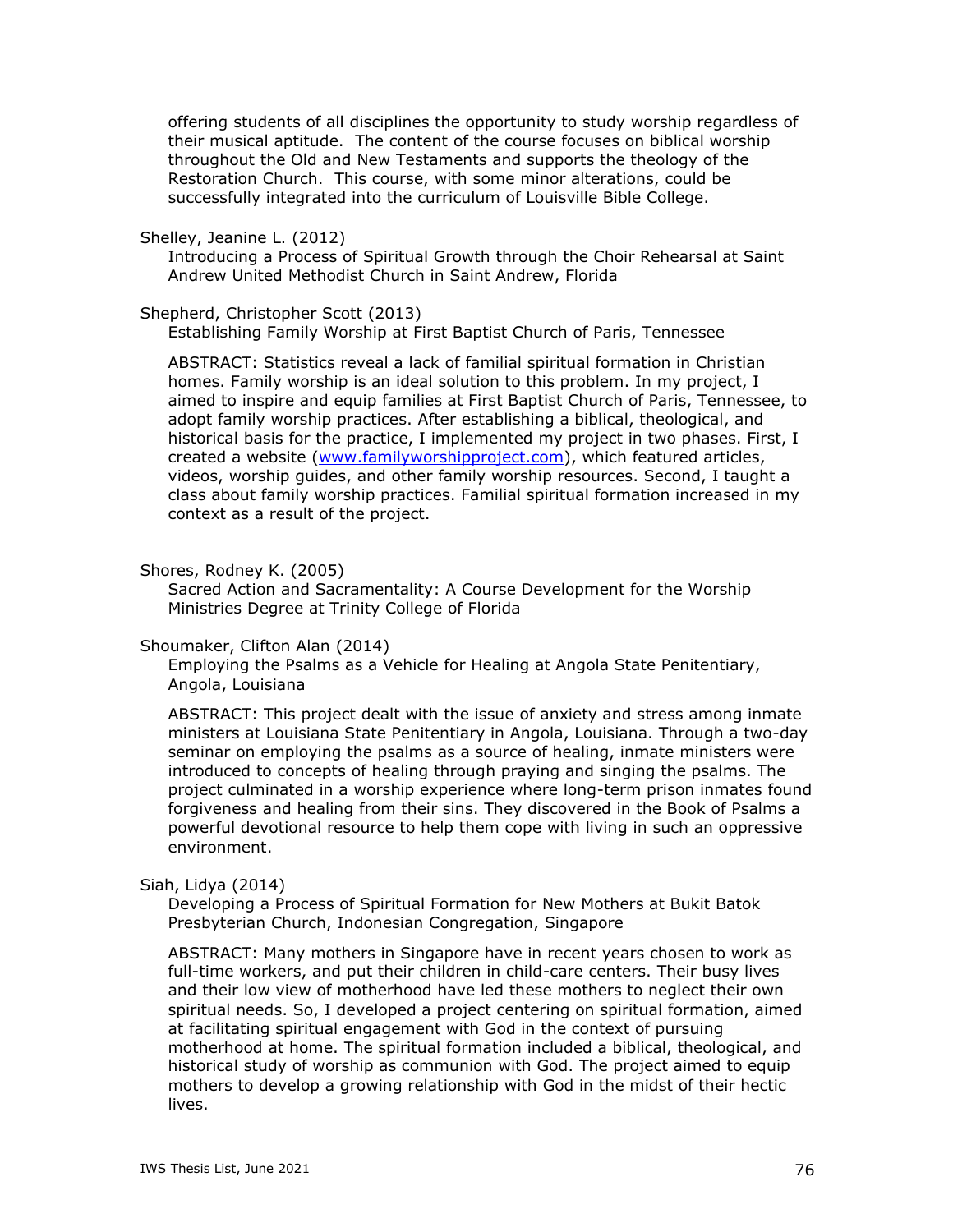### Sloma, Matthew D. (2015)

Developing a Program that Forms Student Leaders through Shaping Worship Theology at Whitesburg Baptist Church, Huntsville, Alabama

ABSTRACT: An understanding of worship theology is essential to the formation of student leaders. This thesis presents the development and implementation of a foundational Christian worship class that shapes a biblical worship theology for students. Data from approximately two hundred graduates and current students show the need for why a series of classes on worship was developed. Eighteen middle and high school participants attended six classes on worship and leadership. The students engaged in open discussions on worship in addition to completing written pre- and post-class surveys and reflections. Final analysis reflected a change in students' worship understanding and practice.

#### Smith, Darrell L. (2014)

Introducing and Engaging the Feast of Sukkot at Alamo Heights United Methodist Church in San Antonio, Texas

ABSTRACT: The feast of Sukkot has been celebrated for thousands of years because of the formative truths it espouses about God and God's people. Although Christianity has maintained a connection to Passover and Pentecost, the link to this third primary feast of Judaism has been largely disconnected. This project sought to introduce the theological and liturgical implications promulgated by Sukkot and began a feasting relationship with the Father who calls us to remember and trust in his provision and protection, the Son who came to tabernacle among us, and the empowering presence of the Spirit, continuously dwelling in our midst.

### Smith, James E. (2007)

Enhancing the Worship of God through Understanding and Hallowing the Lord's Day at Bethel Missionary Church in Goshen, Indiana

ABSTRACT: My thesis seeks to discover whether or not actions for hallowing the Lord's Day enhance the public worship of God. My project proposes that an understanding of the theology of the Lord's Day, instead of a list or a divine command, is the basis from which hallowing actions must arise. Thus, the core of my thesis is a series of classes in which the theology of the Lord's Day is developed. Seventeen congregants of Bethel Missionary Church joined the classes. At the end, fifteen "experimented" with actions for hallowing the Lord's Day in order to see if their actions enhanced their public worship of God.

### Smith, Michael F. (2016)

Embracing the Missio Dei in Worship at Christ Chapel in Centerville, Massachusetts

ABSTRACT: This thesis project examined the relationship between worship and mission. Embracing the *missio Dei* in corporate worship prepares God's people to advance God's mission of blessing all peoples with salvation and redemption in Christ. Strengthening the missional content of corporate worship at Christ Chapel, this project planted the seeds for the habitual practice of mission and established the goal for enhanced participation in short-term missions. Mission is the essential nature of the church. It is not merely the work of church committees, but a defining characteristic reflected in the lifestyle of the people of God.

Smoak, Merril, Jr. (2002)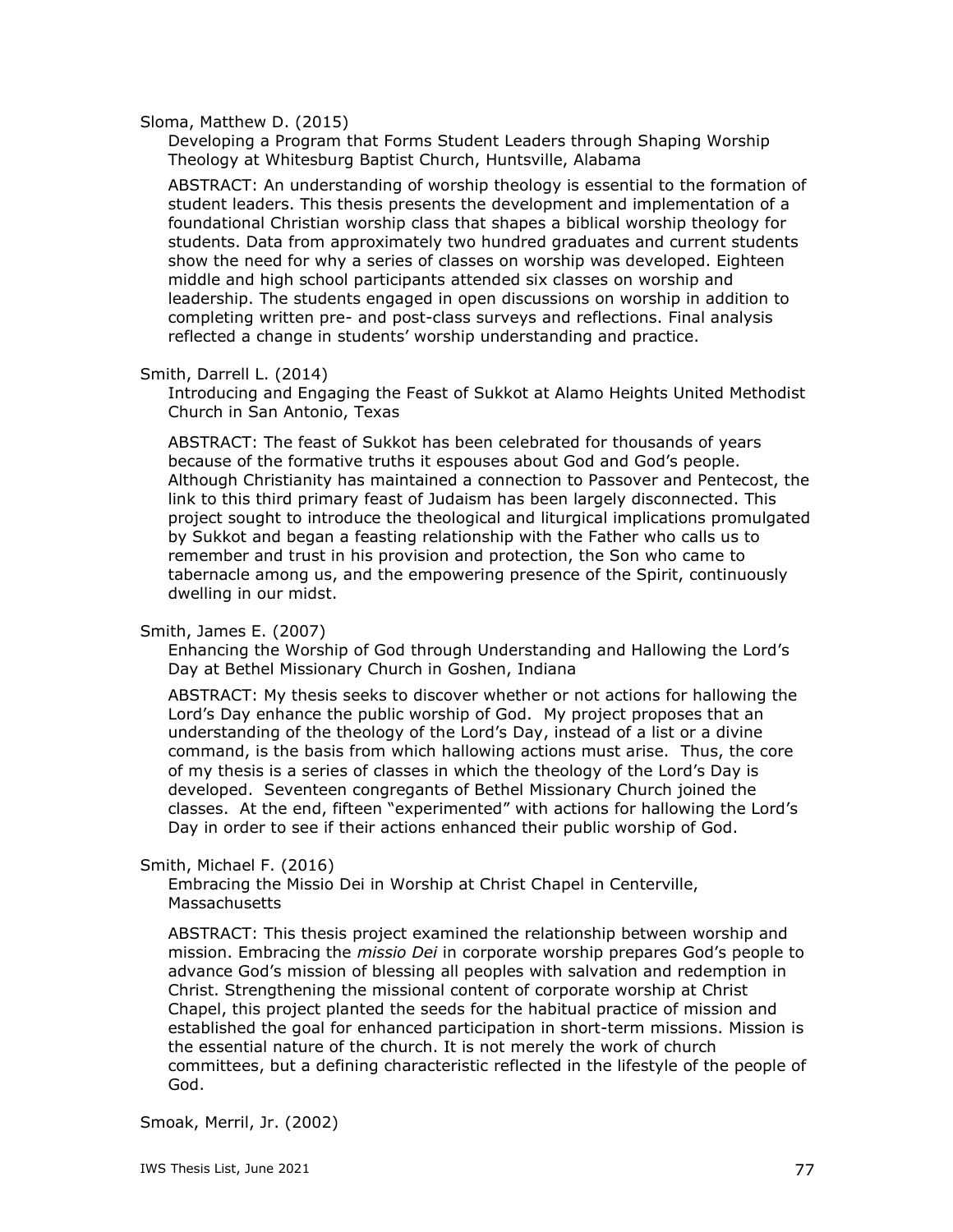Identifying Contemporary Praise and Worship Songs for Use During the Church Year at Trinity Baptist Church, Livermore, CA

# Smolen, Patrick S. (2016)

Developing Intergenerational Worship at First Baptist Church, Hobart, Oklahoma

ABSTRACT: The purpose of this project was the initiation and training of an agediverse Worship Planning Team (WPT) for the purpose of developing intergenerational corporate worship at First Baptist Church, Hobart, Oklahoma. The WPT considered the worship styles and needs of all the generations attending the church. The biblical foundation of intergenerational worship was central to the education of the WPT. A primary application of the WPT's training was the planning of three intergenerational worship services during the Advent season, modeling the concept for the whole church.

# Snaterse, Rodney J. (2013)

Renewing Corporate Intercessory Prayer at Bethel Community Church, Edmonton, Alberta

ABSTRACT: Corporate intercessory prayer (i.e. The Prayers of the People) is a highly valued aspect of weekly worship at Bethel Community Church. Yet, our understanding of this act of worship is often limited, resulting in a weakened desire and ability to engage in it passionately and effectively as a corporate worshiping body. Building on the foundation of five representative biblical texts that reveal the integral connection between prayer and the mission of God, this ministry project involved churchwide instruction and leadership development for the purpose of facilitating full and faithful participation in the Prayers of the People.

# Soice, Nathan L. (2012)

Developing a Seminar on the Worship Leader for Independent Christian Churches in Central Illinois

ABSTRACT: This thesis was conceived as a resource for worship leaders serving Independent Christian Churches. The purpose of this project was to develop a seminar for worship leaders to understand better the biblical, historical, and theological aspects of worship leadership. The project's development culminated in the teaching of a seminar that involved nine area worship leaders representing seven local churches. An additional goal of the project was to establish a supportive network and an ongoing dialog between area worship ministers. The intent was to offer a solution through the implementation of this project and the sharing of worship ministry resources.

### Solether, Scott V. (2005)

Transforming Worshipers into Worship Evangelists at First Presbyterian Church, Portland, Indiana

### Spargo, Brenda G. (2008)

The Development of a Worship Planning Team for Contemporary Worship at University United Methodist Church, Las Vegas, Nevada

Sproul, Robert A. (2008)

Enhancing Worship at the Evangelical Free Church of Hershey, Pennsylvania by Employing Elements of Ancient-Future Worship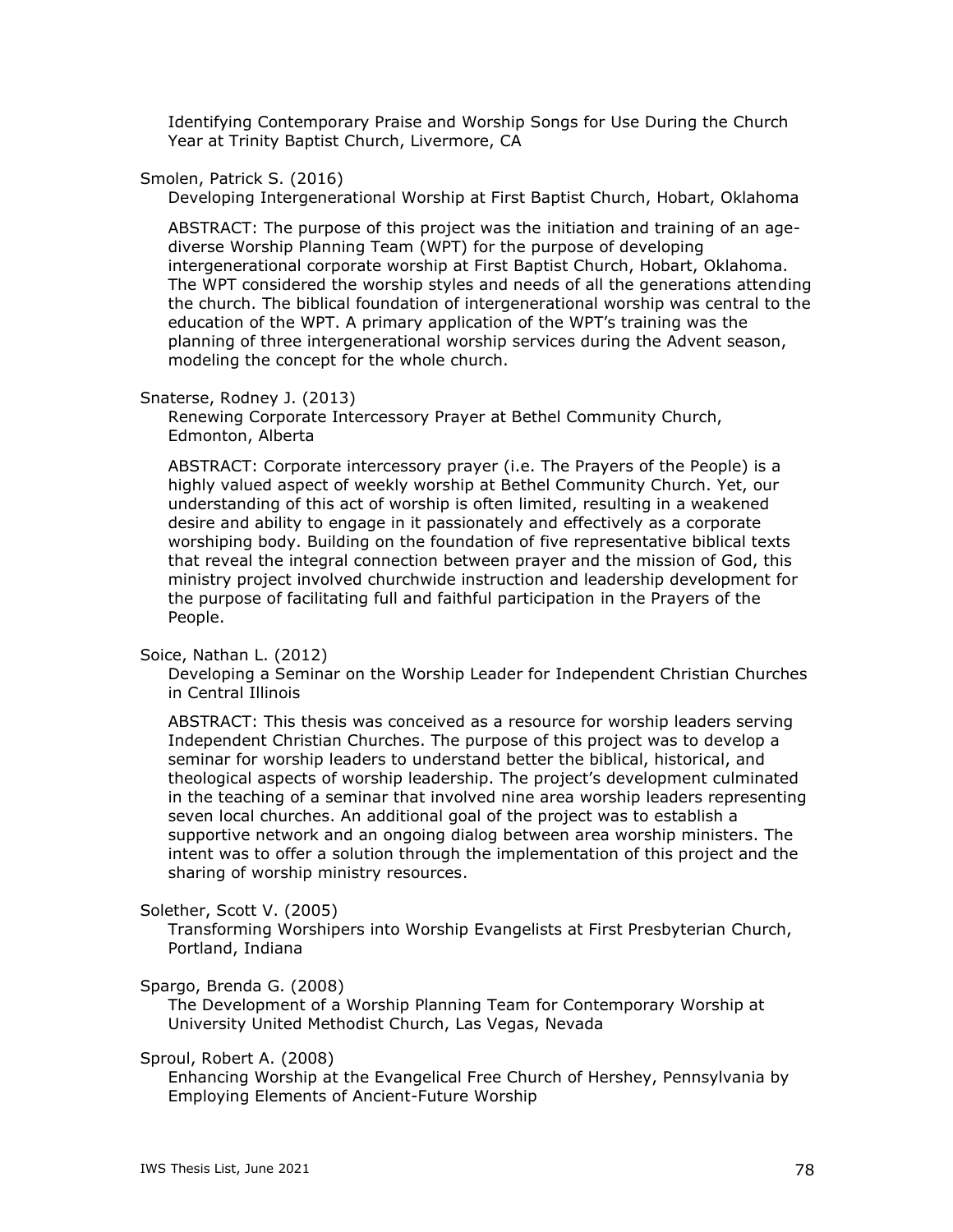ABSTRACT: The intent of this thesis was to enable the congregation at the Evangelical Free Church of Hershey to experience components of Ancient-Future Worship with the goal of evaluating those components to determine ways to utilize them in the corporate worship services of the church. Two Ancient-Future services were held on Tuesday nights in the fall of 2007 and attendees were given opportunity to offer feedback. From that feedback, recommendations have been given to the church leadership about possible implementation of those elements for current and new worship venues.

#### Staples, Marsha D. (2014)

Confronting Attitudes Concerning Racial and Cultural Differences at New Life Providence Church in Virginia Beach, Virginia

ABSTRACT: This study documents a seminar entitled "Every Tribe, Tongue and Nation" offered to a sampling of members as well as non-members of New Life Providence Church in Virginia Beach, VA. The seminar examined unaddressed attitudes related to racial/cultural differences that hinder worship, reconciliation, evangelism, and worship renewal in a multi-ethnic worship setting. It also examined the difference between racial diversity and biblical racial reconciliation and provided a framework for further honest dialogue between members of this and other trans/multi-ethnic congregations. It further delved into the often overlooked aspect of racism as sin, and the role it plays in the attitudes of congregational members in a trans/multi-ethnic setting.

# Statom, Gabriel C. (2005)

Compiling and Implementing a Psalter Which Reflects the Reformed Heritage for the First Presbyterian Church of Lake Wales, Florida

#### Stephens, Lana S. (2009)

Promoting Change Through Children Leading Worship at South Jacksonville Presbyterian Church, Jacksonville, Florida

ABSTRACT: Throughout history, children have been involved in significant ways in the ministry of the church. If children receive proper training, they can and should take part in the leadership of worship. Through the design of a child-led worship service and an original music written for the delivery of the message, *Loyalty to Royalty: The Story of Ruth*, some of the members of South Jacksonville Presbyterian Church (U.S.A.), Jacksonville, Florida, were given the opportunity to change the way that they think about children leading worship.

### Stewart, Amy Beth P. (2009)

Developing a Worship Planning Team to Enhance Participatory Worship at Westminster Presbyterian Church, Oklahoma City, Oklahoma

ABSTRACT: Corporate worship is an event that invites all who come to participate fully and intentionally. This thesis project addressed the level of congregational participation by the members of Westminster Presbyterian Church in Oklahoma City, Oklahoma, through the development of a worship planning team. The team was prepared for planning worship with a focus on congregation participation through a six week period of study. The team then gathered to plan five worship services. The five worship services were finally evaluated for their effectiveness in creating a participatory atmosphere for the congregation.

Stewart, Timothy S. (2014)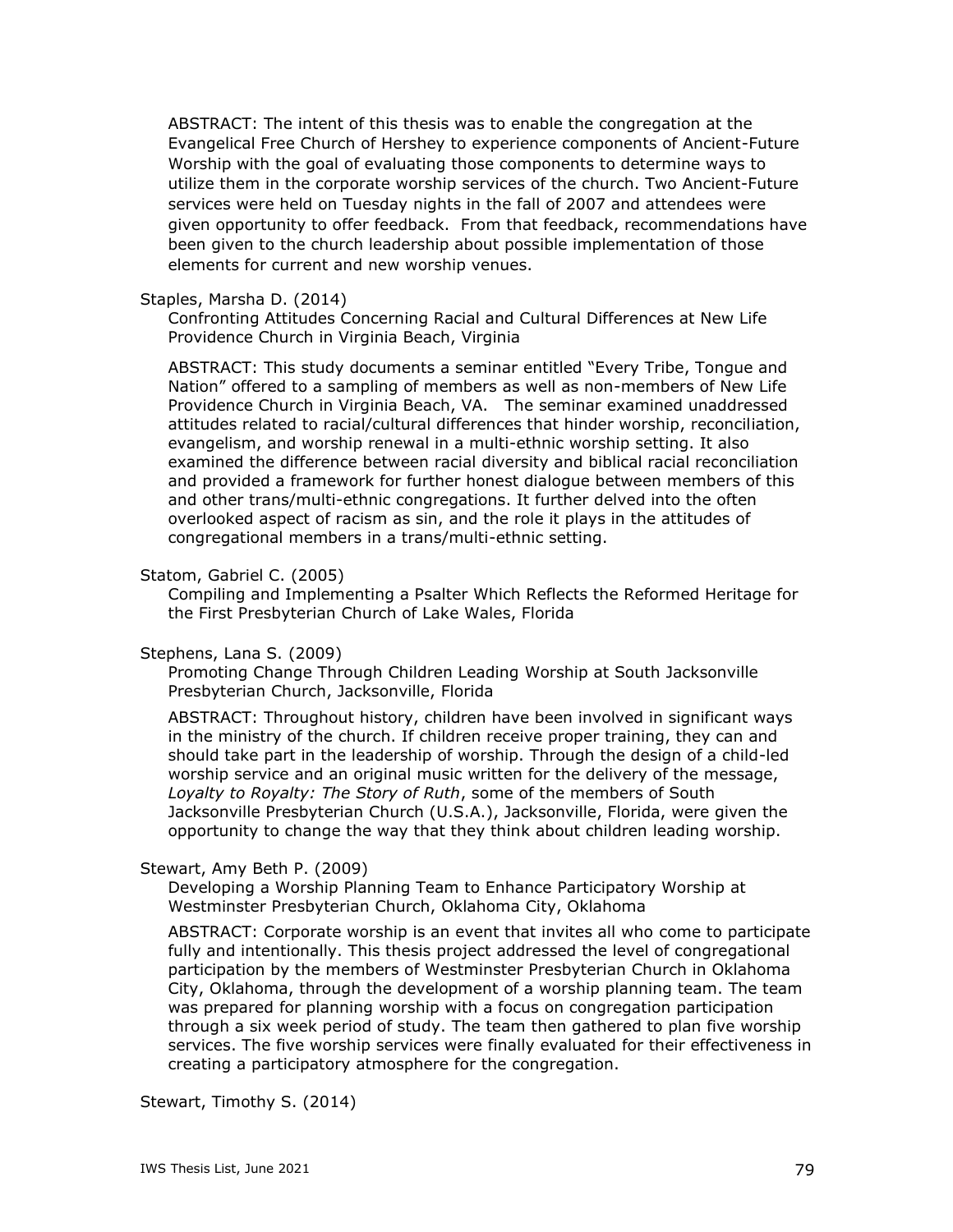Implementing the Five Major Actions of Worship at Burnt Store Presbyterian Church in Punta Gorda, FL

ABSTRACT: In 1990 changes were suggested for the ordering of worship in the Presbyterian Church (U.S.A.). The alternative is to order worship according to five major actions: gathering around the Word, proclaiming the Word, responding to the Word, the sealing of the Word and, bearing and following the Word into the world. In this thesis I explored the biblical, historical, and theological foundations of the actions. Additionally, I discussed my project. It was to teach a series of seven classes to introduce the new order and, following the classes, to implement the new order in our three Sunday worship services.

#### Stromstra, Patricia (2004)

Reviving the Season of Easter at Third Christian Reformed Church, Kalamazoo, Michigan

#### Stuberg, Robert M. (2007)

Fostering Corporate Eucharistic Piety as Locus for Mission at Our Redeemer's Lutheran Church, Helena, Montana

ABSTRACT: The purpose of the study was to foster corporate eucharistic piety as locus for mission at Our Redeemer's Lutheran Church, Helena, Montana, by increasing the understanding of *ecclesia, eucharistia,* and *missio Dei*. The action research design addressed the goals on two fronts. The 'liturgical front' engaged the entire congregation through educational materials and implementing liturgical changes. The 'study group' front engaged a sampling of the congregation in a small group study curriculum. The findings show an overall growth in the appreciation for the Eucharist as a communal event that feeds God's people to be Christ's body in the world.

### Sunderland, Paul B. (2017)

Developing a Worship Theology for Free Methodist Worship Leaders in the Gateway Conference of Greater St. Louis

ABSTRACT: This thesis and curriculum support the belief that effective musical worship leadership demands a developed theology of worship. In particular, worship leaders must understand worship as an on-going dialogue whereby divine revelation prompts our communal response. This project sought to enable a group of local worship leaders to learn and reaffirm the components of worship, enacting revelation and response through the means of congregational worship song selection. Theologically-informed worship song choices are a vital component to congregational worship renewal.

### Suum, David Go Lian (2015)

Training Pastors and Worship Leaders in the Four-Fold Model of Worship in Evangelical Churches of Myanmar

ABSTRACT: This thesis addresses the need for a four-fold worship model in the Evangelical churches of Myanmar. The model facilitates deep, meaningful worship that engages worshipers with God. Being supported with biblical, theological, and historical foundations of worship, the model consists of four movements such as the Gathering, Word, Table, and Sending. Each movement includes various acts of worship. Twenty-one leaders of evangelical churches and three para-church organizations tested the model. Each one of them has made the commitment to implement the four-fold worship model in their churches, and to share with other churches.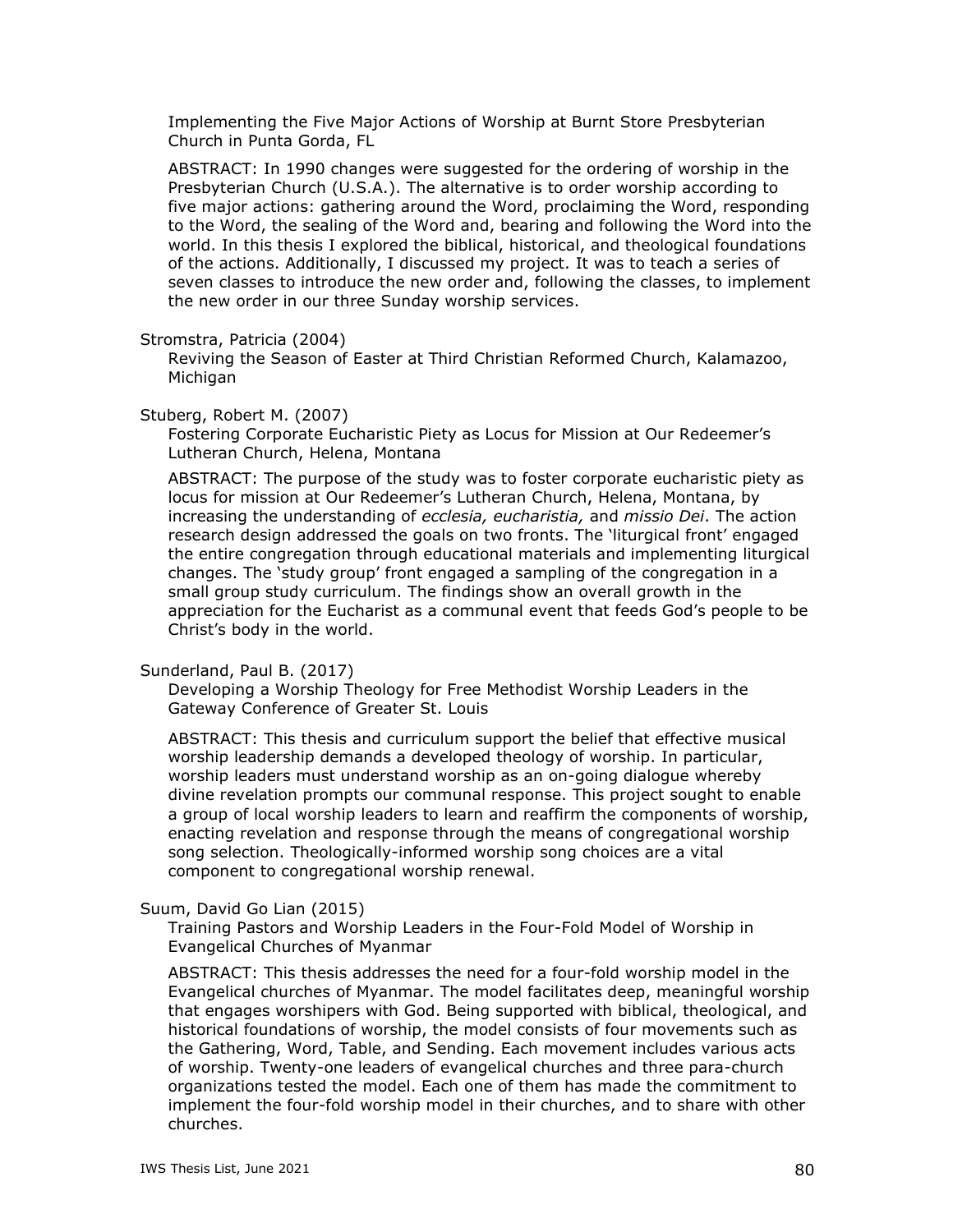Swanson, Jon E. (2014)

Implementing a Study on Biblical Generosity at Lifepoint Church, Everett and Lake Stevens, Washington

ABSTRACT: Biblical generosity is often viewed solely in terms of stewardship. As a result, teaching on generosity is expressed in terms of money. The purpose of this project was to foster generosity in the everyday lives of Christians while refuting wrong assumptions about biblical generosity. The project explores the biblical, theological and historical foundations for biblical generosity. Even when the theme of biblical generosity is studied through the narrow lens of finances, generosity has more to do with surrender, friendship, wholehearted devotion and simplicity. The project consisted of research, three weeks of sermons, four weeks of classroom instruction, and assessment.

# Talley, Sue L. (2007)

The Healing Voice of Christ in the Psalms for Students of the School of Music, Nyack College, New York City

ABSTRACT: The students in the music program at Nyack College, New York City seek to serve the larger world. The campus is located blocks from the site of the World Trade Center tragedy, which some students and faculty remember well. Spiritual growth in the tumultuous inner city, community service, and global reconciliation demand our effort and study in the School of Music. The Psalms, Christ's prayers on earth, convey his healing voice today, uniting highly diverse peoples and various academic disciplines. The visibility of our Chorale gives us an opportunity to minister to the wider community. Through this project, we attempt to hear this voice in the Psalms as we study them in several courses. By using the Psalms in our prayers and songs we may convey the healing voice of Christ to the world.

Tam, Jayson (2018)

Reinterpreting Baptism as an Act of Worship to the Triune God at Evangelical Free Church of China Yan Fook Church, Hong Kong

ABSTRACT: This thesis addresses the anthropocentric and non-sacramental baptismal understanding at Evangelical Free Church of China Yan Fook Church. Its purpose was to evaluate, enrich, and expand the pastoral leadership's understanding, teaching, and practice of baptism as an act of sacramental worship, which connects and commits the church to the Trinitarian faith.

### Thompson-Haney, Brenda (2019)

Understanding Lament through Songwriting at Trinity Church of the Assemblies of God in Cedar Hill, Texas

ABSTRACT: The purpose of this thesis was to bring understanding of lament through songwriting at Trinity Church of the Assemblies of God in Cedar Hill, Texas. The goal was to prepare worship staff members to incorporate biblical lament into the corporate setting. Using pre- and post-class surveys, participant journals, and exit interview methodology, research data was gathered and analyzed. Following an examination of the biblical, historical, theological, and sociological foundations for lament, worship staff members wrote modern songs of lament based upon Psalm 13.

Thomson, Douglas A. (2013)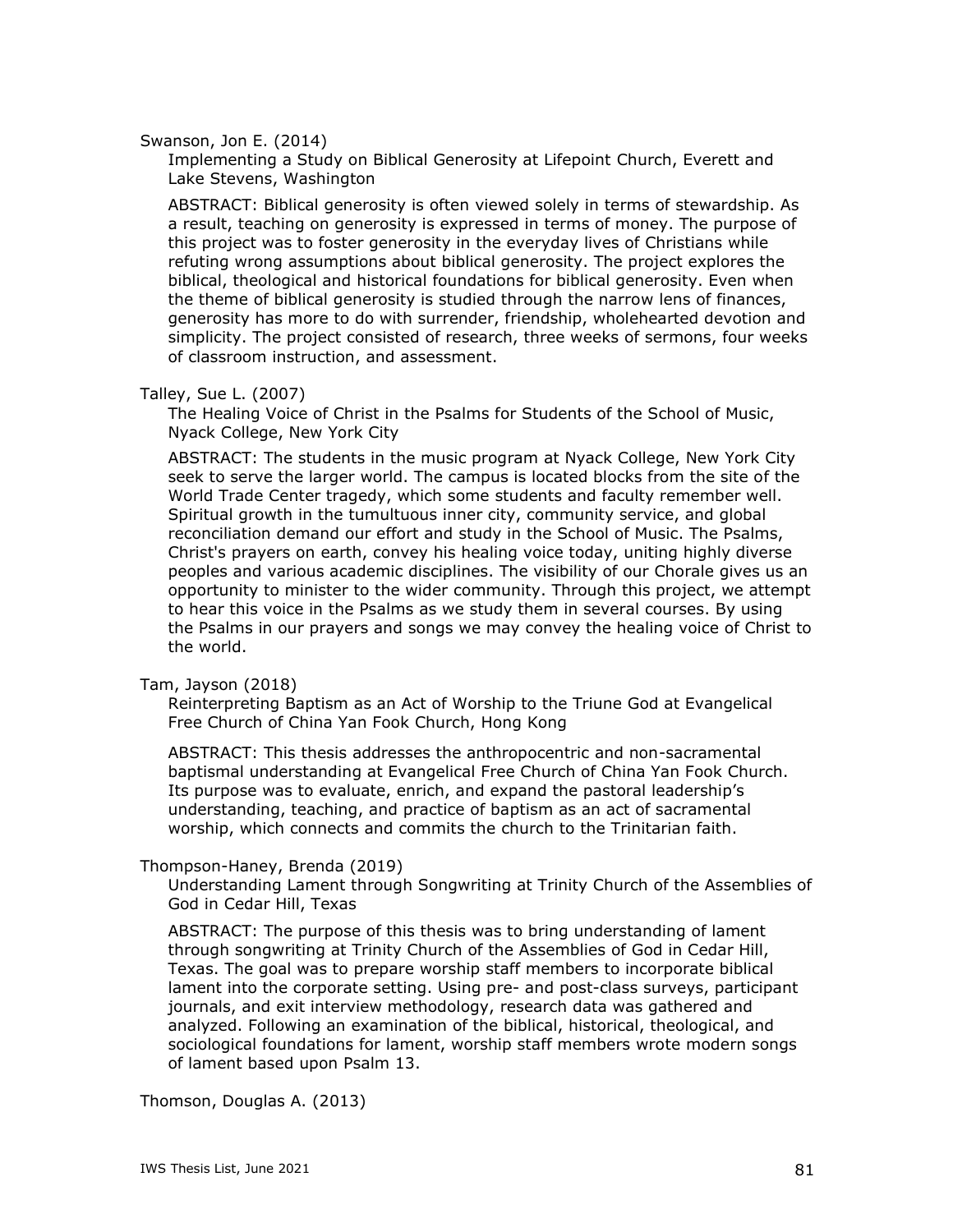Developing a New Testament Worship Component in the Theology and Practice of Worship Course for Heritage Baptist College, Cambridge, Ontario, Canada

ABSTRACT: This project was designed to contribute a New Testament module to the "Theology and Practice of Worship" course at Heritage Baptist College, Cambridge, Ontario, Canada. The project identifies five distinctively New Testament concepts of worship, excluding baptism and communion, while recognizing some level of continuity with Old Testament worship. Theological study, the presentation of five lectures, and several evaluation tools were involved in fulfilling the objectives of the project.

#### Tice, Steven M. (2013)

Utilizing Memorization to Enhance the Proclamation of Scripture in Corporate Worship at Bellerose Baptist Church, Queens, NY

ABSTRACT: This project endeavored to develop, first among a small group team and ultimately in the congregation, an appreciation of the capacity for memorization to take us into a deeper understanding of Scripture, thereby increasing our learning and transformation. The Scripture Presentation Team at Bellerose Baptist Church, in Queens, NY memorized scriptural texts verbatim and also utilized the storying of Scripture to explore memorization in an oral context. This process was intended to encourage our people to more naturally experience and share the gospel not only among the gathered congregation but also with their friends outside the church.

#### Toney, Michael G. (2016)

Divine Revelation and Worship Renewal at University Hills Baptist Church, Charlotte, North Carolina

ABSTRACT: Through divine revelation Father God and Christ the Son initiate worship encounters that are intentionally relational. By revealing his essence and his desires through his word and by his Holy Spirit, God invites humankind to experience his presence that he might draw all people to himself and fulfill his redemptive plan in every person.

# Tropeano, Kellie S. (2013)

Engaging Children in Intergenerational Corporate Worship at First Baptist Church of Reading in Reading, Massachusetts

ABSTRACT: Intergenerational worship is a theme that is seen throughout the Bible and throughout history. Children attend corporate worship services at First Baptist Church of Reading from a very early age; yet over time, they became increasingly excluded from the worship activities, resulting in a large part of the body of Christ missing. This project involved churchwide instruction on the importance of intergenerational worship and a series of family-friendly worship services that attempted to teach the children how to worship appropriately. Both children and adults participated in the project and were encouraged to worship with all their heart, soul, and mind.

# Tsang, Herbert H. (2011)

Developing Worship Seminars for Lay Worship Leaders at Church Music Ministry of Canada

ABSTRACT: The majority of Chinese churches in North America rely on volunteer lay leaders to be in charge of worship planning.The design of corporate worship services and the selection of different worship materials fall on the shoulders of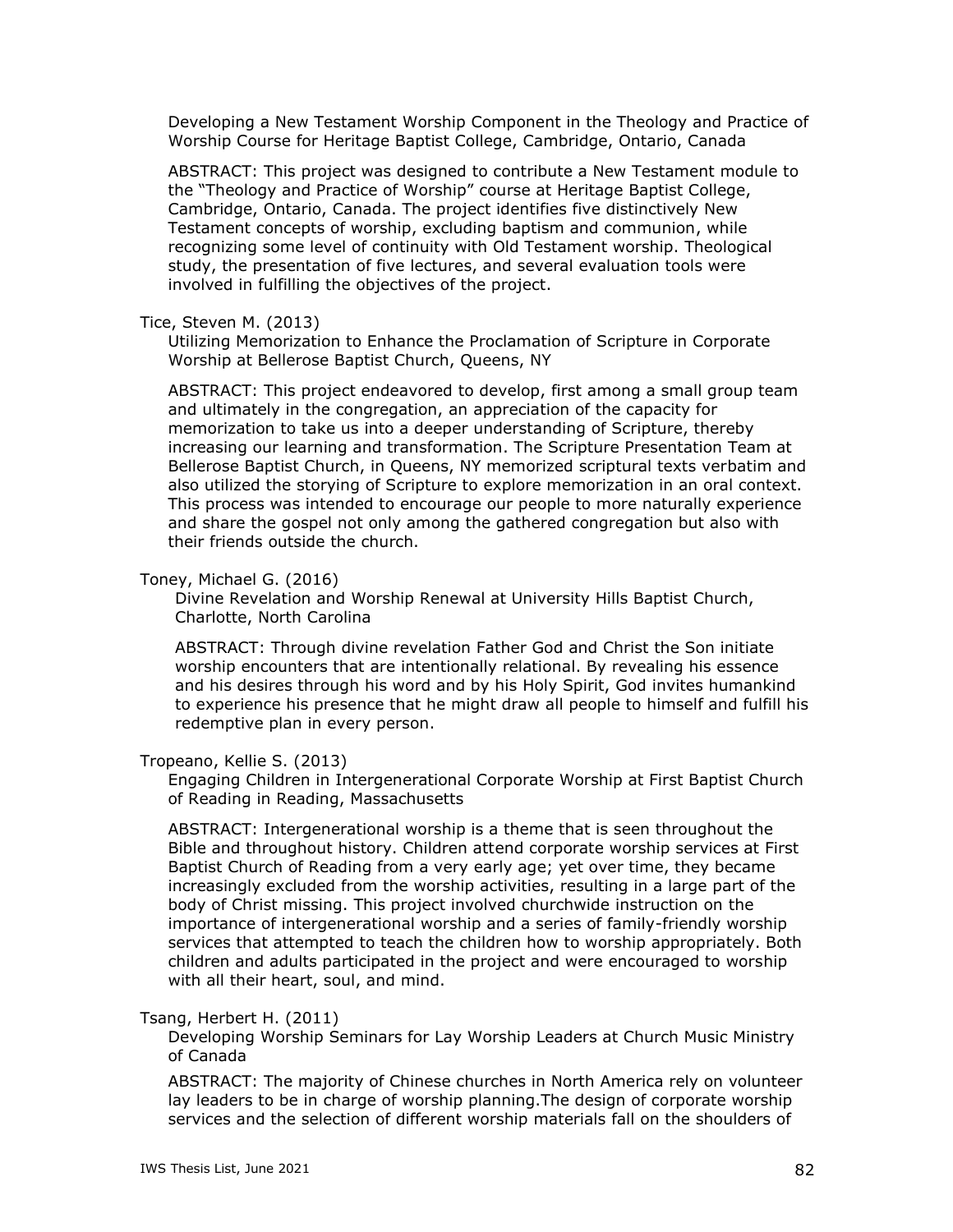these lay leaders. Systematic training in the areas of biblical, theological, and historical foundations of Christian worship is much needed for such lay leaders. Recognizing the lack of training and materials, and in cooperation with the Church Music Ministry of Canada, I developed and implemented a seminar with materials for both foundational knowledge and practical training in worship studies.

Turnbow, Brian (2017)

Recovering Baptism as an Eschatological Event at OneRiver Vineyard Church, Houston, Texas

ABSTRACT: The canonical Gospels portray Jesus' baptism as an eschatological event connected to the coming of the kingdom of God. Vineyard churches, however, lack a constructive theology of baptism linked to the movement's foundations in inaugurated eschatology, the understanding of God's kingdom as a now-and-not-yet reality. This thesis examines the biblical, historical, and theological support for such a link, and documents how a group in one Vineyard congregation engaged baptism through a series of teaching modules and assessment tools. As a result, the group members expanded their view of baptism and began describing their own baptisms in eschatological terms.

Turner, Joseph Paul (2014)

Restoring the Language of Lament through the Liturgy of Emmanuel Baptist Church, Barrie, Ontario, Canada

ABSTRACT: This project sought to restore the language of lament in the liturgy of Emmanuel Baptist Church through teaching implements and liturgical resources. God, through his ancient followers, revealed a language to process pain and express trust in his faithfulness. In a post-modern culture that suppresses suffering and medicates grief, this project attempted to reconnect an ancient language with the Christian as we consider how the church might become a place of authentic worshipers who openly express suffering and find comfort the liturgy.

Tyler, Thomas D. (2012)

Developing a Conference on the Role of the Pastoral Musician in the African American Church within the Washington, DC Metropolitan Area

# Updyke, Sharon H. (2007)

Recovering Full and Conscious Worship Among the Youth at First Baptist Church, Sanford, North Carolina

# Van Voorst, Richard W. (2016)

A Pilot Study of *Sonitus Divinus* to Foster Spiritual Formation at Tampa Covenant Church, Tampa, Florida

ABSTRACT: Music can conjure various responses whether cognitive, intellectual, emotional, or philosophical, and exposure to greater varieties and various uses of music expands its ability to communicate ideas. *Sonitus Divinus* is a way that we both care for our worship and our music, but more importantly care for the spiritual formation of our congregation through worship music. It prompts the worship leader to compose, arrange, and choose music that pastorally serves the congregation, and it prompts the congregation to be responsible for seeking out that deeper meaning within that music as a means of spiritual formation.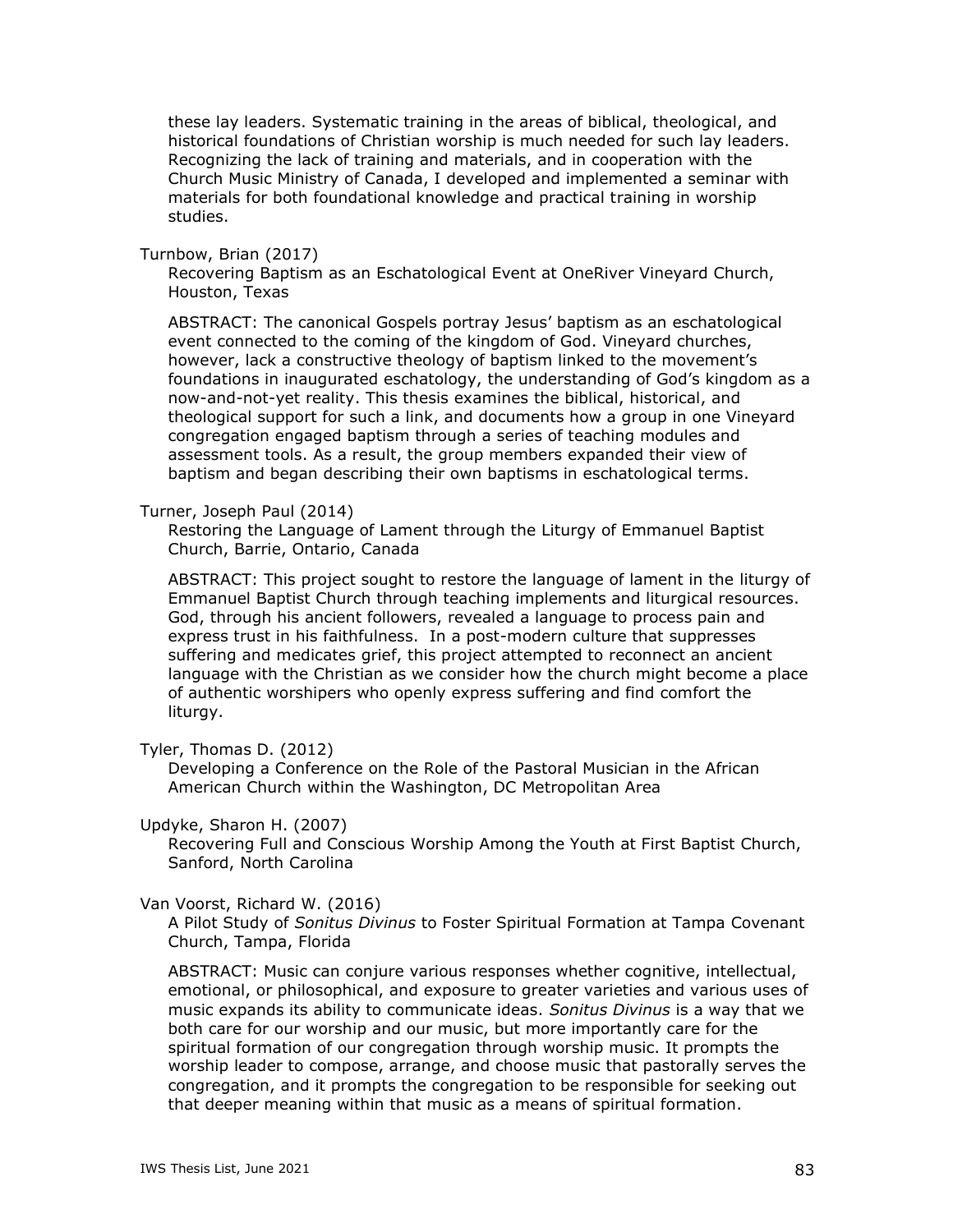Vaughan, David Allen (2021)

Understanding Worship as Revelation and Response with Emphasis on Response at Meadow Brook Baptist Church, Birmingham, Alabama

ABSTRACT: This work explores the biblical, theological, and historical foundations supporting the biblical truth of worship as the revelation of God and the response of his people. Through this work, and leaning into the work of Robert E. Webber, an intervention was designed to lead participants to understand and practice this biblical truth. As a result of the intervention, participants reported an increased understanding and appreciation for worship as the revelation of God and humankind's response to his revelation.

#### Vaught, W. Lyndel (2005)

A Daily Worship Guidebook to Promote Personal Christian Worship During Holy Week Among Senior Adults, Age 65-85 at the Silver Serenaders Choir, Dallas, Texas

## Venolita, Elly (2019)

Developing a Servant Leadership Spirit within the Worship Team at St. Paul Evangelical Community Church in La Mirada, California

ABSTRACT: This thesis project explores the importance of developing a servant leadership spirit, demonstrated by Jesus, and based on biblical, theological, and historical foundations. The project features an eight-week study course offered at St. Paul Evangelical Community Church in La Mirada, California. it highlights the importance of developing a servant leadership attitude in worship and ministry settings.

### Vermilya, Emily A. (2012)

Training and Equipping Mentors of Worship Students at Indiana Wesleyan University, Marion, Indiana

ABSTRACT: The impact of intentional mentoring is exemplified throughout the biblical narrative and church history as new generations of church leaders have been called to assume responsibility for the furthering of the Gospel and the ministries of the church. This action research thesis studied the effects of the training of mentors for undergraduate worship students at Indiana Wesleyan University, Marion, Indiana. Grounded in the examination of key biblical figures, the historical legacy of John Wesley, and research in the role mentoring plays for postmodern people today, original training materials and workshop curriculum were developed and used for the purpose of equipping local church leaders to serve as worship ministry mentors. The effect of this intentional training was measured for both the mentor and mentee's experience in supervised ministry.

Vogan, Jeffrey P. (2014)

Developing a Course on the Fundamental Principles of Christian Worship for Willow Creek Church, PCA, Winter Springs, Florida

ABSTRACT: A plan for congregational education is an essential and foundational component to reforming worship practices in a church. This thesis presents the development and implementation of a course of study on the fundamental principles of Christian worship from a Presbyterian and Reformed perspective, with a special emphasis on intergenerational worship. Fifty-three congregants, from age eight to eighty-two, participated in an eight-hour seminar. They met for two-hour sessions over four Sunday afternoons. Along with reflection and application responses to each session, the participants completed pre- and post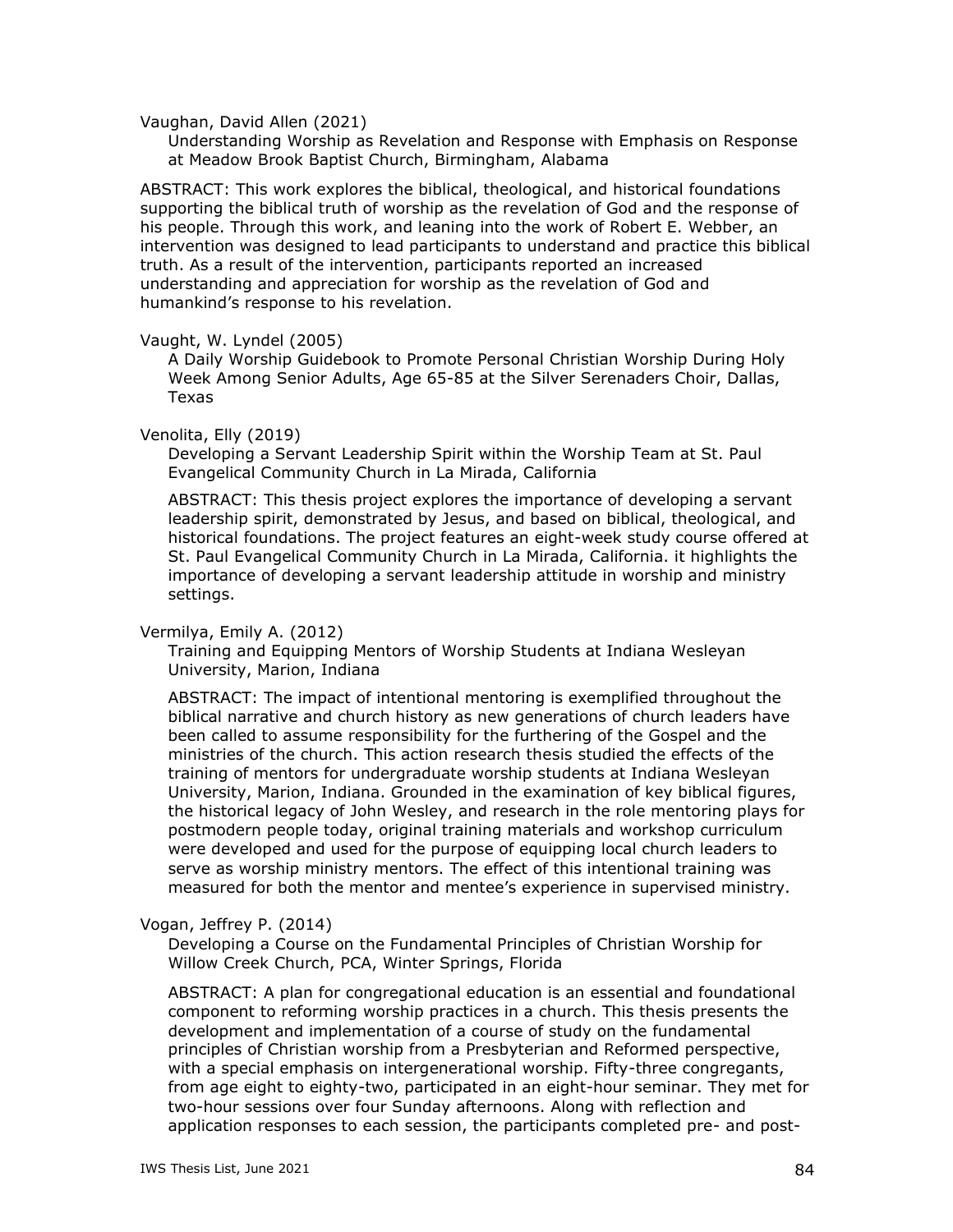seminar surveys, which gave evidence to their changes in attitudes toward worship in the church.

#### Waddey, Mike Scott (2020)

Defining What it Means to Be Set Apart at Maury City First Baptist Church, Maury City, Tennessee

ABSTRACT: God calls people to be set apart for his purpose. Being set apart for God changes an individual's personal daily life and shapes the elemental makeup of worship on Sunday. The biblical, historical, and theological record demonstrates that being set apart is often motivated by God's mercy and involves the sacrifice of one's whole self. This thesis laid a foundation for Maury City First Baptist Church to know what being set apart is and how being set apart dictates the elemental makeup of corporate worship.

#### Waites, Lisa L. (2016)

Enriching Eucharistic Participation Through Ancient-Future Worship Arts at Peace United Church in Irvine, Alberta

ABSTRACT: The Eucharist is a foundational component of Christian worship, but it has been marginalized in many post-Enlightenment churches. God's mysterious work at the Table often seems unintelligible to modern Christians. This thesis promotes the recovery of robust eucharistic teaching and liturgical expression at Peace United Church in Irvine, Alberta. I adapted Robert Webber's concept of Ancient-Future worship to include expressive worship arts. These worship arts functioned as catalysts, helping congregants respond to the transformative love made present by God in the Eucharist. At the Table, worshipers remember our faith, experience God's love, and participate in the redemptive purposes of God.

#### Wallace, Kenneth LaVonne, Jr. (2020)

Contextualizing Indigenous Ceremonies with Kingdom Reflections Multiethnic Worship Ministries in Montreal, Quebec

ABSTRACT: This thesis explores the concept of contextual worship as the design and desire of Creator. Through biblical, historical, and theological analysis, this work lays a foundation for the practice of cultural examination and contextualization that will allow for worshipers to use their own cultures to glorify God. This practice was demonstrated on a weekend retreat where participants worshiped in a contextualized Indigenous manner and then reflected on the worship experience. The premise is that God was at work in the culture of all peoples before missionaries arrived with the Gospel. As a result, God's people worship contextually.

### Walrath, Brian (2002)

Exploring the Correlation between Authentic Worship and Health in Selected Congregations of the Free Methodist Church

ABSTRACT: The goal of this study was to attempt to show a positive relationship—a direct correlation—between the spiritual health of a local congregation and the quality of its worship. A survey was designed which could be administered to selected Free Methodist churches. It assessed quality based on the nine characteristics of vital and faithful worship as proposed by Thomas Long in *Beyond the Worship Wars: Building Vital and Faithful Worship.* The resultant quality coefficient was then compared to an objective measurement of the church's health as provided through the *Natural Church Development* assessment program. Analysis showed a correlation between the quality of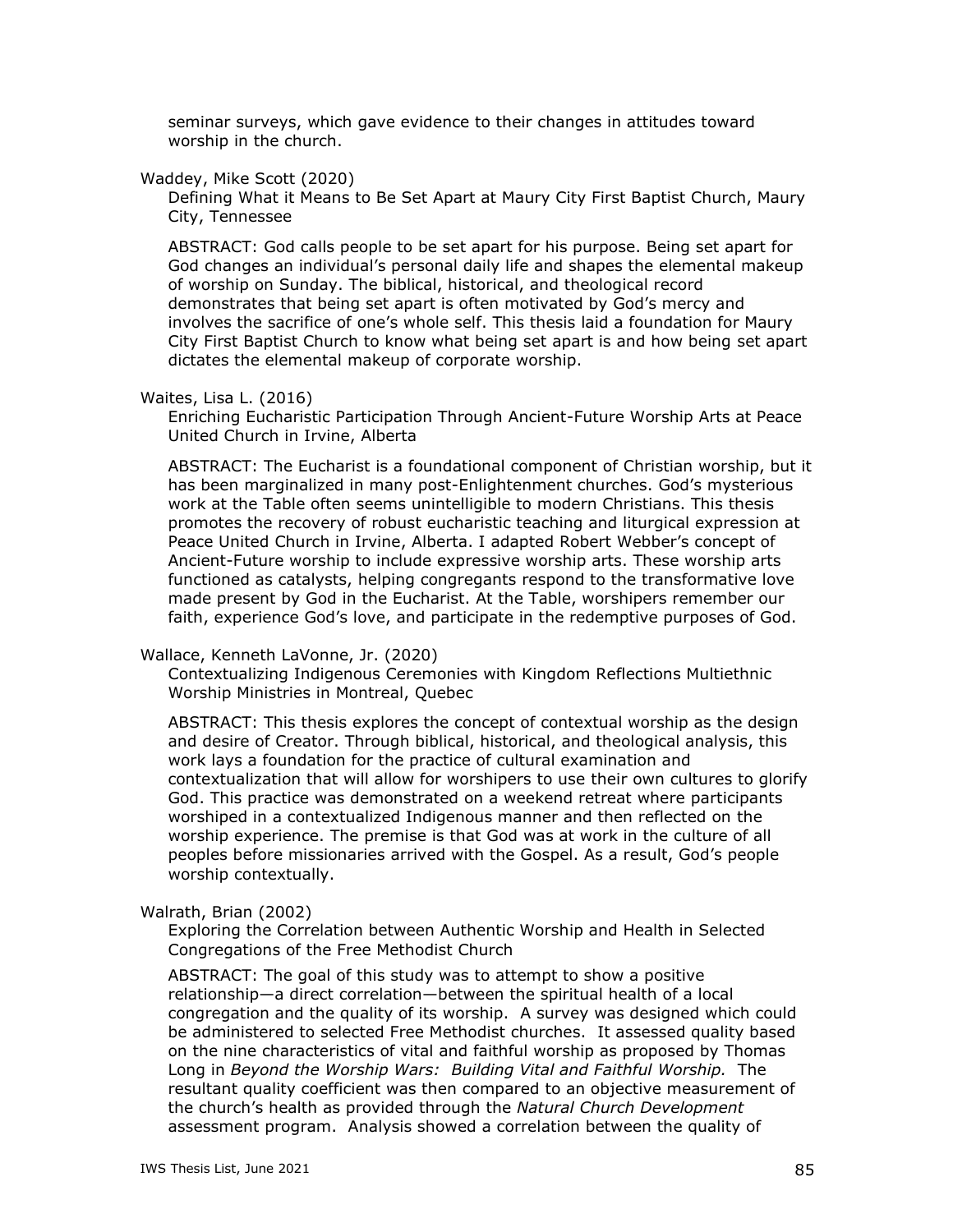worship and the spiritual health and vitality of a local congregation. The thesis of this study is that, by improving worship quality, Free Methodist churches may also improve overall health and ministry in other areas as well.

#### Walraven, James W. (2007)

A Table Celebration Study for Home Group Use at Community of Hope Evangelical Lutheran Church in Wilsonville, Oregon

ABSTRACT: Although the Table is celebrated at Community of Hope Evangelical Lutheran Church twice each month, it is observed by many in a hurried and ritualistic manner. The thesis addresses these weaknesses through presenting a series of six studies about the Table within a home group setting. Key scriptural passages are investigated, along with the doctrines of Rome, Zwingli, Calvin, and Luther. Special attention is given to the understanding of the ancient church, and to the theological implications of the various positions. The value of "literal presence" is examined, especially as it relates to countering resurgent Gnostic thought in contemporary culture.

### Walters, Kent L. (2002)

Understanding and Embracing the Ministry of the Holy Spirit in Whole Person Worship at Grace Bible Church, Grandville, Michigan

ABSTRACT: The Holy Spirit is the essential mediator in worship, revealing God and prompting appropriate response. Unfortunately, numerous barriers restrict our ability to worship God with our whole selves. The primary application of this project for Grace Bible Church was to provide worshipers with a means for selfassessment regarding their openness to whole person worship. The end result was an increased awareness of the Spirit's presence and an increased receptivity to the Spirit's ministry in worship. Understanding and embracing the Spirit's role in worship facilitates a greater openness to receive and respond with the whole person.

#### Weatherby, Elizabeth, M. (2013)

Implementation of Ancient-Future Worship in Chapel at Kingswood University, Sussex, New Brunswick, Canada

ABSTRACT: The implementation of Ancient-Future worship is the avenue through which our chapel planning team has been able to undergird already stated values of convergence and historical connection with theological intentionality. Through seminar instruction and weekly debriefing, our student worship leaders have moved to a new breadth and depth in worship planning that is grounded in the biblical past-future orientation of God's story. Although Scripture usage has become a pre-dominant element, the shift to a more dialogic structure has allowed for the incorporation of a variety of elements, allowing greater involvement of non-musicians as significant partners in worship leading.

## Weaver, Brent D. (2020)

Introducing Story-Based Worship to Worship Ministry Students of Johnson University, Knoxville, Tennessee

ABSTRACT: The narrative of God's restorative activity past, present, and future serves as God's story of the world. God's story is our story. This thesis examines the biblical, theological, and historical foundations for the belief that God's story forms God's people. The thesis project introduced six Johnson University worship ministry students to the formative value of worship ordered by God's story as revealed in Scripture, lived into as the Church, and rehearsed in worship. The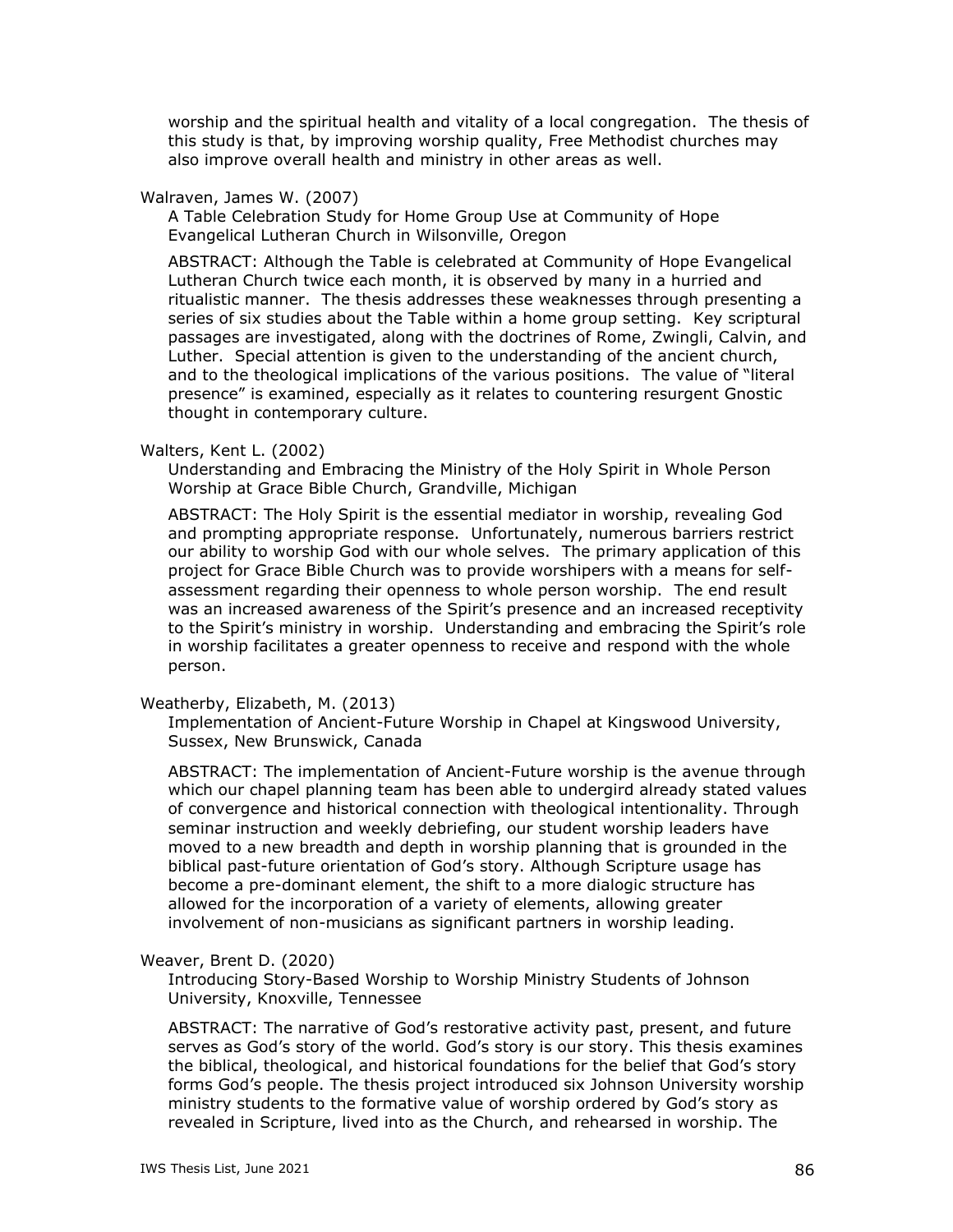project involved six teaching modules that incorporated thesis research and pointed participants toward recognizing story-based content, realizing liturgical formation, and implementing story-based worship.

### Welborn, Michael W. (2016)

Exploring Biblical Hospitality as a Worship Discipline and Way of Life for Metropolitan Church of God in Birmingham, Alabama

ABSTRACT: The discipline of biblical hospitality is a lifestyle of worship embodied by the Godhead, seen throughout Scripture, and a chosen response of every believer. The purpose of this project was to increase an awareness of the discipline of hospitality through biblical, historical, theological, and personal narratives. In the life of the believer, the practice of hospitality travels into the borders of society where all are welcomed and invited to share in God's story.

# Welstead, Bret E. (2016)

Strengthening the Expression of Unity Within New Covenant Community Church in Lincoln, Nebraska

ABSTRACT: This project was completed to strengthen church unity among the pastoral staff, ministry leaders and congregation of New Covenant Community Church of Lincoln, Nebraska. The issue our church faced was that our congregation, and ministry leaders in particular, did not understand how our church ministries worked together to fulfill our vision. Through a Sunday morning message series on our vision, strategic meetings with ministry leaders, and a ministry fair as a culminating event, our vision statement was presented as an expression of unity which connects and directs all people and ministries of our church.

# Whited, Rebecca (2003)

A New Discipleship Curriculum to Enhance Worship at Tallmadge Lutheran Church, Ohio

ABSTRACT: This study at Tallmadge Lutheran Church, Ohio affirms that Christians experience more meaningful corporate worship as a result of a growing relationship with God. Many churches tend to welcome people into church membership without an adequate emphasis on the importance of spiritual nurturing and discipline. The catechumenate is a process that helps to facilitate conversion and spiritual growth. The curriculum provided in this project is divided into four stages and takes approximately ten months of two hour per week sessions to complete. Tools and resources are provided to assist the Christian in their spiritual journey. Ultimately, as Christians become active in their personal prayer and worship, there is a beneficial overflow effect on the corporate worship of the community of faith.

### Wiebe, Michael (2004)

Equipping the People of Nampa, Idaho First Church of the Nazarene to Experience the Healing Presence of Christ in Communion

### Wilde, Gregory D. (2009)

Implementing "In Step With the Master" for Advanced Christian Formation at St. Paul's Episcopal Church, Mishawaka, Indiana

ABSTRACT: The mission statement of St. Paul's Episcopal Church implies contingency upon ongoing conversion of its members by living out of Christian baptismal spirituality. My task in this project was to develop a tool to foster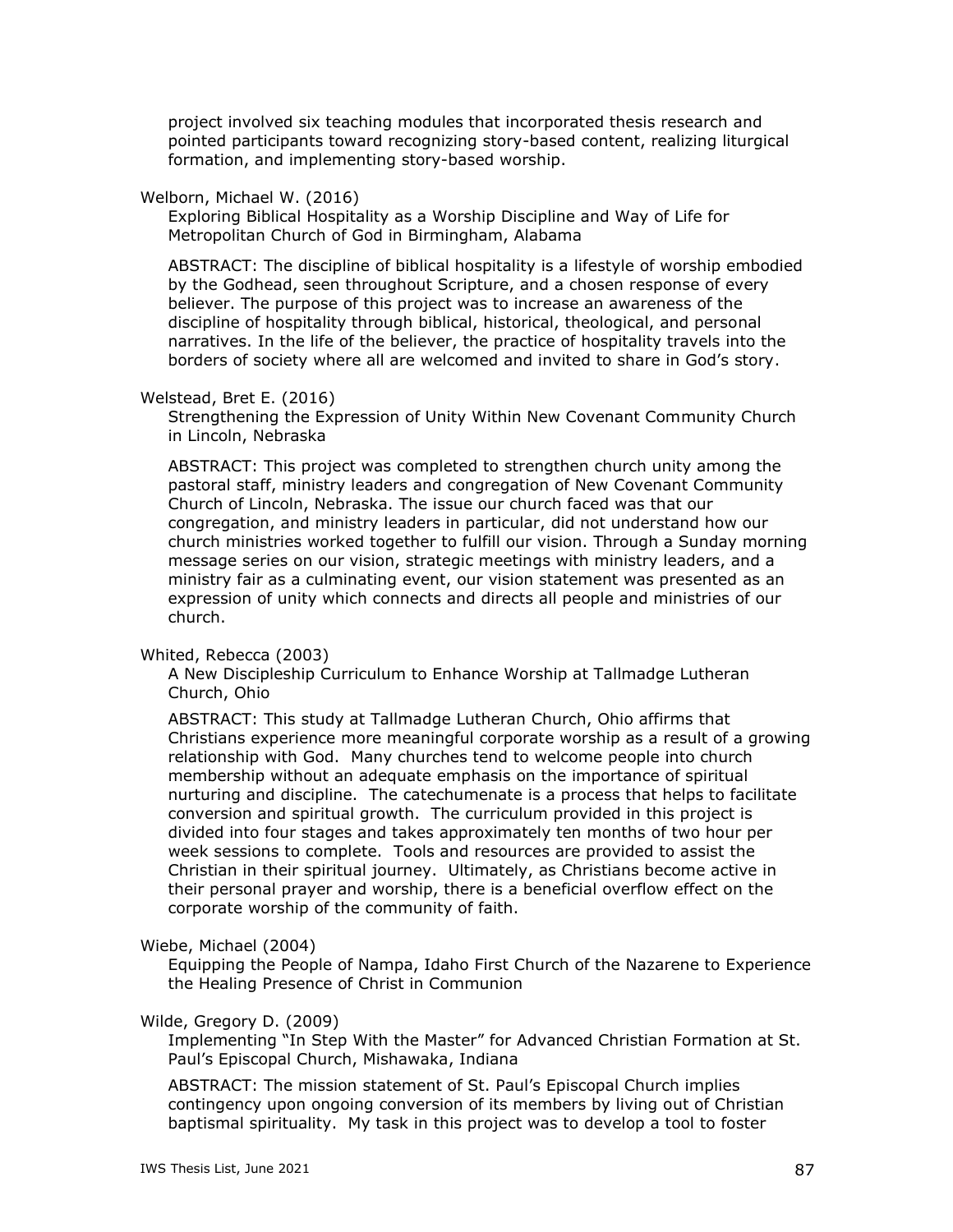spiritual self-awareness and to encourage concrete growth toward maturity in people who are already committed Christians. I will briefly explore the history and theology of Christian formation, as well as anthropological and psychological insights into similar and related processes. I will document small-group implementation of a modified Twelve Step method tied to baptismal vows.

#### Wilder, Royce (2003)

Equipping the Praise Team at First Baptist Church, Corinth, Mississippi, Through Worship Education, to Plan and Lead Participatory Corporate Worship

ABSTRACT: This thesis dealt with how to introduce overtly participatory worship elements successfully into a well established Baptist Church of primarily "presentational" worship orientation. The focus of the project involved educating a small worship-leading ensemble in the church over an eight week period to plan and lead overtly participatory worship in a manner that would be embraced by the church. The primary vehicle for achieving this end was an achievementbased teaching system that utilized a Worship Discovery Journal specifically developed for this project, a pertinent course textbook, weekly class discussions, and two Saturday night participatory worship opportunities.

#### Wilkerson, Waverly (2004)

Implementing a Plan for the Usage of Visual Symbols in Baptism and the Lord's Supper at First Baptist Church of Groveport, Ohio

# Williams, Jolie A. (2015)

Embodying God's Word for Wooded Hills Church, in Colgate, WI

ABSTRACT: The purpose of this thesis project was to challenge worshippers at WHC to develop their physical worship to include narrative driven movement that would impart meaning without words to the congregation. A six-week class was developed and taught to willing congregants of WHC, and participants developed and presented three Scripture enactments to the church in three separate WHC Sunday worship services. The classes were evaluated through in-class discussions and questionnaires, and the presentations were evaluated for their effectiveness by leadership questionnaires and discussion, as well as congregational feedback.

#### Williams, Theodorus (2015)

Introducing Touch in Corporate Worship within Wooded Hills Church, in Colgate, WI

ABSTRACT: This project addresses the introduction of tactile contact into the corporate worship within Wooded Hills Church, in Colgate, WI. Biblical, theological, and historical research is presented along with social, scientific and ministerial concerns. A practical project was implemented in the form of a sixweek course taught to willing congregants. Participants engaged in four sessions and two worship services wherein touch was introduced. Feedback was analyzed by means of a touch measurement rubric, and conclusions and recommendations were reached based upon the project implementation, results and worship praxis of Wooded Hills Church.

#### Wilson, Bryan David II (2021)

Developing Vulnerability in Worship at Cross Community Church, Palm Beach Gardens, Florida

ABSTRACT: We are created for connection. Relationships are an integral part of spiritual life. It is through relationship with God that believers are saved from sin,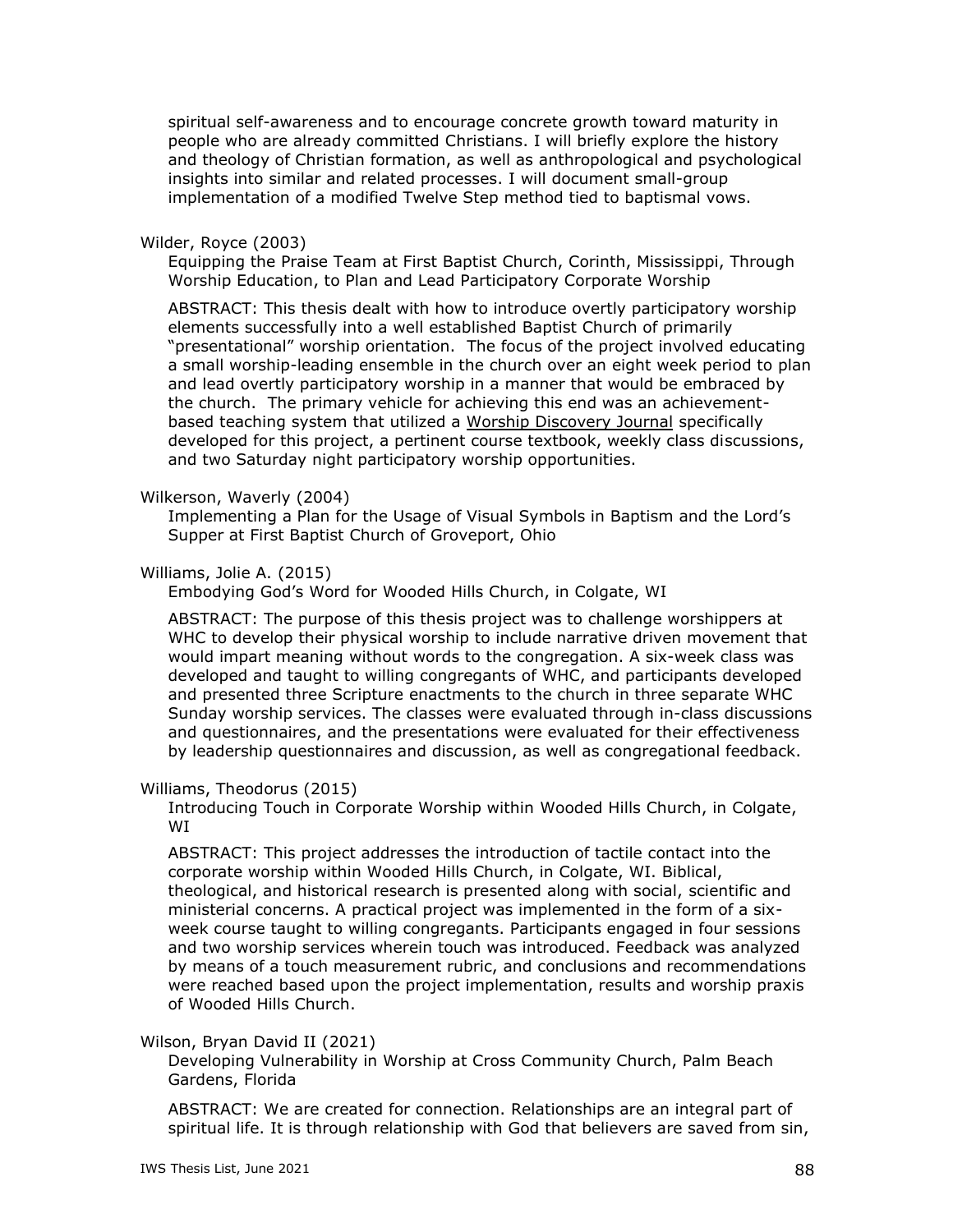formed into the image of Christ, and used to fulfill God's mission on the earth. It is through relationships with others that Christians teach, fellowship, worship, and evangelize. Vulnerability fosters relationship, but the discomfort of vulnerability leads us to avoid it. This project allowed the worship ministry of Cross Community Church to develop their understanding of, and response to, vulnerability in worship in order to discover ways to foster relationships between God and his people.

Wilson, Myron G. (2007)

Using Acts 2:42–47 to Enhance the Worship of First Baptist Church, McKinney, Texas

Wilson, William (2003)

Developing an Understanding of Worshiping in Spirit and Truth at Kilbourne Park Baptist Church in Columbia, South Carolina

ABSTRACT: This thesis was a study of the ability of some members of Kilbourne Park Baptist Church to understand and apply John 4:23-24. Many members of Kilbourne Park Baptist Church do not have satisfying corporate worship experiences on a regular basis because their understanding and practice of worship in spirit and truth has been impoverished by the evangelical church's rejection of biblical symbolism through art as a facilitator between the rational world and the non-rational world. A curriculum consisting of lectures and worship practicums was administered to a small group of church members. At the end of that curriculum the students were interviewed to determine if their understanding of worship in spirit and truth had changed and if their satisfaction with worship had been improved when utilizing symbolic arts to facilitate worship. About onethird of the the students reported that their understanding of worship in spirit and truth had changed, and that their satisfaction with worship had improved. The curriculum, therefore, was effective in improving the worship experience for some students but not for others.

Wolf, William F. (2018)

Developing a Freshmen Orientation to University Chapels at Johnson University Knoxville, Tennessee

ABSTRACT: This thesis is focused on developing a freshman orientation to university chapels at Johnson University in Knoxville, TN. Toward that end, it examines biblical, historical, and theological foundation for the claim that God forms his people through their repeated acts of worship. The research and implementation are structured around three essential elements of ritual activity – participation, submission, and repetition. The thesis addresses the formative benefit of each and explores the implications for worship renewal in the author's immediate context and beyond.

### Wong, Helen Mok (2019)

Exploring Worship as a Divine-Human Dialogue at the Canadian Chinese School of Theology in Toronto, ON, Canada

ABSTRACT: This project was developed to cultivate and strengthen student participants' understanding of worship by emphasizing worship as a response to God's revelation. Exploring the dialogical concept of worship from biblical, historical, and theological perspectives challenged the participants' views of worship in corporate settings, with implications for church praxis concerning content, structure, style, and music. This study also highlighted the need to equip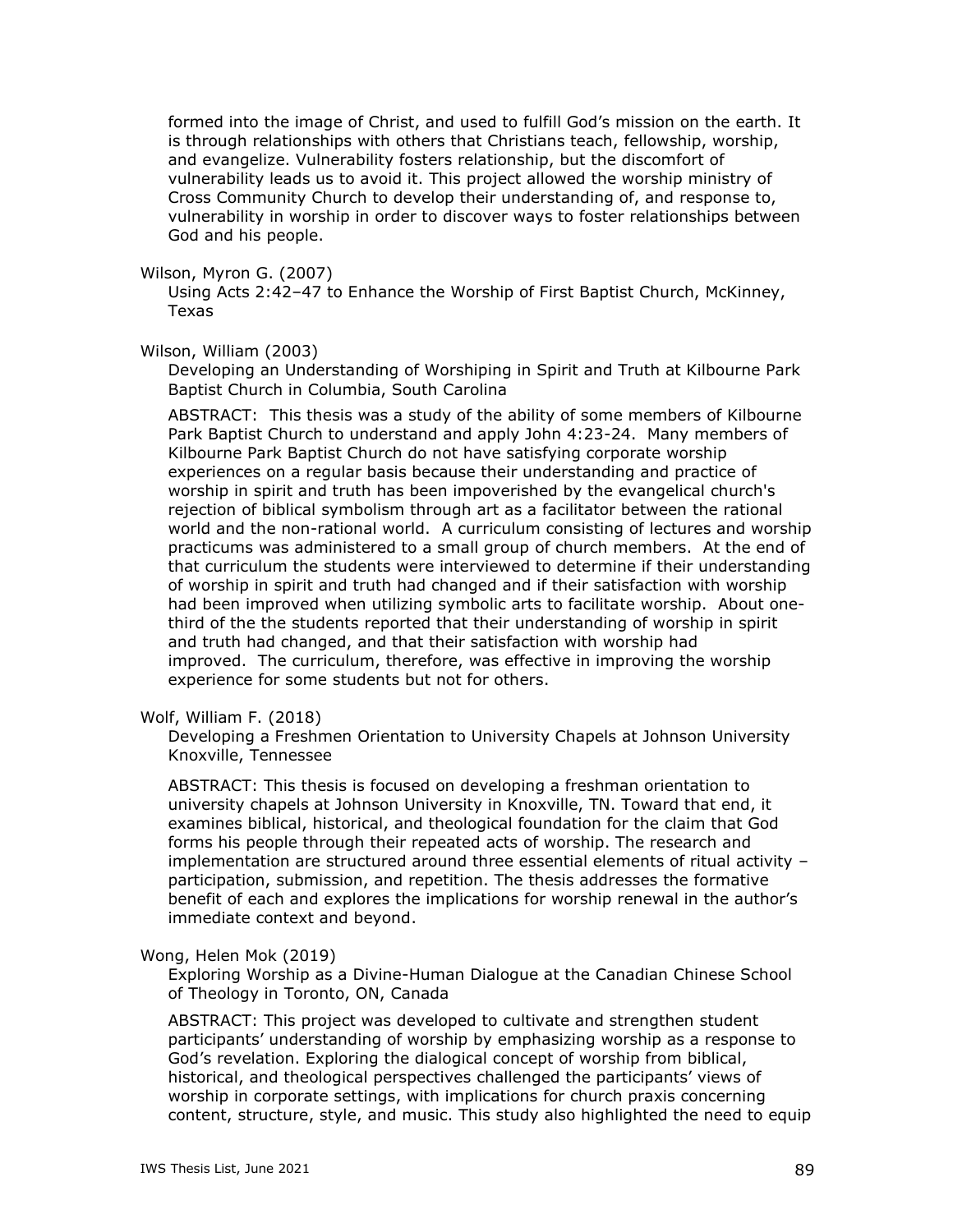pastors and lay leaders with a robust theology of worship so that they will revitalize the broader faith community to practice worship rightly in the contemporary world.

### Wong, Irene Ging-Chai (2015)

Introducing a Course on the Christian Year at the Sabah Theological Seminary, East Malaysia

ABSTRACT: The thesis project was conceived with the aim of deepening and increasing the understanding of the Christian year among Chinese students at the Sabah Theological Seminary, to enable them to explore its value for contemporary church worship, particularly in their future ministry. The project involved research into the biblical, historical and theological foundations of the Christian calendar, the development and teaching of a seven-week course on the foundation and component elements of the Christian year, and pre and post course testing to measure change in students' understanding and provide data for qualitative analysis of the course's effectiveness.

#### Wong, Jonathan J. W. (2005)

Developing a Pattern for Teaching about God's Self Revelation and Presence Through the Arts in Worship

ABSTRACT: The thesis provides a biblical, historical, and theological foundation for God's self-revelation and presence through the arts in worship. A course proposal was developed for Pacific Rim Bible College's School of Worship and the Arts. Two sample groups comprised of faculty from International College and Graduate School and Pacific Rim Bible College were interviewed for the study. The findings suggest that a course on God's self-revelation and presence through the arts in worship should be required for students attending the School of Worship and the Arts. The findings are significant between faculty with a biblical/theological background and those without.

#### Wong Ka Lei Isabella (2019)

Developing a Course on Liturgical Arts For the Chinese Christian Literature Council, Hong Kong

ABSTRACT: This project was designed for those who seek knowledge of liturgical art. This thesis developed a course on liturgical art for the Chinese Christian Literature Council, Hong Kong, and gathered different worship leaders and Christian artists to grow their understanding of liturgical art. Exploration on the benefits of using liturgical art was covered during the teaching to help the participants to see God's glory through the use of liturgical art within their liturgical space.

#### Wong Siu Kay, Jade (2014)

A Pilot Project for Training Worship Leaders to Facilitate Congregational Singing at Wing Kwong Pentecostal Holiness Church in Hong Kong

ABSTRACT: This thesis demonstrates the significance of congregational singing in worship. In an effort to address the issue of passivity in congregational singing in Wing Kwong Pentecostal Holiness Church, I accordingly designed and implemented a practical workshop to train worship leaders in the areas of biblical, theological and historical foundations of congregational singing. Additional focus was also given to the pastoral role and leadership skills of worship leaders. This project resulted in a significant improvement of worship leadership, which in turn facilitated congregational singing.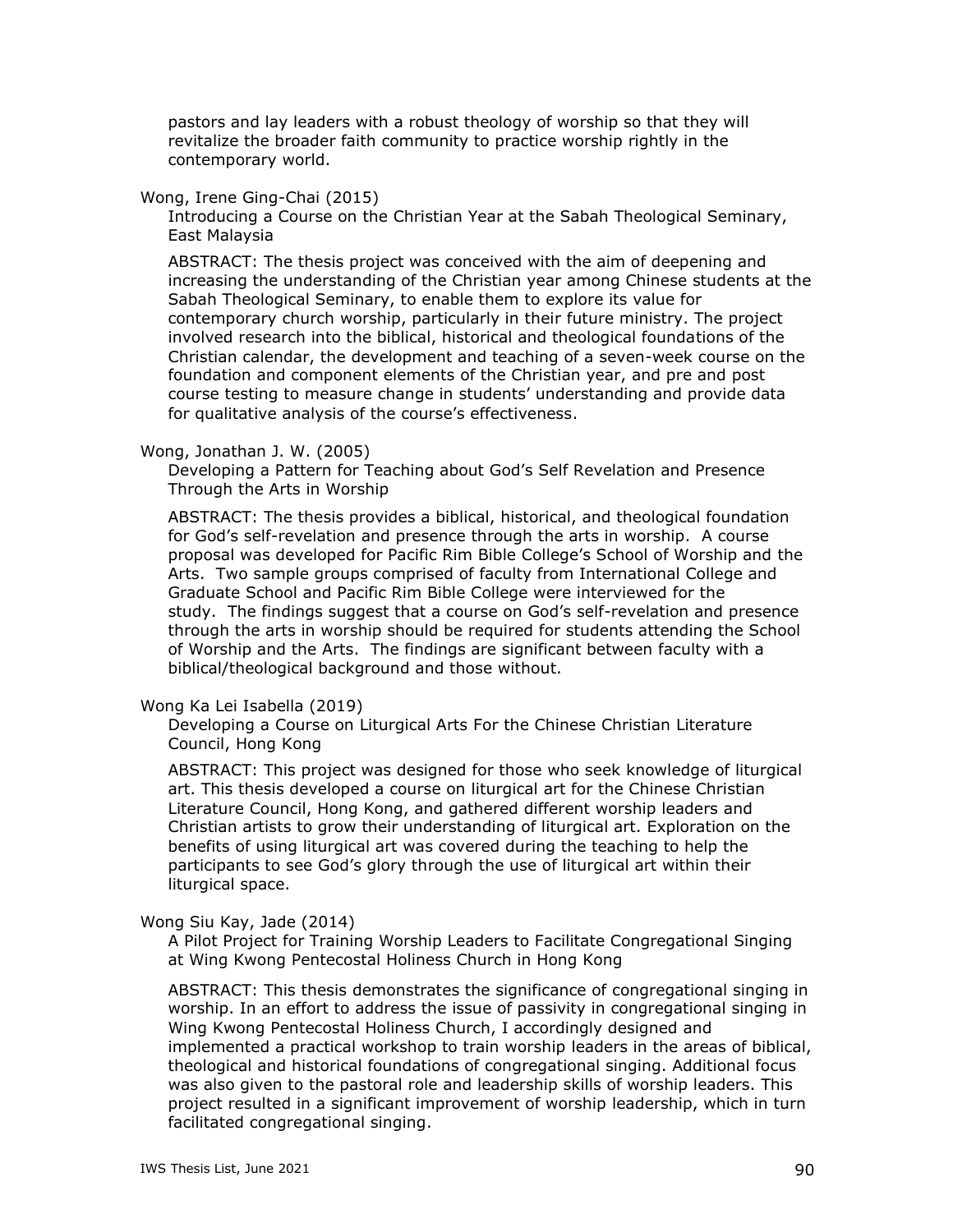### Wright, Jay D. (2011)

Renewing Corporate Intercessory Prayer at New Grace Church, Fleming Island, Florida

ABSTRACT: Corporate intercessory prayer is an important part of weekly worship at New Grace Church bearing liturgical, theological, historical, and missiological weight. Yet, oftentimes this act of worship is engaged with little thought to development of capable leaders or heartfelt participation on the part of the people. A theological review of six representative biblical texts on corporate intercessory prayer reveals an integral connection between prayer and the mission of God. This research forms the foundation for the ministry interventions conducted at New Grace in order to bring about more intentional participation in corporate intercessory prayer.

# Yauk, David E. (2016)

Developing a Curriculum that Introduces Redeemer Church in Starkville, MS to the Priesthood of the Believer

ABSTRACT: This thesis and the supporting curriculum develop the idea of the priesthood of the believer. This work strives to understand the biblical, historical and theological framework and outcomes pertaining to the priestly nature in all of life and ministry, and it enables those in Christ's body throughout the world to understand the implications of the priestly role and rhythms as expressed in the cosmos, the church and the culture.

# Yeo, Teck Beng (2014)

Developing a Training Program for Scripture Reading in the Youth Impact Worship at Telok Ayer Chinese Methodist Church in Singapore

ABSTRACT: There is a pressing need to provide training in the public reading of Scripture in the Youth Impact Worship. There has never been training conducted for lectors at Telok Ayer Chinese Methodist Church. Lectors were ill-prepared when reading the Scripture in worship. Consequently, worshipers were disengaged from the word of God in worship. To address this issue, I developed a training program to explore the biblical, theological and historical foundations to support the rationale of enhancing Scripture reading in worship and to impart skills set that will help lectors enhance the delivery of Scripture reading in worship.

# Yoder, Timothy I. (2009)

Enriching Chapel Worship by Offering Multiple Worship Venues at Indiana Wesleyan University, Marion, Indiana

ABSTRACT: Weekly chapels are a distinctive of Indiana Wesleyan University and attendance is required for all students. This thesis project examined whether or not the addition of alternative worship venues, to the single venue already in place, would have a positive impact on the spiritual formation of the students who attended, while increasing their level of engagement in the worship. Two alternative worship venues were created and evaluated for their effectiveness by worship leaders, chapel coordinators, student chaplains and students-at-large.

### Young, Michael W. (2016)

Creating Community Through an Abbreviated Catechumenate Experience at Emmanuel Baptist Church, Charleston, West Virginia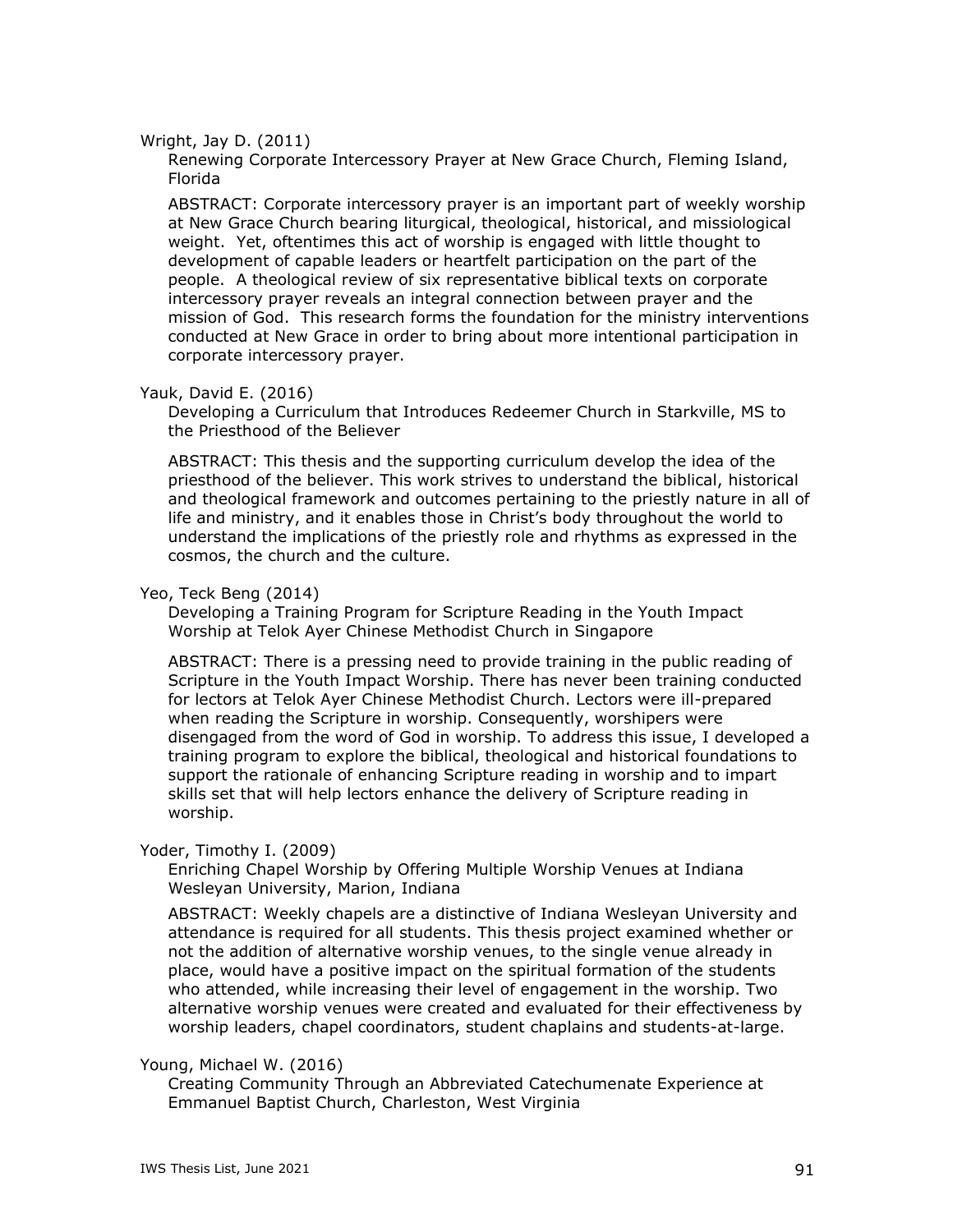ABSTRACT: The Baptist emphasis on the responsibility and freedom of the individual to seek out their own salvation through personal prayer and Bible study, combined with the consumer mentality of modern North America, has promoted the sense of worship as a gathering of individuals engaged in private devotions. As a result, it is difficult to get congregations to participate in worship planning and discussions of worship renewal. A seminar, based on an abbreviated catechumenate experience was conducted in order to expose the congregation to the communal nature of Christianity in the hope of building a sense of ownership toward liturgical practice.

### Yu, Alan Chi Lun (2010)

Discipleship Training for "The Jubilant" Worship Team at Ambassadors for Christ in Canada, Vancouver, British Columbia

Abstract: Supported by biblical, historical, theological and sociological research, six worship gatherings based on Willow Creek's Fully Devoted course were planned and executed as a discipleship course for the members of The Jubilant worship team at Ambassadors For Christ in Canada. Through comprehensive, strategic, profound, experiential and holistic worship, this project nurtured spiritual growth, initiated life-long discipleship pursuance, and infused a paradigm of worship discipleship in the life of the participants. Multiple evaluations proved that the project was successful in reaching its goal, and the foundation for a practical theology of worship discipleship was developed.

### Yu, Nyan-Tsz Nancy (2021)

Renewing the Importance of Communion at Silicon Valley Christian Assembly, Santa Clara, California

ABSTRACT: This thesis enunciates how communion with God at the Table forms God's people through his Word, ritual actions, and the transformative power of the Holy Spirit. The project attests to the truth that real communion with God fosters spiritual formation individually and communally according to God's Word, historical development, and sound theology. The intervention project successfully bestowed a renewed spiritual awareness of the weekly observance to all the participants.

### Yune, Noel Goh Duong (2018)

Developing a Model to Deepen Spiritual Intimacy in Worship at Holland Village Methodist Church, Singapore

ABSTRACT: Despite the loss of intimacy through disobedience, God's desire for intimacy with people endures. It is, however, the people's consciousness of his longing for us that is less enduring. Therefore, to be more intentionally conscious of his love and desire for us, this thesis project introduces a model that is based on the Tabernacle God had provided through Moses. By way of the three parts of the Tabernacle, the model offers a pattern of progressive access from the Outer Court, through the Holy Place and into the Holy of Holies where God's people can enjoy intimacy with him.

#### Zarletti, Vincent M. (2017)

Introducing Worship Inculturation into the Worship Arts Curriculum at North Central University, Minneapolis, Minnesota

ABSTRACT: God's love for diversity is clear throughout the entire scriptural narrative, from the creation account in Genesis 1, through the gospels and the birth of the Church at Pentecost, and to the eschatological vision of unified